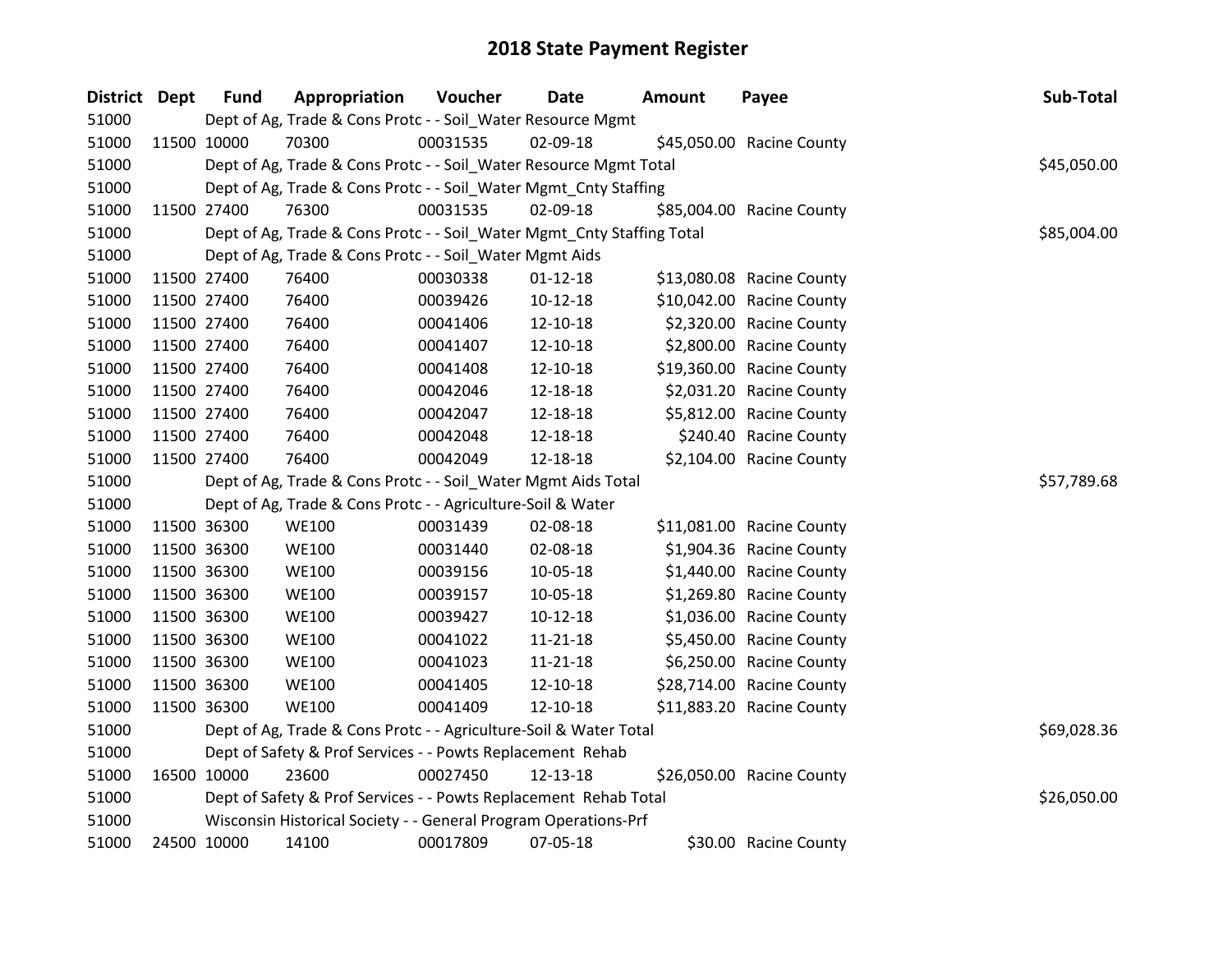| <b>District Dept</b> | <b>Fund</b> | Appropriation                                                         | Voucher  | <b>Date</b>    | Amount | Payee                     | Sub-Total   |
|----------------------|-------------|-----------------------------------------------------------------------|----------|----------------|--------|---------------------------|-------------|
| 51000                |             | Wisconsin Historical Society - - General Program Operations-Prf Total |          |                |        |                           | \$30.00     |
| 51000                |             | Dept of Public Instruction - - Fed Grants, Program Operations         |          |                |        |                           |             |
| 51000                | 25500 10000 | 14100                                                                 | 00110049 | $01-19-18$     |        | \$127.00 Racine County    |             |
| 51000                |             | Dept of Public Instruction - - Fed Grants, Program Operations Total   |          |                |        |                           | \$127.00    |
| 51000                |             | Dept of Public Instruction - - Federal Aids, Local Aid                |          |                |        |                           |             |
| 51000                | 25500 10000 | 24100                                                                 | 00108304 | $01 - 22 - 18$ |        | \$7,068.46 Racine County  |             |
| 51000                | 25500 10000 | 24100                                                                 | 00111504 | 02-20-18       |        | \$7,122.13 Racine County  |             |
| 51000                | 25500 10000 | 24100                                                                 | 00115552 | 03-19-18       |        | \$5,975.90 Racine County  |             |
| 51000                | 25500 10000 | 24100                                                                 | 00120292 | $04 - 16 - 18$ |        | \$7,256.63 Racine County  |             |
| 51000                | 25500 10000 | 24100                                                                 | 00128821 | 06-18-18       |        | \$5,254.05 Racine County  |             |
| 51000                | 25500 10000 | 24100                                                                 | 00128978 | 06-07-18       |        | \$5,493.92 Racine County  |             |
| 51000                | 25500 10000 | 24100                                                                 | 00136048 | 07-30-18       |        | \$4,693.32 Racine County  |             |
| 51000                | 25500 10000 | 24100                                                                 | 00138332 | 08-20-18       |        | \$4,983.10 Racine County  |             |
| 51000                | 25500 10000 | 24100                                                                 | 00143174 | 09-24-18       |        | \$4,305.73 Racine County  |             |
| 51000                | 25500 10000 | 24100                                                                 | 00146085 | $10-22-18$     |        | \$4,353.57 Racine County  |             |
| 51000                | 25500 10000 | 24100                                                                 | 00150470 | 11-26-18       |        | \$4,293.12 Racine County  |             |
| 51000                | 25500 10000 | 24100                                                                 | 00152781 | $12 - 17 - 18$ |        | \$4,808.66 Racine County  |             |
| 51000                |             | Dept of Public Instruction - - Federal Aids, Local Aid Total          |          |                |        |                           | \$65,608.59 |
| 51000                |             | Dept of Natural Resources - - Gpo -Federal Funds                      |          |                |        |                           |             |
| 51000                | 37000 21200 | 38100                                                                 | 00222254 | 03-23-18       |        | \$12,938.95 Racine County |             |
| 51000                |             | Dept of Natural Resources - - Gpo -Federal Funds Total                |          |                |        |                           | \$12,938.95 |
| 51000                |             | Dept of Natural Resources - - Enf A - Boating Enforcement             |          |                |        |                           |             |
| 51000                | 37000 21200 | 55000                                                                 | 00222254 | 03-23-18       |        | \$28,389.08 Racine County |             |
| 51000                |             | Dept of Natural Resources - - Enf A - Boating Enforcement Total       |          |                |        |                           | \$28,389.08 |
| 51000                |             | Dept of Natural Resources - - Wildlife Damage Claims & Abat           |          |                |        |                           |             |
| 51000                | 37000 21200 | 55300                                                                 | 00223091 | 03-29-18       |        | \$964.20 Racine County    |             |
| 51000                |             | Dept of Natural Resources - - Wildlife Damage Claims & Abat Total     |          |                |        |                           | \$964.20    |
| 51000                |             | Dept of Natural Resources - - Ra- Cnty Snow Trail & Area Aid          |          |                |        |                           |             |
| 51000                | 37000 21200 | 57400                                                                 | 00274016 | $10-17-18$     |        | \$47,690.03 Racine County |             |
| 51000                |             | Dept of Natural Resources - - Ra- Cnty Snow Trail & Area Aid Total    |          |                |        |                           | \$47,690.03 |
| 51000                |             | Dept of Natural Resources - - Gpo-Environmental Fund                  |          |                |        |                           |             |
| 51000                | 37000 27400 | 46100                                                                 | 00228036 | $04-17-18$     |        | \$30.00 Racine County     |             |
| 51000                |             | Dept of Natural Resources - - Gpo-Environmental Fund Total            |          |                |        |                           | \$30.00     |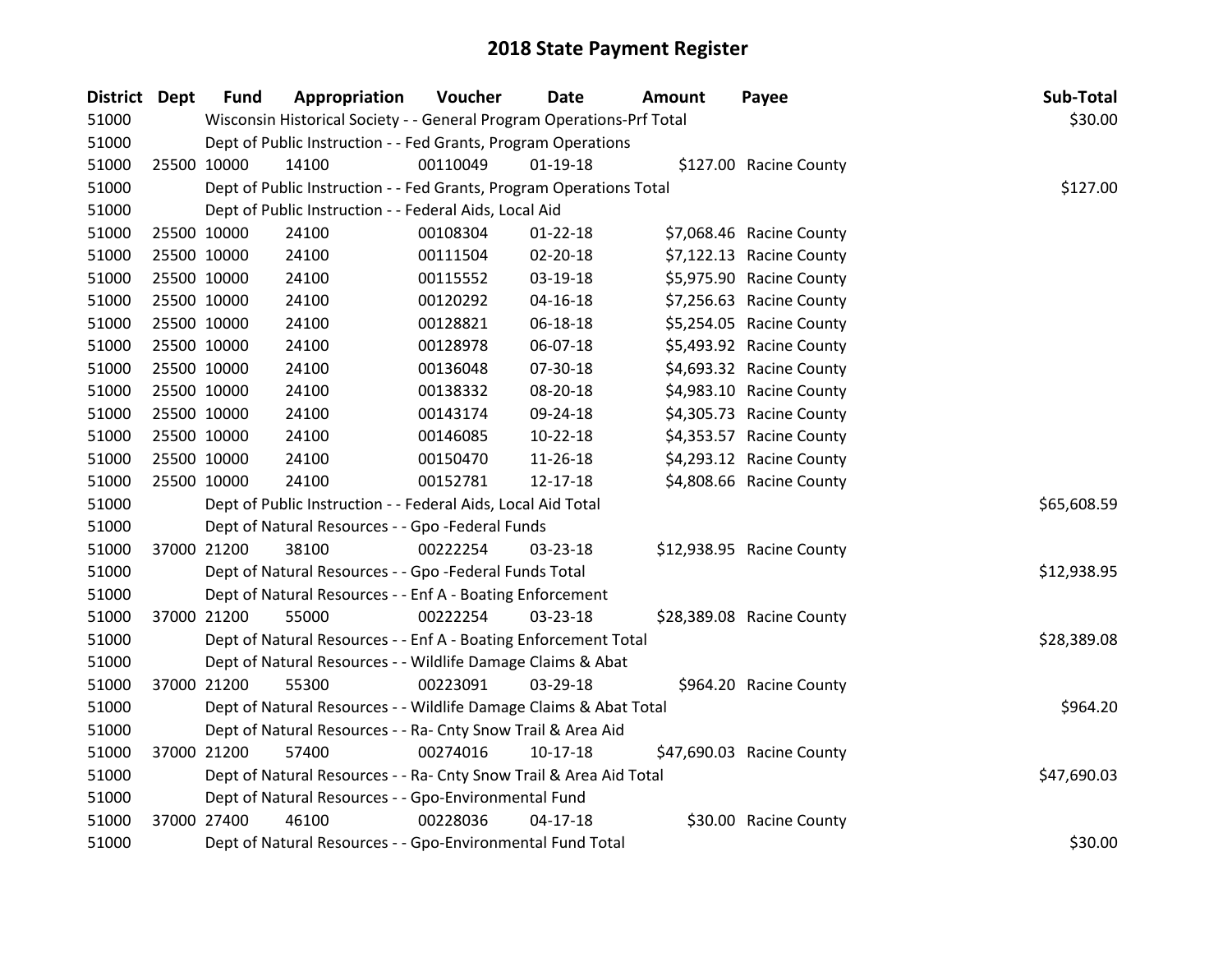| District Dept | <b>Fund</b> | Appropriation                                                      | <b>Voucher</b> | Date           | <b>Amount</b> | Payee                      | Sub-Total    |
|---------------|-------------|--------------------------------------------------------------------|----------------|----------------|---------------|----------------------------|--------------|
| 51000         |             | Dept of Natural Resources - - Land Acquisition                     |                |                |               |                            |              |
| 51000         | 37000 36300 | <b>TA100</b>                                                       | 00277626       | 11-08-18       |               | \$30.00 Racine County      |              |
| 51000         |             | Dept of Natural Resources - - Land Acquisition Total               |                |                |               |                            | \$30.00      |
| 51000         |             | Department of Corrections - - General Program Operations           |                |                |               |                            |              |
| 51000         | 41000 10000 | 10100                                                              | 00213252       | 06-07-18       |               | \$1,825.00 Racine County   |              |
| 51000         | 41000 10000 | 10100                                                              | 00216824       | 06-21-18       |               | \$2,100.00 Racine County   |              |
| 51000         | 41000 10000 | 10100                                                              | 00223590       | 07-20-18       |               | \$189,938.86 Racine County |              |
| 51000         | 41000 10000 | 10100                                                              | 00226250       | 08-09-18       |               | \$1,850.00 Racine County   |              |
| 51000         | 41000 10000 | 10100                                                              | 00257534       | 12-27-18       |               | \$1,825.00 Racine County   |              |
| 51000         |             | Department of Corrections - - General Program Operations Total     |                |                |               |                            | \$197,538.86 |
| 51000         |             | Department of Corrections - - Services For Community Correct       |                |                |               |                            |              |
| 51000         | 41000 10000 | 10200                                                              | 00184214       | $01 - 24 - 18$ |               | \$252.34 Racine County     |              |
| 51000         | 41000 10000 | 10200                                                              | 00191028       | $02 - 23 - 18$ |               | \$252.34 Racine County     |              |
| 51000         | 41000 10000 | 10200                                                              | 00196783       | 03-21-18       |               | \$252.34 Racine County     |              |
| 51000         | 41000 10000 | 10200                                                              | 00204427       | $04 - 25 - 18$ |               | \$252.34 Racine County     |              |
| 51000         | 41000 10000 | 10200                                                              | 00211172       | 05-25-18       |               | \$252.34 Racine County     |              |
| 51000         | 41000 10000 | 10200                                                              | 00219903       | 07-06-18       |               | \$252.34 Racine County     |              |
| 51000         | 41000 10000 | 10200                                                              | 00224772       | $07 - 26 - 18$ |               | \$252.34 Racine County     |              |
| 51000         | 41000 10000 | 10200                                                              | 00230474       | 08-23-18       |               | \$264.97 Racine County     |              |
| 51000         | 41000 10000 | 10200                                                              | 00237673       | 09-26-18       |               | \$264.97 Racine County     |              |
| 51000         | 41000 10000 | 10200                                                              | 00244791       | $10-26-18$     |               | \$264.97 Racine County     |              |
| 51000         | 41000 10000 | 10200                                                              | 00250619       | 11-23-18       |               | \$264.97 Racine County     |              |
| 51000         | 41000 10000 | 10200                                                              | 00256877       | 12-26-18       |               | \$264.97 Racine County     |              |
| 51000         |             | Department of Corrections - - Services For Community Correct Total |                |                |               |                            | \$3,091.23   |
| 51000         |             | Department of Corrections - - Services For Drunken Driving O       |                |                |               |                            |              |
| 51000         | 41000 10000 | 10300                                                              | 00190309       | $02 - 21 - 18$ |               | \$250.00 Racine County     |              |
| 51000         | 41000 10000 | 10300                                                              | 00204708       | 04-26-18       |               | \$275.00 Racine County     |              |
| 51000         | 41000 10000 | 10300                                                              | 00232214       | 08-31-18       |               | \$560.00 Racine County     |              |
| 51000         | 41000 10000 | 10300                                                              | 00232227       | 09-04-18       |               | \$200.00 Racine County     |              |
| 51000         |             | Department of Corrections - - Services For Drunken Driving O Total |                |                |               |                            | \$1,285.00   |
| 51000         |             | Department of Corrections - - Institutional Repair And Maint       |                |                |               |                            |              |
| 51000         | 41000 10000 | 11000                                                              | 00179661       | 01-05-18       |               | \$1,397.65 Racine County   |              |
| 51000         | 41000 10000 | 11000                                                              | 00189427       | $02 - 16 - 18$ |               | \$757.79 Racine County     |              |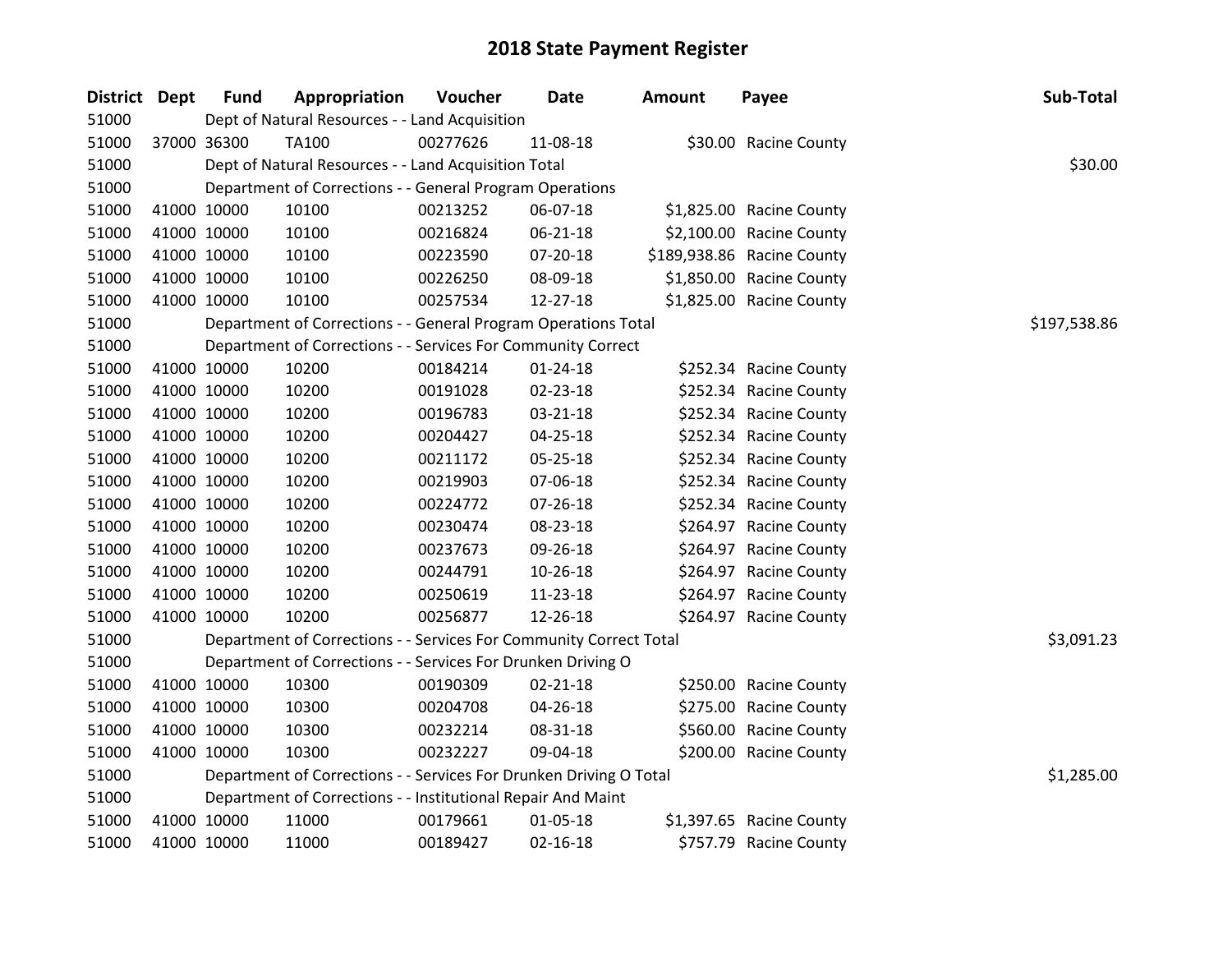| District Dept | <b>Fund</b> | Appropriation                                                      | Voucher  | <b>Date</b>    | <b>Amount</b> | Payee                      | Sub-Total   |  |
|---------------|-------------|--------------------------------------------------------------------|----------|----------------|---------------|----------------------------|-------------|--|
| 51000         | 41000 10000 | 11000                                                              | 00198028 | 03-26-18       |               | \$2,041.50 Racine County   |             |  |
| 51000         | 41000 10000 | 11000                                                              | 00200952 | $04-10-18$     |               | \$889.00 Racine County     |             |  |
| 51000         | 41000 10000 | 11000                                                              | 00205769 | 04-30-18       |               | \$376.47 Racine County     |             |  |
| 51000         |             | Department of Corrections - - Institutional Repair And Maint Total |          |                |               |                            | \$5,462.41  |  |
| 51000         |             | Department of Corrections - - Purchased Services For Offende       |          |                |               |                            |             |  |
| 51000         | 41000 10000 | 11100                                                              | 00182491 | $01 - 18 - 18$ |               | \$1,667.00 Racine County   |             |  |
| 51000         | 41000 10000 | 11100                                                              | 00190332 | 02-21-18       |               | \$6,250.00 Racine County   |             |  |
| 51000         | 41000 10000 | 11100                                                              | 00198244 | 03-27-18       |               | \$9,250.00 Racine County   |             |  |
| 51000         | 41000 10000 | 11100                                                              | 00207207 | 05-08-18       |               | \$9,250.00 Racine County   |             |  |
| 51000         | 41000 10000 | 11100                                                              | 00212139 | 05-30-18       |               | \$9,250.00 Racine County   |             |  |
| 51000         | 41000 10000 | 11100                                                              | 00219466 | 07-02-18       |               | \$9,250.00 Racine County   |             |  |
| 51000         | 41000 10000 | 11100                                                              | 00223576 | 07-20-18       |               | \$9,250.00 Racine County   |             |  |
| 51000         | 41000 10000 | 11100                                                              | 00243964 | $11 - 16 - 18$ |               | \$6,250.00 Racine County   |             |  |
| 51000         | 41000 10000 | 11100                                                              | 00243981 | 10-24-18       |               | \$6,250.00 Racine County   |             |  |
| 51000         | 41000 10000 | 11100                                                              | 00243993 | 10-24-18       |               | \$6,250.00 Racine County   |             |  |
| 51000         | 41000 10000 | 11100                                                              | 00255667 | 12-18-18       |               | \$6,250.00 Racine County   |             |  |
| 51000         | 41000 10000 | 11100                                                              | 00256024 | 12-19-18       |               | \$6,250.00 Racine County   |             |  |
| 51000         |             | Department of Corrections - - Purchased Services For Offende Total |          |                |               |                            | \$85,417.00 |  |
| 51000         |             | Department of Corrections - - Corrections Contracts And Agre       |          |                |               |                            |             |  |
| 51000         | 41000 10000 | 11400                                                              | 00184045 | 01-23-18       |               | \$198,944.36 Racine County |             |  |
| 51000         | 41000 10000 | 11400                                                              | 00184433 | $01 - 25 - 18$ |               | \$29,898.26 Racine County  |             |  |
| 51000         | 41000 10000 | 11400                                                              | 00190235 | 02-21-18       |               | \$34,308.36 Racine County  |             |  |
| 51000         | 41000 10000 | 11400                                                              | 00192284 | 03-01-18       |               | \$186,696.88 Racine County |             |  |
| 51000         | 41000 10000 | 11400                                                              | 00195559 | 03-15-18       |               | \$22,848.24 Racine County  |             |  |
| 51000         | 41000 10000 | 11400                                                              | 00198101 | 03-27-18       |               | \$186,336.66 Racine County |             |  |
| 51000         | 41000 10000 | 11400                                                              | 00204921 | 04-26-18       |               | \$206,560.44 Racine County |             |  |
| 51000         | 41000 10000 | 11400                                                              | 00210879 | 05-23-18       |               | \$189,064.04 Racine County |             |  |
| 51000         | 41000 10000 | 11400                                                              | 00216944 | $06 - 21 - 18$ |               | \$24,340.58 Racine County  |             |  |
| 51000         | 41000 10000 | 11400                                                              | 00216946 | 06-21-18       |               | \$33,860.68 Racine County  |             |  |
| 51000         | 41000 10000 | 11400                                                              | 00216967 | 06-21-18       |               | \$24,083.28 Racine County  |             |  |
| 51000         | 41000 10000 | 11400                                                              | 00217947 | 06-25-18       |               | \$194,004.20 Racine County |             |  |
| 51000         | 41000 10000 | 11400                                                              | 00222204 | $07-17-18$     |               | \$32,316.88 Racine County  |             |  |
| 51000         | 41000 10000 | 11400                                                              | 00227219 | 08-08-18       |               | \$25,215.40 Racine County  |             |  |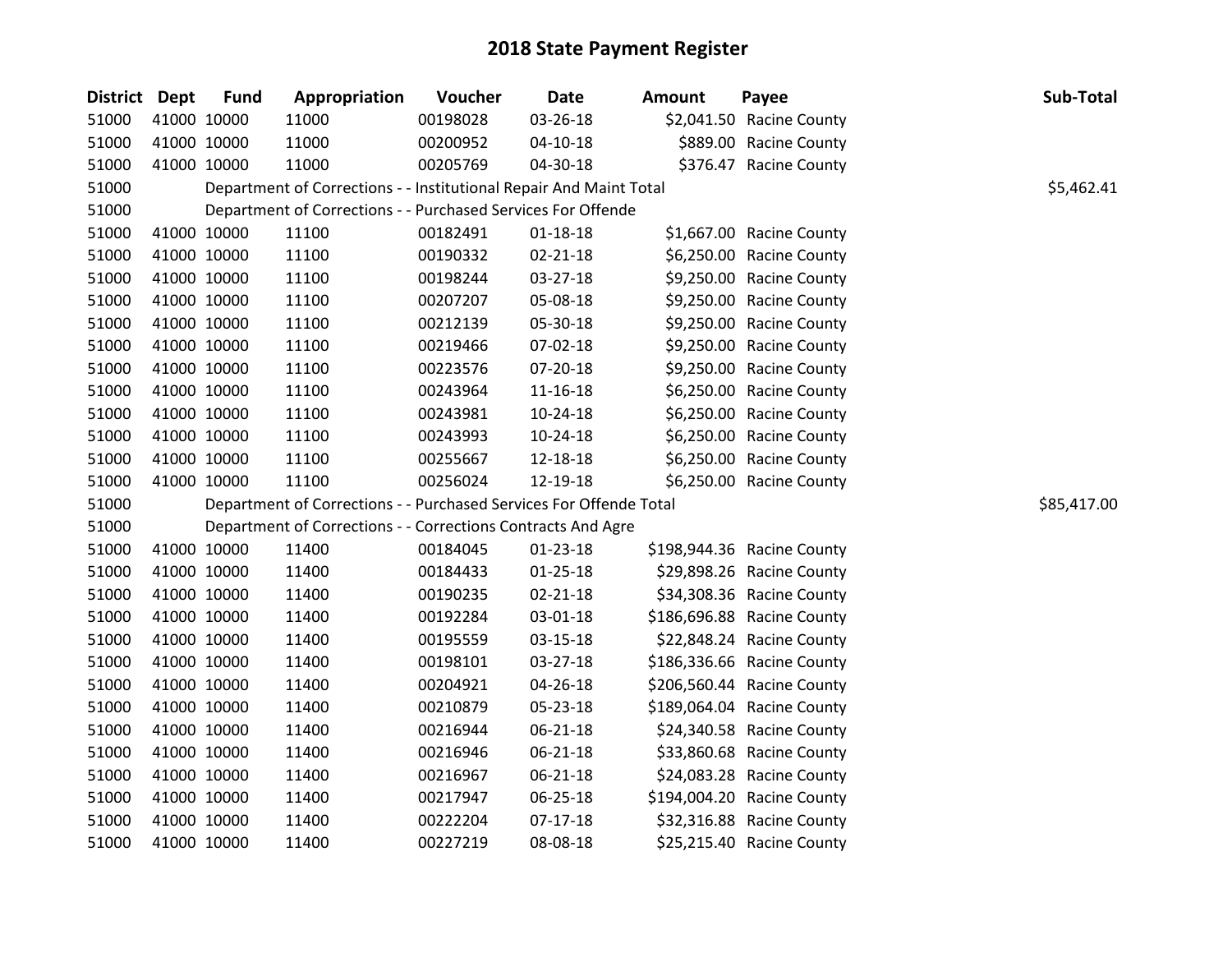| District Dept |             | <b>Fund</b> | Appropriation                                                      | Voucher  | <b>Date</b>    | <b>Amount</b> | Payee                                                                                                         | Sub-Total       |
|---------------|-------------|-------------|--------------------------------------------------------------------|----------|----------------|---------------|---------------------------------------------------------------------------------------------------------------|-----------------|
| 51000         |             | 41000 10000 | 11400                                                              | 00228345 | 08-13-18       |               | \$194,827.56 Racine County                                                                                    |                 |
| 51000         |             | 41000 10000 | 11400                                                              | 00235661 | 09-17-18       |               | \$23,002.62 Racine County                                                                                     |                 |
| 51000         |             | 41000 10000 | 11400                                                              | 00237784 | 09-28-18       |               | \$184,844.32 Racine County                                                                                    |                 |
| 51000         | 41000 10000 |             | 11400                                                              | 00243083 | $10 - 18 - 18$ |               | \$20,429.62 Racine County                                                                                     |                 |
| 51000         |             | 41000 10000 | 11400                                                              | 00245420 | 10-30-18       |               | \$184,947.24 Racine County                                                                                    |                 |
| 51000         | 41000 10000 |             | 11400                                                              | 00252273 | 11-30-18       |               | \$185,256.00 Racine County                                                                                    |                 |
| 51000         |             | 41000 10000 | 11400                                                              | 00252970 | 12-07-18       |               | \$30,309.94 Racine County                                                                                     |                 |
| 51000         |             | 41000 10000 | 11400                                                              | 00253234 | 12-07-18       |               | \$20,429.62 Racine County                                                                                     |                 |
| 51000         |             | 41000 10000 | 11400                                                              | 00255334 | 12-28-18       |               | \$172,339.54 Racine County                                                                                    |                 |
| 51000         |             |             | Department of Corrections - - Corrections Contracts And Agre Total |          |                |               |                                                                                                               | \$2,404,864.72  |
| 51000         |             |             |                                                                    |          |                |               | Department of Corrections - - Reimbursing Counties For Probation, Extended Supervision And Parole Holds       |                 |
| 51000         | 41000 10000 |             | 11600                                                              | 00246050 | $11-02-18$     |               | \$260,995.20 Racine County                                                                                    |                 |
| 51000         |             |             |                                                                    |          |                |               | Department of Corrections - - Reimbursing Counties For Probation, Extended Supervision And Parole Holds Total | \$260,995.20    |
| 51000         |             |             | Department of Corrections - - Probation, Parole And Extended       |          |                |               |                                                                                                               |                 |
| 51000         |             | 41000 10000 | 18700                                                              | 00246050 | 11-02-18       |               | \$19,644.80 Racine County                                                                                     |                 |
| 51000         |             |             | Department of Corrections - - Probation, Parole And Extended Total |          |                |               |                                                                                                               | \$19,644.80     |
| 51000         |             |             | Department of Health Services - - State/Federal Aids               |          |                |               |                                                                                                               |                 |
| 51000         |             | 43500 10000 | 00000                                                              | 90808    | $01 - 02 - 18$ |               | \$768,806.00 Racine County                                                                                    |                 |
| 51000         |             | 43500 10000 | 00000                                                              | 90809    | 02-01-18       |               | \$1,094,597.00 Racine County                                                                                  |                 |
| 51000         |             | 43500 10000 | 00000                                                              | 90810    | 03-01-18       |               | \$709,163.00 Racine County                                                                                    |                 |
| 51000         |             | 43500 10000 | 00000                                                              | 90812    | 04-02-18       |               | \$1,861,422.00 Racine County                                                                                  |                 |
| 51000         |             | 43500 10000 | 00000                                                              | 90813    | 05-01-18       |               | \$615,142.00 Racine County                                                                                    |                 |
| 51000         | 43500 10000 |             | 00000                                                              | 90814    | 06-01-18       |               | \$88,178.00 Racine County                                                                                     |                 |
| 51000         |             | 43500 10000 | 00000                                                              | 90900    | 07-02-18       |               | \$1,469,896.00 Racine County                                                                                  |                 |
| 51000         |             | 43500 10000 | 00000                                                              | 90901    | 08-01-18       |               | \$926,724.00 Racine County                                                                                    |                 |
| 51000         |             | 43500 10000 | 00000                                                              | 90902    | 09-04-18       |               | \$926,283.00 Racine County                                                                                    |                 |
| 51000         |             | 43500 10000 | 00000                                                              | 90903    | $10 - 01 - 18$ |               | \$988,924.00 Racine County                                                                                    |                 |
| 51000         |             | 43500 10000 | 00000                                                              | 90904    | 11-01-18       |               | \$826,909.00 Racine County                                                                                    |                 |
| 51000         | 43500 10000 |             | 00000                                                              | 90905    | 12-03-18       |               | \$668,505.00 Racine County                                                                                    |                 |
| 51000         |             |             | Department of Health Services - - State/Federal Aids Total         |          |                |               |                                                                                                               | \$10,944,549.00 |
| 51000         |             |             | Department of Health Services - - General Program Operations       |          |                |               |                                                                                                               |                 |
| 51000         |             | 43500 10000 | 10100                                                              | 00245875 | 11-19-18       |               | \$66.25 Racine County                                                                                         |                 |
| 51000         |             |             | Department of Health Services - - General Program Operations Total |          |                |               |                                                                                                               | \$66.25         |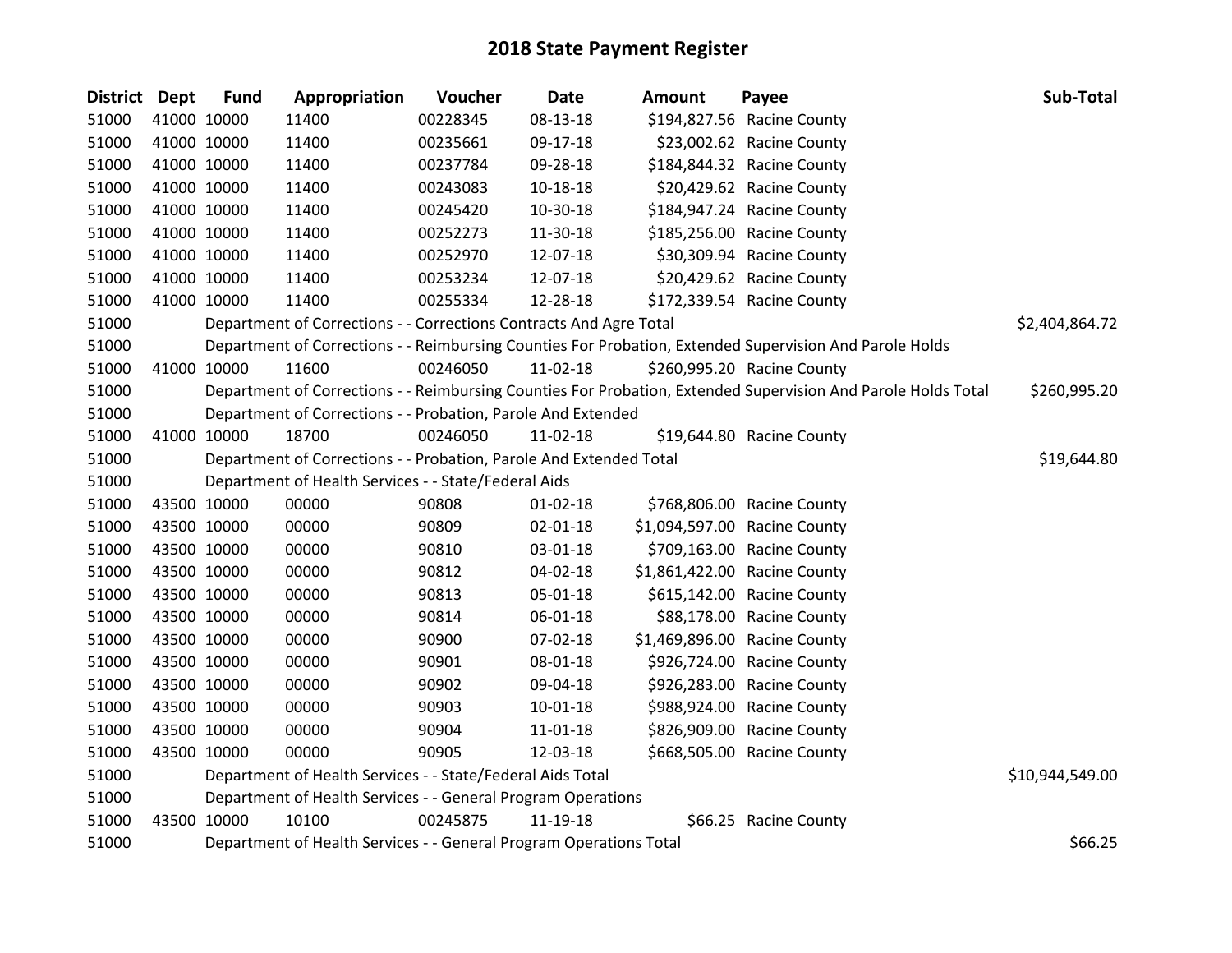| District Dept |             | <b>Fund</b> | Appropriation                                                      | Voucher  | <b>Date</b>    | <b>Amount</b> | Payee                 | Sub-Total |
|---------------|-------------|-------------|--------------------------------------------------------------------|----------|----------------|---------------|-----------------------|-----------|
| 51000         |             |             | Department of Health Services - - General Program Operations       |          |                |               |                       |           |
| 51000         |             | 43500 10000 | 40100                                                              | 00179772 | $01 - 10 - 18$ |               | \$1.50 Racine County  |           |
| 51000         |             | 43500 10000 | 40100                                                              | 00180737 | 01-18-18       |               | \$1.50 Racine County  |           |
| 51000         |             | 43500 10000 | 40100                                                              | 00185299 | 02-07-18       |               | \$1.50 Racine County  |           |
| 51000         |             | 43500 10000 | 40100                                                              | 00186503 | 02-14-18       |               | \$1.50 Racine County  |           |
| 51000         |             | 43500 10000 | 40100                                                              | 00191157 | 03-07-18       |               | \$1.50 Racine County  |           |
| 51000         |             | 43500 10000 | 40100                                                              | 00197273 | 04-04-18       |               | \$1.50 Racine County  |           |
| 51000         |             | 43500 10000 | 40100                                                              | 00201994 | 04-25-18       |               | \$1.50 Racine County  |           |
| 51000         |             | 43500 10000 | 40100                                                              | 00210331 | 06-07-18       |               | \$1.50 Racine County  |           |
| 51000         |             | 43500 10000 | 40100                                                              | 00210342 | 06-07-18       |               | \$1.50 Racine County  |           |
| 51000         |             | 43500 10000 | 40100                                                              | 00221583 | 07-25-18       |               | \$1.50 Racine County  |           |
| 51000         |             | 43500 10000 | 40100                                                              | 00222714 | 08-01-18       |               | \$1.50 Racine County  |           |
| 51000         |             | 43500 10000 | 40100                                                              | 00224686 | 08-08-18       |               | \$1.50 Racine County  |           |
| 51000         | 43500 10000 |             | 40100                                                              | 00230595 | 09-05-18       |               | \$15.00 Racine County |           |
| 51000         |             | 43500 10000 | 40100                                                              | 00233562 | 09-19-18       |               | \$1.50 Racine County  |           |
| 51000         |             | 43500 10000 | 40100                                                              | 00234969 | 09-27-18       |               | \$1.50 Racine County  |           |
| 51000         |             | 43500 10000 | 40100                                                              | 00234971 | 09-27-18       |               | \$1.50 Racine County  |           |
| 51000         |             | 43500 10000 | 40100                                                              | 00239480 | 10-17-18       |               | \$1.50 Racine County  |           |
| 51000         |             | 43500 10000 | 40100                                                              | 00242522 | 10-31-18       |               | \$1.50 Racine County  |           |
| 51000         |             | 43500 10000 | 40100                                                              | 00242527 | 10-31-18       |               | \$1.50 Racine County  |           |
| 51000         |             | 43500 10000 | 40100                                                              | 00243690 | 11-07-18       |               | \$1.50 Racine County  |           |
| 51000         |             |             | Department of Health Services - - General Program Operations Total |          |                |               |                       | \$43.50   |
| 51000         |             |             | Department of Health Services - - Medical Assistance State Admin   |          |                |               |                       |           |
| 51000         |             | 43500 10000 | 44000                                                              | 00179772 | $01-10-18$     |               | \$1.50 Racine County  |           |
| 51000         |             | 43500 10000 | 44000                                                              | 00180737 | $01 - 18 - 18$ |               | \$1.50 Racine County  |           |
| 51000         |             | 43500 10000 | 44000                                                              | 00185299 | 02-07-18       |               | \$1.50 Racine County  |           |
| 51000         |             | 43500 10000 | 44000                                                              | 00186503 | 02-14-18       |               | \$1.50 Racine County  |           |
| 51000         |             | 43500 10000 | 44000                                                              | 00191157 | 03-07-18       |               | \$1.50 Racine County  |           |
| 51000         |             | 43500 10000 | 44000                                                              | 00197273 | 04-04-18       |               | \$1.50 Racine County  |           |
| 51000         |             | 43500 10000 | 44000                                                              | 00201994 | 04-25-18       |               | \$1.50 Racine County  |           |
| 51000         |             | 43500 10000 | 44000                                                              | 00210331 | 06-07-18       |               | \$1.50 Racine County  |           |
| 51000         |             | 43500 10000 | 44000                                                              | 00210342 | 06-07-18       |               | \$1.50 Racine County  |           |
| 51000         | 43500 10000 |             | 44000                                                              | 00221583 | 07-25-18       |               | \$1.50 Racine County  |           |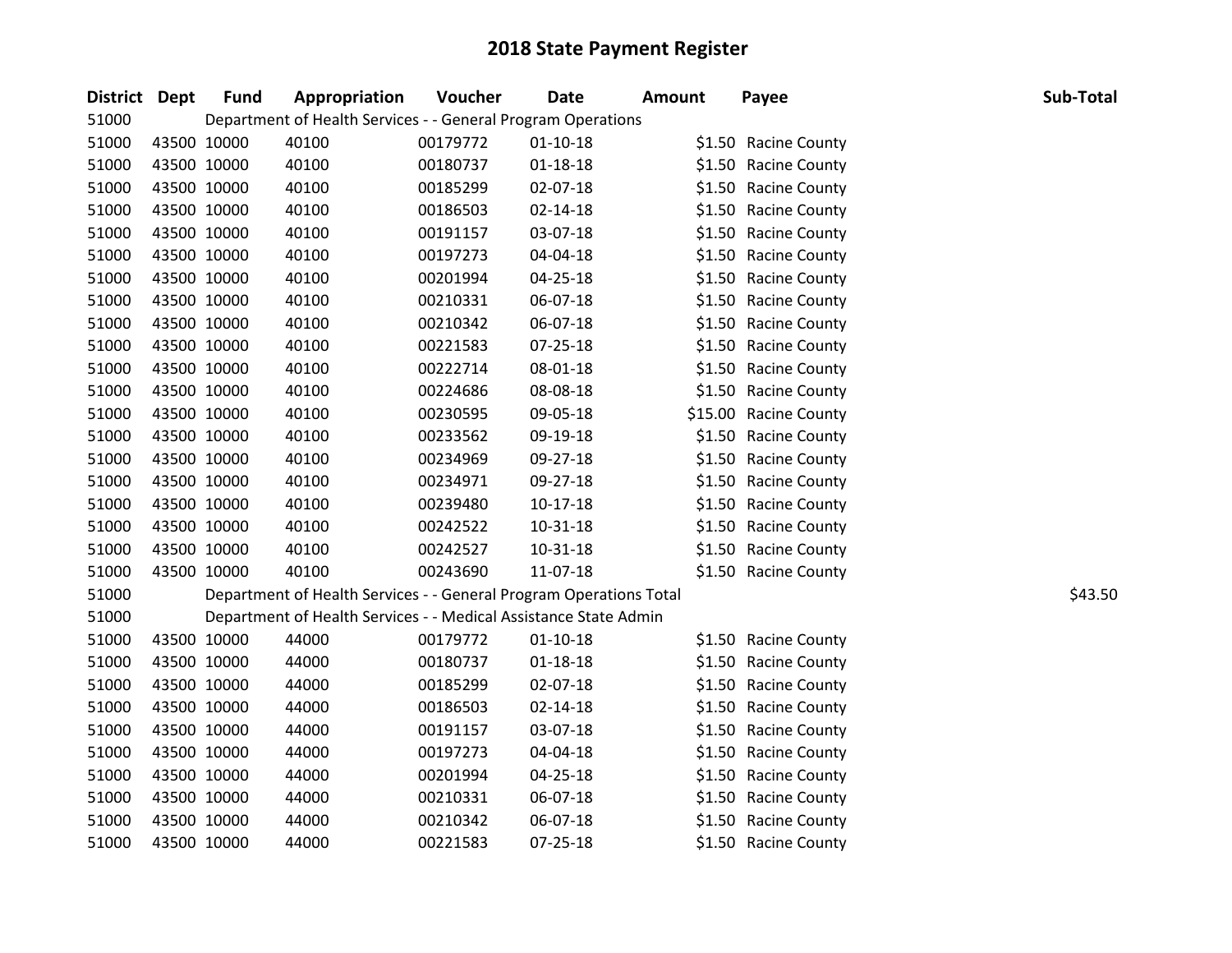| District Dept | <b>Fund</b> | Appropriation                                                          | Voucher  | <b>Date</b>    | <b>Amount</b> | Payee                      | Sub-Total |
|---------------|-------------|------------------------------------------------------------------------|----------|----------------|---------------|----------------------------|-----------|
| 51000         | 43500 10000 | 44000                                                                  | 00221603 | 07-25-18       |               | \$3.00 Racine County       |           |
| 51000         | 43500 10000 | 44000                                                                  | 00222714 | 08-01-18       |               | \$1.50 Racine County       |           |
| 51000         | 43500 10000 | 44000                                                                  | 00224686 | 08-08-18       |               | \$1.50 Racine County       |           |
| 51000         | 43500 10000 | 44000                                                                  | 00230595 | 09-05-18       |               | \$15.00 Racine County      |           |
| 51000         | 43500 10000 | 44000                                                                  | 00233562 | 09-19-18       |               | \$1.50 Racine County       |           |
| 51000         | 43500 10000 | 44000                                                                  | 00234969 | 09-27-18       |               | \$1.50 Racine County       |           |
| 51000         | 43500 10000 | 44000                                                                  | 00234971 | 09-27-18       |               | \$1.50 Racine County       |           |
| 51000         | 43500 10000 | 44000                                                                  | 00239480 | $10-17-18$     |               | \$1.50 Racine County       |           |
| 51000         | 43500 10000 | 44000                                                                  | 00242522 | 10-31-18       |               | \$1.50 Racine County       |           |
| 51000         | 43500 10000 | 44000                                                                  | 00242527 | 10-31-18       |               | \$1.50 Racine County       |           |
| 51000         | 43500 10000 | 44000                                                                  | 00243690 | 11-07-18       |               | \$1.50 Racine County       |           |
| 51000         |             | Department of Health Services - - Medical Assistance State Admin Total |          |                |               |                            | \$46.50   |
| 51000         |             | Department of Health Services - - General Program Operations           |          |                |               |                            |           |
| 51000         | 43500 10000 | 80100                                                                  | 00238102 | $10-12-18$     |               | \$66.25 Racine County      |           |
| 51000         |             | Department of Health Services - - General Program Operations Total     |          |                |               |                            | \$66.25   |
| 51000         |             | Department of Health Services - - Administrative And Support-Fis       |          |                |               |                            |           |
| 51000         | 43500 10000 | 82100                                                                  | 00246088 | 11-19-18       |               | \$5.00 Racine County       |           |
| 51000         |             | Department of Health Services - - Administrative And Support-Fis Total |          |                |               |                            | \$5.00    |
| 51000         |             | Dept of Children and Families - - Fees For Administrative Servic       |          |                |               |                            |           |
| 51000         | 43700 10000 | 23100                                                                  | 00033817 | $01-19-18$     |               | \$345.00 Racine County     |           |
| 51000         | 43700 10000 | 23100                                                                  | 00038276 | 04-18-18       |               | \$90.00 Racine County      |           |
| 51000         | 43700 10000 | 23100                                                                  | 00042338 | 07-17-18       |               | \$115.00 Racine County     |           |
| 51000         | 43700 10000 | 23100                                                                  | 00045804 | 10-18-18       |               | \$195.00 Racine County     |           |
| 51000         |             | Dept of Children and Families - - Fees For Administrative Servic Total |          |                |               |                            | \$745.00  |
| 51000         |             | Dept of Children and Families - - General Aids                         |          |                |               |                            |           |
| 51000         | 43700 10000 | 99000                                                                  | 00033291 | 01-04-18       |               | \$372,962.93 Racine County |           |
| 51000         | 43700 10000 | 99000                                                                  | 00034030 | $01 - 25 - 18$ |               | \$165,748.95 Racine County |           |
| 51000         | 43700 10000 | 99000                                                                  | 00034132 | 01-30-18       |               | \$406,169.03 Racine County |           |
| 51000         | 43700 10000 | 99000                                                                  | 00034326 | 02-05-18       |               | \$192,924.26 Racine County |           |
| 51000         | 43700 10000 | 99000                                                                  | 00034872 | $02 - 21 - 18$ |               | \$1,023.11 Racine County   |           |
| 51000         | 43700 10000 | 99000                                                                  | 00035025 | $02 - 21 - 18$ |               | \$984.72 Racine County     |           |
| 51000         | 43700 10000 | 99000                                                                  | 00035128 | $02 - 21 - 18$ |               | \$1,672.90 Racine County   |           |
| 51000         | 43700 10000 | 99000                                                                  | 00035258 | $02 - 22 - 18$ |               | \$1,624.53 Racine County   |           |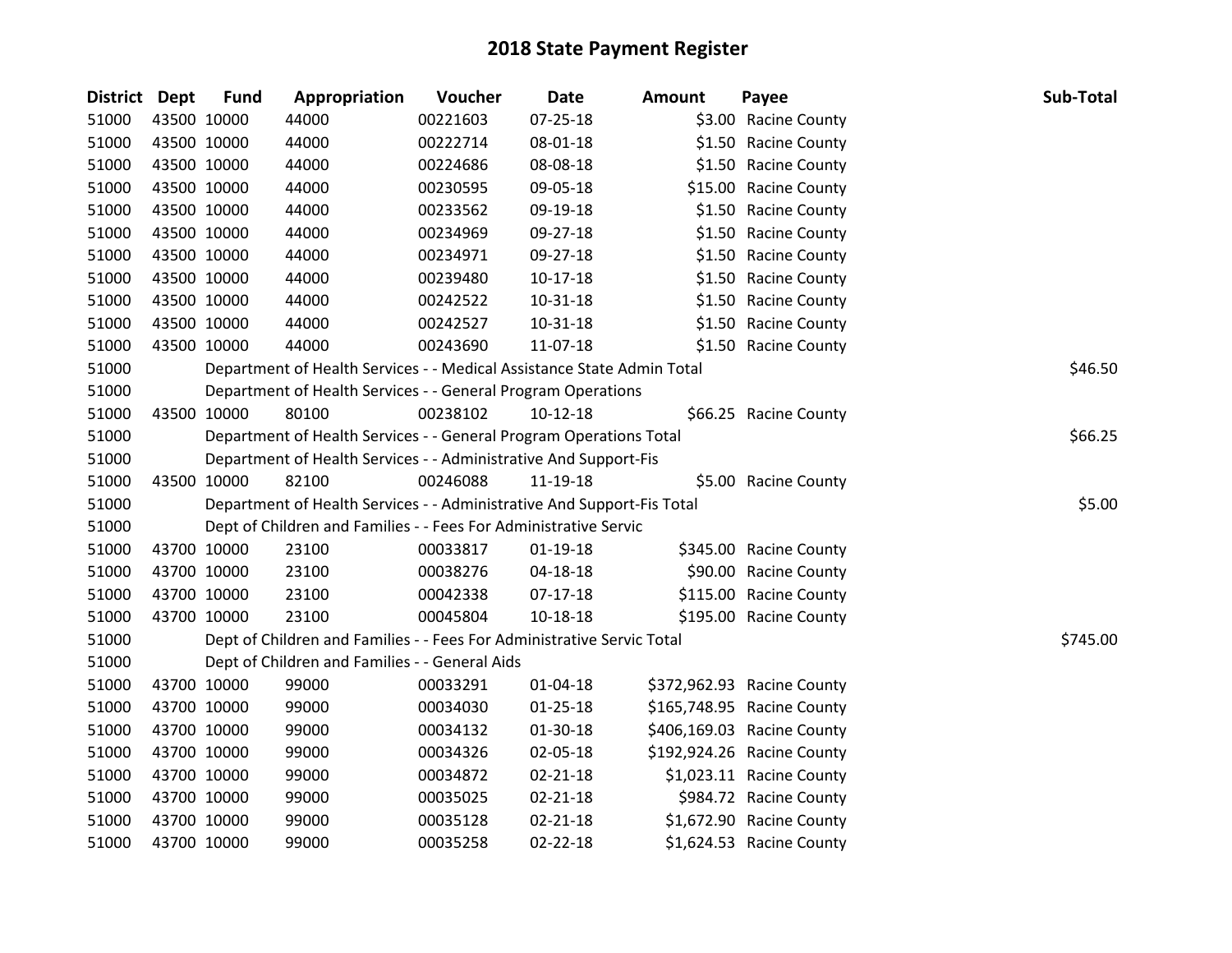| District Dept | <b>Fund</b> | Appropriation | Voucher  | <b>Date</b> | <b>Amount</b> | Payee                        | Sub-Total |
|---------------|-------------|---------------|----------|-------------|---------------|------------------------------|-----------|
| 51000         | 43700 10000 | 99000         | 00035370 | 02-28-18    |               | \$41,489.62 Racine County    |           |
| 51000         | 43700 10000 | 99000         | 00035659 | 03-05-18    |               | \$1,322,797.37 Racine County |           |
| 51000         | 43700 10000 | 99000         | 00036808 | 03-27-18    |               | \$123,743.87 Racine County   |           |
| 51000         | 43700 10000 | 99000         | 00036809 | 03-30-18    |               | \$12,887.97 Racine County    |           |
| 51000         | 43700 10000 | 99000         | 00036974 | 03-30-18    |               | \$8,035.95 Racine County     |           |
| 51000         | 43700 10000 | 99000         | 00037088 | 04-03-18    |               | \$32,878.26 Racine County    |           |
| 51000         | 43700 10000 | 99000         | 00037585 | 04-05-18    |               | \$1,041,896.13 Racine County |           |
| 51000         | 43700 10000 | 99000         | 00038714 | 04-30-18    |               | \$161,474.90 Racine County   |           |
| 51000         | 43700 10000 | 99000         | 00038824 | 04-30-18    |               | \$786,385.10 Racine County   |           |
| 51000         | 43700 10000 | 99000         | 00039200 | 05-07-18    |               | \$597,531.76 Racine County   |           |
| 51000         | 43700 10000 | 99000         | 00039982 | 05-24-18    |               | \$2,893.48 Racine County     |           |
| 51000         | 43700 10000 | 99000         | 00040620 | 06-05-18    |               | \$673,629.37 Racine County   |           |
| 51000         | 43700 10000 | 99000         | 00041266 | 06-29-18    |               | \$75,087.37 Racine County    |           |
| 51000         | 43700 10000 | 99000         | 00041636 | 06-29-18    |               | \$46,933.90 Racine County    |           |
| 51000         | 43700 10000 | 99000         | 00041801 | 07-05-18    |               | \$422,010.14 Racine County   |           |
| 51000         | 43700 10000 | 99000         | 00042692 | 07-25-18    |               | \$78,460.06 Racine County    |           |
| 51000         | 43700 10000 | 99000         | 00042815 | 07-31-18    |               | \$691,083.99 Racine County   |           |
| 51000         | 43700 10000 | 99000         | 00043021 | 08-03-18    |               | \$9,211.00 Racine County     |           |
| 51000         | 43700 10000 | 99000         | 00043111 | 08-06-18    |               | \$224,040.51 Racine County   |           |
| 51000         | 43700 10000 | 99000         | 00043560 | 08-17-18    |               | \$15,103.00 Racine County    |           |
| 51000         | 43700 10000 | 99000         | 00043873 | 08-31-18    |               | \$8,322.63 Racine County     |           |
| 51000         | 43700 10000 | 99000         | 00043989 | 08-29-18    |               | \$3,178,625.06 Racine County |           |
| 51000         | 43700 10000 | 99000         | 00044074 | 08-30-18    |               | \$86,282.96 Racine County    |           |
| 51000         | 43700 10000 | 99000         | 00044183 | 09-05-18    |               | \$794,163.94 Racine County   |           |
| 51000         | 43700 10000 | 99000         | 00044438 | 09-11-18    |               | \$7,840.00 Racine County     |           |
| 51000         | 43700 10000 | 99000         | 00044999 | 09-28-18    |               | \$75,275.27 Racine County    |           |
| 51000         | 43700 10000 | 99000         | 00045391 | 10-05-18    |               | \$623,291.75 Racine County   |           |
| 51000         | 43700 10000 | 99000         | 00046069 | 10-31-18    |               | \$205,533.28 Racine County   |           |
| 51000         | 43700 10000 | 99000         | 00046212 | 10-30-18    |               | \$628,048.72 Racine County   |           |
| 51000         | 43700 10000 | 99000         | 00046526 | 11-05-18    |               | \$644,972.51 Racine County   |           |
| 51000         | 43700 10000 | 99000         | 00047052 | 11-20-18    |               | \$37,216.52 Racine County    |           |
| 51000         | 43700 10000 | 99000         | 00047583 | 12-05-18    |               | \$344,020.14 Racine County   |           |
| 51000         | 43700 10000 | 99000         | 00048376 | 12-28-18    |               | \$1.14 Racine County         |           |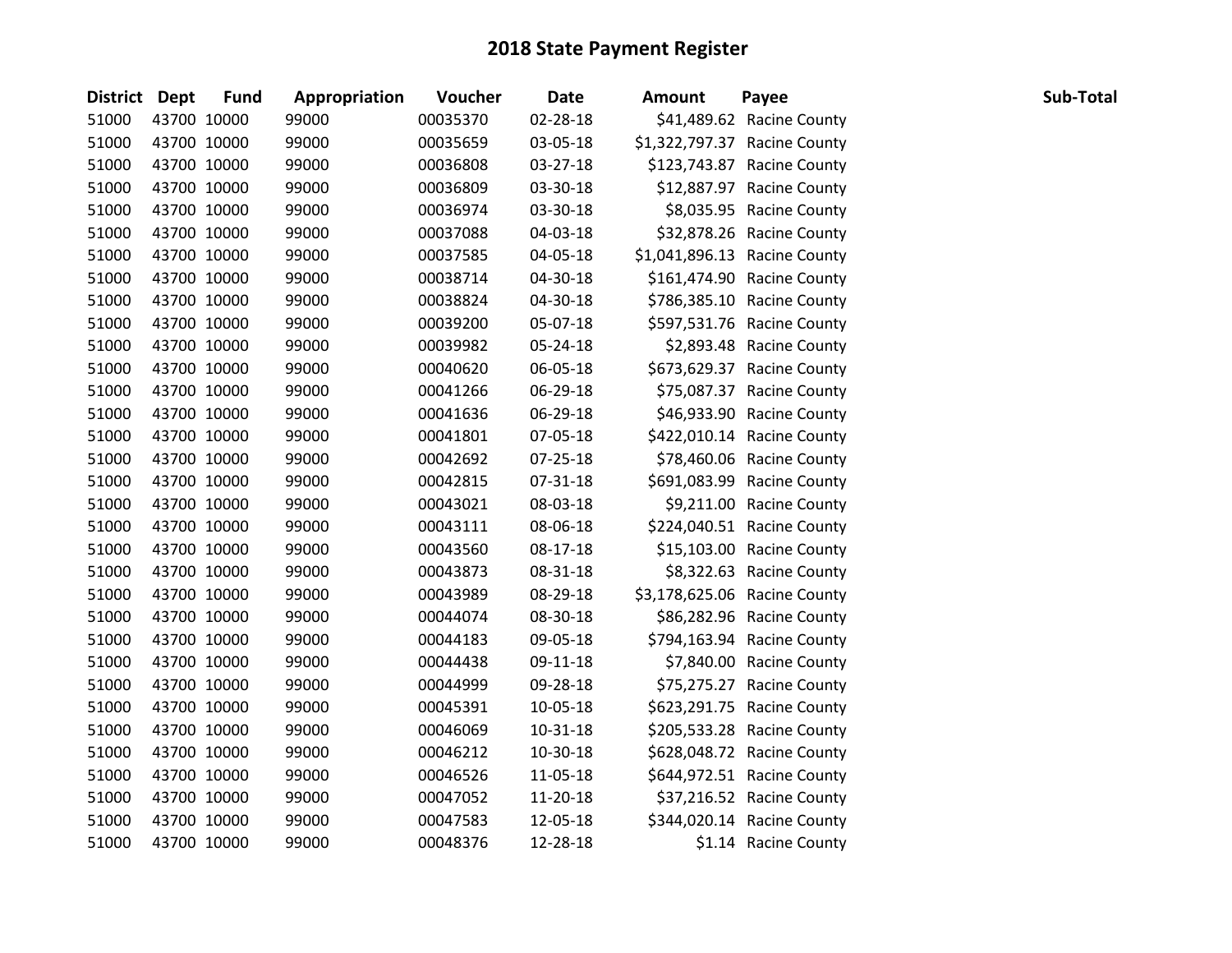| District Dept       |             | <b>Fund</b> | Appropriation                                                                                                                                         | Voucher  | <b>Date</b>    | <b>Amount</b>                                                              | Payee                     | Sub-Total           |
|---------------------|-------------|-------------|-------------------------------------------------------------------------------------------------------------------------------------------------------|----------|----------------|----------------------------------------------------------------------------|---------------------------|---------------------|
| 51000               | 43700 10000 |             | 99000                                                                                                                                                 | 00048377 | 12-27-18       |                                                                            | \$30,678.03 Racine County |                     |
| 51000               |             |             | Dept of Children and Families - - General Aids Total                                                                                                  |          |                |                                                                            |                           | \$14,174,956.13     |
| 51000               |             |             | Dept of Workforce Development - - Workforce Invest And Assist                                                                                         |          |                |                                                                            |                           |                     |
| 51000               | 44500 10000 |             | 14100                                                                                                                                                 | 00144855 | $01 - 22 - 18$ |                                                                            | \$1,182.29 Racine County  |                     |
| 51000               | 44500 10000 |             | 14100                                                                                                                                                 | 00145282 | $01 - 23 - 18$ |                                                                            | \$304.63 Racine County    |                     |
| 51000               | 44500 10000 |             | 14100                                                                                                                                                 | 00149087 | $02 - 14 - 18$ |                                                                            | \$1,182.29 Racine County  |                     |
| 51000               | 44500 10000 |             | 14100                                                                                                                                                 | 00149434 | 02-16-18       |                                                                            | \$304.63 Racine County    |                     |
| 51000               | 44500 10000 |             | 14100                                                                                                                                                 | 00156004 | 03-22-18       |                                                                            | \$1,182.29 Racine County  |                     |
| 51000               | 44500 10000 |             | 14100                                                                                                                                                 | 00156472 | 03-26-18       |                                                                            | \$304.63 Racine County    |                     |
| 51000               | 44500 10000 |             | 14100                                                                                                                                                 | 00157679 | 04-03-18       |                                                                            | \$203.50 Racine County    |                     |
| 51000               | 44500 10000 |             | 14100                                                                                                                                                 | 00160636 | 04-19-18       |                                                                            | \$1,182.29 Racine County  |                     |
| 51000               | 44500 10000 |             | 14100                                                                                                                                                 | 00161283 | 04-23-18       |                                                                            | \$304.63 Racine County    |                     |
| 51000               | 44500 10000 |             | 14100                                                                                                                                                 | 00161709 | 04-25-18       |                                                                            | \$40.15 Racine County     |                     |
| 51000               | 44500 10000 |             | 14100                                                                                                                                                 | 00166108 | 05-22-18       |                                                                            | \$1,182.29 Racine County  |                     |
| 51000               | 44500 10000 |             | 14100                                                                                                                                                 | 00167124 | 05-25-18       |                                                                            | \$304.63 Racine County    |                     |
| 51000               | 44500 10000 |             | 14100                                                                                                                                                 | 00175269 | 07-17-18       |                                                                            | \$1,205.94 Racine County  |                     |
| 51000               | 44500 10000 |             | 14100                                                                                                                                                 | 00175507 | 07-18-18       |                                                                            | \$304.63 Racine County    |                     |
| 51000               | 44500 10000 |             | 14100                                                                                                                                                 | 00176386 | 07-24-18       |                                                                            | \$1,205.94 Racine County  |                     |
| 51000               | 44500 10000 |             | 14100                                                                                                                                                 | 00176419 | 07-24-18       |                                                                            | \$304.63 Racine County    |                     |
| 51000               | 44500 10000 |             | 14100                                                                                                                                                 | 00180377 | 08-15-18       |                                                                            | \$1,205.94 Racine County  |                     |
| 51000               | 44500 10000 |             | 14100                                                                                                                                                 | 00180557 | 08-16-18       |                                                                            | \$304.63 Racine County    |                     |
| 51000               | 44500 10000 |             | 14100                                                                                                                                                 | 00186560 | 09-24-18       |                                                                            | \$304.63 Racine County    |                     |
| 51000               | 44500 10000 |             | 14100                                                                                                                                                 | 00186859 | 09-25-18       |                                                                            | \$1,205.94 Racine County  |                     |
| 51000               | 44500 10000 |             | 14100                                                                                                                                                 | 00193145 | 10-29-18       |                                                                            | \$129.62 Racine County    |                     |
| 51000               | 44500 10000 |             | 14100                                                                                                                                                 | 00193879 | 10-29-18       |                                                                            | \$1,205.94 Racine County  |                     |
| 51000               | 44500 10000 |             | 14100                                                                                                                                                 | 00193900 | 10-30-18       |                                                                            | \$304.63 Racine County    |                     |
| 51000               | 44500 10000 |             | 14100                                                                                                                                                 | 00196777 | 11-15-18       |                                                                            | \$304.63 Racine County    |                     |
| 51000               | 44500 10000 |             | 14100                                                                                                                                                 | 00197044 | 11-19-18       |                                                                            | \$18,680.05 Racine County |                     |
| 51000               | 44500 10000 |             | 14100                                                                                                                                                 | 00197118 | 11-19-18       |                                                                            | \$1,205.94 Racine County  |                     |
| 51000               | 44500 10000 |             | 14100                                                                                                                                                 | 00201980 | 12-19-18       |                                                                            | \$1,205.94 Racine County  |                     |
| 51000               | 44500 10000 |             | 14100                                                                                                                                                 | 00202496 | 12-21-18       |                                                                            | \$304.63 Racine County    |                     |
| $F \land Q \land Q$ |             |             | $\mathbf{D}$ and $\mathbf{D}$ and $\mathbf{D}$ are $\mathbf{D}$ and $\mathbf{D}$ are a set of $\mathbf{D}$ and $\mathbf{D}$ are a set of $\mathbf{D}$ |          |                | $\mathbf{A}$ and $\mathbf{A}$ are the set of $\mathbf{F}$ and $\mathbf{A}$ |                           | $\lambda$ 27.000.00 |

Dept of Workforce Development - - Workforce Invest And Assist Total \$37,061.91

Dept of Workforce Development - - Ui Admin Fed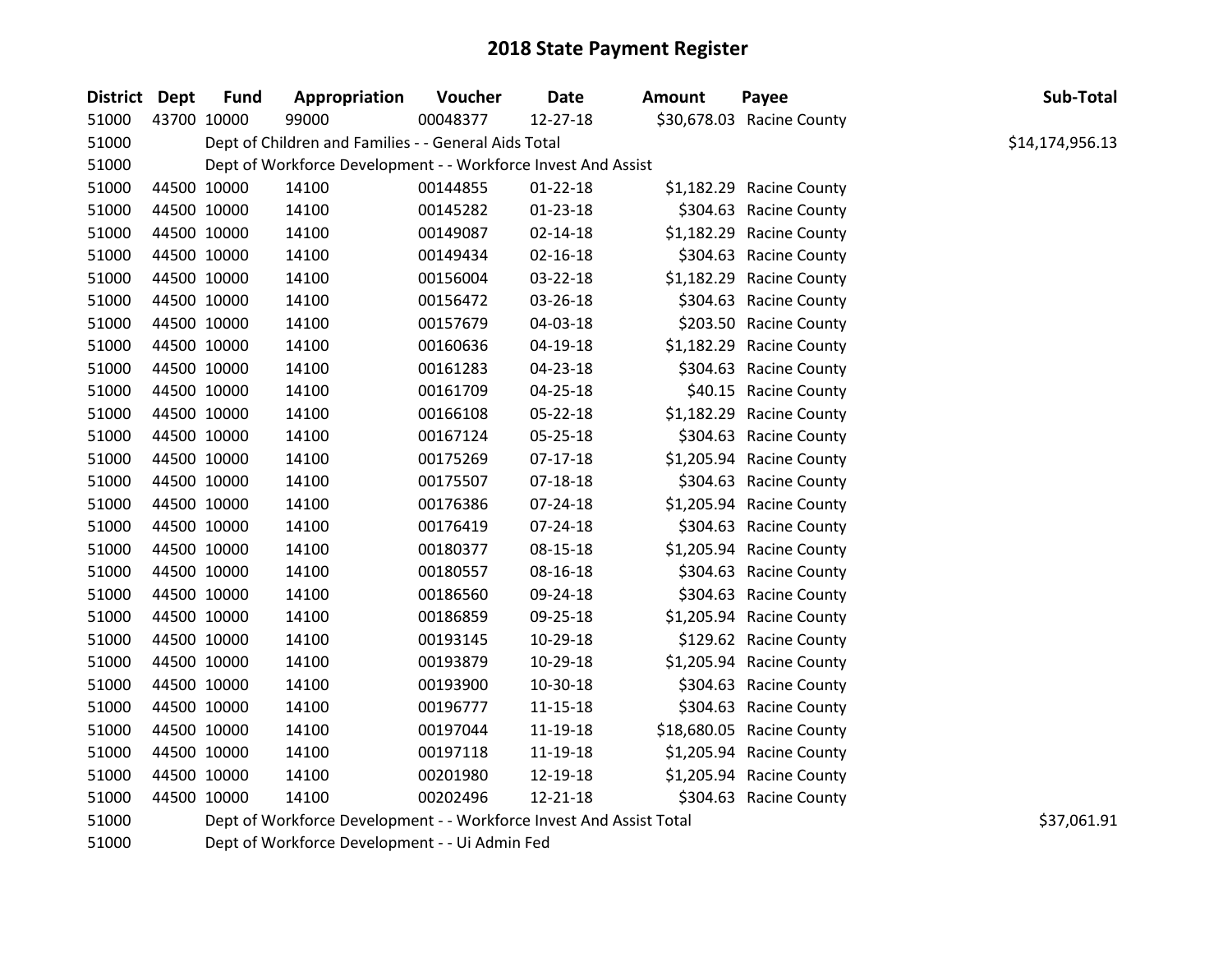| District Dept |             | <b>Fund</b> | Appropriation                                                   | Voucher  | <b>Date</b> | <b>Amount</b> | Payee                  | Sub-Total  |
|---------------|-------------|-------------|-----------------------------------------------------------------|----------|-------------|---------------|------------------------|------------|
| 51000         |             | 44500 10000 | 15100                                                           | 00142157 | 01-03-18    | \$360.00      | <b>Racine County</b>   |            |
| 51000         |             | 44500 10000 | 15100                                                           | 00146837 | 02-02-18    |               | \$380.00 Racine County |            |
| 51000         |             | 44500 10000 | 15100                                                           | 00148059 | 02-08-18    |               | \$62.00 Racine County  |            |
| 51000         |             | 44500 10000 | 15100                                                           | 00152422 | 03-02-18    |               | \$280.00 Racine County |            |
| 51000         |             | 44500 10000 | 15100                                                           | 00157733 | 04-03-18    |               | \$550.00 Racine County |            |
| 51000         |             | 44500 10000 | 15100                                                           | 00163052 | 05-02-18    |               | \$440.00 Racine County |            |
| 51000         |             | 44500 10000 | 15100                                                           | 00168128 | 06-04-18    |               | \$315.00 Racine County |            |
| 51000         |             | 44500 10000 | 15100                                                           | 00171090 | 06-22-18    |               | \$102.00 Racine County |            |
| 51000         |             | 44500 10000 | 15100                                                           | 00173130 | 07-03-18    |               | \$380.00 Racine County |            |
| 51000         |             | 44500 10000 | 15100                                                           | 00178321 | 08-03-18    |               | \$75.00 Racine County  |            |
| 51000         |             | 44500 10000 | 15100                                                           | 00178376 | 08-02-18    |               | \$325.00 Racine County |            |
| 51000         |             | 44500 10000 | 15100                                                           | 00183434 | 09-05-18    |               | \$260.00 Racine County |            |
| 51000         |             | 44500 10000 | 15100                                                           | 00188580 | 10-02-18    |               | \$380.00 Racine County |            |
| 51000         |             | 44500 10000 | 15100                                                           | 00191880 | 10-19-18    |               | \$95.00 Racine County  |            |
| 51000         |             | 44500 10000 | 15100                                                           | 00194642 | 11-02-18    |               | \$420.00 Racine County |            |
| 51000         | 44500 10000 |             | 15100                                                           | 00199624 | 12-04-18    |               | \$355.00 Racine County |            |
| 51000         |             |             | Dept of Workforce Development - - Ui Admin Fed Total            |          |             |               |                        | \$4,779.00 |
| 51000         |             |             | Dept of Workforce Development - - Title Ib Aids State Gpr       |          |             |               |                        |            |
| 51000         |             | 44500 10000 | 50900                                                           | 00146704 | 02-05-18    |               | \$5.54 Racine County   |            |
| 51000         |             | 44500 10000 | 50900                                                           | 00148915 | 02-20-18    |               | \$5.54 Racine County   |            |
| 51000         |             | 44500 10000 | 50900                                                           | 00162825 | 05-04-18    |               | \$5.54 Racine County   |            |
| 51000         |             | 44500 10000 | 50900                                                           | 00162826 | 05-07-18    |               | \$5.54 Racine County   |            |
| 51000         |             | 44500 10000 | 50900                                                           | 00166452 | 06-04-18    |               | \$5.54 Racine County   |            |
| 51000         |             | 44500 10000 | 50900                                                           | 00168406 | 06-11-18    |               | \$5.54 Racine County   |            |
| 51000         |             | 44500 10000 | 50900                                                           | 00176756 | 07-24-18    |               | \$5.54 Racine County   |            |
| 51000         |             | 44500 10000 | 50900                                                           | 00184577 | 09-17-18    |               | \$5.54 Racine County   |            |
| 51000         |             |             | Dept of Workforce Development - - Title Ib Aids State Gpr Total |          |             |               |                        | \$44.32    |
| 51000         |             |             | Dept of Workforce Development - - Title Ib Aids Federal Prf     |          |             |               |                        |            |
| 51000         |             | 44500 10000 | 54400                                                           | 00146704 | 02-05-18    |               | \$20.46 Racine County  |            |
| 51000         |             | 44500 10000 | 54400                                                           | 00148915 | 02-20-18    |               | \$20.46 Racine County  |            |
| 51000         |             | 44500 10000 | 54400                                                           | 00162825 | 05-04-18    |               | \$20.46 Racine County  |            |
| 51000         |             | 44500 10000 | 54400                                                           | 00162826 | 05-07-18    |               | \$20.46 Racine County  |            |
| 51000         | 44500 10000 |             | 54400                                                           | 00166452 | 06-04-18    |               | \$20.46 Racine County  |            |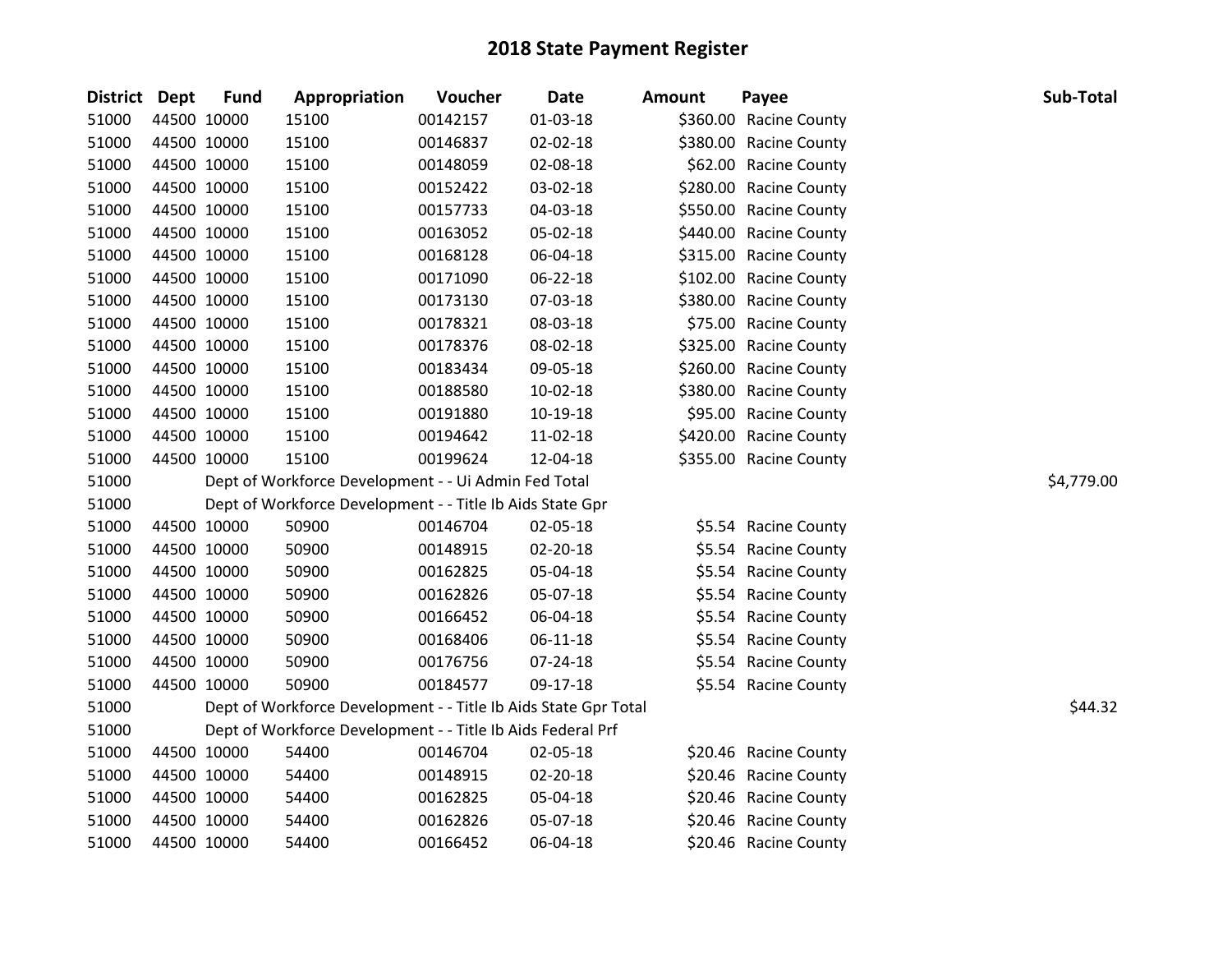| <b>District</b> | <b>Dept</b> | <b>Fund</b> | Appropriation                                                         | Voucher  | Date           | <b>Amount</b> | Payee                     | Sub-Total   |
|-----------------|-------------|-------------|-----------------------------------------------------------------------|----------|----------------|---------------|---------------------------|-------------|
| 51000           |             | 44500 10000 | 54400                                                                 | 00168406 | $06 - 11 - 18$ |               | \$20.46 Racine County     |             |
| 51000           |             | 44500 10000 | 54400                                                                 | 00176756 | 07-24-18       |               | \$20.46 Racine County     |             |
| 51000           |             | 44500 10000 | 54400                                                                 | 00184577 | 09-17-18       |               | \$20.46 Racine County     |             |
| 51000           |             |             | Dept of Workforce Development - - Title Ib Aids Federal Prf Total     |          |                |               |                           | \$163.68    |
| 51000           |             |             | Dept of Workforce Development - - Wc Ops Uninsured Emplyr Admin       |          |                |               |                           |             |
| 51000           |             | 44500 22700 | 17700                                                                 | 00171285 | 06-22-18       |               | \$10.00 Racine County     |             |
| 51000           |             | 44500 22700 | 17700                                                                 | 00171286 | 06-22-18       |               | \$160.00 Racine County    |             |
| 51000           |             | 44500 22700 | 17700                                                                 | 00171287 | 06-22-18       |               | \$125.00 Racine County    |             |
| 51000           |             |             | Dept of Workforce Development - - Wc Ops Uninsured Emplyr Admin Total |          |                |               |                           | \$295.00    |
| 51000           |             |             | Department of Justice - - Legal Expenses                              |          |                |               |                           |             |
| 51000           |             | 45500 10000 | 10400                                                                 | 00040397 | $01-19-18$     |               | \$102.00 Racine County    |             |
| 51000           |             | 45500 10000 | 10400                                                                 | 00050166 | 08-09-18       |               | \$10.00 Racine County     |             |
| 51000           |             |             | Department of Justice - - Legal Expenses Total                        |          |                |               |                           | \$112.00    |
| 51000           |             |             | Department of Justice - - Officer Training Reimbursement              |          |                |               |                           |             |
| 51000           |             | 45500 10000 | 20200                                                                 | 00040025 | $01 - 04 - 18$ |               | \$6,668.93 Racine County  |             |
| 51000           |             |             | Department of Justice - - Officer Training Reimbursement Total        |          |                |               |                           | \$6,668.93  |
| 51000           |             |             | Department of Justice - - Crime Laboratories, Dna                     |          |                |               |                           |             |
| 51000           |             | 45500 10000 | 22100                                                                 | 00049023 | 07-19-18       |               | \$9,270.00 Racine County  |             |
| 51000           |             |             | Department of Justice - - Crime Laboratories, Dna Total               |          |                |               |                           | \$9,270.00  |
| 51000           |             |             | Department of Justice - - Law Enforcement Train, Local                |          |                |               |                           |             |
| 51000           |             | 45500 10000 | 23100                                                                 | 00040045 | $01 - 04 - 18$ |               | \$1,053.00 Racine County  |             |
| 51000           |             | 45500 10000 | 23100                                                                 | 00044364 | $04 - 11 - 18$ |               | \$5,877.18 Racine County  |             |
| 51000           |             | 45500 10000 | 23100                                                                 | 00048269 | 07-06-18       |               | \$2,106.00 Racine County  |             |
| 51000           |             | 45500 10000 | 23100                                                                 | 00051875 | 09-21-18       |               | \$30,880.00 Racine County |             |
| 51000           |             | 45500 10000 | 23100                                                                 | 00053334 | $10 - 18 - 18$ |               | \$8,740.26 Racine County  |             |
| 51000           |             | 45500 10000 | 23100                                                                 | 00053668 | 10-18-18       |               | \$960.00 Racine County    |             |
| 51000           |             |             | Department of Justice - - Law Enforcement Train, Local Total          |          |                |               |                           | \$49,616.44 |
| 51000           |             |             | Department of Justice - - Federal Aid, State Operations               |          |                |               |                           |             |
| 51000           |             | 45500 10000 | 24100                                                                 | 00041180 | 01-30-18       |               | \$609.96 Racine County    |             |
| 51000           |             | 45500 10000 | 24100                                                                 | 00044733 | $04 - 17 - 18$ |               | \$1,900.03 Racine County  |             |
| 51000           |             | 45500 10000 | 24100                                                                 | 00049234 | 07-20-18       |               | \$5,625.00 Racine County  |             |
| 51000           |             | 45500 10000 | 24100                                                                 | 00051388 | 09-07-18       |               | \$249.96 Racine County    |             |
| 51000           |             | 45500 10000 | 24100                                                                 | 00052654 | 10-02-18       |               | \$956.42 Racine County    |             |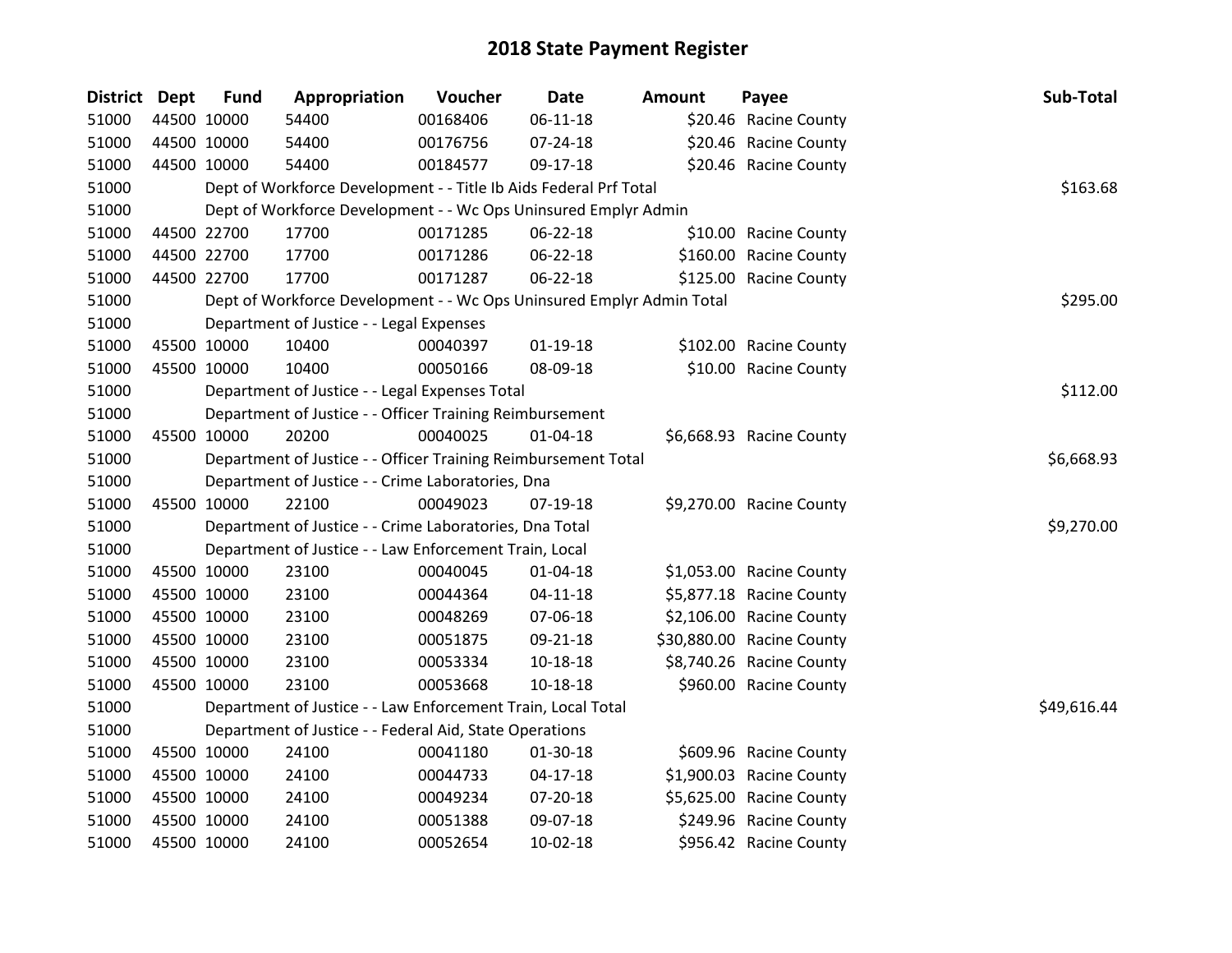| District Dept |             | <b>Fund</b> | Appropriation                                                 | Voucher      | <b>Date</b>    | <b>Amount</b> | Payee                      | Sub-Total    |
|---------------|-------------|-------------|---------------------------------------------------------------|--------------|----------------|---------------|----------------------------|--------------|
| 51000         |             |             | Department of Justice - - Federal Aid, State Operations Total |              |                |               |                            | \$9,341.37   |
| 51000         |             |             | Department of Justice - - Federal Aid, Local Assistance       |              |                |               |                            |              |
| 51000         | 45500 10000 |             | 25100                                                         | 00040323     | 01-09-18       |               | \$12,028.48 Racine County  |              |
| 51000         | 45500 10000 |             | 25100                                                         | 00041319     | 02-01-18       |               | \$14,104.03 Racine County  |              |
| 51000         | 45500 10000 |             | 25100                                                         | 00042798     | 03-01-18       |               | \$2,227.47 Racine County   |              |
| 51000         | 45500 10000 |             | 25100                                                         | 00042847     | 03-08-18       |               | \$10,300.53 Racine County  |              |
| 51000         | 45500 10000 |             | 25100                                                         | 00047480     | 06-25-18       |               | \$60,737.75 Racine County  |              |
| 51000         | 45500 10000 |             | 25100                                                         | 00048435     | 07-09-18       |               | \$5,462.03 Racine County   |              |
| 51000         | 45500 10000 |             | 25100                                                         | 00049650     | 08-02-18       |               | \$45,964.55 Racine County  |              |
| 51000         | 45500 10000 |             | 25100                                                         | 00049712     | 08-02-18       |               | \$7,984.52 Racine County   |              |
| 51000         | 45500 10000 |             | 25100                                                         | 00051984     | 09-25-18       |               | \$2,182.12 Racine County   |              |
| 51000         | 45500 10000 |             | 25100                                                         | 00053065     | $10-11-18$     |               | \$5,842.73 Racine County   |              |
| 51000         | 45500 10000 |             | 25100                                                         | 00053590     | 10-26-18       |               | \$11,303.40 Racine County  |              |
| 51000         | 45500 10000 |             | 25100                                                         | 00055787     | 11-26-18       |               | \$6,452.21 Racine County   |              |
| 51000         |             |             | Department of Justice - - Federal Aid, Local Assistance Total | \$184,589.82 |                |               |                            |              |
| 51000         |             |             | Department of Justice - - Alt Prosecution Alcohol Drugs       |              |                |               |                            |              |
| 51000         | 45500 10000 |             | 27100                                                         | 00049798     | 08-02-18       |               | \$29,632.59 Racine County  |              |
| 51000         | 45500 10000 |             | 27100                                                         | 00050350     | 08-14-18       |               | \$31,894.38 Racine County  |              |
| 51000         | 45500 10000 |             | 27100                                                         | 00057236     | 12-20-18       |               | \$29,752.97 Racine County  |              |
| 51000         |             |             | Department of Justice - - Alt Prosecution Alcohol Drugs Total |              |                |               |                            | \$91,279.94  |
| 51000         |             |             | Department of Justice - - Gifts And Grants                    |              |                |               |                            |              |
| 51000         |             | 45500 10000 | 27200                                                         | 00043331     | 03-16-18       |               | \$294.15 Racine County     |              |
| 51000         | 45500 10000 |             | 27200                                                         | 00046212     | 05-30-18       |               | \$37.33 Racine County      |              |
| 51000         | 45500 10000 |             | 27200                                                         | 00049692     | 08-02-18       |               | \$64.98 Racine County      |              |
| 51000         | 45500 10000 |             | 27200                                                         | 00054768     | 11-19-18       |               | \$93.98 Racine County      |              |
| 51000         |             |             | Department of Justice - - Gifts And Grants Total              |              |                |               |                            | \$490.44     |
| 51000         |             |             | Department of Justice - - Alternatives To Prosecution         |              |                |               |                            |              |
| 51000         | 45500 10000 |             | 28500                                                         | 00041624     | $02 - 12 - 18$ |               | \$12,076.12 Racine County  |              |
| 51000         |             |             | Department of Justice - - Alternatives To Prosecution Total   |              |                |               |                            | \$12,076.12  |
| 51000         |             |             | Department of Justice - - Crime Victim Witness Assist         |              |                |               |                            |              |
| 51000         | 45500 10000 |             | 53200                                                         | 00043072     | 03-06-18       |               | \$105,432.77 Racine County |              |
| 51000         | 45500 10000 |             | 53200                                                         | 00049131     | $07-19-18$     |               | \$98,772.10 Racine County  |              |
| 51000         |             |             | Department of Justice - - Crime Victim Witness Assist Total   |              |                |               |                            | \$204,204.87 |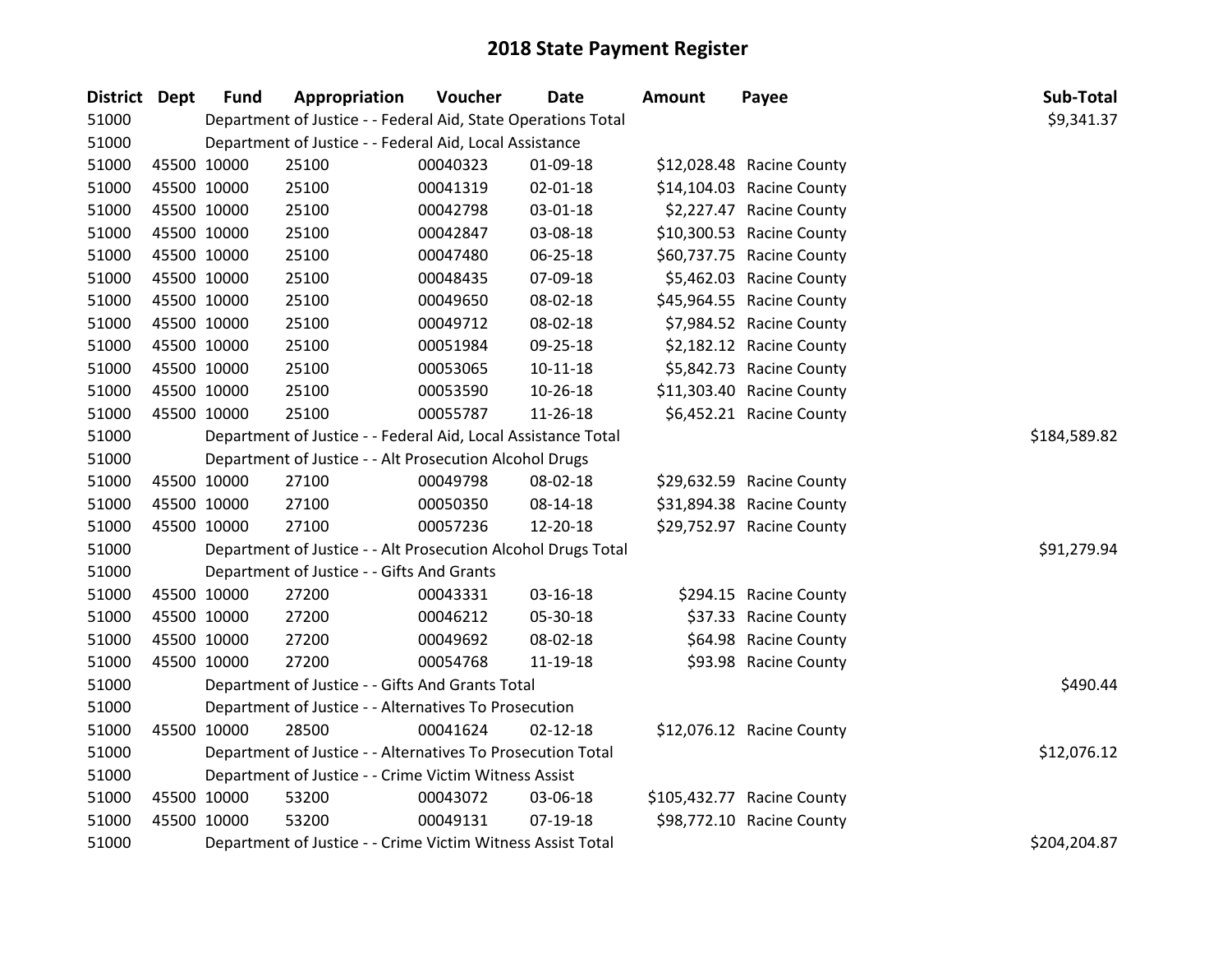| District Dept |             | <b>Fund</b> | Appropriation                                                           | Voucher  | Date           | Amount | Payee                     | Sub-Total    |
|---------------|-------------|-------------|-------------------------------------------------------------------------|----------|----------------|--------|---------------------------|--------------|
| 51000         |             |             | Department of Justice - - Federal Aid, Victim Assistance                |          |                |        |                           |              |
| 51000         | 45500 10000 |             | 54200                                                                   | 00042051 | $02 - 15 - 18$ |        | \$27,347.00 Racine County |              |
| 51000         | 45500 10000 |             | 54200                                                                   | 00045395 | 05-02-18       |        | \$459.00 Racine County    |              |
| 51000         |             | 45500 10000 | 54200                                                                   | 00045958 | 05-23-18       |        | \$20,875.00 Racine County |              |
| 51000         |             | 45500 10000 | 54200                                                                   | 00050713 | 08-23-18       |        | \$27,287.00 Racine County |              |
| 51000         |             | 45500 10000 | 54200                                                                   | 00055753 | 11-28-18       |        | \$31,309.00 Racine County |              |
| 51000         |             |             | Department of Justice - - Federal Aid, Victim Assistance Total          |          |                |        |                           | \$107,277.00 |
| 51000         |             |             | Department of Military Affairs - - Local Emer Planning Grants           |          |                |        |                           |              |
| 51000         | 46500 10000 |             | 33700                                                                   | 00045738 | 07-02-18       |        | \$18,045.43 Racine County |              |
| 51000         |             |             | Department of Military Affairs - - Local Emer Planning Grants Total     |          |                |        |                           | \$18,045.43  |
| 51000         |             |             | Department of Military Affairs - - Federal Aid, Local Assistance        |          |                |        |                           |              |
| 51000         |             | 46500 10000 | 34200                                                                   | 00038101 | 01-30-18       |        | \$53,972.19 Racine County |              |
| 51000         |             | 46500 10000 | 34200                                                                   | 00048213 | 08-29-18       |        | \$40,132.15 Racine County |              |
| 51000         |             |             | Department of Military Affairs - - Federal Aid, Local Assistance Total  |          |                |        |                           | \$94,104.34  |
| 51000         |             |             | Department of Military Affairs - - Federal Aid, Homeland Security       |          |                |        |                           |              |
| 51000         |             | 46500 10000 | 35000                                                                   | 00045135 | 06-21-18       |        | \$2,376.51 Racine County  |              |
| 51000         |             | 46500 10000 | 35000                                                                   | 00045136 | $06 - 21 - 18$ |        | \$2,379.20 Racine County  |              |
| 51000         |             | 46500 10000 | 35000                                                                   | 00045141 | 06-21-18       |        | \$2,513.49 Racine County  |              |
| 51000         |             |             | Department of Military Affairs - - Federal Aid, Homeland Security Total |          |                |        |                           | \$7,269.20   |
| 51000         |             |             | Department of Military Affairs - - St Emerg Response Bd Grant Pif       |          |                |        |                           |              |
| 51000         |             | 46500 27200 | 36400                                                                   | 00038434 | $01-30-18$     |        | \$18,048.54 Racine County |              |
| 51000         |             |             | Department of Military Affairs - - St Emerg Response Bd Grant Pif Total |          |                |        |                           | \$18,048.54  |
| 51000         |             |             | Department of Veterans Affairs - - Grants To Counties                   |          |                |        |                           |              |
| 51000         |             | 48500 15200 | 12700                                                                   | 00043060 | $02 - 16 - 18$ |        | \$1,300.00 Racine County  |              |
| 51000         |             |             | Department of Veterans Affairs - - Grants To Counties Total             |          |                |        |                           | \$1,300.00   |
| 51000         |             |             | Department of Veterans Affairs - - County Grants                        |          |                |        |                           |              |
| 51000         |             | 48500 58200 | 26700                                                                   | 00043060 | $02 - 16 - 18$ |        | \$5,850.00 Racine County  |              |
| 51000         |             |             | Department of Veterans Affairs - - County Grants Total                  |          |                |        |                           | \$5,850.00   |
| 51000         |             |             | Department of Veterans Affairs - - County Grants                        |          |                |        |                           |              |
| 51000         |             | 48500 58300 | 37000                                                                   | 00043060 | $02 - 16 - 18$ |        | \$5,850.00 Racine County  |              |
| 51000         |             |             | Department of Veterans Affairs - - County Grants Total                  |          |                |        |                           | \$5,850.00   |
| 51000         |             |             | Department of Administration - - Federal Aid, Local Assistance          |          |                |        |                           |              |
| 51000         |             | 50500 10000 | 15500                                                                   | 00070018 | $01 - 16 - 18$ |        | \$21,657.38 Racine County |              |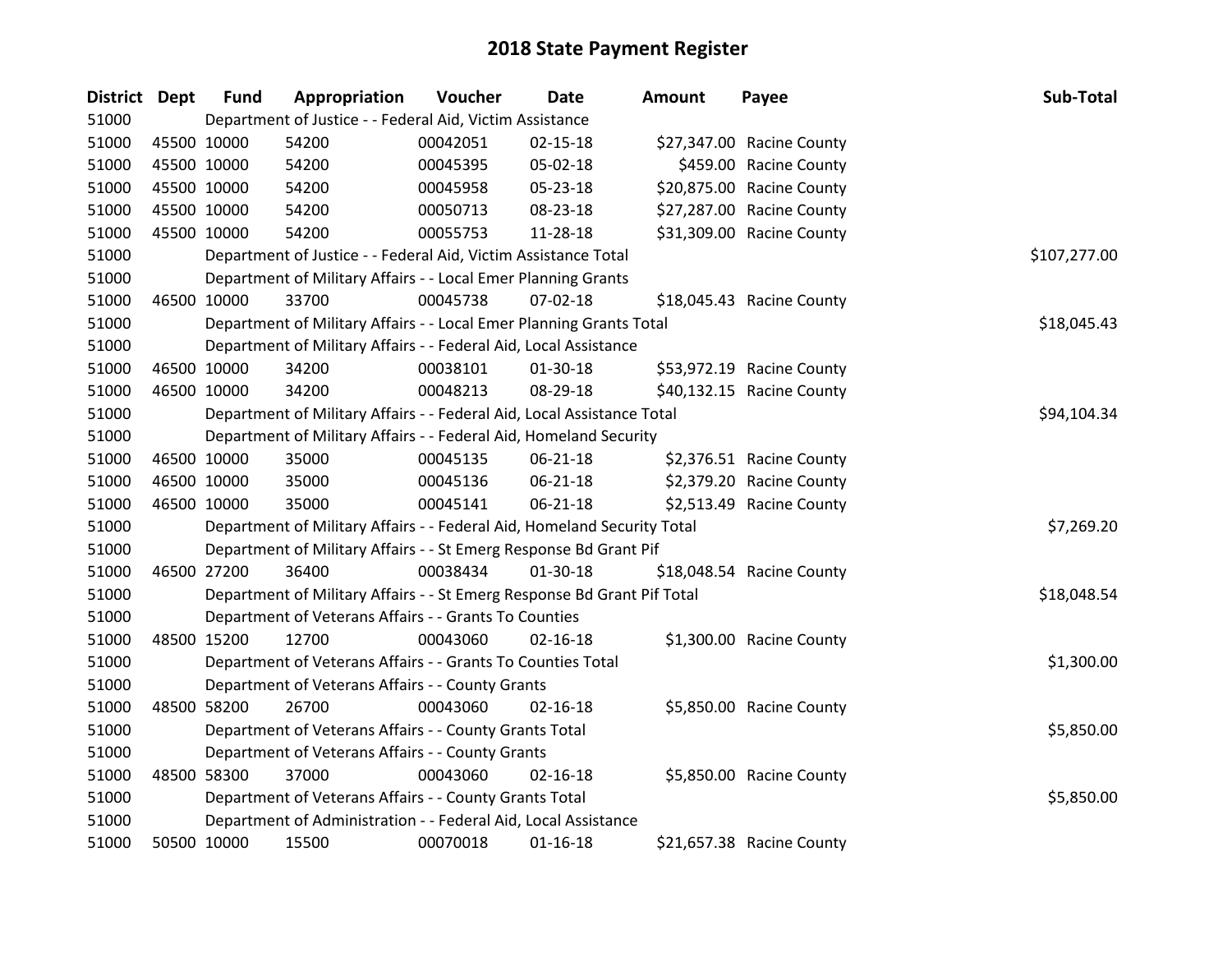| District Dept |             | <b>Fund</b> | Appropriation                                                         | Voucher  | Date           | <b>Amount</b> | Payee                     | Sub-Total    |
|---------------|-------------|-------------|-----------------------------------------------------------------------|----------|----------------|---------------|---------------------------|--------------|
| 51000         | 50500 10000 |             | 15500                                                                 | 00072683 | $02 - 14 - 18$ |               | \$20,039.01 Racine County |              |
| 51000         |             | 50500 10000 | 15500                                                                 | 00075131 | 03-14-18       |               | \$19,139.88 Racine County |              |
| 51000         | 50500 10000 |             | 15500                                                                 | 00077662 | 04-16-18       |               | \$26,615.91 Racine County |              |
| 51000         | 50500 10000 |             | 15500                                                                 | 00080171 | 05-14-18       |               | \$36,060.18 Racine County |              |
| 51000         | 50500 10000 |             | 15500                                                                 | 00082684 | 06-14-18       |               | \$18,035.35 Racine County |              |
| 51000         | 50500 10000 |             | 15500                                                                 | 00083978 | 06-28-18       |               | \$30,637.19 Racine County |              |
| 51000         |             | 50500 10000 | 15500                                                                 | 00086690 | 08-14-18       |               | \$20,553.32 Racine County |              |
| 51000         |             | 50500 10000 | 15500                                                                 | 00088327 | 09-14-18       |               | \$40,115.78 Racine County |              |
| 51000         |             | 50500 10000 | 15500                                                                 | 00090332 | $10 - 15 - 18$ |               | \$65,433.85 Racine County |              |
| 51000         | 50500 10000 |             | 15500                                                                 | 00092058 | $11 - 14 - 18$ |               | \$17,807.89 Racine County |              |
| 51000         | 50500 10000 |             | 15500                                                                 | 00093762 | 12-14-18       |               | \$18,592.77 Racine County |              |
| 51000         |             |             | Department of Administration - - Federal Aid, Local Assistance Total  |          |                |               |                           | \$334,688.51 |
| 51000         |             |             | Department of Administration - - Low-Income Assistance Grants         |          |                |               |                           |              |
| 51000         | 50500 23500 |             | 37100                                                                 | 00070018 | $01 - 16 - 18$ |               | \$16,760.03 Racine County |              |
| 51000         |             | 50500 23500 | 37100                                                                 | 00072683 | 02-14-18       |               | \$16,760.16 Racine County |              |
| 51000         |             | 50500 23500 | 37100                                                                 | 00075131 | 03-14-18       |               | \$16,820.56 Racine County |              |
| 51000         |             | 50500 23500 | 37100                                                                 | 00077662 | 04-16-18       |               | \$17,738.84 Racine County |              |
| 51000         |             | 50500 23500 | 37100                                                                 | 00080171 | 05-14-18       |               | \$27,290.53 Racine County |              |
| 51000         | 50500 23500 |             | 37100                                                                 | 00082684 | 06-14-18       |               | \$10,748.83 Racine County |              |
| 51000         |             | 50500 23500 | 37100                                                                 | 00083978 | 06-28-18       |               | \$9,390.36 Racine County  |              |
| 51000         |             | 50500 23500 | 37100                                                                 | 00086690 | 08-14-18       |               | \$14,774.04 Racine County |              |
| 51000         |             | 50500 23500 | 37100                                                                 | 00088327 | 09-14-18       |               | \$20,158.31 Racine County |              |
| 51000         | 50500 23500 |             | 37100                                                                 | 00090332 | $10 - 15 - 18$ |               | \$18,622.28 Racine County |              |
| 51000         | 50500 23500 |             | 37100                                                                 | 00092058 | $11 - 14 - 18$ |               | \$35,289.67 Racine County |              |
| 51000         | 50500 23500 |             | 37100                                                                 | 00093762 | 12-14-18       |               | \$15,272.31 Racine County |              |
| 51000         |             |             | Department of Administration - - Low-Income Assistance Grants Total   |          |                |               |                           | \$219,625.92 |
| 51000         |             |             | Department of Administration - - Land Information Program; Loca       |          |                |               |                           |              |
| 51000         |             | 50500 26900 | 17300                                                                 | 00073066 | $02 - 22 - 18$ |               | \$1,000.00 Racine County  |              |
| 51000         | 50500 26900 |             | 17300                                                                 | 00083683 | 06-25-18       |               | \$25,000.00 Racine County |              |
| 51000         |             |             | Department of Administration - - Land Information Program; Loca Total |          |                |               |                           | \$26,000.00  |
| 51000         |             |             | Public Defender Board - - Appellate Representation                    |          |                |               |                           |              |
| 51000         | 55000 10000 |             | 10200                                                                 | 00136687 | $04 - 10 - 18$ |               | \$0.50 Racine County      |              |
| 51000         | 55000 10000 |             | 10200                                                                 | 00165734 | 11-09-18       |               | \$4.75 Racine County      |              |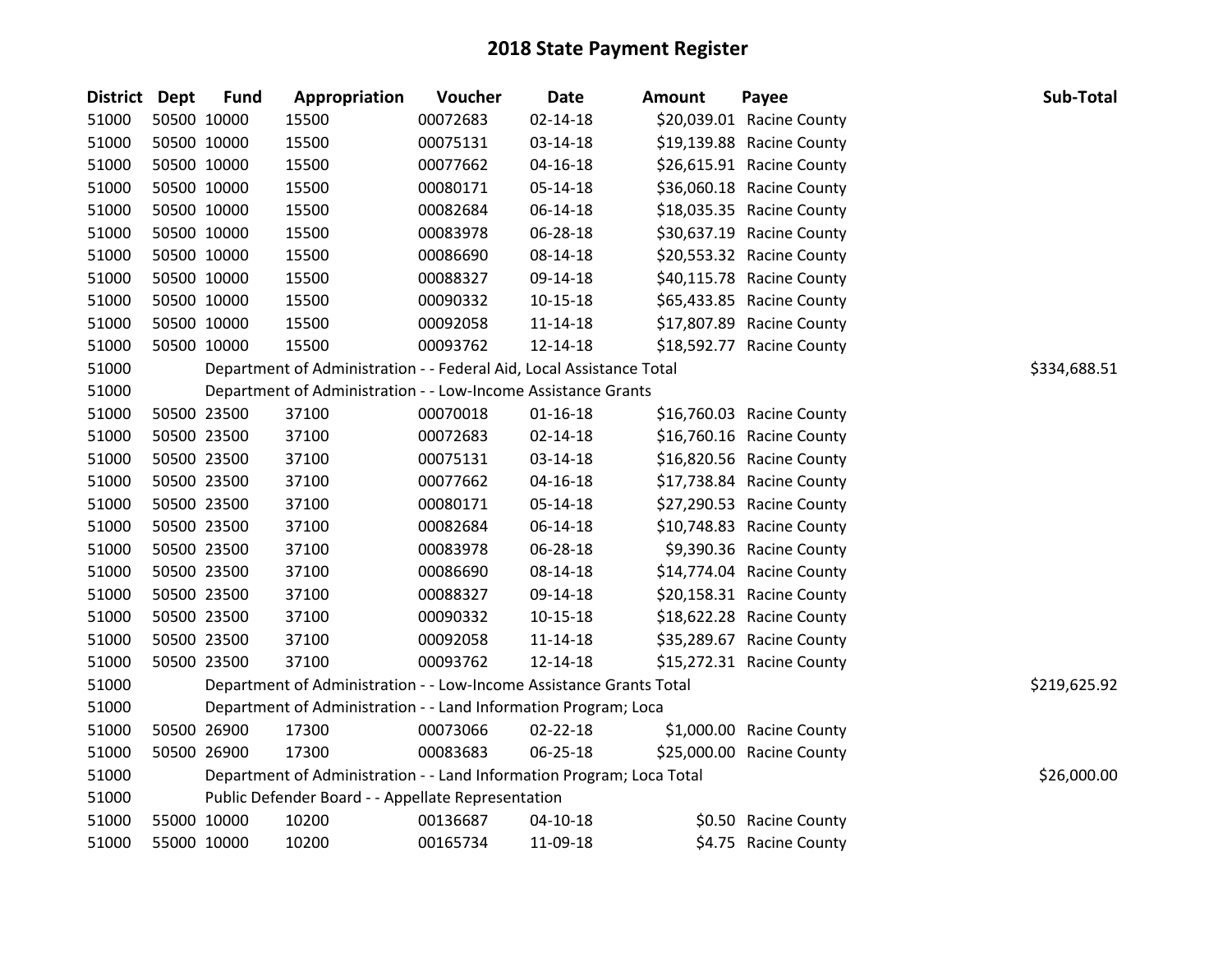| District Dept | <b>Fund</b> | Appropriation                                                 | Voucher  | <b>Date</b>    | <b>Amount</b> | Payee                      | Sub-Total      |
|---------------|-------------|---------------------------------------------------------------|----------|----------------|---------------|----------------------------|----------------|
| 51000         |             | Public Defender Board - - Appellate Representation Total      |          |                |               |                            | \$5.25         |
| 51000         |             | Public Defender Board - - Transcript, Discovery And Int       |          |                |               |                            |                |
| 51000         | 55000 10000 | 10600                                                         | 00123447 | 01-09-18       |               | \$1,473.60 Racine County   |                |
| 51000         | 55000 10000 | 10600                                                         | 00126023 | 01-29-18       |               | \$2,820.00 Racine County   |                |
| 51000         | 55000 10000 | 10600                                                         | 00135301 | 04-04-18       |               | \$2,084.90 Racine County   |                |
| 51000         | 55000 10000 | 10600                                                         | 00135332 | 04-04-18       |               | \$89.40 Racine County      |                |
| 51000         | 55000 10000 | 10600                                                         | 00139671 | 04-30-18       |               | \$834.40 Racine County     |                |
| 51000         | 55000 10000 | 10600                                                         | 00139672 | 04-30-18       |               | \$5.00 Racine County       |                |
| 51000         | 55000 10000 | 10600                                                         | 00147990 | $06 - 22 - 18$ |               | \$1,394.40 Racine County   |                |
| 51000         | 55000 10000 | 10600                                                         | 00148022 | 06-22-18       |               | \$2,182.00 Racine County   |                |
| 51000         | 55000 10000 | 10600                                                         | 00150682 | $07-10-18$     |               | \$944.80 Racine County     |                |
| 51000         | 55000 10000 | 10600                                                         | 00151474 | $07-17-18$     |               | \$1,783.40 Racine County   |                |
| 51000         | 55000 10000 | 10600                                                         | 00159518 | 09-04-18       |               | \$1.20 Racine County       |                |
| 51000         | 55000 10000 | 10600                                                         | 00160346 | 09-11-18       |               | \$1,253.00 Racine County   |                |
| 51000         | 55000 10000 | 10600                                                         | 00162880 | 09-26-18       |               | \$1,135.40 Racine County   |                |
| 51000         | 55000 10000 | 10600                                                         | 00167508 | 11-07-18       |               | \$1,344.80 Racine County   |                |
| 51000         | 55000 10000 | 10600                                                         | 00171625 | 12-06-18       |               | \$1,014.40 Racine County   |                |
| 51000         |             | Public Defender Board - - Transcript, Discovery And Int Total |          |                |               |                            | \$18,360.70    |
| 51000         |             | Department of Revenue - - General Program Operations          |          |                |               |                            |                |
| 51000         | 56600 10000 | 10100                                                         | 00082329 | $01 - 16 - 18$ |               | \$2,320.00 Racine County   |                |
| 51000         |             | Department of Revenue - - General Program Operations Total    |          |                |               |                            | \$2,320.00     |
| 51000         |             | Circuit Courts - - Circuit Courts                             |          |                |               |                            |                |
| 51000         | 62500 10000 | 10100                                                         | 00000798 | 06-05-18       |               | \$300.00 Racine County     |                |
| 51000         |             | Circuit Courts - - Circuit Courts Total                       |          |                |               |                            | \$300.00       |
| 51000         |             | Circuit Courts - - Circuit Court Costs                        |          |                |               |                            |                |
| 51000         | 62500 10000 | 10500                                                         | 00000517 | 01-09-18       |               | \$356,954.00 Racine County |                |
| 51000         | 62500 10000 | 10500                                                         | 00000687 | 03-29-18       |               | \$21,227.11 Racine County  |                |
| 51000         | 62500 10000 | 10500                                                         | 00000918 | 08-07-18       |               | \$32,243.33 Racine County  |                |
| 51000         | 62500 10000 | 10500                                                         | 00000991 | 08-24-18       |               | \$607,390.15 Racine County |                |
| 51000         | 62500 10000 | 10500                                                         | 00001141 | 11-01-18       |               | \$12,124.23 Racine County  |                |
| 51000         |             | Circuit Courts - - Circuit Court Costs Total                  |          |                |               |                            | \$1,029,938.82 |
| 51000         |             | Circuit Courts - - Court Interpreters                         |          |                |               |                            |                |
| 51000         | 62500 10000 | 12100                                                         | 00001141 | 11-01-18       |               | \$12,239.08 Racine County  |                |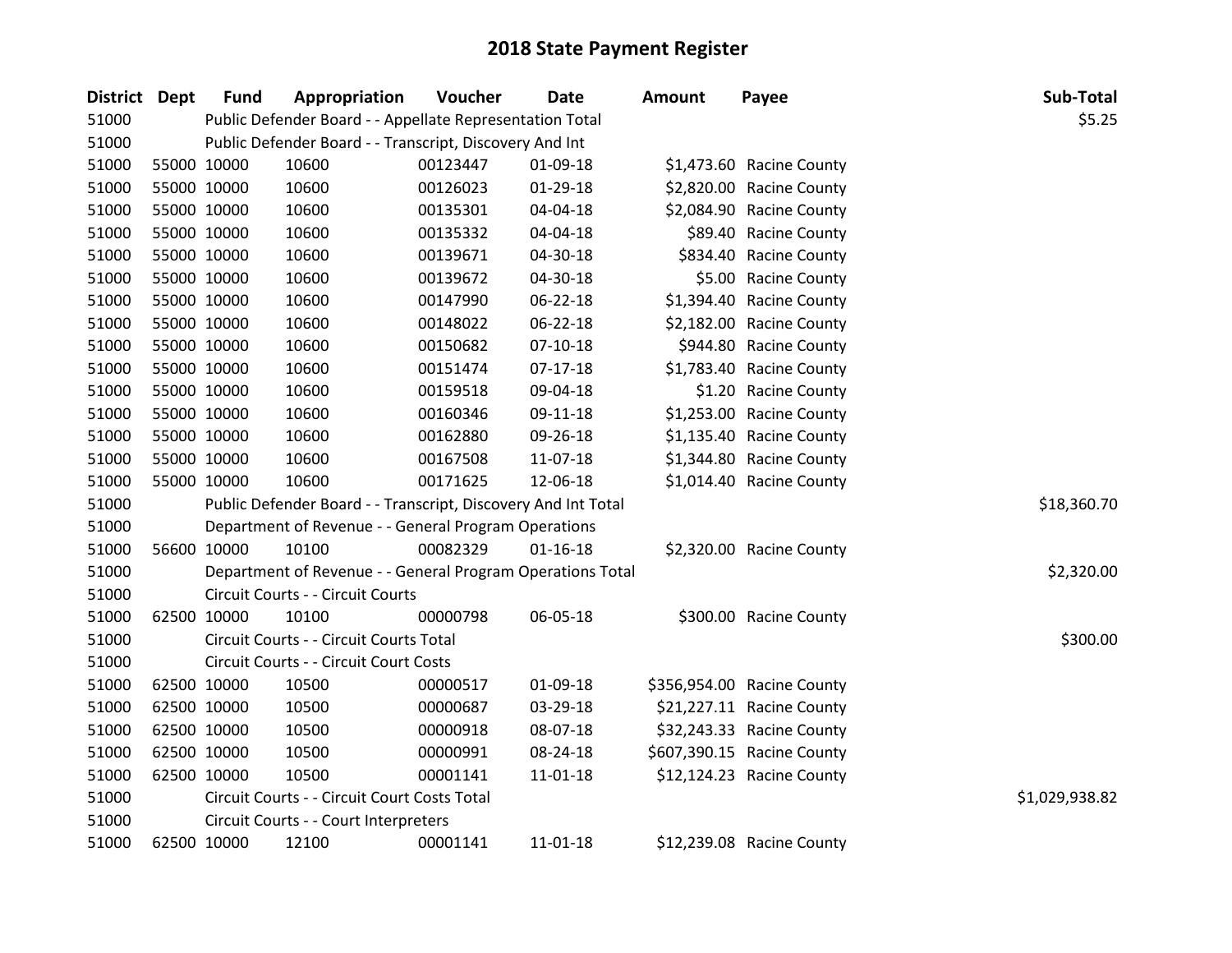| District           | Dept        | <b>Fund</b> | Appropriation                                                         | Voucher  | Date           | <b>Amount</b>                 | Payee                        | Sub-Total       |
|--------------------|-------------|-------------|-----------------------------------------------------------------------|----------|----------------|-------------------------------|------------------------------|-----------------|
| 51000              |             |             | Circuit Courts - - Court Interpreters Total                           |          |                |                               |                              | \$12,239.08     |
| 51000              |             |             | Supreme Court - - Office Of Lawyer Regulation                         |          |                |                               |                              |                 |
| 51000              |             | 68000 10000 | 33300                                                                 | 00003167 | 08-23-18       |                               | \$145.00 Racine County       |                 |
| 51000              |             |             | Supreme Court - - Office Of Lawyer Regulation Total                   |          |                |                               |                              | \$145.00        |
| 51000              |             |             | Shared Revenue and Tax Relief - - County And Municipal Aid            |          |                |                               |                              |                 |
| 51000              |             | 83500 10000 | 10500                                                                 | 00033945 | 07-23-18       |                               | \$352,423.90 Racine County   |                 |
| 51000              |             | 83500 10000 | 10500                                                                 | 00036831 | 11-19-18       |                               | \$1,997,068.75 Racine County |                 |
| 51000              |             |             | Shared Revenue and Tax Relief - - County And Municipal Aid Total      |          |                |                               |                              | \$2,349,492.65  |
| 51000              |             |             | Shared Revenue and Tax Relief - - Exempt Computer Aid                 |          |                |                               |                              |                 |
| 51000              | 83500 10000 |             | 10900                                                                 | 00029920 | 07-23-18       |                               | \$354,504.72 Racine County   |                 |
| 51000              |             |             | Shared Revenue and Tax Relief - - Exempt Computer Aid Total           |          |                |                               |                              | \$354,504.72    |
| 51000              |             |             | Shared Revenue and Tax Relief - - Utility Aid                         |          |                |                               |                              |                 |
| 51000              |             | 83500 10000 | 11000                                                                 | 00033945 | $07 - 23 - 18$ |                               | \$29,340.24 Racine County    |                 |
| 51000              |             | 83500 10000 | 11000                                                                 | 00036831 | 11-19-18       |                               | \$185,792.53 Racine County   |                 |
| 51000              |             |             | Shared Revenue and Tax Relief - - Utility Aid Total                   |          |                |                               |                              | \$215,132.77    |
| 51000              |             |             | Shared Revenue and Tax Relief - - School Lvy Tx/First Dollar Cr       |          |                |                               |                              |                 |
| 51000              |             | 83500 10000 | 30200                                                                 | 00029678 | $07 - 23 - 18$ |                               | \$3,159,126.08 Racine County |                 |
| 51000              |             | 83500 10000 | 30200                                                                 | 00029826 | 07-23-18       | \$21,900,725.29 Racine County |                              |                 |
| 51000              |             |             | Shared Revenue and Tax Relief - - School Lvy Tx/First Dollar Cr Total |          |                |                               |                              | \$25,059,851.37 |
| 51000              |             |             | Shared Revenue and Tax Relief - - Lottery & Gaming Credit             |          |                |                               |                              |                 |
| 51000              |             | 83500 52100 | 36300                                                                 | 00027193 | $03 - 26 - 18$ |                               | \$4,023,004.24 Racine County |                 |
| 51000              |             |             | Shared Revenue and Tax Relief - - Lottery & Gaming Credit Total       |          |                |                               |                              | \$4,023,004.24  |
| <b>51000 Total</b> |             |             |                                                                       |          |                |                               |                              | \$63,050,854.12 |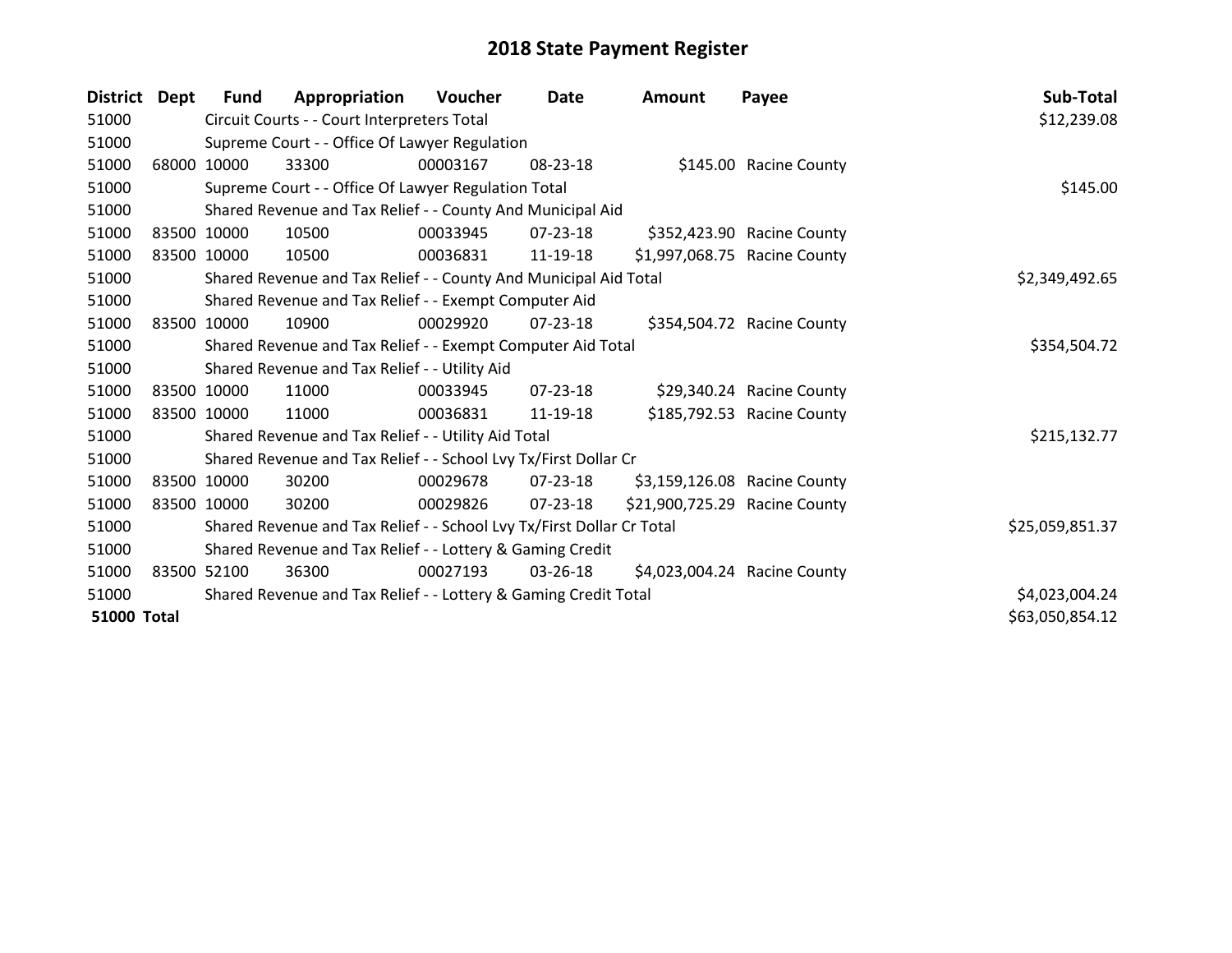| District Dept |             | <b>Fund</b> | Appropriation                                                      | Voucher  | <b>Date</b>    | Amount | Payee                          | Sub-Total    |
|---------------|-------------|-------------|--------------------------------------------------------------------|----------|----------------|--------|--------------------------------|--------------|
| 51002         |             |             | Dept of Safety & Prof Services - - Fire Dues Distribution          |          |                |        |                                |              |
| 51002         | 16500 10000 |             | 22500                                                              | 00017750 | $07 - 02 - 18$ |        | \$25,388.94 Town Of Burlington |              |
| 51002         |             |             | Dept of Safety & Prof Services - - Fire Dues Distribution Total    |          |                |        |                                | \$25,388.94  |
| 51002         |             |             | Dept of Natural Resources - - Aids In Lieu Of Taxes - Gener        |          |                |        |                                |              |
| 51002         |             | 37000 10000 | 50300                                                              | 00212200 | 02-02-18       |        | \$3,523.26 Town Of Burlington  |              |
| 51002         |             | 37000 10000 | 50300                                                              | 00212201 | 02-02-18       |        | \$2,417.52 Town Of Burlington  |              |
| 51002         |             | 37000 10000 | 50300                                                              | 00229891 | 04-20-18       |        | \$301.81 Town Of Burlington    |              |
| 51002         |             |             | Dept of Natural Resources - - Aids In Lieu Of Taxes - Gener Total  |          |                |        |                                | \$6,242.59   |
| 51002         |             |             | Dept of Natural Resources - - Gpo -Federal Funds                   |          |                |        |                                |              |
| 51002         |             | 37000 21200 | 38100                                                              | 00222187 | 03-23-18       |        | \$10,209.50 Town Of Burlington |              |
| 51002         |             |             | Dept of Natural Resources - - Gpo -Federal Funds Total             |          |                |        |                                | \$10,209.50  |
| 51002         |             |             | Dept of Natural Resources - - Enf A - Boating Enforcement          |          |                |        |                                |              |
| 51002         |             | 37000 21200 | 55000                                                              | 00222187 | 03-23-18       |        | \$22,400.46 Town Of Burlington |              |
| 51002         |             |             | Dept of Natural Resources - - Enf A - Boating Enforcement Total    |          |                |        |                                | \$22,400.46  |
| 51002         |             |             | Dept of Natural Resources - - Resaids - Cnty Forst, Cl & Mfl       |          |                |        |                                |              |
| 51002         |             | 37000 21200 | 57100                                                              | 00247998 | 06-28-18       |        | \$35.00 Town Of Burlington     |              |
| 51002         |             |             | Dept of Natural Resources - - Resaids - Cnty Forst, Cl & Mfl Total |          |                |        |                                | \$35.00      |
| 51002         |             |             | Dept of Natural Resources - - Aids In Lieu Of Taxes - Sum S        |          |                |        |                                |              |
| 51002         |             | 37000 21200 | 57900                                                              | 00229892 | $04 - 20 - 18$ |        | \$291.70 Town Of Burlington    |              |
| 51002         |             |             | Dept of Natural Resources - - Aids In Lieu Of Taxes - Sum S Total  |          |                |        |                                | \$291.70     |
| 51002         |             |             | Dept of Natural Resources - - Fin Asst For Responsible Units       |          |                |        |                                |              |
| 51002         |             | 37000 27400 | 67000                                                              | 00234988 | $05 - 11 - 18$ |        | \$19,207.82 Town Of Burlington |              |
| 51002         |             |             | Dept of Natural Resources - - Fin Asst For Responsible Units Total |          |                |        |                                | \$19,207.82  |
| 51002         |             |             | Dept of Natural Resources - - Land Acquisition                     |          |                |        |                                |              |
| 51002         |             | 37000 36300 | TA100                                                              | 00214083 | $02 - 14 - 18$ |        | \$9,090.00 Town Of Burlington  |              |
| 51002         |             |             | Dept of Natural Resources - - Land Acquisition Total               |          |                |        |                                | \$9,090.00   |
| 51002         |             |             | WI Dept of Transportation - - Trns Aids To Mnc.-Sf                 |          |                |        |                                |              |
| 51002         |             | 39500 21100 | 19100                                                              | 00204958 | $01 - 02 - 18$ |        | \$51,164.18 Town Of Burlington |              |
| 51002         |             | 39500 21100 | 19100                                                              | 00235466 | 04-02-18       |        | \$51,164.18 Town Of Burlington |              |
| 51002         |             | 39500 21100 | 19100                                                              | 00269165 | 07-02-18       |        | \$51,164.18 Town Of Burlington |              |
| 51002         |             | 39500 21100 | 19100                                                              | 00303217 | 10-01-18       |        | \$51,164.20 Town Of Burlington |              |
| 51002         |             |             | WI Dept of Transportation - - Trns Aids To Mnc.-Sf Total           |          |                |        |                                | \$204,656.74 |
| 51002         |             |             | Department of Justice - - Law Enforcement Train, Local             |          |                |        |                                |              |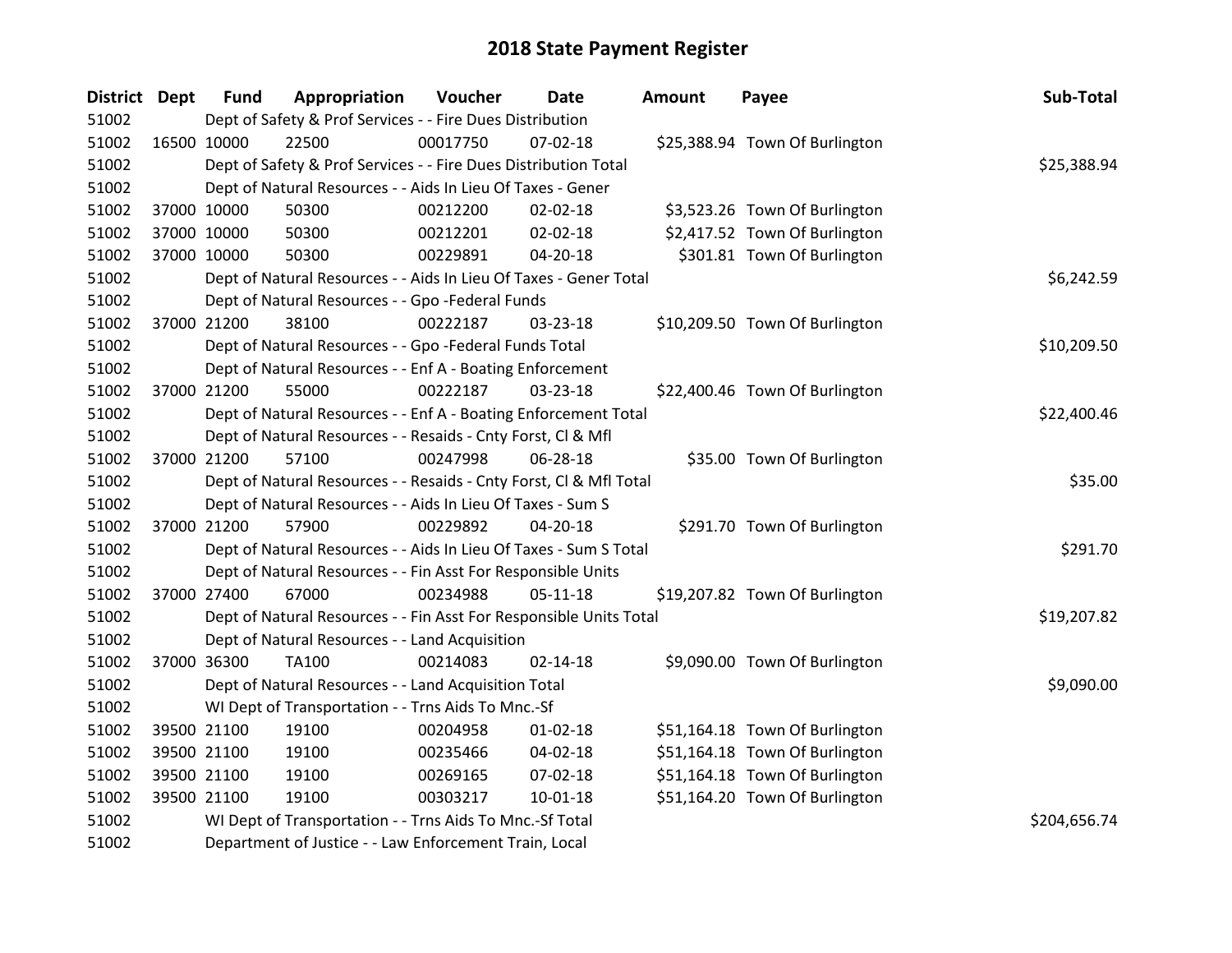| <b>District</b>    | <b>Dept</b> | <b>Fund</b> | Appropriation                                                    | <b>Voucher</b> | Date           | <b>Amount</b> | Payee                          | Sub-Total    |
|--------------------|-------------|-------------|------------------------------------------------------------------|----------------|----------------|---------------|--------------------------------|--------------|
| 51002              |             | 45500 10000 | 23100                                                            | 00052228       | 09-25-18       |               | \$1,120.00 Town Of Burlington  |              |
| 51002              |             |             | Department of Justice - - Law Enforcement Train, Local Total     |                |                |               |                                | \$1,120.00   |
| 51002              |             |             | Shared Revenue and Tax Relief - - County And Municipal Aid       |                |                |               |                                |              |
| 51002              |             | 83500 10000 | 10500                                                            | 00033929       | $07 - 23 - 18$ |               | \$11,745.41 Town Of Burlington |              |
| 51002              |             | 83500 10000 | 10500                                                            | 00036815       | 11-19-18       |               | \$66,557.33 Town Of Burlington |              |
| 51002              |             |             | Shared Revenue and Tax Relief - - County And Municipal Aid Total |                |                |               |                                | \$78,302.74  |
| 51002              |             |             | Shared Revenue and Tax Relief - - Exempt Computer Aid            |                |                |               |                                |              |
| 51002              |             | 83500 10000 | 10900                                                            | 00031139       | $07 - 23 - 18$ |               | \$514.45 Town Of Burlington    |              |
| 51002              |             |             | Shared Revenue and Tax Relief - - Exempt Computer Aid Total      |                |                |               |                                | \$514.45     |
| 51002              |             |             | Shared Revenue and Tax Relief - - Utility Aid                    |                |                |               |                                |              |
| 51002              |             | 83500 10000 | 11000                                                            | 00033929       | $07 - 23 - 18$ |               | \$78.09 Town Of Burlington     |              |
| 51002              |             | 83500 10000 | 11000                                                            | 00036815       | 11-19-18       |               | \$454.91 Town Of Burlington    |              |
| 51002              |             |             | Shared Revenue and Tax Relief - - Utility Aid Total              |                |                |               |                                | \$533.00     |
| 51002              |             |             | Shared Revenue and Tax Relief - - Lottery & Gaming Credit        |                |                |               |                                |              |
| 51002              | 83500       | 52100       | 36300                                                            | 00027564       | 03-26-18       |               | \$6,235.92 Town Of Burlington  |              |
| 51002              |             |             | Shared Revenue and Tax Relief - - Lottery & Gaming Credit Total  |                |                |               |                                | \$6,235.92   |
| <b>51002 Total</b> |             |             |                                                                  |                |                |               |                                | \$384,228.86 |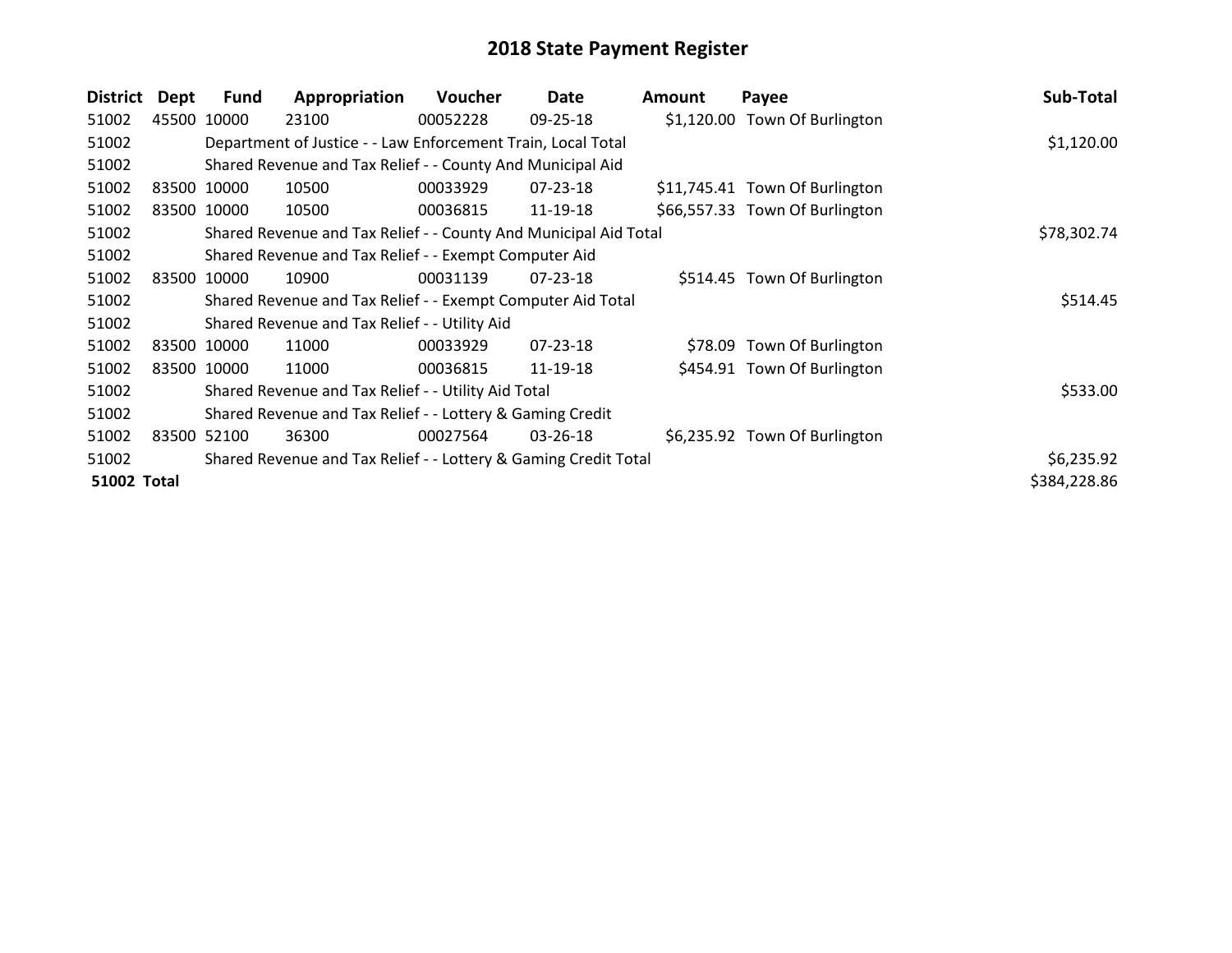| District           | Dept | Fund        | Appropriation                                              | <b>Voucher</b> | Date           | Amount | Payee                            | Sub-Total    |
|--------------------|------|-------------|------------------------------------------------------------|----------------|----------------|--------|----------------------------------|--------------|
| 51004              |      |             | Department of Health Services - - State/Federal Aids       |                |                |        |                                  |              |
| 51004              |      | 43500 10000 | 00000                                                      | 90808          | $01 - 02 - 18$ |        | \$27,583.00 Central Racine Co Hd |              |
| 51004              |      | 43500 10000 | 00000                                                      | 90809          | $02 - 01 - 18$ |        | \$12,432.00 Central Racine Co Hd |              |
| 51004              |      | 43500 10000 | 00000                                                      | 90810          | 03-01-18       |        | \$5,719.00 Central Racine Co Hd  |              |
| 51004              |      | 43500 10000 | 00000                                                      | 90812          | 04-02-18       |        | \$17,836.00 Central Racine Co Hd |              |
| 51004              |      | 43500 10000 | 00000                                                      | 90814          | $06 - 01 - 18$ |        | \$19,316.00 Central Racine Co Hd |              |
| 51004              |      | 43500 10000 | 00000                                                      | 90900          | 07-02-18       |        | \$53,540.00 Central Racine Co Hd |              |
| 51004              |      | 43500 10000 | 00000                                                      | 90901          | 08-01-18       |        | \$25,426.00 Central Racine Co Hd |              |
| 51004              |      | 43500 10000 | 00000                                                      | 90903          | 10-01-18       |        | \$3,444.00 Central Racine Co Hd  |              |
| 51004              |      | 43500 10000 | 00000                                                      | 90904          | 11-01-18       |        | \$8,350.00 Central Racine Co Hd  |              |
| 51004              |      | 43500 10000 | 00000                                                      | 90905          | 12-03-18       |        | \$5,449.00 Central Racine Co Hd  |              |
| 51004              |      |             | Department of Health Services - - State/Federal Aids Total |                |                |        |                                  | \$179,095.00 |
| <b>51004 Total</b> |      |             |                                                            |                |                |        |                                  | \$179,095.00 |

| \$27,583.00 Central Racine Co Hd |
|----------------------------------|
| \$12,432.00 Central Racine Co Hd |
| \$5,719.00 Central Racine Co Hd  |
| \$17,836.00 Central Racine Co Hd |
| \$19,316.00 Central Racine Co Hd |
| \$53,540.00 Central Racine Co Hd |
| \$25,426.00 Central Racine Co Hd |
| \$3,444.00 Central Racine Co Hd  |
| \$8,350.00 Central Racine Co Hd  |
| \$5,449.00 Central Racine Co Hd  |
|                                  |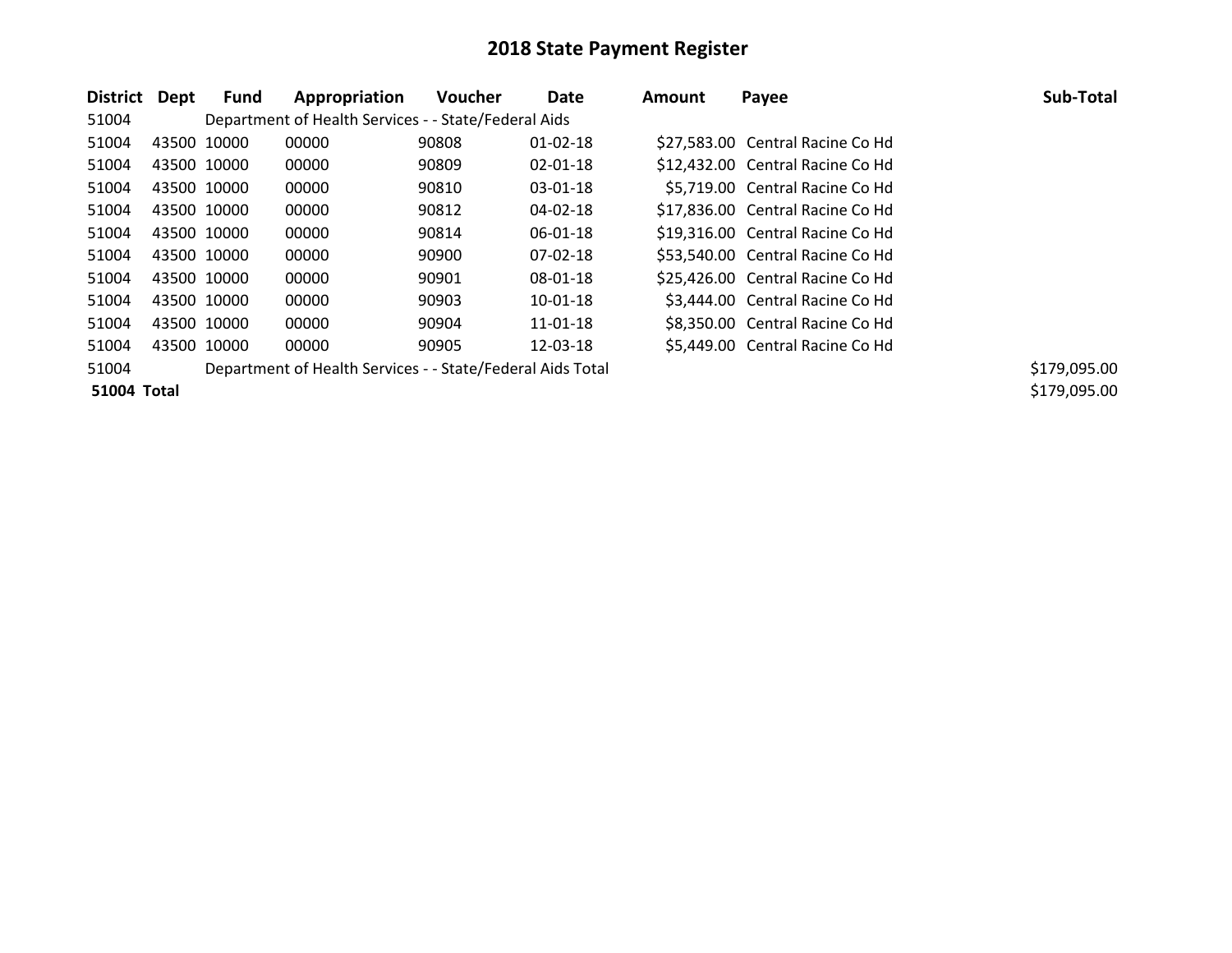| District Dept |             | <b>Fund</b> | Appropriation                                                      | Voucher  | <b>Date</b>    | <b>Amount</b> | Payee                     | Sub-Total   |
|---------------|-------------|-------------|--------------------------------------------------------------------|----------|----------------|---------------|---------------------------|-------------|
| 51006         |             |             | Dept of Safety & Prof Services - - Fire Dues Distribution          |          |                |               |                           |             |
| 51006         | 16500 10000 |             | 22500                                                              | 00022326 | 07-25-18       |               | \$12,922.59 Town Of Dover |             |
| 51006         |             |             | Dept of Safety & Prof Services - - Fire Dues Distribution Total    |          |                |               |                           | \$12,922.59 |
| 51006         |             |             | Dept of Natural Resources - - Aids In Lieu Of Taxes - Gener        |          |                |               |                           |             |
| 51006         | 37000 10000 |             | 50300                                                              | 00212204 | 02-05-18       |               | \$2.71 Town Of Dover      |             |
| 51006         |             | 37000 10000 | 50300                                                              | 00212205 | 02-05-18       |               | \$1,670.13 Town Of Dover  |             |
| 51006         |             | 37000 10000 | 50300                                                              | 00212206 | 02-05-18       |               | \$139.52 Town Of Dover    |             |
| 51006         |             | 37000 10000 | 50300                                                              | 00229940 | $04 - 20 - 18$ |               | \$62.40 Town Of Dover     |             |
| 51006         | 37000 10000 |             | 50300                                                              | 00229941 | 04-20-18       |               | \$136.12 Town Of Dover    |             |
| 51006         |             |             | Dept of Natural Resources - - Aids In Lieu Of Taxes - Gener Total  |          |                |               |                           | \$2,010.88  |
| 51006         |             |             | Dept of Natural Resources - - Gpo - Federal Funds                  |          |                |               |                           |             |
| 51006         |             | 37000 21200 | 38100                                                              | 00222202 | 03-23-18       |               | \$4,486.21 Town Of Dover  |             |
| 51006         |             |             | Dept of Natural Resources - - Gpo -Federal Funds Total             |          |                |               |                           | \$4,486.21  |
| 51006         |             |             | Dept of Natural Resources - - Enf A - Boating Enforcement          |          |                |               |                           |             |
| 51006         | 37000 21200 |             | 55000                                                              | 00222202 | 03-23-18       |               | \$9,843.09 Town Of Dover  |             |
| 51006         |             |             | Dept of Natural Resources - - Enf A - Boating Enforcement Total    |          |                |               |                           | \$9,843.09  |
| 51006         |             |             | Dept of Natural Resources - - Resaids - Cnty Forst, Cl & Mfl       |          |                |               |                           |             |
| 51006         |             | 37000 21200 | 57100                                                              | 00247999 | 06-28-18       |               | \$21.20 Town Of Dover     |             |
| 51006         |             |             | Dept of Natural Resources - - Resaids - Cnty Forst, Cl & Mfl Total |          |                |               |                           | \$21.20     |
| 51006         |             |             | Dept of Natural Resources - - Aids In Lieu Of Taxes - Sum S        |          |                |               |                           |             |
| 51006         |             | 37000 21200 | 57900                                                              | 00229939 | 04-20-18       |               | \$1.46 Town Of Dover      |             |
| 51006         | 37000 21200 |             | 57900                                                              | 00229942 | 04-20-18       |               | \$6.24 Town Of Dover      |             |
| 51006         |             |             | Dept of Natural Resources - - Aids In Lieu Of Taxes - Sum S Total  |          |                |               |                           | \$7.70      |
| 51006         |             |             | Dept of Natural Resources - - Fin Asst For Responsible Units       |          |                |               |                           |             |
| 51006         | 37000 27400 |             | 67000                                                              | 00235849 | $05 - 11 - 18$ |               | \$3,737.28 Town Of Dover  |             |
| 51006         |             |             | Dept of Natural Resources - - Fin Asst For Responsible Units Total |          |                |               |                           | \$3,737.28  |
| 51006         |             |             | WI Dept of Transportation - - Trns Aids To Mnc.-Sf                 |          |                |               |                           |             |
| 51006         |             | 39500 21100 | 19100                                                              | 00204959 | $01 - 02 - 18$ |               | \$22,689.52 Town Of Dover |             |
| 51006         |             | 39500 21100 | 19100                                                              | 00235467 | 04-02-18       |               | \$22,689.52 Town Of Dover |             |
| 51006         |             | 39500 21100 | 19100                                                              | 00269166 | 07-02-18       |               | \$22,689.52 Town Of Dover |             |
| 51006         |             | 39500 21100 | 19100                                                              | 00303218 | $10 - 01 - 18$ |               | \$22,689.55 Town Of Dover |             |
| 51006         |             |             | WI Dept of Transportation - - Trns Aids To Mnc.-Sf Total           |          |                |               |                           | \$90,758.11 |
| 51006         |             |             | Department of Justice - - Law Enforcement Train, Local             |          |                |               |                           |             |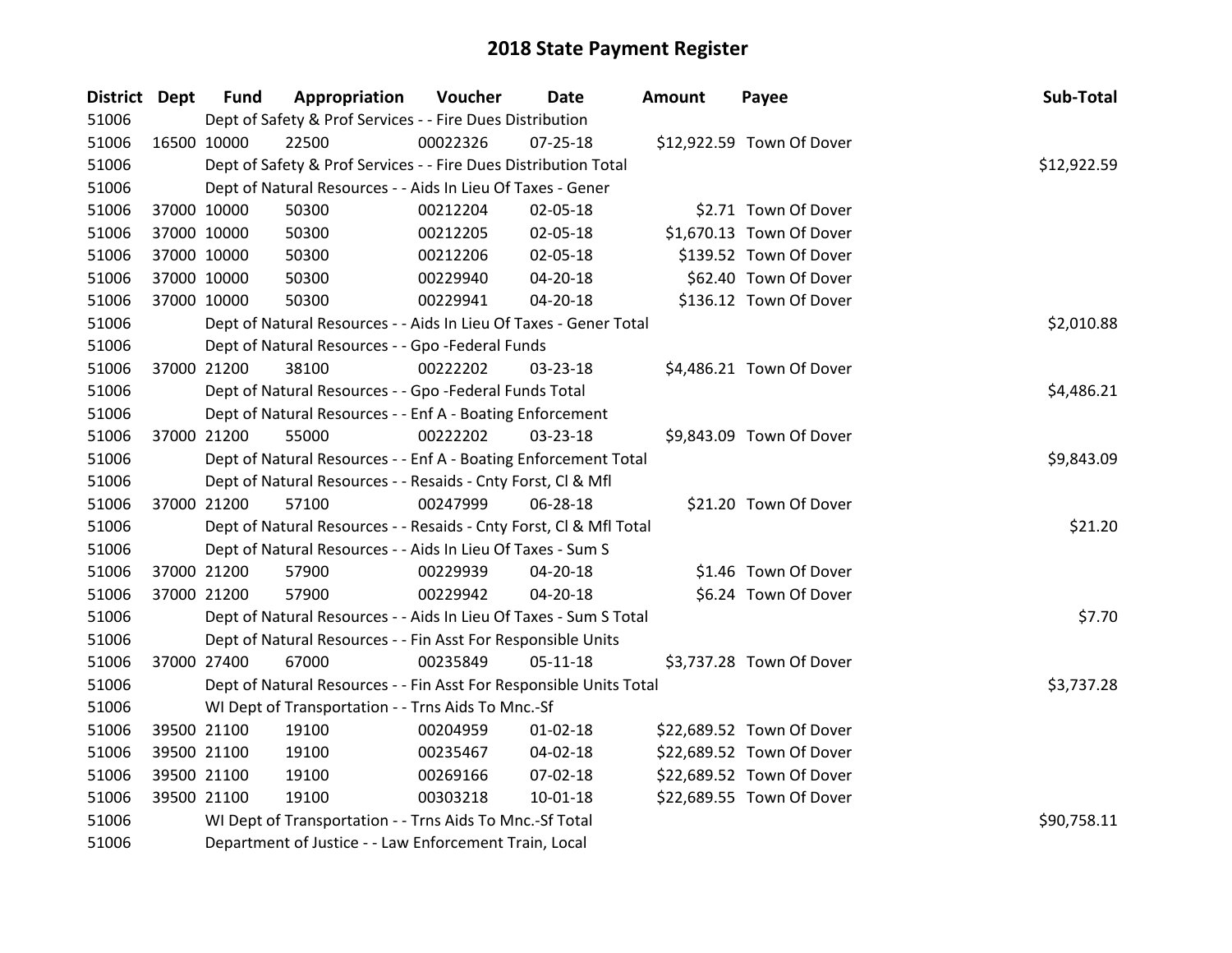| District           | Dept  | Fund        | Appropriation                                                    | <b>Voucher</b> | Date           | <b>Amount</b> | Payee                     | Sub-Total    |
|--------------------|-------|-------------|------------------------------------------------------------------|----------------|----------------|---------------|---------------------------|--------------|
| 51006              |       | 45500 10000 | 23100                                                            | 00052410       | 10-01-18       |               | \$1,280.00 Town Of Dover  |              |
| 51006              |       |             | Department of Justice - - Law Enforcement Train, Local Total     |                |                |               |                           | \$1,280.00   |
| 51006              |       |             | Department of Veterans Affairs - - Gifts And Grants, King        |                |                |               |                           |              |
| 51006              | 48500 | 15200       | 13600                                                            | 00043882       | $03-07-18$     |               | \$56,221.00 Town Of Dover |              |
| 51006              |       |             | Department of Veterans Affairs - - Gifts And Grants, King Total  |                |                |               |                           | \$56,221.00  |
| 51006              |       |             | Department of Revenue - - Payments For Municipal Svcs            |                |                |               |                           |              |
| 51006              | 56600 | 10000       | 50100                                                            | 00026891       | 01-31-18       |               | \$37,161.15 Town Of Dover |              |
| 51006              |       |             | Department of Revenue - - Payments For Municipal Svcs Total      |                |                |               |                           | \$37,161.15  |
| 51006              |       |             | Shared Revenue and Tax Relief - - County And Municipal Aid       |                |                |               |                           |              |
| 51006              | 83500 | 10000       | 10500                                                            | 00033930       | $07 - 23 - 18$ |               | \$8,109.07 Town Of Dover  |              |
| 51006              |       | 83500 10000 | 10500                                                            | 00036816       | 11-19-18       |               | \$45,951.38 Town Of Dover |              |
| 51006              |       |             | Shared Revenue and Tax Relief - - County And Municipal Aid Total |                |                |               |                           | \$54,060.45  |
| 51006              |       |             | Shared Revenue and Tax Relief - - Exempt Computer Aid            |                |                |               |                           |              |
| 51006              |       | 83500 10000 | 10900                                                            | 00031140       | $07 - 23 - 18$ |               | \$78.13 Town Of Dover     |              |
| 51006              |       |             | Shared Revenue and Tax Relief - - Exempt Computer Aid Total      |                |                |               |                           | \$78.13      |
| 51006              |       |             | Shared Revenue and Tax Relief - - Lottery & Gaming Credit        |                |                |               |                           |              |
| 51006              |       | 83500 52100 | 36300                                                            | 00027565       | 03-26-18       |               | \$6,495.84 Town Of Dover  |              |
| 51006              |       |             | Shared Revenue and Tax Relief - - Lottery & Gaming Credit Total  |                |                |               |                           | \$6,495.84   |
| <b>51006 Total</b> |       |             |                                                                  |                |                |               |                           | \$279,083.63 |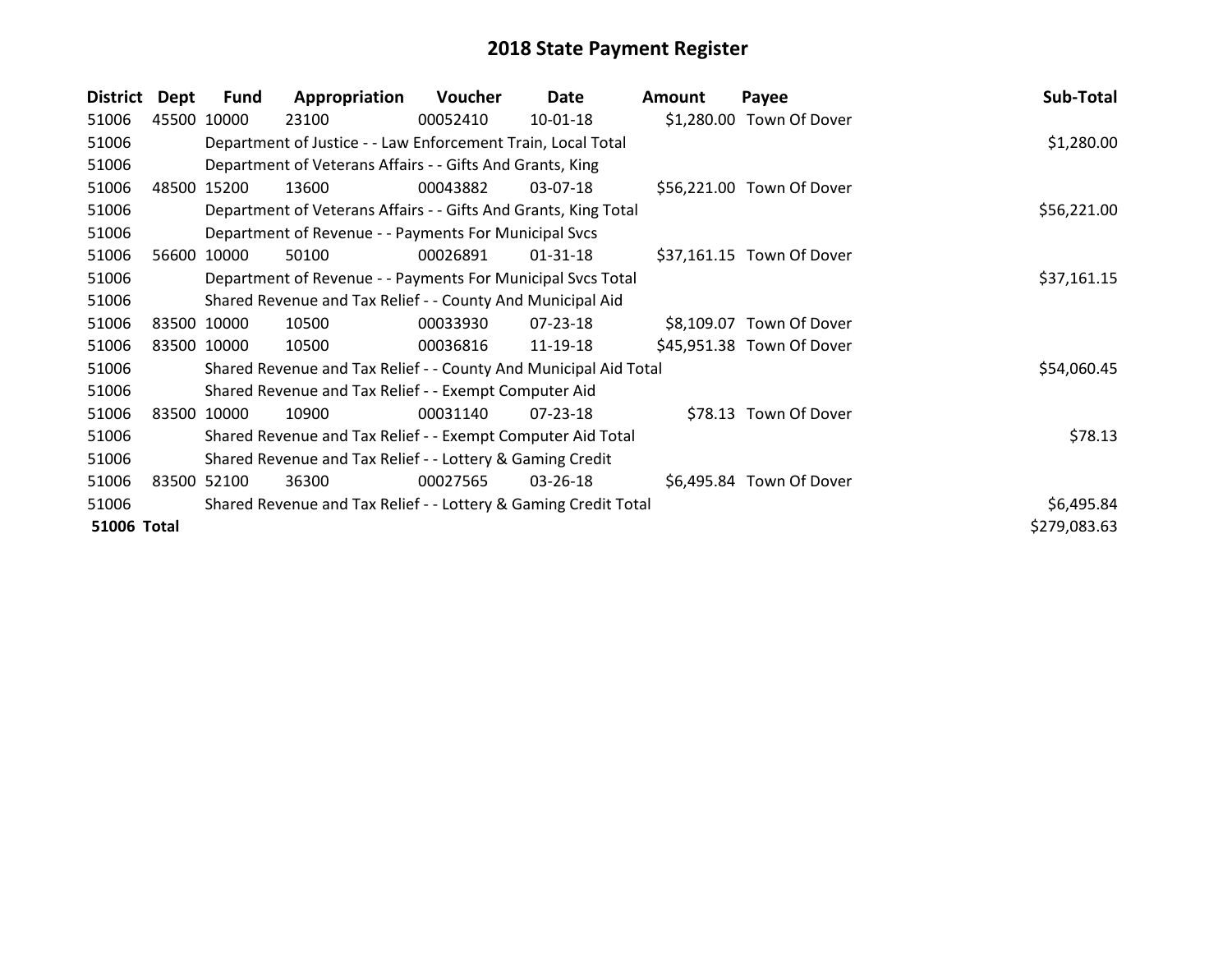| <b>District Dept</b> | <b>Fund</b> | Appropriation                                                      | Voucher  | <b>Date</b>    | <b>Amount</b> | Payee                      | Sub-Total    |
|----------------------|-------------|--------------------------------------------------------------------|----------|----------------|---------------|----------------------------|--------------|
| 51010                |             | Dept of Safety & Prof Services - - Fire Dues Distribution          |          |                |               |                            |              |
| 51010                | 16500 10000 | 22500                                                              | 00022327 | $07 - 26 - 18$ |               | \$30,216.82 Town Of Norway |              |
| 51010                |             | Dept of Safety & Prof Services - - Fire Dues Distribution Total    |          |                |               |                            | \$30,216.82  |
| 51010                |             | Dept of Natural Resources - - Aids In Lieu Of Taxes - Gener        |          |                |               |                            |              |
| 51010                | 37000 10000 | 50300                                                              | 00212224 | 02-05-18       |               | \$16.56 Town Of Norway     |              |
| 51010                | 37000 10000 | 50300                                                              | 00212225 | 02-05-18       |               | \$1,453.60 Town Of Norway  |              |
| 51010                | 37000 10000 | 50300                                                              | 00230124 | 04-20-18       |               | \$164.62 Town Of Norway    |              |
| 51010                | 37000 10000 | 50300                                                              | 00230125 | 04-20-18       |               | \$104.08 Town Of Norway    |              |
| 51010                |             | Dept of Natural Resources - - Aids In Lieu Of Taxes - Gener Total  |          |                |               |                            | \$1,738.86   |
| 51010                |             | Dept of Natural Resources - - Gpo -Federal Funds                   |          |                |               |                            |              |
| 51010                | 37000 21200 | 38100                                                              | 00222240 | 03-23-18       |               | \$4,980.15 Town Of Norway  |              |
| 51010                |             | Dept of Natural Resources - - Gpo -Federal Funds Total             |          |                |               |                            | \$4,980.15   |
| 51010                |             | Dept of Natural Resources - - Enf A - Boating Enforcement          |          |                |               |                            |              |
| 51010                | 37000 21200 | 55000                                                              | 00222240 | 03-23-18       |               | \$10,926.84 Town Of Norway |              |
| 51010                |             | Dept of Natural Resources - - Enf A - Boating Enforcement Total    |          |                |               |                            | \$10,926.84  |
| 51010                |             | Dept of Natural Resources - - Resaids - Cnty Forst, Cl & Mfl       |          |                |               |                            |              |
| 51010                | 37000 21200 | 57100                                                              | 00248000 | 06-29-18       |               | \$23.43 Town Of Norway     |              |
| 51010                |             | Dept of Natural Resources - - Resaids - Cnty Forst, Cl & Mfl Total |          |                |               |                            | \$23.43      |
| 51010                |             | Dept of Natural Resources - - Aids In Lieu Of Taxes - Sum S        |          |                |               |                            |              |
| 51010                | 37000 21200 | 57900                                                              | 00230126 | $04 - 20 - 18$ |               | \$1.00 Town Of Norway      |              |
| 51010                |             | Dept of Natural Resources - - Aids In Lieu Of Taxes - Sum S Total  |          |                |               |                            | \$1.00       |
| 51010                |             | Dept of Natural Resources - - Fin Asst For Responsible Units       |          |                |               |                            |              |
| 51010                | 37000 27400 | 67000                                                              | 00235816 | 05-11-18       |               | \$24,255.84 Town Of Norway |              |
| 51010                |             | Dept of Natural Resources - - Fin Asst For Responsible Units Total |          |                |               |                            | \$24,255.84  |
| 51010                |             | WI Dept of Transportation - - Trns Aids To Mnc.-Sf                 |          |                |               |                            |              |
| 51010                | 39500 21100 | 19100                                                              | 00204960 | $01 - 02 - 18$ |               | \$37,949.74 Town Of Norway |              |
| 51010                | 39500 21100 | 19100                                                              | 00235468 | 04-02-18       |               | \$37,949.74 Town Of Norway |              |
| 51010                | 39500 21100 | 19100                                                              | 00269167 | 07-02-18       |               | \$37,949.74 Town Of Norway |              |
| 51010                | 39500 21100 | 19100                                                              | 00303219 | $10-01-18$     |               | \$37,949.75 Town Of Norway |              |
| 51010                |             | WI Dept of Transportation - - Trns Aids To Mnc.-Sf Total           |          |                |               |                            | \$151,798.97 |
| 51010                |             | Department of Justice - - Law Enforcement Train, Local             |          |                |               |                            |              |
| 51010                | 45500 10000 | 23100                                                              | 00053584 | 10-18-18       |               | \$800.00 Town Of Norway    |              |
| 51010                |             | Department of Justice - - Law Enforcement Train, Local Total       |          |                |               |                            | \$800.00     |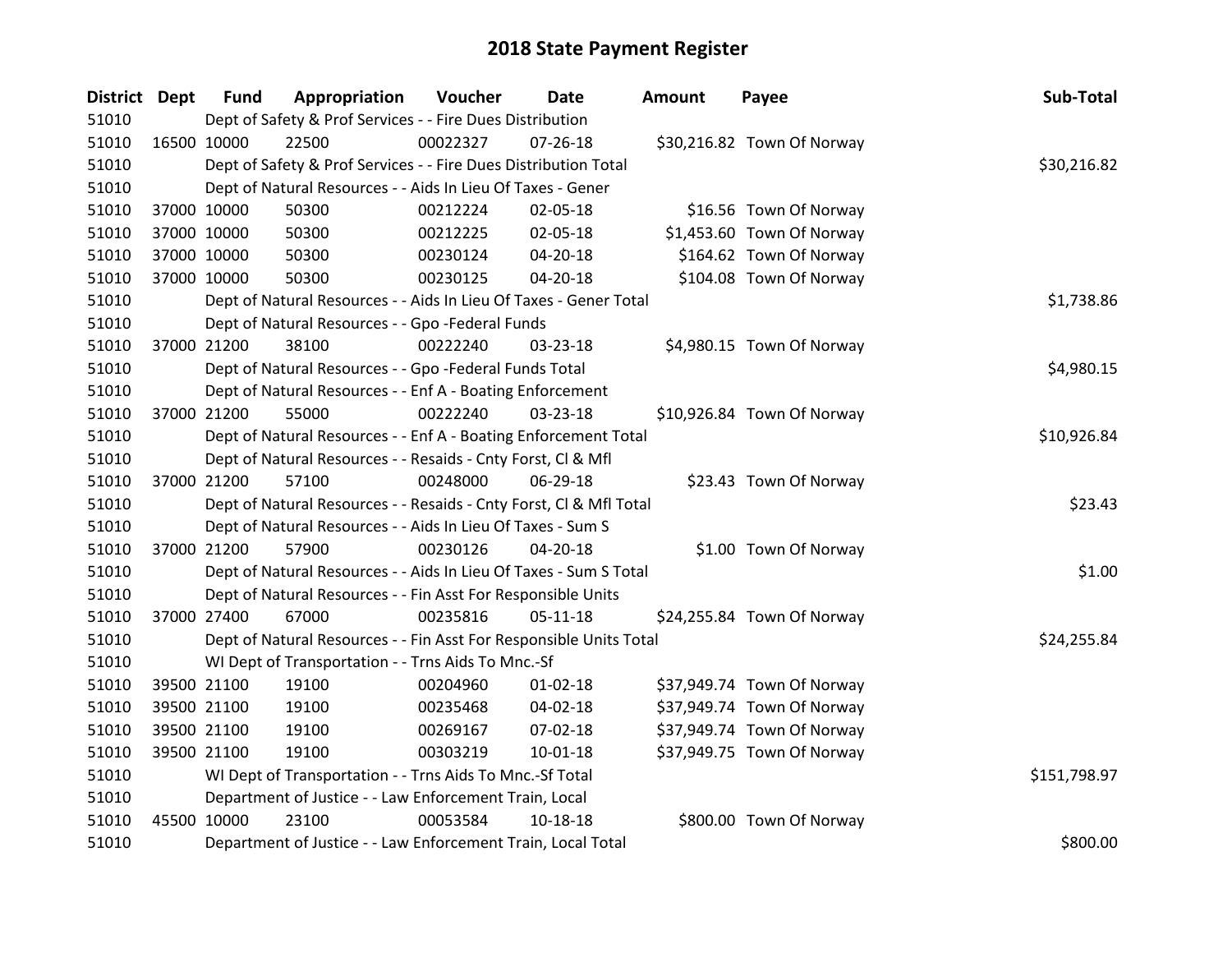| District Dept      |             | <b>Fund</b> | Appropriation                                                    | <b>Voucher</b> | Date           | <b>Amount</b> | Payee                      | Sub-Total    |
|--------------------|-------------|-------------|------------------------------------------------------------------|----------------|----------------|---------------|----------------------------|--------------|
| 51010              |             |             | Shared Revenue and Tax Relief - - County And Municipal Aid       |                |                |               |                            |              |
| 51010              | 83500 10000 |             | 10500                                                            | 00033931       | 07-23-18       |               | \$13,342.74 Town Of Norway |              |
| 51010              |             | 83500 10000 | 10500                                                            | 00036817       | 11-19-18       |               | \$75,608.89 Town Of Norway |              |
| 51010              |             |             | Shared Revenue and Tax Relief - - County And Municipal Aid Total |                |                |               |                            | \$88,951.63  |
| 51010              |             |             | Shared Revenue and Tax Relief - - Exempt Computer Aid            |                |                |               |                            |              |
| 51010              | 83500 10000 |             | 10900                                                            | 00031141       | 07-23-18       |               | \$174.53 Town Of Norway    |              |
| 51010              |             |             | Shared Revenue and Tax Relief - - Exempt Computer Aid Total      |                |                |               |                            | \$174.53     |
| 51010              |             |             | Shared Revenue and Tax Relief - - Utility Aid                    |                |                |               |                            |              |
| 51010              | 83500 10000 |             | 11000                                                            | 00033931       | $07 - 23 - 18$ |               | \$467.02 Town Of Norway    |              |
| 51010              |             | 83500 10000 | 11000                                                            | 00036817       | 11-19-18       |               | \$3,188.36 Town Of Norway  |              |
| 51010              |             |             | Shared Revenue and Tax Relief - - Utility Aid Total              |                |                |               |                            | \$3,655.38   |
| <b>51010 Total</b> |             |             |                                                                  |                |                |               |                            | \$317,523.45 |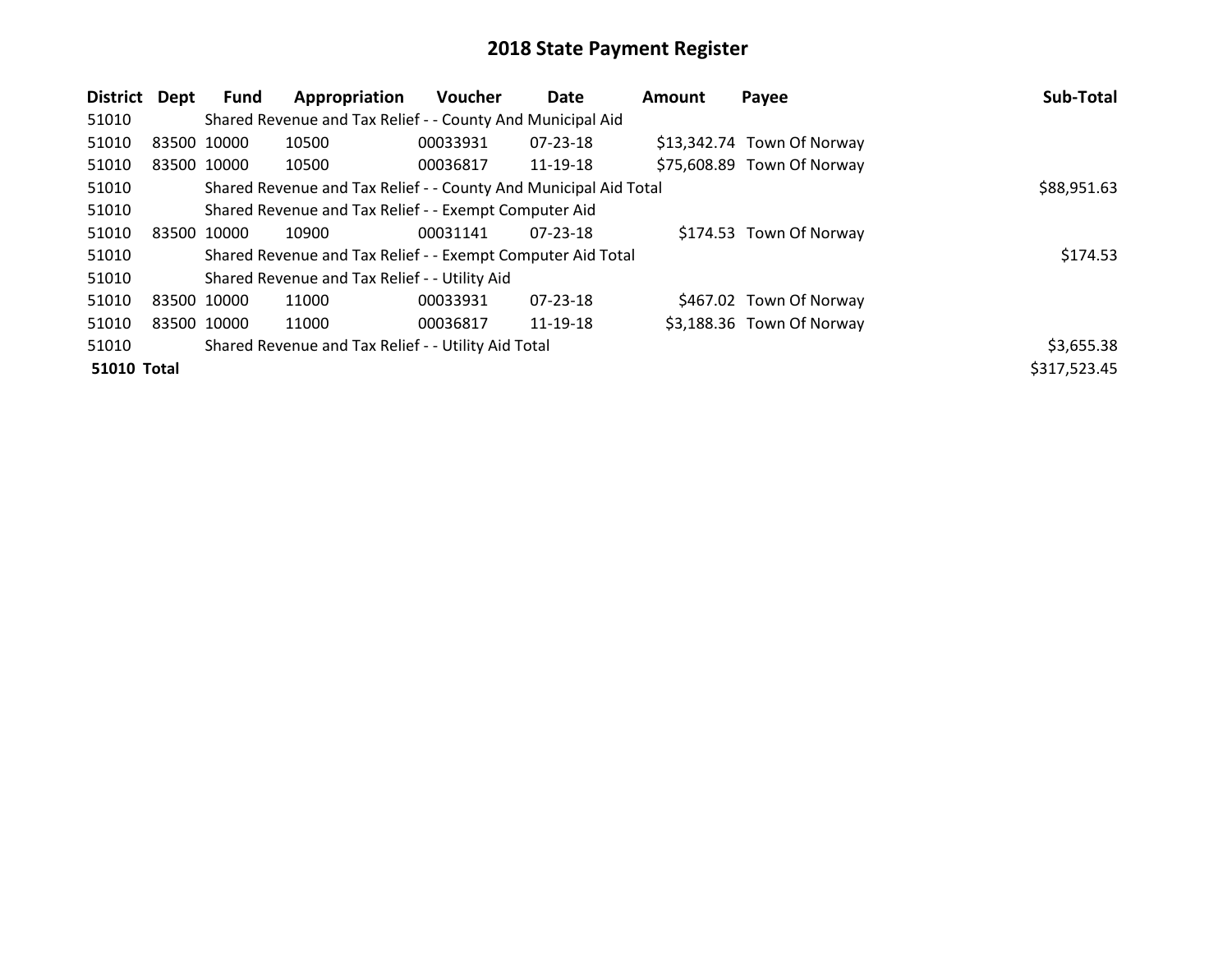| <b>District Dept</b> |             | <b>Fund</b> | Appropriation                                                                   | Voucher   | <b>Date</b>    | <b>Amount</b> | Payee                       | Sub-Total    |
|----------------------|-------------|-------------|---------------------------------------------------------------------------------|-----------|----------------|---------------|-----------------------------|--------------|
| 51012                |             |             | Dept of Safety & Prof Services - - Fire Dues Distribution                       |           |                |               |                             |              |
| 51012                | 16500 10000 |             | 22500                                                                           | 00022328  | $07 - 26 - 18$ |               | \$18,492.55 Town Of Raymond |              |
| 51012                |             |             | Dept of Safety & Prof Services - - Fire Dues Distribution Total                 |           | \$18,492.55    |               |                             |              |
| 51012                |             |             | Dept of Natural Resources - - Resaids - Cnty Forst, CI & Mfl                    |           |                |               |                             |              |
| 51012                | 37000 21200 |             | 57100                                                                           | 00248001  | 06-28-18       |               | \$43.02 Town Of Raymond     |              |
| 51012                |             |             | Dept of Natural Resources - - Resaids - Cnty Forst, Cl & Mfl Total              |           |                |               |                             | \$43.02      |
| 51012                |             |             | Dept of Natural Resources - - Fin Asst For Responsible Units                    |           |                |               |                             |              |
| 51012                | 37000 27400 |             | 67000                                                                           | 00235811  | $05 - 11 - 18$ |               | \$2,055.66 Town Of Raymond  |              |
| 51012                |             |             | Dept of Natural Resources - - Fin Asst For Responsible Units Total              |           |                |               |                             | \$2,055.66   |
| 51012                |             |             | WI Dept of Transportation - - Trns Aids To Mnc.-Sf                              |           |                |               |                             |              |
| 51012                | 39500 21100 |             | 19100                                                                           | 00204961  | $01 - 02 - 18$ |               | \$36,136.08 Town Of Raymond |              |
| 51012                | 39500 21100 |             | 19100                                                                           | 00235469  | 04-02-18       |               | \$36,136.08 Town Of Raymond |              |
| 51012                | 39500 21100 |             | 19100                                                                           | 00269168  | 07-02-18       |               | \$36,136.08 Town Of Raymond |              |
| 51012                | 39500 21100 |             | 19100                                                                           | 00303220  | 10-01-18       |               | \$36,136.09 Town Of Raymond |              |
| 51012                |             |             | WI Dept of Transportation - - Trns Aids To Mnc.-Sf Total                        |           |                |               |                             | \$144,544.33 |
| 51012                |             |             | Department of Health Services - - Emergency Medical Services, Ai                |           |                |               |                             |              |
| 51012                | 43500 10000 |             | 11900                                                                           | 00229425  | 08-31-18       |               | \$4,859.37 Town Of Raymond  |              |
| 51012                |             |             | Department of Health Services - - Emergency Medical Services, Ai Total          |           |                |               |                             | \$4,859.37   |
| 51012                |             |             | Department of Health Services - - Prepaid Medical Transport Reimbursement       |           |                |               |                             |              |
| 51012                | 43500 10000 |             | 16300                                                                           | AMBULANCE | 11-08-18       |               | \$2,000.00 Town Of Raymond  |              |
| 51012                |             |             | Department of Health Services - - Prepaid Medical Transport Reimbursement Total |           |                |               |                             | \$2,000.00   |
| 51012                |             |             | Department of Veterans Affairs - - Gifts And Grants, King                       |           |                |               |                             |              |
| 51012                | 48500 15200 |             | 13600                                                                           | 00045527  | 04-09-18       |               | \$153.00 Town Of Raymond    |              |
| 51012                |             |             | Department of Veterans Affairs - - Gifts And Grants, King Total                 |           |                |               |                             | \$153.00     |
| 51012                |             |             | Department of Administration - - Risk Mgmt - Worker'S Comp                      |           |                |               |                             |              |
| 51012                | 50500 16500 |             | 23200                                                                           | 00073416  | 02-22-18       |               | \$150.00 Town Of Raymond    |              |
| 51012                | 50500 16500 |             | 23200                                                                           | 00073609  | 02-23-18       |               | \$125.00 Town Of Raymond    |              |
| 51012                | 50500 16500 |             | 23200                                                                           | 00074037  | 03-01-18       |               | \$125.00 Town Of Raymond    |              |
| 51012                |             |             | Department of Administration - - Risk Mgmt - Worker'S Comp Total                |           |                |               |                             | \$400.00     |
| 51012                |             |             | Department of Revenue - - Payments For Municipal Svcs                           |           |                |               |                             |              |
| 51012                | 56600 10000 |             | 50100                                                                           | 00026892  | $01 - 31 - 18$ |               | \$54.15 Town Of Raymond     |              |
| 51012                |             |             | Department of Revenue - - Payments For Municipal Svcs Total                     |           |                |               |                             | \$54.15      |
| 51012                |             |             | Shared Revenue and Tax Relief - - County And Municipal Aid                      |           |                |               |                             |              |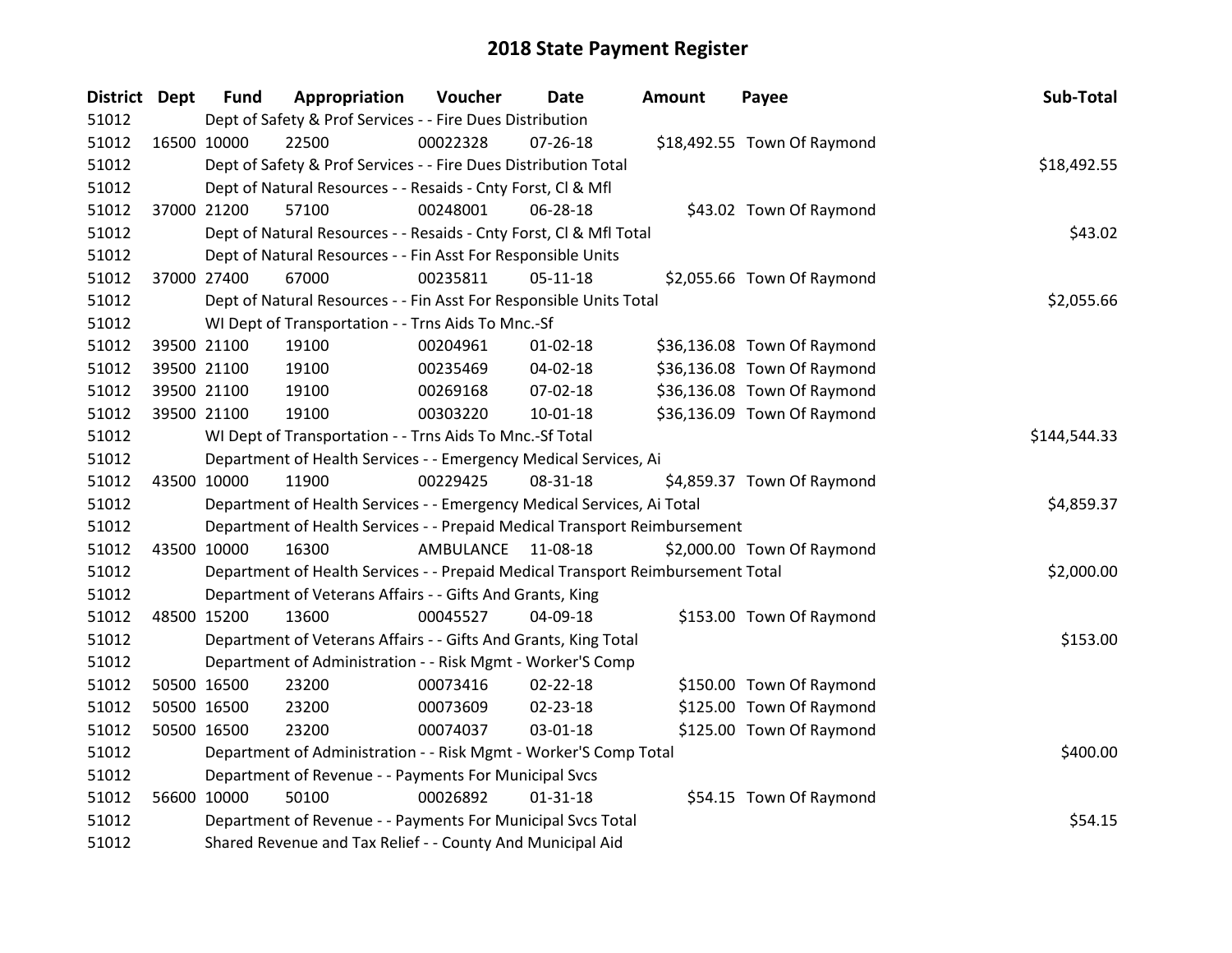| District Dept      |             | <b>Fund</b> | Appropriation                                                    | Voucher  | Date           | <b>Amount</b> | Payee                       | Sub-Total    |
|--------------------|-------------|-------------|------------------------------------------------------------------|----------|----------------|---------------|-----------------------------|--------------|
| 51012              |             | 83500 10000 | 10500                                                            | 00033932 | $07 - 23 - 18$ |               | \$6,465.71 Town Of Raymond  |              |
| 51012              |             | 83500 10000 | 10500                                                            | 00036818 | 11-19-18       |               | \$34,639.03 Town Of Raymond |              |
| 51012              |             |             | Shared Revenue and Tax Relief - - County And Municipal Aid Total |          |                |               |                             | \$41,104.74  |
| 51012              |             |             | Shared Revenue and Tax Relief - - Exempt Computer Aid            |          |                |               |                             |              |
| 51012              | 83500 10000 |             | 10900                                                            | 00031142 | $07 - 23 - 18$ |               | \$4,786.34 Town Of Raymond  |              |
| 51012              |             |             | Shared Revenue and Tax Relief - - Exempt Computer Aid Total      |          |                |               |                             | \$4,786.34   |
| 51012              |             |             | Shared Revenue and Tax Relief - - Utility Aid                    |          |                |               |                             |              |
| 51012              | 83500 10000 |             | 11000                                                            | 00033932 | 07-23-18       |               | \$679.32 Town Of Raymond    |              |
| 51012              |             | 83500 10000 | 11000                                                            | 00036818 | 11-19-18       |               | \$7,371.68 Town Of Raymond  |              |
| 51012              |             |             | Shared Revenue and Tax Relief - - Utility Aid Total              |          |                |               |                             | \$8,051.00   |
| <b>51012 Total</b> |             |             |                                                                  |          |                |               |                             | \$226,544.16 |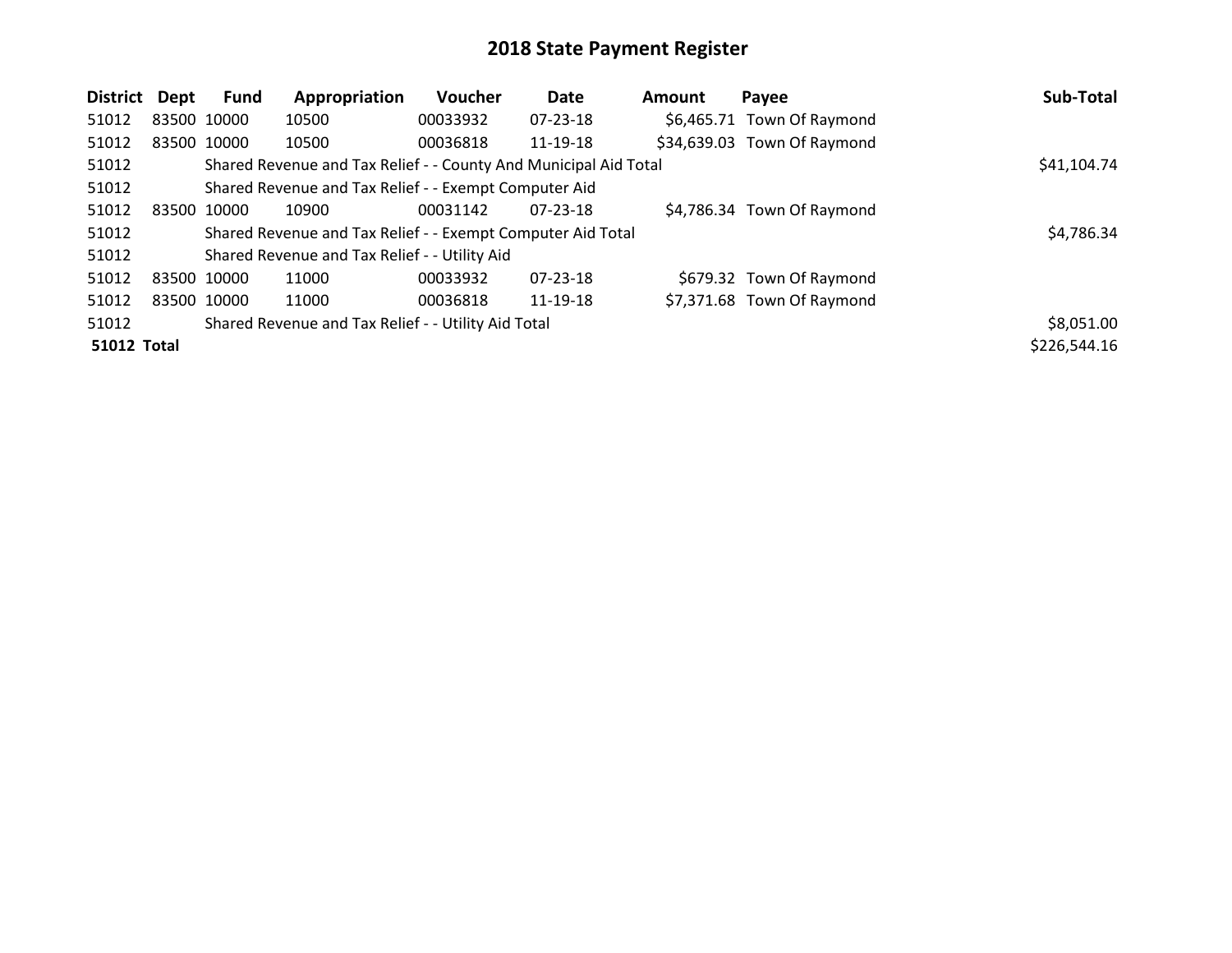| District Dept |             | <b>Fund</b> | Appropriation                                                      | Voucher     | <b>Date</b>    | <b>Amount</b> | Payee                          | Sub-Total   |
|---------------|-------------|-------------|--------------------------------------------------------------------|-------------|----------------|---------------|--------------------------------|-------------|
| 51016         |             |             | Dept of Safety & Prof Services - - Fire Dues Distribution          |             |                |               |                                |             |
| 51016         | 16500 10000 |             | 22500                                                              | 00022329    | $07 - 26 - 18$ |               | \$28,393.96 Waterford, Town Of |             |
| 51016         |             |             | Dept of Safety & Prof Services - - Fire Dues Distribution Total    |             |                |               |                                | \$28,393.96 |
| 51016         |             |             | Dept of Natural Resources - - Aids In Lieu Of Taxes - Gener        |             |                |               |                                |             |
| 51016         |             | 37000 10000 | 50300                                                              | 00212242    | 02-05-18       |               | \$460.85 Waterford, Town Of    |             |
| 51016         |             | 37000 10000 | 50300                                                              | 00212243    | 02-05-18       |               | \$24,915.11 Waterford, Town Of |             |
| 51016         |             | 37000 10000 | 50300                                                              | 00230290    | 04-20-18       |               | \$205.81 Waterford, Town Of    |             |
| 51016         |             |             | Dept of Natural Resources - - Aids In Lieu Of Taxes - Gener Total  | \$25,581.77 |                |               |                                |             |
| 51016         |             |             | Dept of Natural Resources - - Gpo -Federal Funds                   |             |                |               |                                |             |
| 51016         | 37000 21200 |             | 38100                                                              | 00222274    | 03-23-18       |               | \$3,042.05 Waterford, Town Of  |             |
| 51016         |             |             | Dept of Natural Resources - - Gpo -Federal Funds Total             |             |                |               |                                | \$3,042.05  |
| 51016         |             |             | Dept of Natural Resources - - Enf A - Boating Enforcement          |             |                |               |                                |             |
| 51016         |             | 37000 21200 | 55000                                                              | 00222274    | 03-23-18       |               | \$6,674.48 Waterford, Town Of  |             |
| 51016         |             |             | Dept of Natural Resources - - Enf A - Boating Enforcement Total    |             |                |               |                                | \$6,674.48  |
| 51016         |             |             | Dept of Natural Resources - - Resaids - Cnty Forst, CI & Mfl       |             |                |               |                                |             |
| 51016         | 37000 21200 |             | 57100                                                              | 00248002    | 06-28-18       |               | \$10.80 Waterford, Town Of     |             |
| 51016         |             |             | Dept of Natural Resources - - Resaids - Cnty Forst, CI & Mfl Total |             |                |               |                                | \$10.80     |
| 51016         |             |             | Dept of Natural Resources - - Aids In Lieu Of Taxes - Sum S        |             |                |               |                                |             |
| 51016         |             | 37000 21200 | 57900                                                              | 00230289    | 04-20-18       |               | \$626.98 Waterford, Town Of    |             |
| 51016         |             |             | Dept of Natural Resources - - Aids In Lieu Of Taxes - Sum S Total  |             |                |               |                                | \$626.98    |
| 51016         |             |             | Dept of Natural Resources - - Ea - Urban Nonpoint Source           |             |                |               |                                |             |
| 51016         |             | 37000 27400 | 65800                                                              | 00231520    | 04-30-18       |               | \$20,688.50 Waterford, Town Of |             |
| 51016         |             |             | Dept of Natural Resources - - Ea - Urban Nonpoint Source Total     |             |                |               |                                | \$20,688.50 |
| 51016         |             |             | Dept of Natural Resources - - Fin Asst For Responsible Units       |             |                |               |                                |             |
| 51016         | 37000 27400 |             | 67000                                                              | 00235049    | 05-11-18       |               | \$17,757.61 Waterford, Town Of |             |
| 51016         |             |             | Dept of Natural Resources - - Fin Asst For Responsible Units Total |             |                |               |                                | \$17,757.61 |
| 51016         |             |             | Dept of Natural Resources - - Land Acquisition                     |             |                |               |                                |             |
| 51016         | 37000 36300 |             | TA100                                                              | 00224810    | $04-17-18$     |               | \$1,658.48 Waterford, Town Of  |             |
| 51016         |             |             | Dept of Natural Resources - - Land Acquisition Total               |             |                |               |                                | \$1,658.48  |
| 51016         |             |             | WI Dept of Transportation - - Trns Aids To Mnc.-Sf                 |             |                |               |                                |             |
| 51016         |             | 39500 21100 | 19100                                                              | 00204962    | $01 - 02 - 18$ |               | \$47,958.39 Waterford, Town Of |             |
| 51016         |             | 39500 21100 | 19100                                                              | 00235470    | 04-02-18       |               | \$47,958.39 Waterford, Town Of |             |
| 51016         | 39500 21100 |             | 19100                                                              | 00269169    | 07-02-18       |               | \$47,958.39 Waterford, Town Of |             |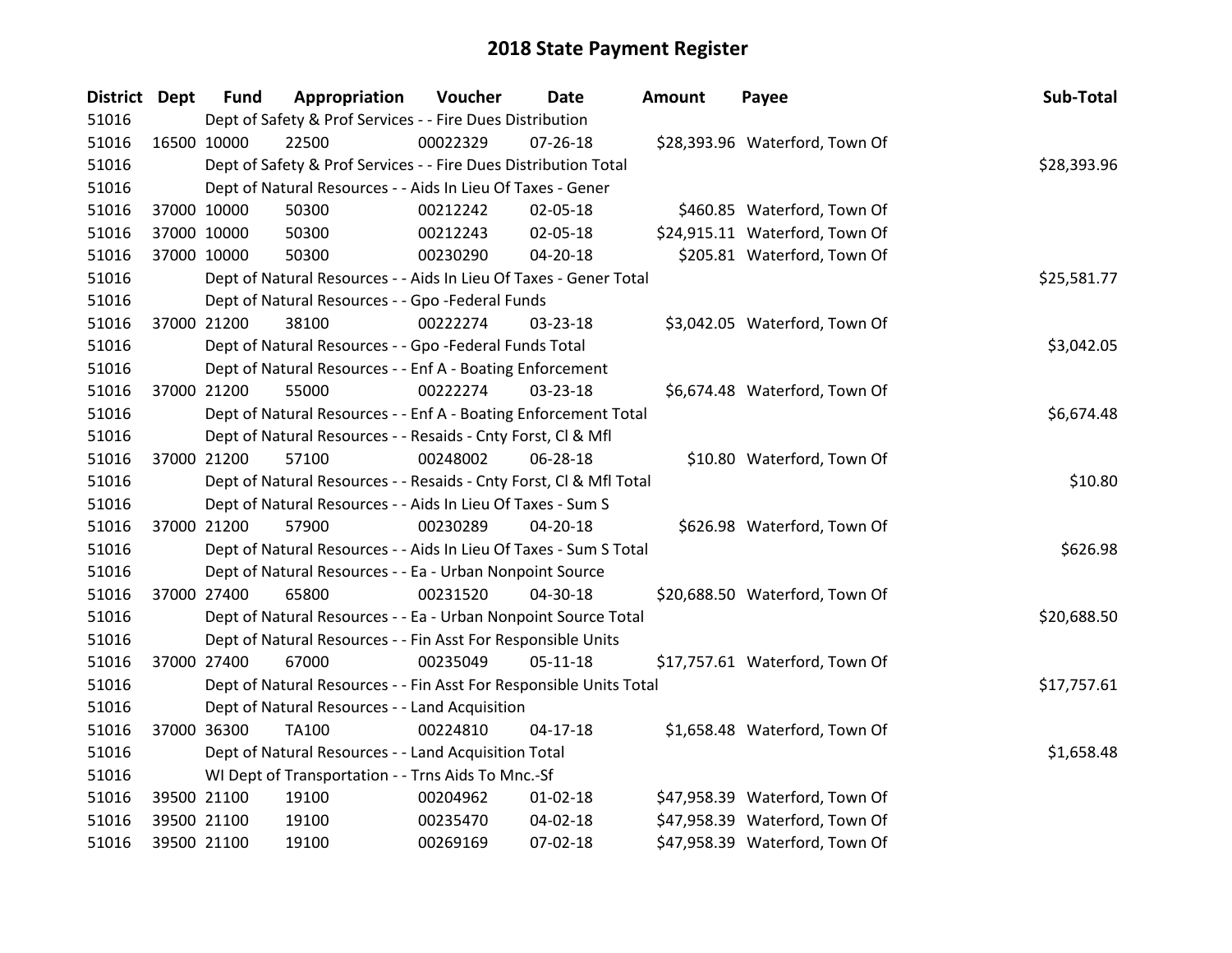| <b>District</b>    | Dept | <b>Fund</b> | Appropriation                                                    | Voucher  | Date           | <b>Amount</b> | Payee                          | Sub-Total    |
|--------------------|------|-------------|------------------------------------------------------------------|----------|----------------|---------------|--------------------------------|--------------|
| 51016              |      | 39500 21100 | 19100                                                            | 00303221 | 10-01-18       |               | \$47,958.40 Waterford, Town Of |              |
| 51016              |      |             | WI Dept of Transportation - - Trns Aids To Mnc.-Sf Total         |          |                |               |                                | \$191,833.57 |
| 51016              |      |             | Department of Justice - - Law Enforcement Train, Local           |          |                |               |                                |              |
| 51016              |      | 45500 10000 | 23100                                                            | 00047115 | 06-18-18       |               | \$1,920.00 Waterford, Town Of  |              |
| 51016              |      |             | Department of Justice - - Law Enforcement Train, Local Total     |          |                |               |                                | \$1,920.00   |
| 51016              |      |             | Shared Revenue and Tax Relief - - County And Municipal Aid       |          |                |               |                                |              |
| 51016              |      | 83500 10000 | 10500                                                            | 00033933 | $07 - 23 - 18$ |               | \$10,725.26 Waterford, Town Of |              |
| 51016              |      | 83500 10000 | 10500                                                            | 00036819 | 11-19-18       |               | \$60,776.48 Waterford, Town Of |              |
| 51016              |      |             | Shared Revenue and Tax Relief - - County And Municipal Aid Total |          |                |               |                                | \$71,501.74  |
| 51016              |      |             | Shared Revenue and Tax Relief - - Exempt Computer Aid            |          |                |               |                                |              |
| 51016              |      | 83500 10000 | 10900                                                            | 00031143 | $07 - 23 - 18$ |               | \$218.16 Waterford, Town Of    |              |
| 51016              |      |             | Shared Revenue and Tax Relief - - Exempt Computer Aid Total      |          |                |               |                                | \$218.16     |
| 51016              |      |             | Shared Revenue and Tax Relief - - Utility Aid                    |          |                |               |                                |              |
| 51016              |      | 83500 10000 | 11000                                                            | 00033933 | 07-23-18       |               | \$408.20 Waterford, Town Of    |              |
| 51016              |      | 83500 10000 | 11000                                                            | 00036819 | 11-19-18       |               | \$2,553.02 Waterford, Town Of  |              |
| 51016              |      |             | Shared Revenue and Tax Relief - - Utility Aid Total              |          |                |               |                                | \$2,961.22   |
| <b>51016 Total</b> |      |             |                                                                  |          |                |               |                                | \$372,869.32 |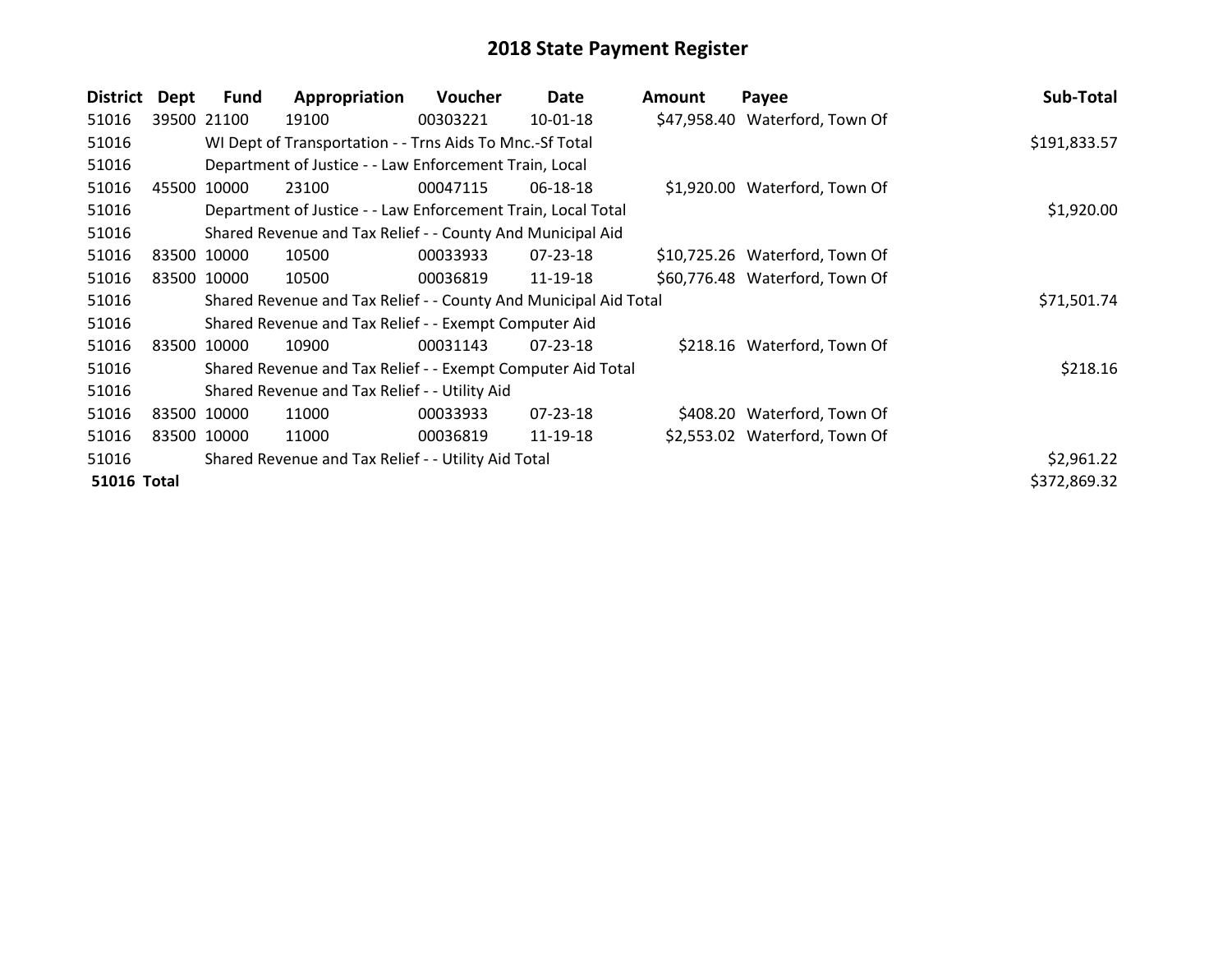| <b>District Dept</b> |             | <b>Fund</b> | Appropriation                                                      | Voucher  | <b>Date</b>    | <b>Amount</b> | Payee                         | Sub-Total   |
|----------------------|-------------|-------------|--------------------------------------------------------------------|----------|----------------|---------------|-------------------------------|-------------|
| 51018                |             |             | Dept of Safety & Prof Services - - Fire Dues Distribution          |          |                |               |                               |             |
| 51018                |             | 16500 10000 | 22500                                                              | 00017755 | 07-02-18       |               | \$20,137.19 Town Of Yorkville |             |
| 51018                |             |             | Dept of Safety & Prof Services - - Fire Dues Distribution Total    |          |                |               |                               | \$20,137.19 |
| 51018                |             |             | Dept of Natural Resources - - Resaids - Cnty Forst, Cl & Mfl       |          |                |               |                               |             |
| 51018                |             | 37000 21200 | 57100                                                              | 00248003 | 06-28-18       |               | \$2.40 Town Of Yorkville      |             |
| 51018                |             |             | Dept of Natural Resources - - Resaids - Cnty Forst, Cl & Mfl Total |          |                |               |                               | \$2.40      |
| 51018                |             |             | Dept of Natural Resources - - Fin Asst For Responsible Units       |          |                |               |                               |             |
| 51018                |             | 37000 27400 | 67000                                                              | 00235876 | $05 - 11 - 18$ |               | \$5,486.25 Town Of Yorkville  |             |
| 51018                |             |             | Dept of Natural Resources - - Fin Asst For Responsible Units Total |          |                |               |                               | \$5,486.25  |
| 51018                |             |             | WI Dept of Transportation - - Trns Aids To Mnc.-Sf                 |          |                |               |                               |             |
| 51018                |             | 39500 21100 | 19100                                                              | 00204963 | $01 - 02 - 18$ |               | \$30,763.00 Town Of Yorkville |             |
| 51018                |             | 39500 21100 | 19100                                                              | 00235471 | 04-02-18       |               | \$30,763.00 Town Of Yorkville |             |
| 51018                |             | 39500 21100 | 19100                                                              | 00269170 | 07-02-18       |               | \$30,763.00 Town Of Yorkville |             |
| 51018                |             | 39500 21100 | 19100                                                              | 00303222 | 10-01-18       |               | \$30,763.01 Town Of Yorkville |             |
| 51018                |             |             | WI Dept of Transportation - - Trns Aids To Mnc.-Sf Total           |          | \$123,052.01   |               |                               |             |
| 51018                |             |             | WI Dept of Transportation - - Hwy Mgmt & Opers Sf                  |          |                |               |                               |             |
| 51018                |             | 39500 21100 | 36500                                                              | 00230322 | 03-14-18       |               | \$500.00 Town Of Yorkville    |             |
| 51018                |             | 39500 21100 | 36500                                                              | 00233757 | 03-23-18       |               | \$500.00 Town Of Yorkville    |             |
| 51018                |             | 39500 21100 | 36500                                                              | 00279568 | $07 - 27 - 18$ |               | \$500.00 Town Of Yorkville    |             |
| 51018                |             |             | WI Dept of Transportation - - Hwy Mgmt & Opers Sf Total            |          |                |               |                               | \$1,500.00  |
| 51018                |             |             | Shared Revenue and Tax Relief - - County And Municipal Aid         |          |                |               |                               |             |
| 51018                | 83500 10000 |             | 10500                                                              | 00033934 | $07 - 23 - 18$ |               | \$5,823.13 Town Of Yorkville  |             |
| 51018                |             | 83500 10000 | 10500                                                              | 00036820 | 11-19-18       |               | \$32,997.72 Town Of Yorkville |             |
| 51018                |             |             | Shared Revenue and Tax Relief - - County And Municipal Aid Total   |          |                |               |                               | \$38,820.85 |
| 51018                |             |             | Shared Revenue and Tax Relief - - Exempt Computer Aid              |          |                |               |                               |             |
| 51018                |             | 83500 10000 | 10900                                                              | 00031144 | $07 - 23 - 18$ |               | \$6,441.32 Town Of Yorkville  |             |
| 51018                |             |             | Shared Revenue and Tax Relief - - Exempt Computer Aid Total        |          |                |               |                               | \$6,441.32  |
| 51018                |             |             | Shared Revenue and Tax Relief - - Utility Aid                      |          |                |               |                               |             |
| 51018                |             | 83500 10000 | 11000                                                              | 00033934 | 07-23-18       |               | \$132.25 Town Of Yorkville    |             |
| 51018                |             | 83500 10000 | 11000                                                              | 00036820 | 11-19-18       |               | \$825.57 Town Of Yorkville    |             |
| 51018                |             |             | Shared Revenue and Tax Relief - - Utility Aid Total                |          |                |               |                               | \$957.82    |
| 51018                |             |             | Shared Revenue and Tax Relief - - Lottery & Gaming Credit          |          |                |               |                               |             |
| 51018                |             | 83500 52100 | 36300                                                              | 00027566 | 03-26-18       |               | \$24,079.08 Town Of Yorkville |             |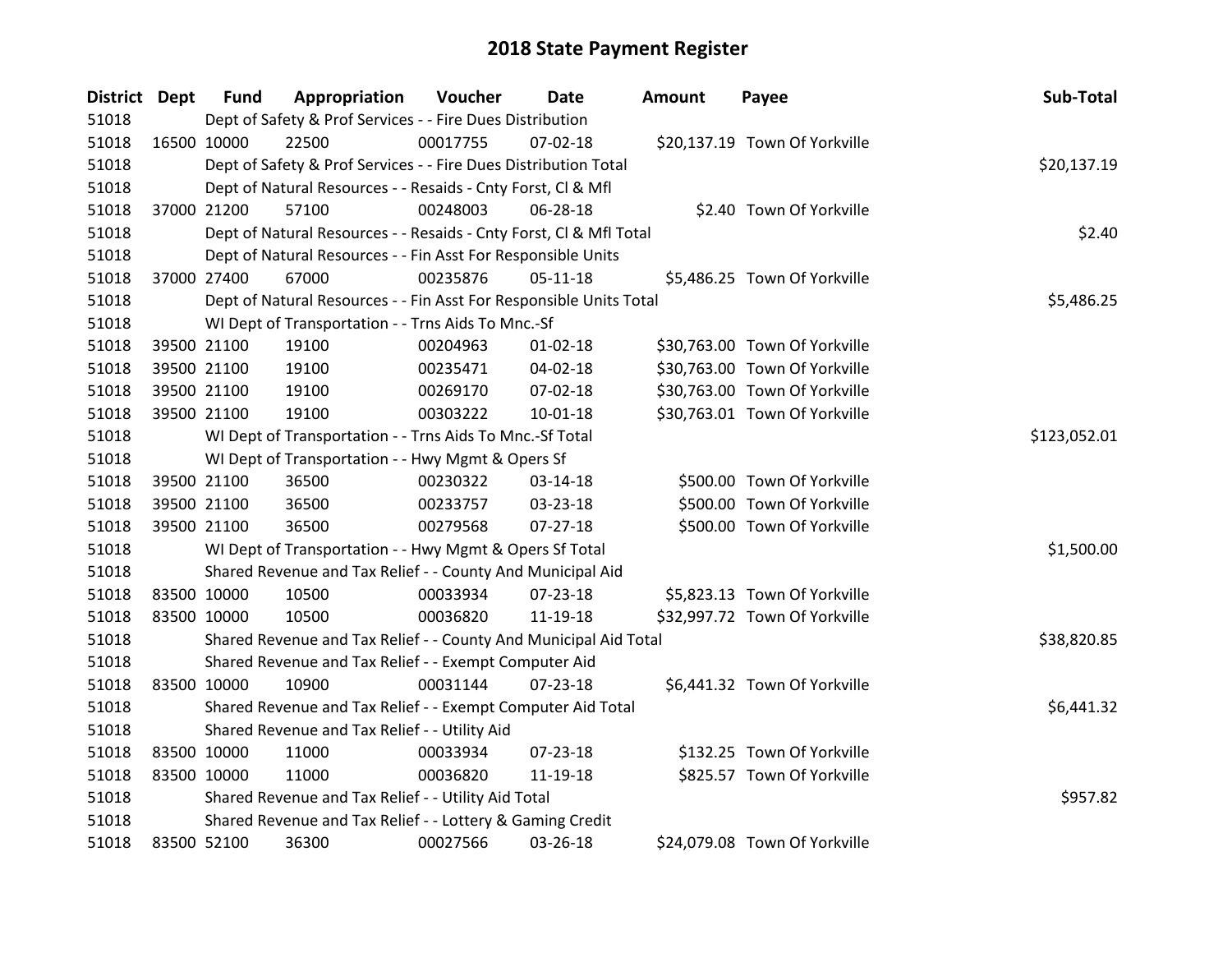| District Dept | Fund | <b>Appropriation</b>                                            | Voucher | Date | Amount | Payee | Sub-Total    |
|---------------|------|-----------------------------------------------------------------|---------|------|--------|-------|--------------|
| 51018         |      | Shared Revenue and Tax Relief - - Lottery & Gaming Credit Total |         |      |        |       | \$24,079.08  |
| 51018 Total   |      |                                                                 |         |      |        |       | \$220,476.92 |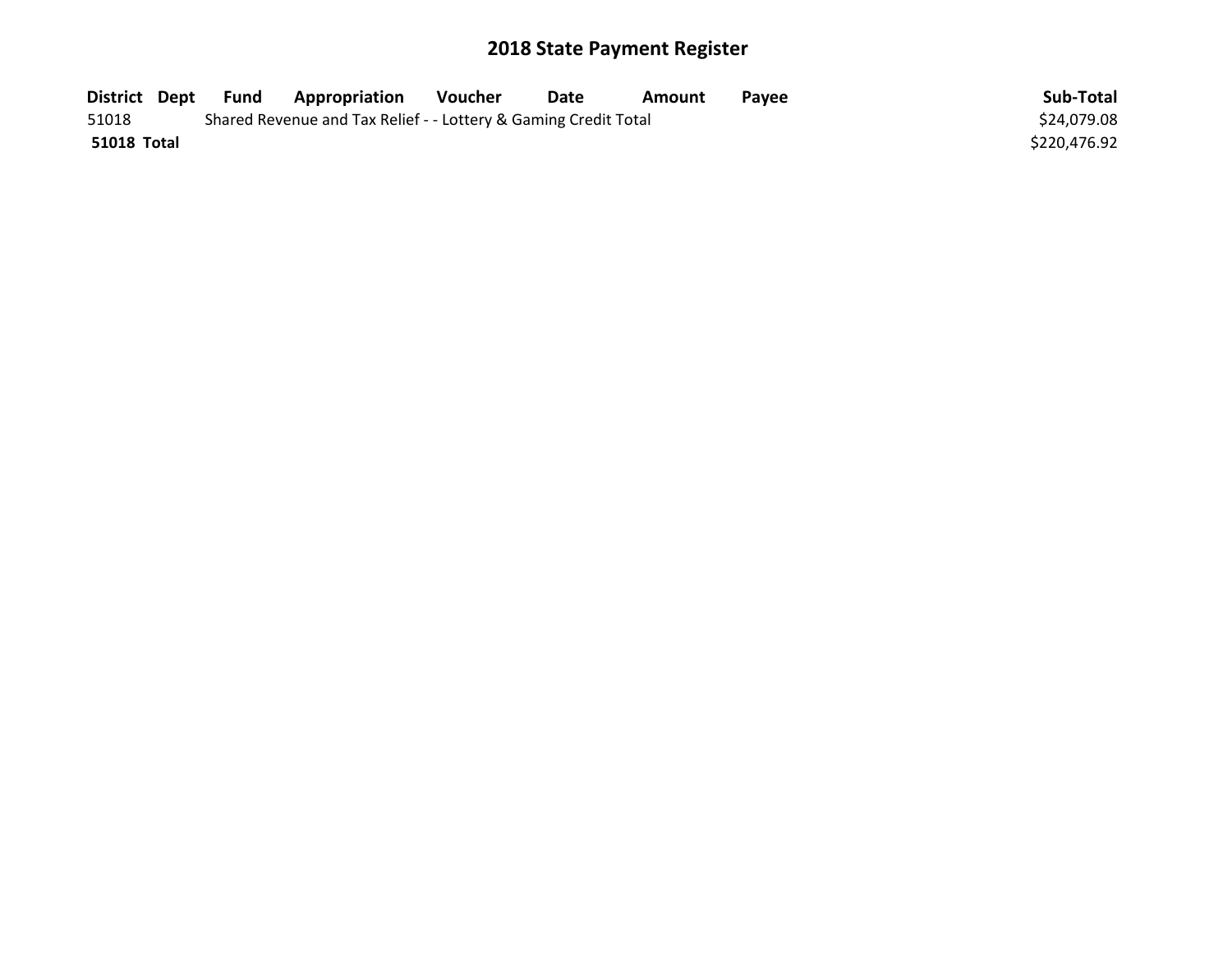| <b>District</b> | <b>Dept</b> | <b>Fund</b> | Appropriation                                                      | Voucher     | <b>Date</b>    | <b>Amount</b> | Payee                             | Sub-Total      |
|-----------------|-------------|-------------|--------------------------------------------------------------------|-------------|----------------|---------------|-----------------------------------|----------------|
| 51104           |             |             | Dept of Safety & Prof Services - - Fire Dues Distribution          |             |                |               |                                   |                |
| 51104           | 16500 10000 |             | 22500                                                              | 00022330    | $07 - 26 - 18$ |               | \$84,167.01 Village Of Caledonia  |                |
| 51104           |             |             | Dept of Safety & Prof Services - - Fire Dues Distribution Total    |             |                |               |                                   | \$84,167.01    |
| 51104           |             |             | Dept of Natural Resources - - Resaids - Cnty Forst, Cl & Mfl       |             |                |               |                                   |                |
| 51104           |             | 37000 21200 | 57100                                                              | 00248004    | 06-28-18       |               | \$20.00 Village Of Caledonia      |                |
| 51104           |             |             | Dept of Natural Resources - - Resaids - Cnty Forst, Cl & Mfl Total |             |                |               |                                   | \$20.00        |
| 51104           |             |             | Dept of Natural Resources - - Fin Asst For Responsible Units       |             |                |               |                                   |                |
| 51104           |             | 37000 27400 | 67000                                                              | 00235553    | 05-11-18       |               | \$60,898.73 Village Of Caledonia  |                |
| 51104           |             |             | Dept of Natural Resources - - Fin Asst For Responsible Units Total |             |                |               |                                   | \$60,898.73    |
| 51104           |             |             | Dept of Natural Resources - - Gpo - Sd Water Loan Prog, Fed        |             |                |               |                                   |                |
| 51104           |             | 37000 57300 | 48200                                                              | 00206294    | 01-09-18       |               | \$7,737.00 Village Of Caledonia   |                |
| 51104           |             | 37000 57300 | 48200                                                              | 00222080    | 04-19-18       |               | \$6,335.50 Village Of Caledonia   |                |
| 51104           |             | 37000 57300 | 48200                                                              | 00244147    | 06-18-18       |               | \$6,335.50 Village Of Caledonia   |                |
| 51104           |             | 37000 57300 | 48200                                                              | 00267385    | 09-17-18       |               | \$6,335.50 Village Of Caledonia   |                |
| 51104           |             |             | Dept of Natural Resources - - Gpo - Sd Water Loan Prog, Fed Total  | \$26,743.50 |                |               |                                   |                |
| 51104           |             |             | WI Dept of Transportation - - Conn Hwy Aids St Fds                 |             |                |               |                                   |                |
| 51104           |             | 39500 21100 | 16200                                                              | 00205615    | $01 - 02 - 18$ |               | \$9,469.67 Village Of Caledonia   |                |
| 51104           |             | 39500 21100 | 16200                                                              | 00236123    | 04-02-18       |               | \$9,469.67 Village Of Caledonia   |                |
| 51104           |             | 39500 21100 | 16200                                                              | 00269822    | 07-02-18       |               | \$9,469.67 Village Of Caledonia   |                |
| 51104           |             | 39500 21100 | 16200                                                              | 00303874    | $10 - 01 - 18$ |               | \$9,469.67 Village Of Caledonia   |                |
| 51104           |             |             | WI Dept of Transportation - - Conn Hwy Aids St Fds Total           |             |                |               |                                   | \$37,878.68    |
| 51104           |             |             | WI Dept of Transportation - - Hwy Sfty Loc Aid Ffd                 |             |                |               |                                   |                |
| 51104           |             | 39500 21100 | 18500                                                              | 00252817    | 05-14-18       |               | \$2,005.69 Village Of Caledonia   |                |
| 51104           |             | 39500 21100 | 18500                                                              | 00309630    | $10 - 16 - 18$ |               | \$7,123.31 Village Of Caledonia   |                |
| 51104           |             |             | WI Dept of Transportation - - Hwy Sfty Loc Aid Ffd Total           |             |                |               |                                   | \$9,129.00     |
| 51104           |             |             | WI Dept of Transportation - - Trns Aids To Mnc.-Sf                 |             |                |               |                                   |                |
| 51104           |             | 39500 21100 | 19100                                                              | 00204964    | $01 - 02 - 18$ |               | \$290,182.28 Village Of Caledonia |                |
| 51104           |             | 39500 21100 | 19100                                                              | 00235472    | 04-02-18       |               | \$290,182.28 Village Of Caledonia |                |
| 51104           |             | 39500 21100 | 19100                                                              | 00269171    | 07-02-18       |               | \$290,182.28 Village Of Caledonia |                |
| 51104           |             | 39500 21100 | 19100                                                              | 00303223    | 10-01-18       |               | \$290,182.29 Village Of Caledonia |                |
| 51104           |             |             | WI Dept of Transportation - - Trns Aids To Mnc.-Sf Total           |             |                |               |                                   | \$1,160,729.13 |
| 51104           |             |             | WI Dept of Transportation - - St Hwy Rehab, Sf                     |             |                |               |                                   |                |
| 51104           |             | 39500 21100 | 36300                                                              | 00211837    | $01 - 17 - 18$ |               | \$14.72 Village Of Caledonia      |                |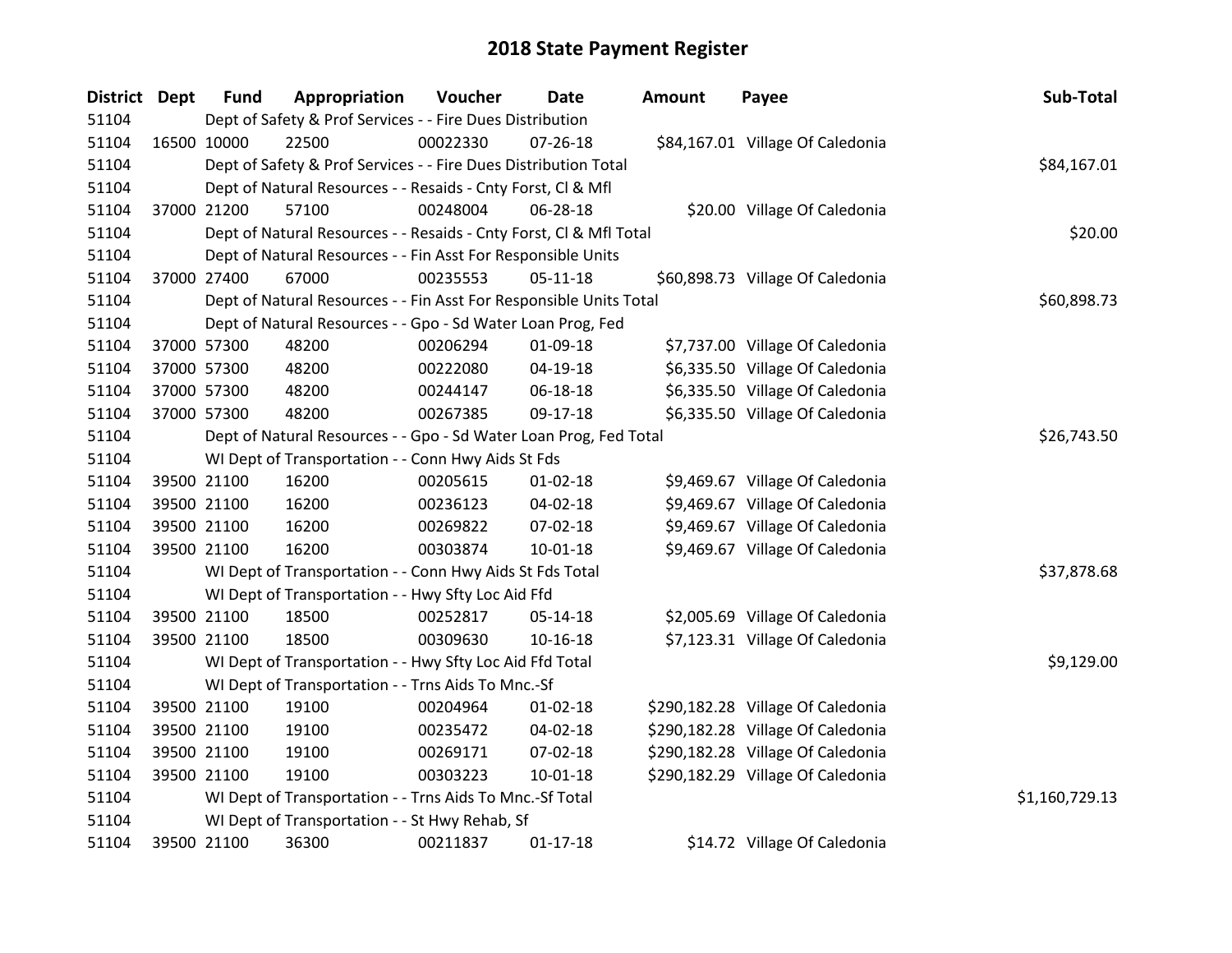| District Dept |             | <b>Fund</b> | Appropriation                                                                   | Voucher            | Date           | <b>Amount</b> | Payee                            | Sub-Total   |  |  |
|---------------|-------------|-------------|---------------------------------------------------------------------------------|--------------------|----------------|---------------|----------------------------------|-------------|--|--|
| 51104         | 39500 21100 |             | 36300                                                                           | 00237750           | 03-30-18       |               | \$14.68 Village Of Caledonia     |             |  |  |
| 51104         | 39500 21100 |             | 36300                                                                           | 00307966           | 10-09-18       |               | \$29.81 Village Of Caledonia     |             |  |  |
| 51104         | 39500 21100 |             | 36300                                                                           | 00334466           | 12-21-18       |               | \$969.00 Village Of Caledonia    |             |  |  |
| 51104         |             |             | WI Dept of Transportation - - St Hwy Rehab, Sf Total                            |                    |                |               |                                  | \$1,028.21  |  |  |
| 51104         |             |             | Department of Health Services - - Emergency Medical Services, Ai                |                    |                |               |                                  |             |  |  |
| 51104         | 43500 10000 |             | 11900                                                                           | 00229303           | 08-31-18       |               | \$6,305.59 Village Of Caledonia  |             |  |  |
| 51104         |             |             | Department of Health Services - - Emergency Medical Services, Ai Total          |                    |                |               |                                  | \$6,305.59  |  |  |
| 51104         |             |             | Department of Health Services - - Prepaid Medical Transport Reimbursement       |                    |                |               |                                  |             |  |  |
| 51104         | 43500 10000 |             | 16300                                                                           | AMBULANCE 11-08-18 |                |               | \$13,558.80 Village Of Caledonia |             |  |  |
| 51104         |             |             | Department of Health Services - - Prepaid Medical Transport Reimbursement Total |                    |                |               |                                  | \$13,558.80 |  |  |
| 51104         |             |             | Department of Justice - - Crime Laboratories, Dna                               |                    |                |               |                                  |             |  |  |
| 51104         | 45500 10000 |             | 22100                                                                           | 00048958           | 07-19-18       |               | \$70.00 Village Of Caledonia     |             |  |  |
| 51104         |             |             | Department of Justice - - Crime Laboratories, Dna Total                         |                    |                |               |                                  | \$70.00     |  |  |
| 51104         |             |             | Department of Justice - - Law Enforcement Train, Local                          |                    |                |               |                                  |             |  |  |
| 51104         | 45500 10000 |             | 23100                                                                           | 00047121           | 06-18-18       |               | \$4,800.00 Village Of Caledonia  |             |  |  |
| 51104         |             |             | Department of Justice - - Law Enforcement Train, Local Total                    |                    |                |               |                                  |             |  |  |
| 51104         |             |             | Department of Justice - - Inter And Intra-Agency Assist                         |                    |                |               |                                  |             |  |  |
| 51104         | 45500 10000 |             | 23300                                                                           | 00051708           | 09-25-18       |               | \$13,335.13 Village Of Caledonia |             |  |  |
| 51104         |             |             | Department of Justice - - Inter And Intra-Agency Assist Total                   |                    |                |               |                                  | \$13,335.13 |  |  |
| 51104         |             |             | Department of Justice - - Internet Crimes Against Childr                        |                    |                |               |                                  |             |  |  |
| 51104         | 45500 10000 |             | 28400                                                                           | 00039460           | $01 - 02 - 18$ |               | \$573.00 Village Of Caledonia    |             |  |  |
| 51104         |             |             | Department of Justice - - Internet Crimes Against Childr Total                  |                    |                |               |                                  | \$573.00    |  |  |
| 51104         |             |             | Public Defender Board - - Transcript, Discovery And Int                         |                    |                |               |                                  |             |  |  |
| 51104         | 55000 10000 |             | 10600                                                                           | 00126012           | 01-29-18       |               | \$17.30 Village Of Caledonia     |             |  |  |
| 51104         | 55000 10000 |             | 10600                                                                           | 00126225           | 01-30-18       |               | \$11.50 Village Of Caledonia     |             |  |  |
| 51104         | 55000 10000 |             | 10600                                                                           | 00131592           | 03-07-18       |               | \$38.19 Village Of Caledonia     |             |  |  |
| 51104         | 55000 10000 |             | 10600                                                                           | 00135539           | 04-04-18       |               | \$21.50 Village Of Caledonia     |             |  |  |
| 51104         | 55000 10000 |             | 10600                                                                           | 00136719           | $04 - 11 - 18$ |               | \$30.40 Village Of Caledonia     |             |  |  |
| 51104         | 55000 10000 |             | 10600                                                                           | 00139639           | 04-30-18       |               | \$54.80 Village Of Caledonia     |             |  |  |
| 51104         | 55000 10000 |             | 10600                                                                           | 00147502           | 06-15-18       |               | \$11.50 Village Of Caledonia     |             |  |  |
| 51104         | 55000 10000 |             | 10600                                                                           | 00154416           | 07-31-18       |               | \$16.50 Village Of Caledonia     |             |  |  |
| 51104         | 55000 10000 |             | 10600                                                                           | 00159534           | 09-04-18       |               | \$11.50 Village Of Caledonia     |             |  |  |
| 51104         | 55000 10000 |             | 10600                                                                           | 00162869           | 09-26-18       |               | \$16.50 Village Of Caledonia     |             |  |  |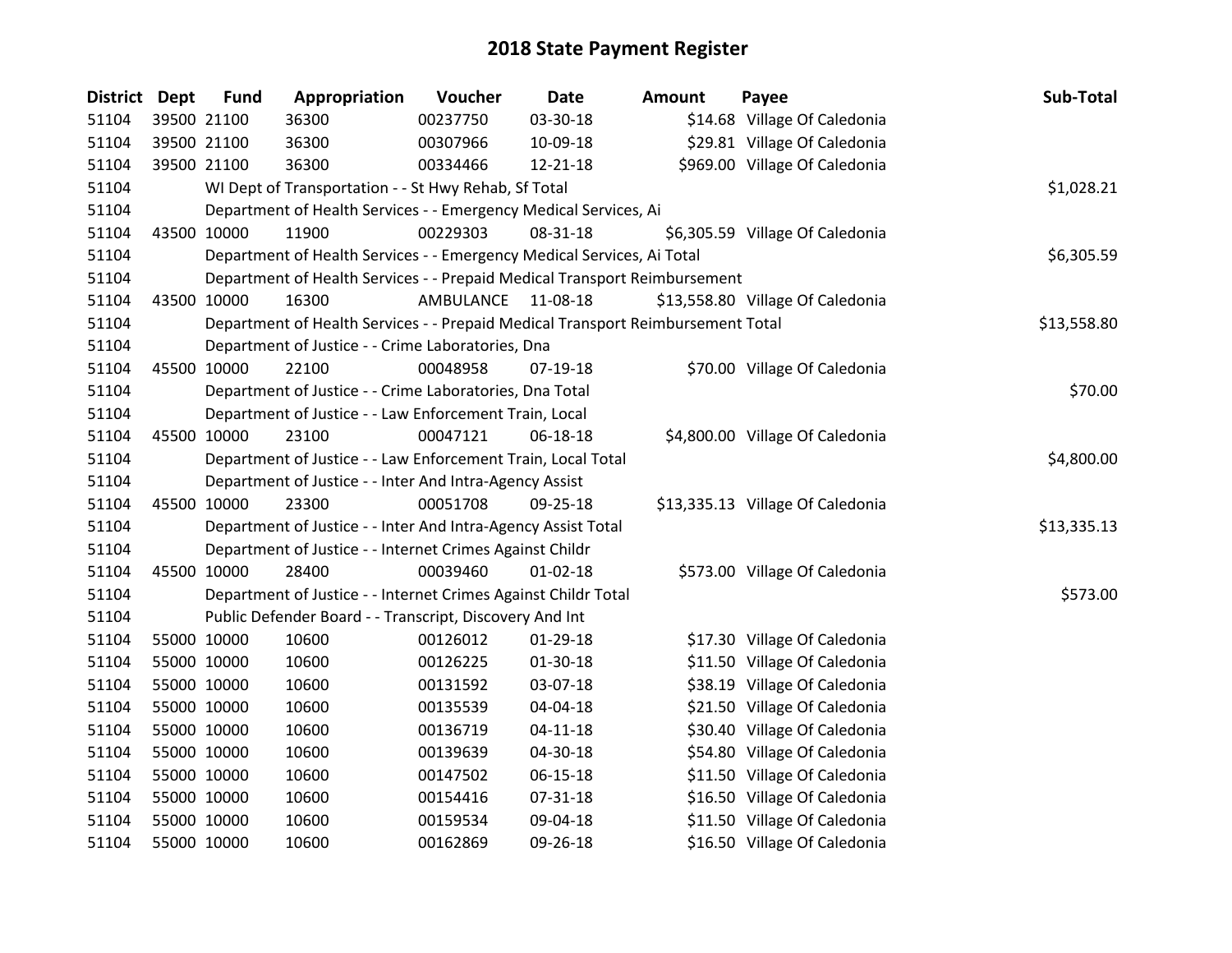| <b>District</b>    | Dept        | Fund        | Appropriation                                                         | <b>Voucher</b> | <b>Date</b>    | <b>Amount</b> | Payee                             | Sub-Total      |
|--------------------|-------------|-------------|-----------------------------------------------------------------------|----------------|----------------|---------------|-----------------------------------|----------------|
| 51104              |             | 55000 10000 | 10600                                                                 | 00163649       | 10-05-18       |               | \$23.00 Village Of Caledonia      |                |
| 51104              |             | 55000 10000 | 10600                                                                 | 00167439       | 11-07-18       |               | \$16.50 Village Of Caledonia      |                |
| 51104              | 55000 10000 |             | 10600                                                                 | 00168458       | 11-16-18       |               | \$43.00 Village Of Caledonia      |                |
| 51104              | 55000 10000 |             | 10600                                                                 | 00168461       | 11-16-18       |               | \$11.50 Village Of Caledonia      |                |
| 51104              | 55000 10000 |             | 10600                                                                 | 00171598       | 12-06-18       |               | \$23.00 Village Of Caledonia      |                |
| 51104              |             |             | Public Defender Board - - Transcript, Discovery And Int Total         |                |                |               |                                   | \$346.69       |
| 51104              |             |             | Shared Revenue and Tax Relief - - Expenditure Restraint Program       |                |                |               |                                   |                |
| 51104              | 83500 10000 |             | 10100                                                                 | 00033935       | 07-23-18       |               | \$246,665.21 Village Of Caledonia |                |
| 51104              | 83500 10000 |             | 10100                                                                 | 00036821       | 11-19-18       |               | \$0.01 Village Of Caledonia       |                |
| 51104              |             |             | Shared Revenue and Tax Relief - - Expenditure Restraint Program Total |                | \$246,665.22   |               |                                   |                |
| 51104              |             |             | Shared Revenue and Tax Relief - - County And Municipal Aid            |                |                |               |                                   |                |
| 51104              | 83500 10000 |             | 10500                                                                 | 00033935       | 07-23-18       |               | \$77,584.94 Village Of Caledonia  |                |
| 51104              | 83500 10000 |             | 10500                                                                 | 00036821       | 11-19-18       |               | \$426,089.21 Village Of Caledonia |                |
| 51104              |             |             | Shared Revenue and Tax Relief - - County And Municipal Aid Total      |                |                |               |                                   | \$503,674.15   |
| 51104              |             |             | Shared Revenue and Tax Relief - - Exempt Computer Aid                 |                |                |               |                                   |                |
| 51104              | 83500 10000 |             | 10900                                                                 | 00031145       | 07-23-18       |               | \$6,286.07 Village Of Caledonia   |                |
| 51104              | 83500 10000 |             | 10900                                                                 | 00032477       | 07-23-18       |               | \$21,201.53 Village Of Caledonia  |                |
| 51104              |             |             | Shared Revenue and Tax Relief - - Exempt Computer Aid Total           |                |                |               |                                   | \$27,487.60    |
| 51104              |             |             | Shared Revenue and Tax Relief - - Utility Aid                         |                |                |               |                                   |                |
| 51104              | 83500 10000 |             | 11000                                                                 | 00033935       | $07 - 23 - 18$ |               | \$17,999.87 Village Of Caledonia  |                |
| 51104              | 83500 10000 |             | 11000                                                                 | 00036821       | 11-19-18       |               | \$110,672.46 Village Of Caledonia |                |
| 51104              |             |             | Shared Revenue and Tax Relief - - Utility Aid Total                   |                |                |               |                                   | \$128,672.33   |
| <b>51104 Total</b> |             |             |                                                                       |                |                |               |                                   | \$2,326,082.77 |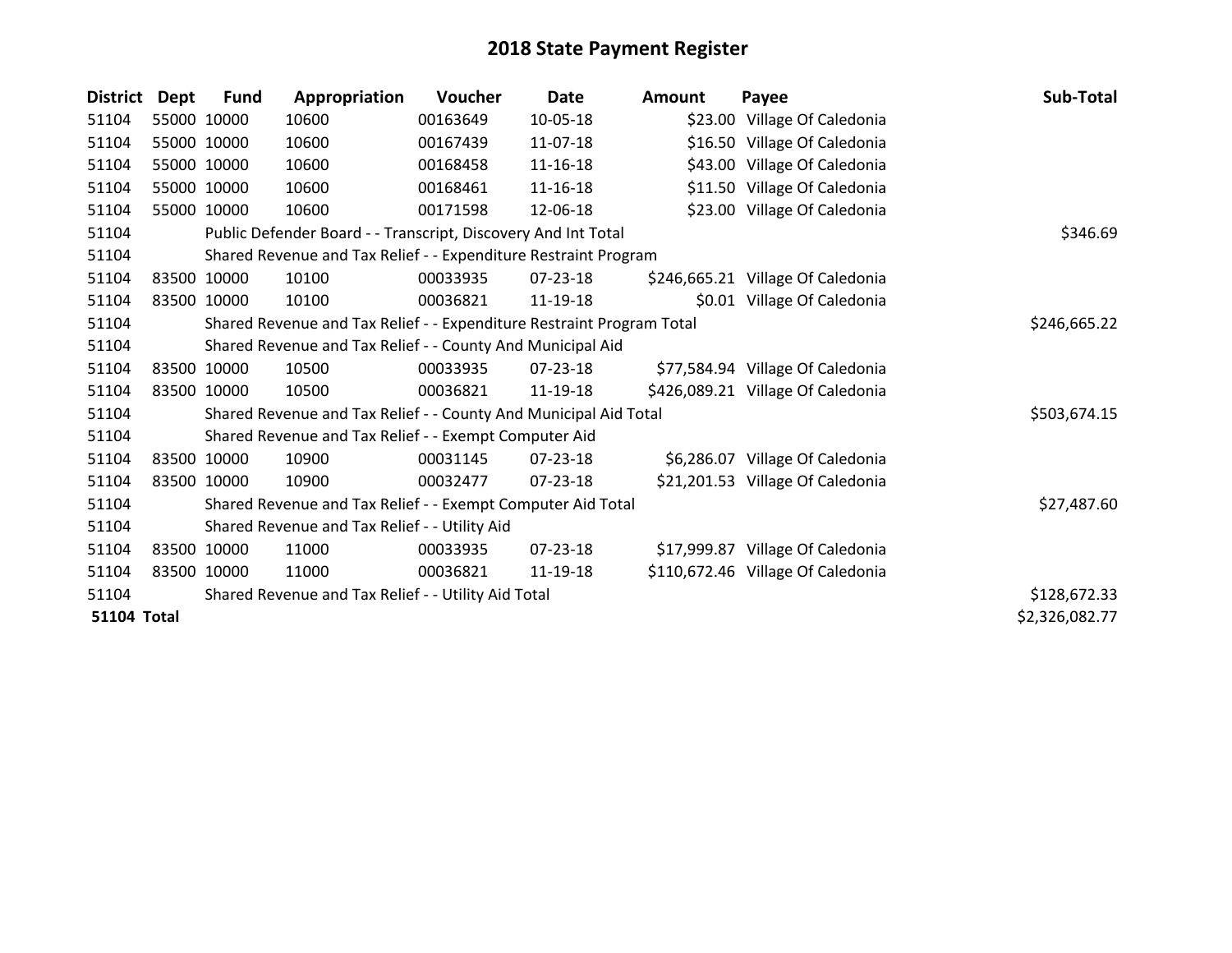| <b>District</b>    | Dept | <b>Fund</b> | Appropriation                                                         | Voucher  | <b>Date</b>    | Amount | Payee                               | Sub-Total   |
|--------------------|------|-------------|-----------------------------------------------------------------------|----------|----------------|--------|-------------------------------------|-------------|
| 51121              |      |             | Dept of Safety & Prof Services - - Fire Dues Distribution             |          |                |        |                                     |             |
| 51121              |      | 16500 10000 | 22500                                                                 | 00022331 | $07 - 25 - 18$ |        | \$1,641.59 Village Of Elmwood Park  |             |
| 51121              |      |             | Dept of Safety & Prof Services - - Fire Dues Distribution Total       |          |                |        |                                     | \$1,641.59  |
| 51121              |      |             | Dept of Natural Resources - - Fin Asst For Responsible Units          |          |                |        |                                     |             |
| 51121              |      | 37000 27400 | 67000                                                                 | 00235753 | $05-11-18$     |        | \$2,779.41 Village Of Elmwood Park  |             |
| 51121              |      |             | Dept of Natural Resources - - Fin Asst For Responsible Units Total    |          |                |        |                                     | \$2,779.41  |
| 51121              |      |             | WI Dept of Transportation - - Trns Aids To Mnc.-Sf                    |          |                |        |                                     |             |
| 51121              |      | 39500 21100 | 19100                                                                 | 00204965 | $01 - 02 - 18$ |        | \$1,480.24 Village Of Elmwood Park  |             |
| 51121              |      | 39500 21100 | 19100                                                                 | 00235473 | $04 - 02 - 18$ |        | \$1,480.24 Village Of Elmwood Park  |             |
| 51121              |      | 39500 21100 | 19100                                                                 | 00269172 | $07-02-18$     |        | \$1,480.24 Village Of Elmwood Park  |             |
| 51121              |      | 39500 21100 | 19100                                                                 | 00303224 | 10-01-18       |        | \$1,480.26 Village Of Elmwood Park  |             |
| 51121              |      |             | WI Dept of Transportation - - Trns Aids To Mnc.-Sf Total              |          |                |        |                                     | \$5,920.98  |
| 51121              |      |             | Shared Revenue and Tax Relief - - Expenditure Restraint Program       |          |                |        |                                     |             |
| 51121              |      | 83500 10000 | 10100                                                                 | 00033936 | $07 - 23 - 18$ |        | \$667.10 Village Of Elmwood Park    |             |
| 51121              |      |             | Shared Revenue and Tax Relief - - Expenditure Restraint Program Total |          |                |        |                                     | \$667.10    |
| 51121              |      |             | Shared Revenue and Tax Relief - - County And Municipal Aid            |          |                |        |                                     |             |
| 51121              |      | 83500 10000 | 10500                                                                 | 00033936 | 07-23-18       |        | \$1,912.57 Village Of Elmwood Park  |             |
| 51121              |      | 83500 10000 | 10500                                                                 | 00036822 | 11-19-18       |        | \$10,837.88 Village Of Elmwood Park |             |
| 51121              |      |             | Shared Revenue and Tax Relief - - County And Municipal Aid Total      |          |                |        |                                     | \$12,750.45 |
| 51121              |      |             | Shared Revenue and Tax Relief - - Exempt Computer Aid                 |          |                |        |                                     |             |
| 51121              |      | 83500 10000 | 10900                                                                 | 00031146 | $07 - 23 - 18$ |        | \$28.41 Village Of Elmwood Park     |             |
| 51121              |      |             | Shared Revenue and Tax Relief - - Exempt Computer Aid Total           |          |                |        |                                     | \$28.41     |
| <b>51121 Total</b> |      |             |                                                                       |          |                |        |                                     | \$23,787.94 |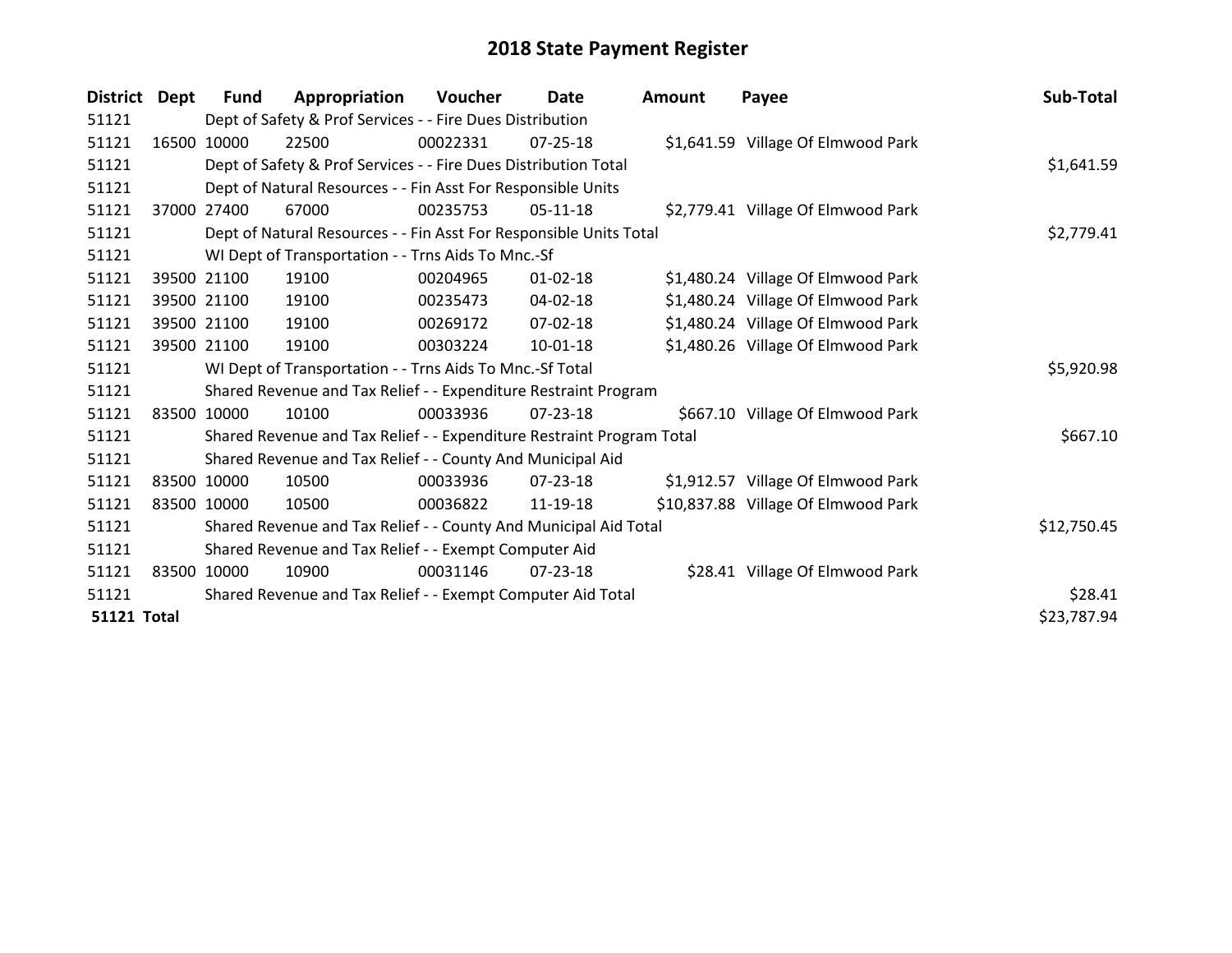| <b>District Dept</b> |             | <b>Fund</b> | Appropriation                                                      | Voucher  | <b>Date</b>    | <b>Amount</b> | Payee                                  | Sub-Total    |  |  |
|----------------------|-------------|-------------|--------------------------------------------------------------------|----------|----------------|---------------|----------------------------------------|--------------|--|--|
| 51151                |             |             | Dept of Safety & Prof Services - - Fire Dues Distribution          |          |                |               |                                        |              |  |  |
| 51151                | 16500 10000 |             | 22500                                                              | 00017758 | 07-02-18       |               | \$108,689.81 Village Of Mount Pleasant |              |  |  |
| 51151                |             |             | Dept of Safety & Prof Services - - Fire Dues Distribution Total    |          |                |               |                                        | \$108,689.81 |  |  |
| 51151                |             |             | Dept of Natural Resources - - Gpo--State Funds                     |          |                |               |                                        |              |  |  |
| 51151                |             | 37000 21200 | 36100                                                              | 00281185 | $11-27-18$     |               | \$60.00 Village Of Mount Pleasant      |              |  |  |
| 51151                |             |             | Dept of Natural Resources - - Gpo--State Funds Total               |          |                |               |                                        | \$60.00      |  |  |
| 51151                |             |             | Dept of Natural Resources - - Ea - Urban Nonpoint Source           |          |                |               |                                        |              |  |  |
| 51151                |             | 37000 27400 | 65800                                                              | 00218856 | 03-08-18       |               | \$53,618.53 Village Of Mount Pleasant  |              |  |  |
| 51151                |             |             | Dept of Natural Resources - - Ea - Urban Nonpoint Source Total     |          |                |               |                                        | \$53,618.53  |  |  |
| 51151                |             |             | Dept of Natural Resources - - Fin Asst For Responsible Units       |          |                |               |                                        |              |  |  |
| 51151                |             | 37000 27400 | 67000                                                              | 00235836 | $05-11-18$     |               | \$24,627.50 Village Of Mount Pleasant  |              |  |  |
| 51151                |             |             | Dept of Natural Resources - - Fin Asst For Responsible Units Total |          |                |               |                                        | \$24,627.50  |  |  |
| 51151                |             |             | Dept of Natural Resources - - Recycling Consolidation Grants       |          |                |               |                                        |              |  |  |
| 51151                |             | 37000 27400 | 67300                                                              | 00235836 | $05-11-18$     |               | \$6,811.99 Village Of Mount Pleasant   |              |  |  |
| 51151                |             |             | Dept of Natural Resources - - Recycling Consolidation Grants Total |          |                |               |                                        |              |  |  |
| 51151                |             |             | WI Dept of Transportation - - Conn Hwy Aids St Fds                 |          |                |               |                                        |              |  |  |
| 51151                |             | 39500 21100 | 16200                                                              | 00205616 | $01 - 02 - 18$ |               | \$2,498.94 Village Of Mount Pleasant   |              |  |  |
| 51151                |             | 39500 21100 | 16200                                                              | 00236124 | 04-02-18       |               | \$2,498.94 Village Of Mount Pleasant   |              |  |  |
| 51151                |             | 39500 21100 | 16200                                                              | 00269823 | 07-02-18       |               | \$2,498.94 Village Of Mount Pleasant   |              |  |  |
| 51151                |             | 39500 21100 | 16200                                                              | 00303875 | 10-01-18       |               | \$2,498.94 Village Of Mount Pleasant   |              |  |  |
| 51151                |             |             | WI Dept of Transportation - - Conn Hwy Aids St Fds Total           |          |                |               |                                        | \$9,995.76   |  |  |
| 51151                |             |             | WI Dept of Transportation - - Hwy Sfty Loc Aid Ffd                 |          |                |               |                                        |              |  |  |
| 51151                |             | 39500 21100 | 18500                                                              | 00214320 | $01 - 26 - 18$ |               | \$5,447.80 Village Of Mount Pleasant   |              |  |  |
| 51151                |             | 39500 21100 | 18500                                                              | 00220242 | $02 - 12 - 18$ |               | \$4,818.50 Village Of Mount Pleasant   |              |  |  |
| 51151                |             | 39500 21100 | 18500                                                              | 00229100 | 03-09-18       |               | \$3,732.72 Village Of Mount Pleasant   |              |  |  |
| 51151                |             | 39500 21100 | 18500                                                              | 00239964 | 04-20-18       |               | \$6,232.52 Village Of Mount Pleasant   |              |  |  |
| 51151                |             | 39500 21100 | 18500                                                              | 00263333 | 06-14-18       |               | \$2,803.92 Village Of Mount Pleasant   |              |  |  |
| 51151                |             | 39500 21100 | 18500                                                              | 00264605 | 06-19-18       |               | \$8,704.98 Village Of Mount Pleasant   |              |  |  |
| 51151                |             | 39500 21100 | 18500                                                              | 00284053 | 08-28-18       |               | \$10,400.60 Village Of Mount Pleasant  |              |  |  |
| 51151                | 39500 21100 |             | 18500                                                              | 00297071 | 09-18-18       |               | \$13,071.42 Village Of Mount Pleasant  |              |  |  |
| 51151                |             | 39500 21100 | 18500                                                              | 00297072 | 09-18-18       |               | \$10,315.43 Village Of Mount Pleasant  |              |  |  |
| 51151                |             | 39500 21100 | 18500                                                              | 00305519 | 10-01-18       |               | \$10,531.28 Village Of Mount Pleasant  |              |  |  |
| 51151                |             | 39500 21100 | 18500                                                              | 00335126 | 12-26-18       |               | \$5,114.48 Village Of Mount Pleasant   |              |  |  |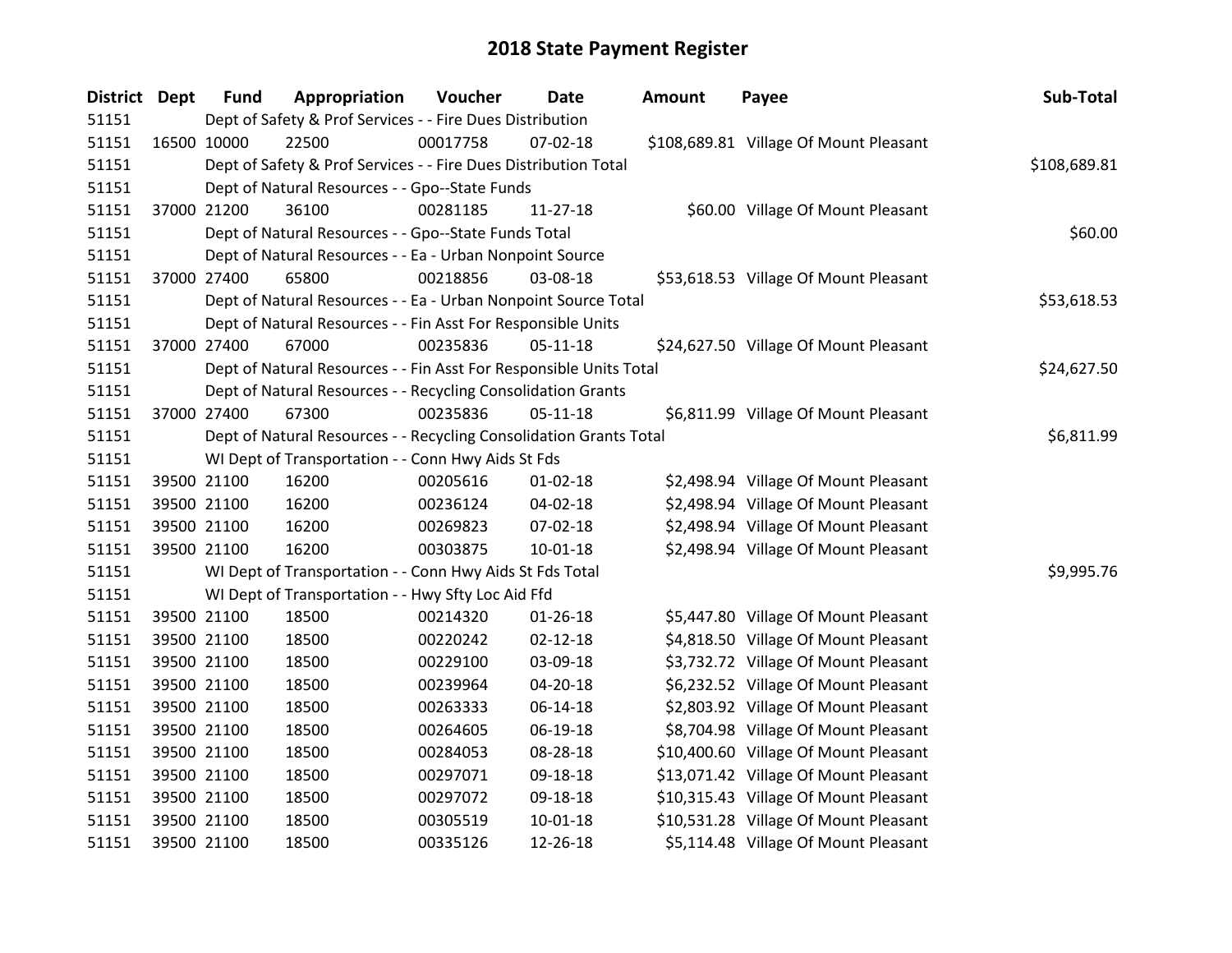| <b>District Dept</b> |             | <b>Fund</b> | Appropriation                                                                   | Voucher            | <b>Date</b>    | <b>Amount</b> | Payee                                  | Sub-Total      |  |  |
|----------------------|-------------|-------------|---------------------------------------------------------------------------------|--------------------|----------------|---------------|----------------------------------------|----------------|--|--|
| 51151                |             |             | WI Dept of Transportation - - Hwy Sfty Loc Aid Ffd Total                        |                    |                |               |                                        | \$81,173.65    |  |  |
| 51151                |             |             | WI Dept of Transportation - - Trns Aids To Mnc.-Sf                              |                    |                |               |                                        |                |  |  |
| 51151                |             | 39500 21100 | 19100                                                                           | 00204966           | $01 - 02 - 18$ |               | \$253,291.71 Village Of Mount Pleasant |                |  |  |
| 51151                |             | 39500 21100 | 19100                                                                           | 00235474           | 04-02-18       |               | \$253,291.71 Village Of Mount Pleasant |                |  |  |
| 51151                |             | 39500 21100 | 19100                                                                           | 00269173           | 07-02-18       |               | \$253,291.71 Village Of Mount Pleasant |                |  |  |
| 51151                |             | 39500 21100 | 19100                                                                           | 00303225           | $10 - 01 - 18$ |               | \$253,291.74 Village Of Mount Pleasant |                |  |  |
| 51151                |             |             | WI Dept of Transportation - - Trns Aids To Mnc.-Sf Total                        |                    |                |               |                                        | \$1,013,166.87 |  |  |
| 51151                |             |             | WI Dept of Transportation - - Cg Mt & Air Q Imp-Lf                              |                    |                |               |                                        |                |  |  |
| 51151                |             | 39500 21100 | 27900                                                                           | 00258705           | 05-31-18       |               | \$19,763.91 Village Of Mount Pleasant  |                |  |  |
| 51151                |             | 39500 21100 | 27900                                                                           | 00305582           | 10-02-18       |               | \$279.27 Village Of Mount Pleasant     |                |  |  |
| 51151                |             |             | WI Dept of Transportation - - Cg Mt & Air Q Imp-Lf Total                        |                    |                |               |                                        | \$20,043.18    |  |  |
| 51151                |             |             | WI Dept of Transportation - - Cg Mt & Air Q Imp-Ff                              |                    |                |               |                                        |                |  |  |
| 51151                |             | 39500 21100 | 28900                                                                           | 00258705           | 05-31-18       |               | \$45,198.17 Village Of Mount Pleasant  |                |  |  |
| 51151                |             | 39500 21100 | 28900                                                                           | 00305582           | 10-02-18       |               | \$638.65 Village Of Mount Pleasant     |                |  |  |
| 51151                |             |             | WI Dept of Transportation - - Cg Mt & Air Q Imp-Ff Total                        |                    |                |               |                                        |                |  |  |
| 51151                |             |             | WI Dept of Transportation - - St Hwy Rehab, Sf                                  |                    |                |               |                                        |                |  |  |
| 51151                |             | 39500 21100 | 36300                                                                           | 00334495           | 12-26-18       |               | \$4,922.26 Village Of Mount Pleasant   |                |  |  |
| 51151                |             | 39500 21100 | 36300                                                                           | 00334497           | 12-26-18       |               | \$8,736.52 Village Of Mount Pleasant   |                |  |  |
| 51151                |             | 39500 21100 | 36300                                                                           | 00334499           | 12-26-18       |               | \$9,524.88 Village Of Mount Pleasant   |                |  |  |
| 51151                |             | 39500 21100 | 36300                                                                           | 00334500           | 12-26-18       |               | \$8,974.04 Village Of Mount Pleasant   |                |  |  |
| 51151                |             |             | WI Dept of Transportation - - St Hwy Rehab, Sf Total                            |                    |                |               |                                        | \$32,157.70    |  |  |
| 51151                |             |             | Department of Corrections - - General Program Operations                        |                    |                |               |                                        |                |  |  |
| 51151                | 41000 10000 |             | 10100                                                                           | 00247260           | $11 - 23 - 18$ |               | \$390.00 Village Of Mount Pleasant     |                |  |  |
| 51151                |             |             | Department of Corrections - - General Program Operations Total                  |                    |                |               |                                        | \$390.00       |  |  |
| 51151                |             |             | Department of Health Services - - Emergency Medical Services, Ai                |                    |                |               |                                        |                |  |  |
| 51151                |             | 43500 10000 | 11900                                                                           | 00229444           | 08-31-18       |               | \$7,075.40 Village Of Mount Pleasant   |                |  |  |
| 51151                |             |             | Department of Health Services - - Emergency Medical Services, Ai Total          |                    |                |               |                                        | \$7,075.40     |  |  |
| 51151                |             |             | Department of Health Services - - Prepaid Medical Transport Reimbursement       |                    |                |               |                                        |                |  |  |
| 51151                |             | 43500 10000 | 16300                                                                           | AMBULANCE 11-08-18 |                |               | \$32,552.81 Village Of Mount Pleasant  |                |  |  |
| 51151                |             |             | Department of Health Services - - Prepaid Medical Transport Reimbursement Total |                    |                |               |                                        | \$32,552.81    |  |  |
| 51151                |             |             | Department of Justice - - Crime Laboratories, Dna                               |                    |                |               |                                        |                |  |  |
| 51151                |             | 45500 10000 | 22100                                                                           | 00049010           | $07-19-18$     |               | \$10.00 Village Of Mount Pleasant      |                |  |  |
| 51151                |             |             | Department of Justice - - Crime Laboratories, Dna Total                         |                    |                |               |                                        | \$10.00        |  |  |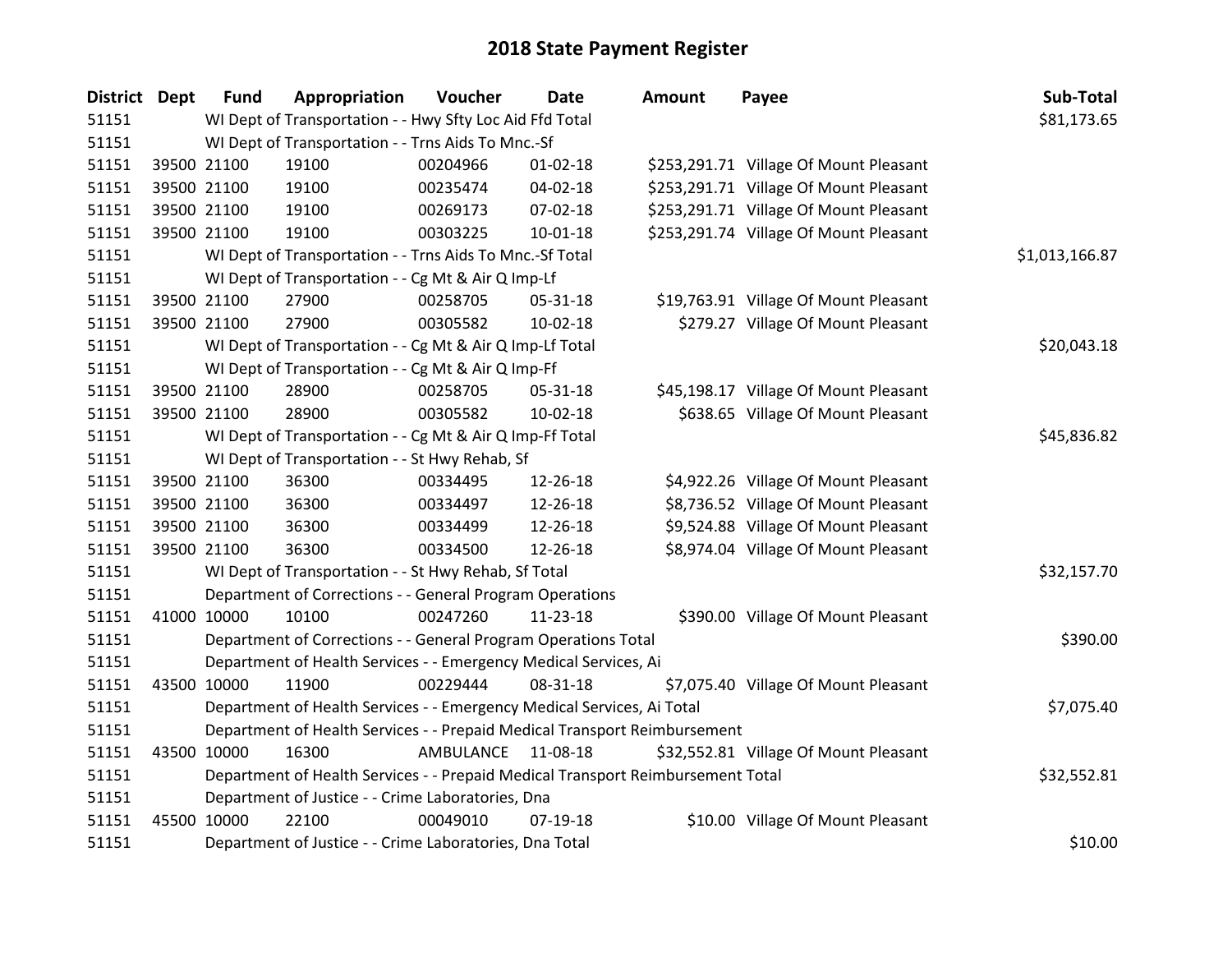| <b>District Dept</b> |             | <b>Fund</b> | Appropriation                                                           | Voucher  | <b>Date</b>    | <b>Amount</b> | Payee                                    | Sub-Total       |
|----------------------|-------------|-------------|-------------------------------------------------------------------------|----------|----------------|---------------|------------------------------------------|-----------------|
| 51151                |             |             | Department of Justice - - Law Enforcement Train, Local                  |          |                |               |                                          |                 |
| 51151                |             | 45500 10000 | 23100                                                                   | 00053537 | 10-18-18       |               | \$7,200.00 Village Of Mount Pleasant     |                 |
| 51151                | 45500 10000 |             | 23100                                                                   | 00056040 | 11-29-18       |               | \$7,853.92 Village Of Mount Pleasant     |                 |
| 51151                |             |             | Department of Justice - - Law Enforcement Train, Local Total            |          |                |               |                                          | \$15,053.92     |
| 51151                |             |             | Department of Military Affairs - - Energy Costs, Energy-Related A       |          |                |               |                                          |                 |
| 51151                | 46500 10000 |             | 10600                                                                   | 00036969 | $01 - 11 - 18$ |               | \$250.00 Village Of Mount Pleasant       |                 |
| 51151                |             | 46500 10000 | 10600                                                                   | 00041871 | $04 - 17 - 18$ |               | \$250.00 Village Of Mount Pleasant       |                 |
| 51151                |             | 46500 10000 | 10600                                                                   | 00046526 | $07 - 18 - 18$ |               | \$250.00 Village Of Mount Pleasant       |                 |
| 51151                |             | 46500 10000 | 10600                                                                   | 00050301 | $10 - 11 - 18$ |               | \$250.00 Village Of Mount Pleasant       |                 |
| 51151                |             |             | Department of Military Affairs - - Energy Costs, Energy-Related A Total |          |                |               |                                          | \$1,000.00      |
| 51151                |             |             | Department of Administration - - Grants For Local Government Ex         |          |                |               |                                          |                 |
| 51151                |             | 50500 10000 | 11500                                                                   | 00076008 | 03-26-18       |               | \$2,500,000.00 Village Of Mount Pleasant |                 |
| 51151                |             | 50500 10000 | 11500                                                                   | 00078267 | 04-23-18       |               | \$2,500,000.00 Village Of Mount Pleasant |                 |
| 51151                | 50500 10000 |             | 11500                                                                   | 00081878 | 06-05-18       |               | \$5,000,000.00 Village Of Mount Pleasant |                 |
| 51151                |             |             | Department of Administration - - Grants For Local Government Ex Total   |          |                |               |                                          | \$10,000,000.00 |
| 51151                |             |             | Department of Administration - - Hearings And Appeals Fees              |          |                |               |                                          |                 |
| 51151                |             | 50500 10000 | 43500                                                                   | 00069640 | $01 - 16 - 18$ |               | \$100.00 Village Of Mount Pleasant       |                 |
| 51151                |             | 50500 10000 | 43500                                                                   | 00072710 | 03-02-18       |               | \$100.00 Village Of Mount Pleasant       |                 |
| 51151                |             | 50500 10000 | 43500                                                                   | 00075810 | 03-30-18       |               | \$150.00 Village Of Mount Pleasant       |                 |
| 51151                |             | 50500 10000 | 43500                                                                   | 00080514 | $05 - 21 - 18$ |               | \$100.00 Village Of Mount Pleasant       |                 |
| 51151                |             | 50500 10000 | 43500                                                                   | 00081928 | 06-14-18       |               | \$200.00 Village Of Mount Pleasant       |                 |
| 51151                |             | 50500 10000 | 43500                                                                   | 00082582 | 06-25-18       |               | \$150.00 Village Of Mount Pleasant       |                 |
| 51151                |             | 50500 10000 | 43500                                                                   | 00085236 | 07-30-18       |               | \$100.00 Village Of Mount Pleasant       |                 |
| 51151                |             | 50500 10000 | 43500                                                                   | 00086909 | 08-30-18       |               | \$100.00 Village Of Mount Pleasant       |                 |
| 51151                | 50500 10000 |             | 43500                                                                   | 00088271 | 09-28-18       |               | \$150.00 Village Of Mount Pleasant       |                 |
| 51151                |             | 50500 10000 | 43500                                                                   | 00089956 | 10-30-18       |               | \$150.00 Village Of Mount Pleasant       |                 |
| 51151                |             | 50500 10000 | 43500                                                                   | 00092110 | 11-30-18       |               | \$100.00 Village Of Mount Pleasant       |                 |
| 51151                |             | 50500 10000 | 43500                                                                   | 00093905 | 12-28-18       |               | \$100.00 Village Of Mount Pleasant       |                 |
| 51151                |             |             | Department of Administration - - Hearings And Appeals Fees Total        |          |                |               |                                          | \$1,500.00      |
| 51151                |             |             | Public Defender Board - - Transcript, Discovery And Int                 |          |                |               |                                          |                 |
| 51151                |             | 55000 10000 | 10600                                                                   | 00143553 | 05-23-18       |               | \$245.00 Village Of Mount Pleasant       |                 |
| 51151                |             | 55000 10000 | 10600                                                                   | 00159552 | 09-04-18       |               | \$505.00 Village Of Mount Pleasant       |                 |
| 51151                | 55000 10000 |             | 10600                                                                   | 00160363 | 09-11-18       |               | \$471.60 Village Of Mount Pleasant       |                 |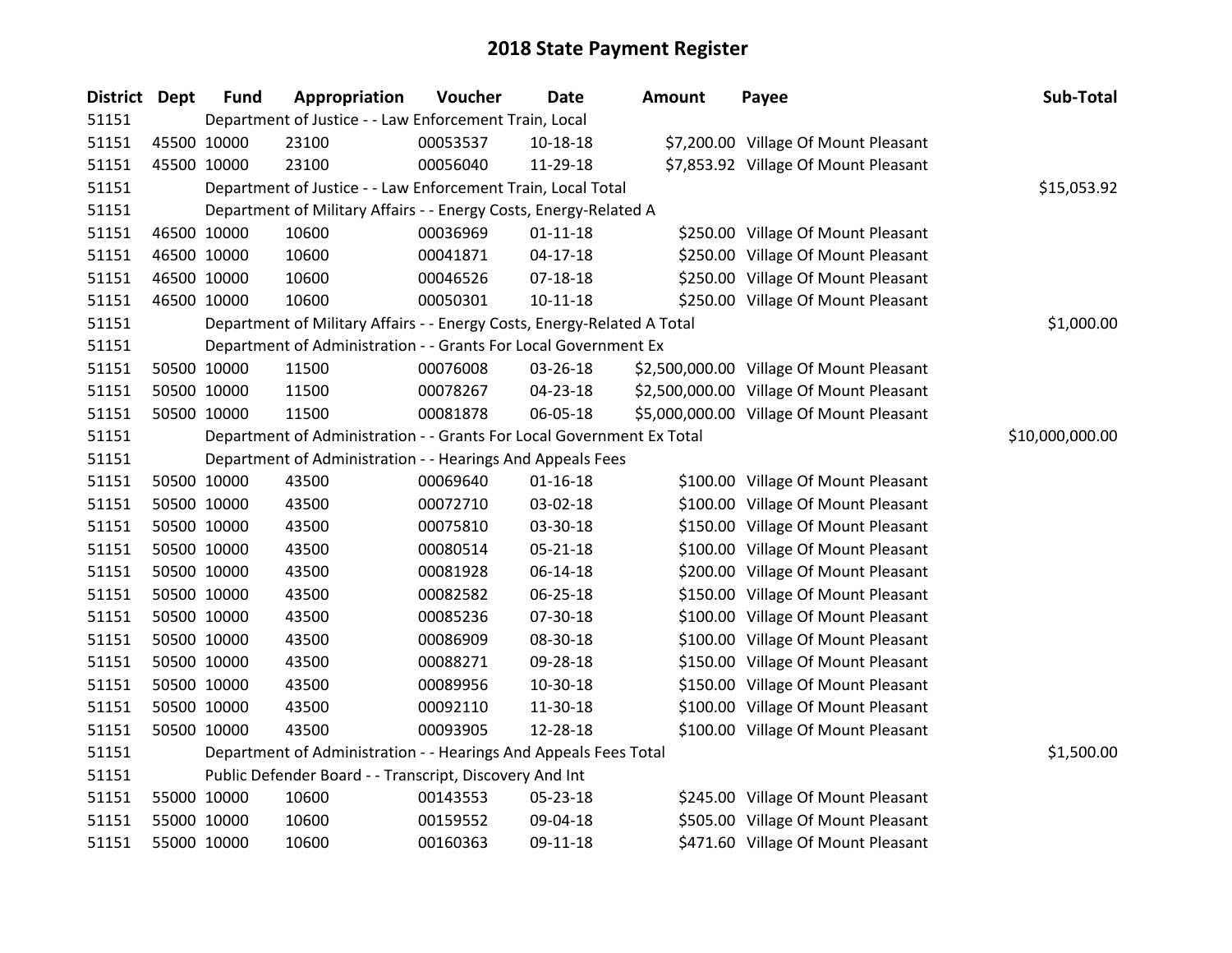| <b>District</b>    | Dept  | <b>Fund</b> | Appropriation                                                    | <b>Voucher</b> | Date           | <b>Amount</b> | Payee                                  | Sub-Total       |
|--------------------|-------|-------------|------------------------------------------------------------------|----------------|----------------|---------------|----------------------------------------|-----------------|
| 51151              |       | 55000 10000 | 10600                                                            | 00171561       | 12-06-18       |               | \$335.00 Village Of Mount Pleasant     |                 |
| 51151              |       |             | Public Defender Board - - Transcript, Discovery And Int Total    |                |                |               |                                        | \$1,556.60      |
| 51151              |       |             | Shared Revenue and Tax Relief - - County And Municipal Aid       |                |                |               |                                        |                 |
| 51151              |       | 83500 10000 | 10500                                                            | 00033937       | $07 - 23 - 18$ |               | \$45,119.09 Village Of Mount Pleasant  |                 |
| 51151              |       | 83500 10000 | 10500                                                            | 00036823       | 11-19-18       |               | \$223,122.00 Village Of Mount Pleasant |                 |
| 51151              |       |             | Shared Revenue and Tax Relief - - County And Municipal Aid Total |                |                |               |                                        | \$268,241.09    |
| 51151              |       |             | Shared Revenue and Tax Relief - - Exempt Computer Aid            |                |                |               |                                        |                 |
| 51151              |       | 83500 10000 | 10900                                                            | 00031147       | 07-23-18       |               | \$92,078.95 Village Of Mount Pleasant  |                 |
| 51151              |       | 83500 10000 | 10900                                                            | 00032478       | 07-23-18       |               | \$274,541.75 Village Of Mount Pleasant |                 |
| 51151              |       |             | Shared Revenue and Tax Relief - - Exempt Computer Aid Total      |                |                |               |                                        | \$366,620.70    |
| 51151              |       |             | Shared Revenue and Tax Relief - - Utility Aid                    |                |                |               |                                        |                 |
| 51151              | 83500 | 10000       | 11000                                                            | 00033937       | 07-23-18       |               | \$4,174.21 Village Of Mount Pleasant   |                 |
| 51151              |       | 83500 10000 | 11000                                                            | 00036823       | 11-19-18       |               | \$25,735.45 Village Of Mount Pleasant  |                 |
| 51151              |       |             | Shared Revenue and Tax Relief - - Utility Aid Total              |                |                |               |                                        | \$29,909.66     |
| 51151              |       |             | Shared Revenue and Tax Relief - - Lottery & Gaming Credit        |                |                |               |                                        |                 |
| 51151              |       | 83500 52100 | 36300                                                            | 00027567       | $03 - 26 - 18$ |               | \$476.72 Village Of Mount Pleasant     |                 |
| 51151              |       |             | Shared Revenue and Tax Relief - - Lottery & Gaming Credit Total  |                |                |               |                                        | \$476.72        |
| <b>51151 Total</b> |       |             |                                                                  |                |                |               |                                        | \$12,120,568.71 |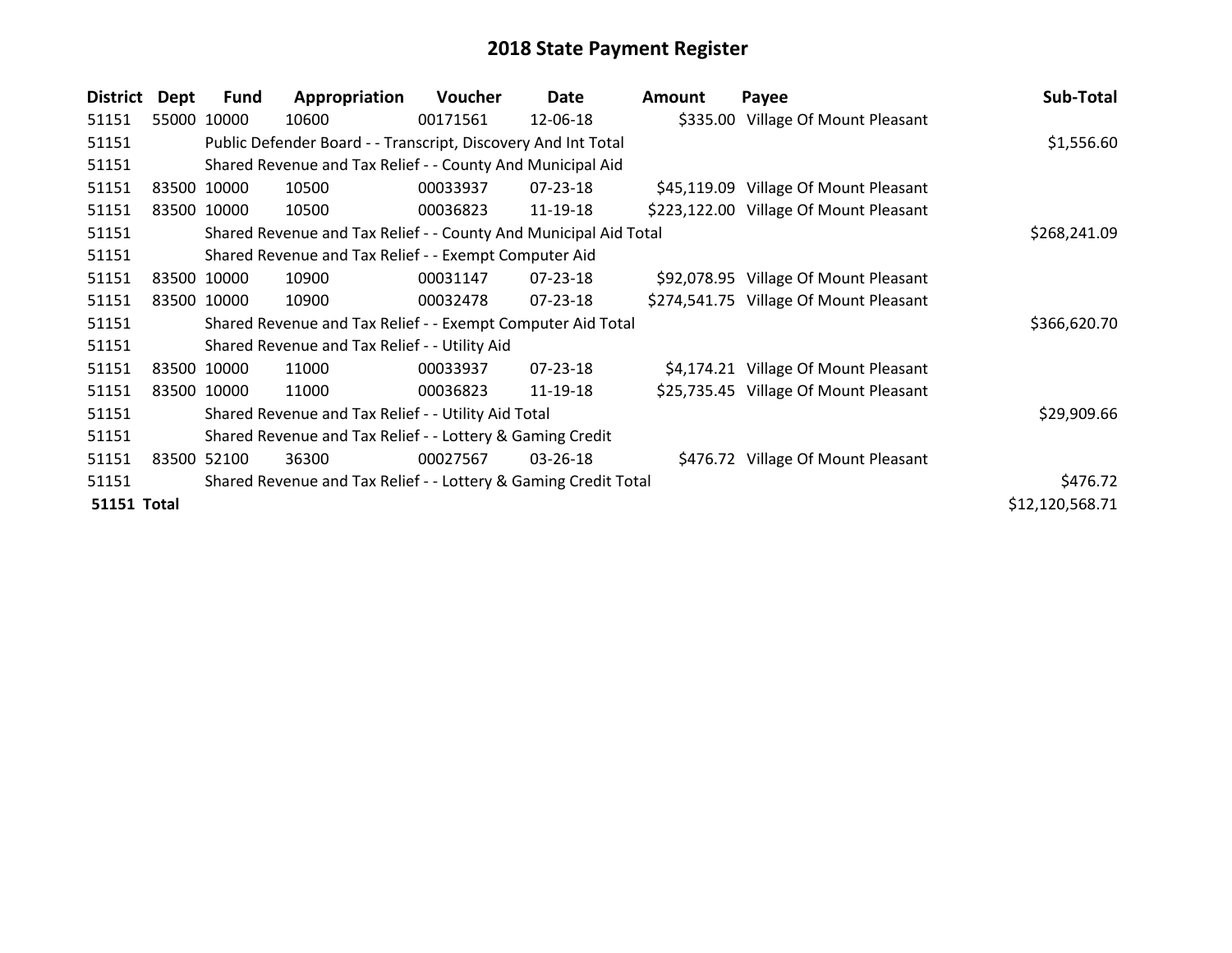| <b>District</b>    | Dept  | Fund        | Appropriation                                                      | Voucher  | Date           | Amount | Payee                           | Sub-Total   |
|--------------------|-------|-------------|--------------------------------------------------------------------|----------|----------------|--------|---------------------------------|-------------|
| 51161              |       |             | Dept of Safety & Prof Services - - Fire Dues Distribution          |          |                |        |                                 |             |
| 51161              |       | 16500 10000 | 22500                                                              | 00022332 | $07 - 25 - 18$ |        | \$1,337.29 Village Of North Bay |             |
| 51161              |       |             | Dept of Safety & Prof Services - - Fire Dues Distribution Total    |          | \$1,337.29     |        |                                 |             |
| 51161              |       |             | Dept of Natural Resources - - Fin Asst For Responsible Units       |          |                |        |                                 |             |
| 51161              | 37000 | 27400       | 67000                                                              | 00235325 | 05-11-18       |        | \$1,658.63 Village Of North Bay |             |
| 51161              |       |             | Dept of Natural Resources - - Fin Asst For Responsible Units Total |          |                |        |                                 | \$1,658.63  |
| 51161              |       |             | WI Dept of Transportation - - Trns Aids To Mnc.-Sf                 |          |                |        |                                 |             |
| 51161              |       | 39500 21100 | 19100                                                              | 00204967 | $01 - 02 - 18$ |        | \$3,574.06 Village Of North Bay |             |
| 51161              |       | 39500 21100 | 19100                                                              | 00235475 | 04-02-18       |        | \$3,574.06 Village Of North Bay |             |
| 51161              |       | 39500 21100 | 19100                                                              | 00269174 | 07-02-18       |        | \$3,574.06 Village Of North Bay |             |
| 51161              |       | 39500 21100 | 19100                                                              | 00303226 | 10-01-18       |        | \$3,574.07 Village Of North Bay |             |
| 51161              |       |             | WI Dept of Transportation - - Trns Aids To Mnc.-Sf Total           |          |                |        |                                 | \$14,296.25 |
| 51161              |       |             | Shared Revenue and Tax Relief - - Exempt Computer Aid              |          |                |        |                                 |             |
| 51161              |       | 83500 10000 | 10900                                                              | 00031148 | $07 - 23 - 18$ |        | \$5.07 Village Of North Bay     |             |
| 51161              |       |             | Shared Revenue and Tax Relief - - Exempt Computer Aid Total        |          |                |        |                                 | \$5.07      |
| <b>51161 Total</b> |       |             |                                                                    |          |                |        |                                 | \$17,297.24 |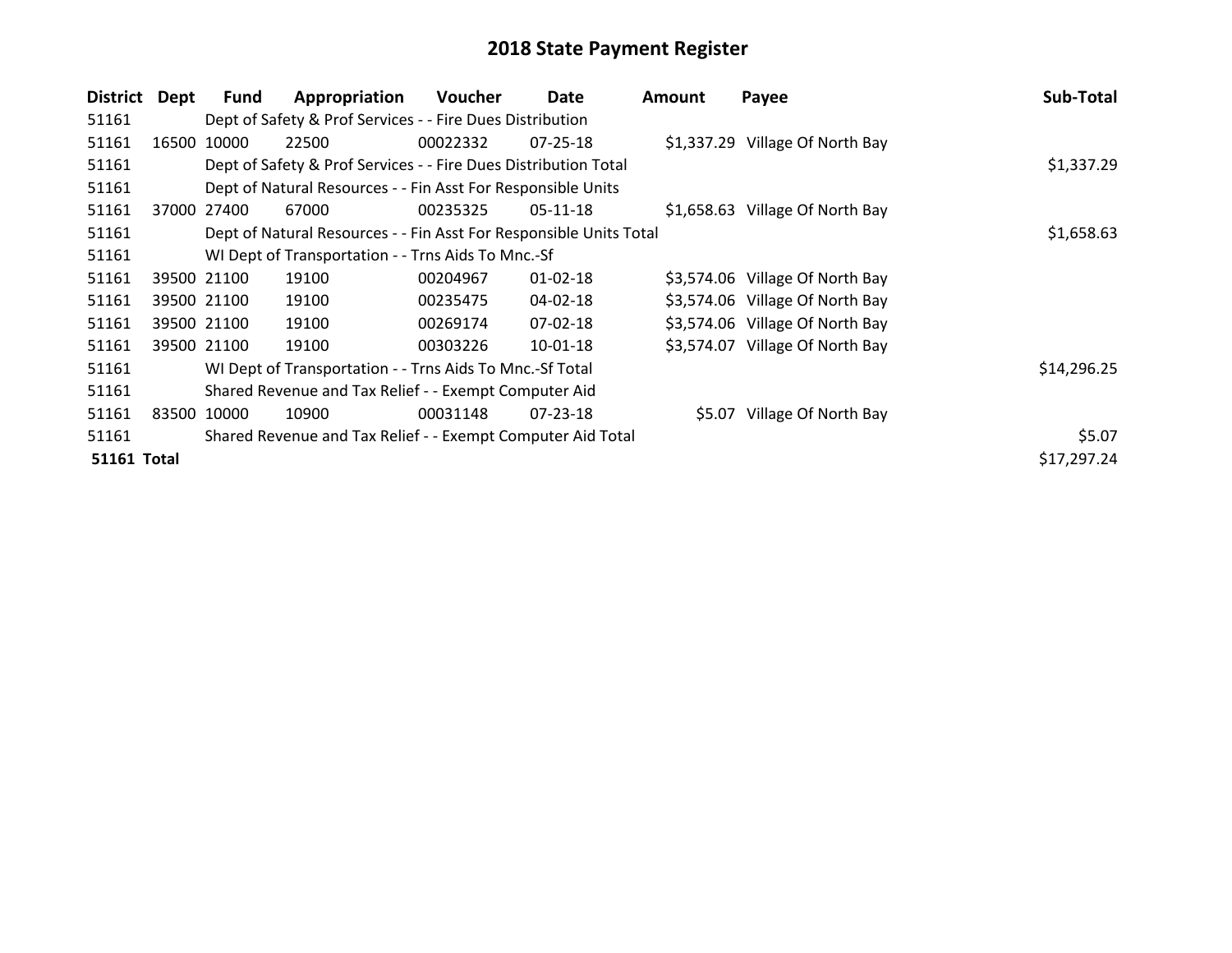| District Dept |             | <b>Fund</b> | Appropriation                                                       | Voucher  | <b>Date</b>    | Amount | Payee                            | Sub-Total   |
|---------------|-------------|-------------|---------------------------------------------------------------------|----------|----------------|--------|----------------------------------|-------------|
| 51176         |             |             | Dept of Safety & Prof Services - - Fire Dues Distribution           |          |                |        |                                  |             |
| 51176         | 16500 10000 |             | 22500                                                               | 00022333 | $07 - 26 - 18$ |        | \$14,079.50 Village Of Rochester |             |
| 51176         |             |             | Dept of Safety & Prof Services - - Fire Dues Distribution Total     |          |                |        |                                  | \$14,079.50 |
| 51176         |             |             | Dept of Natural Resources - - Aids In Lieu Of Taxes - Gener         |          |                |        |                                  |             |
| 51176         |             | 37000 10000 | 50300                                                               | 00212064 | 02-05-18       |        | \$159.96 Village Of Rochester    |             |
| 51176         |             | 37000 10000 | 50300                                                               | 00212065 | 02-05-18       |        | \$21,490.26 Village Of Rochester |             |
| 51176         |             | 37000 10000 | 50300                                                               | 00229115 | 04-20-18       |        | \$500.95 Village Of Rochester    |             |
| 51176         |             |             | Dept of Natural Resources - - Aids In Lieu Of Taxes - Gener Total   |          |                |        |                                  | \$22,151.17 |
| 51176         |             |             | Dept of Natural Resources - - Resaids - Cnty Forst, Cl & Mfl        |          |                |        |                                  |             |
| 51176         |             | 37000 21200 | 57100                                                               | 00248005 | 06-28-18       |        | \$86.25 Village Of Rochester     |             |
| 51176         |             |             | Dept of Natural Resources - - Resaids - Cnty Forst, Cl & Mfl Total  |          |                |        |                                  | \$86.25     |
| 51176         |             |             | Dept of Natural Resources - - Aids In Lieu Of Taxes - Sum S         |          |                |        |                                  |             |
| 51176         |             | 37000 21200 | 57900                                                               | 00229116 | $04 - 20 - 18$ |        | \$289.04 Village Of Rochester    |             |
| 51176         |             |             | Dept of Natural Resources - - Aids In Lieu Of Taxes - Sum S Total   |          |                |        |                                  | \$289.04    |
| 51176         |             |             | Dept of Natural Resources - - Fin Asst For Responsible Units        |          |                |        |                                  |             |
| 51176         | 37000 27400 |             | 67000                                                               | 00235219 | $05-11-18$     |        | \$6,131.32 Village Of Rochester  |             |
| 51176         |             |             | Dept of Natural Resources - - Fin Asst For Responsible Units Total  |          |                |        |                                  | \$6,131.32  |
| 51176         |             |             | WI Dept of Transportation - - Trns Aids To Mnc.-Sf                  |          |                |        |                                  |             |
| 51176         |             | 39500 21100 | 19100                                                               | 00204968 | $01 - 02 - 18$ |        | \$22,080.55 Village Of Rochester |             |
| 51176         |             | 39500 21100 | 19100                                                               | 00235476 | 04-02-18       |        | \$22,080.55 Village Of Rochester |             |
| 51176         |             | 39500 21100 | 19100                                                               | 00269175 | 07-02-18       |        | \$22,080.55 Village Of Rochester |             |
| 51176         | 39500 21100 |             | 19100                                                               | 00303227 | $10 - 01 - 18$ |        | \$22,080.56 Village Of Rochester |             |
| 51176         |             |             | WI Dept of Transportation - - Trns Aids To Mnc.-Sf Total            |          |                |        |                                  | \$88,322.21 |
| 51176         |             |             | Department of Military Affairs - - Major Disaster Assist; Pif       |          |                |        |                                  |             |
| 51176         | 46500 27200 |             | 36500                                                               | 00050805 | $10-24-18$     |        | \$11,550.60 Village Of Rochester |             |
| 51176         |             |             | Department of Military Affairs - - Major Disaster Assist; Pif Total |          |                |        |                                  | \$11,550.60 |
| 51176         |             |             | Shared Revenue and Tax Relief - - County And Municipal Aid          |          |                |        |                                  |             |
| 51176         | 83500 10000 |             | 10500                                                               | 00033938 | 07-23-18       |        | \$9,243.77 Village Of Rochester  |             |
| 51176         | 83500 10000 |             | 10500                                                               | 00036824 | 11-19-18       |        | \$52,381.37 Village Of Rochester |             |
| 51176         |             |             | Shared Revenue and Tax Relief - - County And Municipal Aid Total    |          |                |        |                                  | \$61,625.14 |
| 51176         |             |             | Shared Revenue and Tax Relief - - Exempt Computer Aid               |          |                |        |                                  |             |
| 51176         | 83500 10000 |             | 10900                                                               | 00031149 | $07 - 23 - 18$ |        | \$282.09 Village Of Rochester    |             |
| 51176         |             |             | Shared Revenue and Tax Relief - - Exempt Computer Aid Total         |          |                |        |                                  | \$282.09    |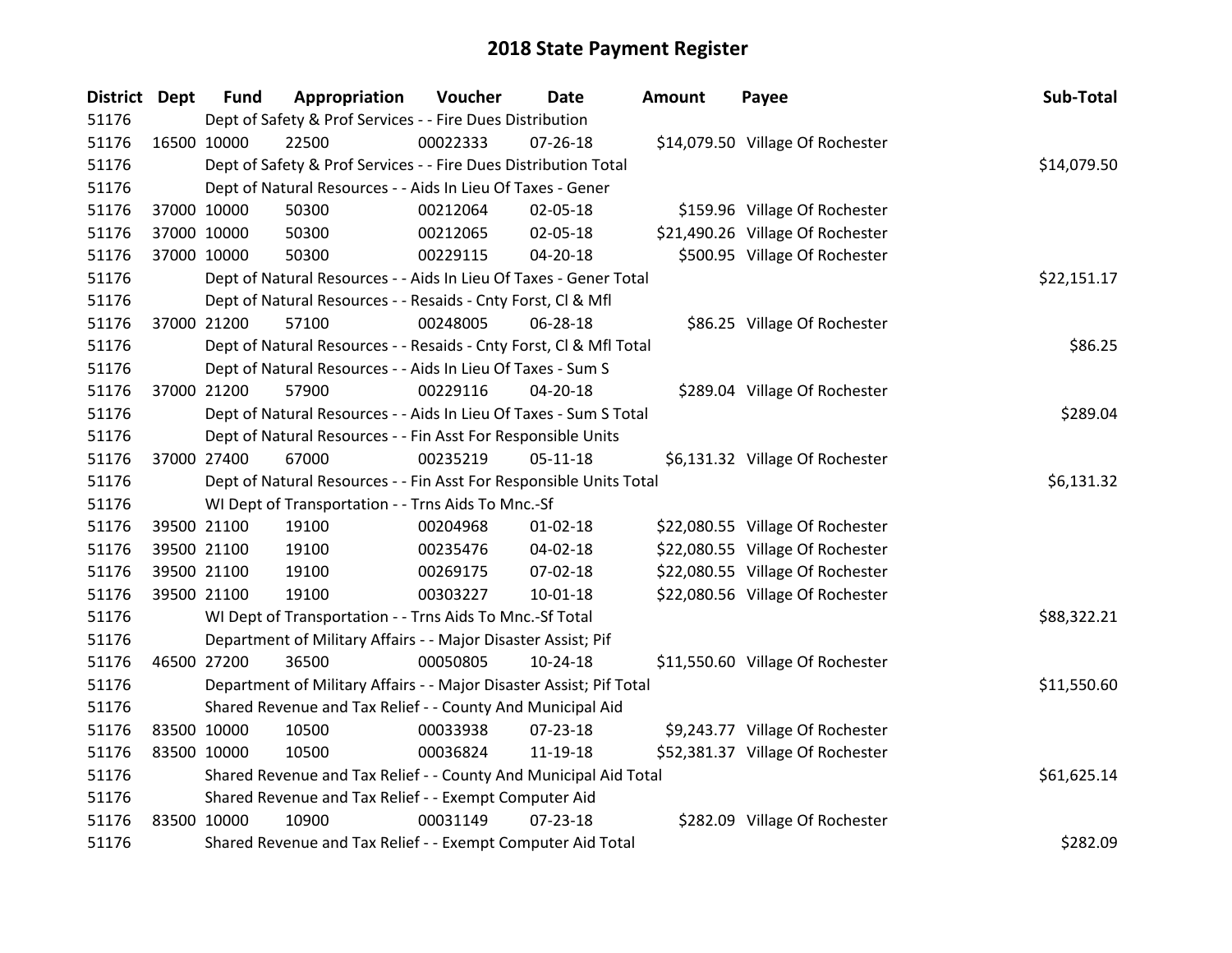| District Dept      | Fund        | <b>Appropriation</b>                                | Voucher  | Date     | Amount | Pavee                           | Sub-Total    |
|--------------------|-------------|-----------------------------------------------------|----------|----------|--------|---------------------------------|--------------|
| 51176              |             | Shared Revenue and Tax Relief - - Utility Aid       |          |          |        |                                 |              |
| 51176              | 83500 10000 | 11000                                               | 00033938 | 07-23-18 |        | \$461.37 Village Of Rochester   |              |
| 51176              | 83500 10000 | 11000                                               | 00036824 | 11-19-18 |        | \$2,591.33 Village Of Rochester |              |
| 51176              |             | Shared Revenue and Tax Relief - - Utility Aid Total |          |          |        |                                 | \$3,052.70   |
| <b>51176 Total</b> |             |                                                     |          |          |        |                                 | \$207,570.02 |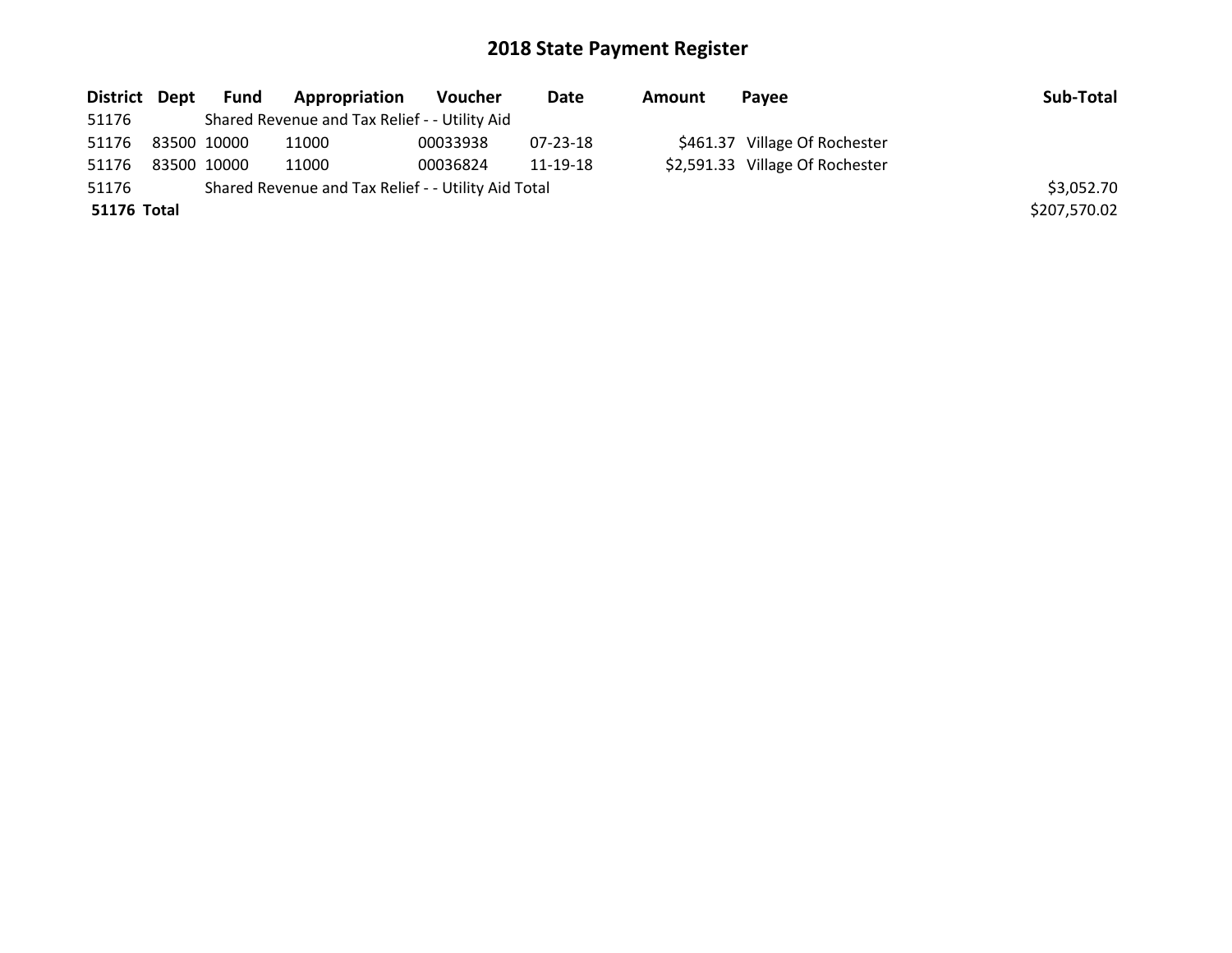| District Dept | <b>Fund</b> | Appropriation                                                      | Voucher  | <b>Date</b>    | <b>Amount</b> | Payee                             | Sub-Total    |
|---------------|-------------|--------------------------------------------------------------------|----------|----------------|---------------|-----------------------------------|--------------|
| 51181         |             | Dept of Safety & Prof Services - - Fire Dues Distribution          |          |                |               |                                   |              |
| 51181         | 16500 10000 | 22500                                                              | 00022334 | 07-26-18       |               | \$22,494.41 Village Of Sturtevant |              |
| 51181         |             | Dept of Safety & Prof Services - - Fire Dues Distribution Total    |          |                |               |                                   | \$22,494.41  |
| 51181         |             | Dept of Natural Resources - - Fin Asst For Responsible Units       |          |                |               |                                   |              |
| 51181         | 37000 27400 | 67000                                                              | 00235130 | $05-11-18$     |               | \$18,638.04 Village Of Sturtevant |              |
| 51181         |             | Dept of Natural Resources - - Fin Asst For Responsible Units Total |          |                |               |                                   | \$18,638.04  |
| 51181         |             | WI Dept of Transportation - - Trns Aids To Mnc.-Sf                 |          |                |               |                                   |              |
| 51181         | 39500 21100 | 19100                                                              | 00204969 | $01 - 02 - 18$ |               | \$87,658.30 Village Of Sturtevant |              |
| 51181         | 39500 21100 | 19100                                                              | 00235477 | 04-02-18       |               | \$87,658.30 Village Of Sturtevant |              |
| 51181         | 39500 21100 | 19100                                                              | 00269176 | 07-02-18       |               | \$87,658.30 Village Of Sturtevant |              |
| 51181         | 39500 21100 | 19100                                                              | 00303228 | $10 - 01 - 18$ |               | \$87,658.31 Village Of Sturtevant |              |
| 51181         |             | WI Dept of Transportation - - Trns Aids To Mnc.-Sf Total           |          |                |               |                                   | \$350,633.21 |
| 51181         |             | WI Dept of Transportation - - St Hwy Rehab, Sf                     |          |                |               |                                   |              |
| 51181         | 39500 21100 | 36300                                                              | 00256460 | 05-23-18       |               | \$66,340.00 Village Of Sturtevant |              |
| 51181         |             | WI Dept of Transportation - - St Hwy Rehab, Sf Total               |          |                |               |                                   | \$66,340.00  |
| 51181         |             | Department of Corrections - - Energy Costs, Energy-Related A       |          |                |               |                                   |              |
| 51181         | 41000 10000 | 10600                                                              | 00182113 | $01 - 18 - 18$ |               | \$2,525.20 Village Of Sturtevant  |              |
| 51181         | 41000 10000 | 10600                                                              | 00182121 | $01 - 16 - 18$ |               | \$4,896.40 Village Of Sturtevant  |              |
| 51181         | 41000 10000 | 10600                                                              | 00182126 | $01 - 16 - 18$ |               | \$14,326.48 Village Of Sturtevant |              |
| 51181         | 41000 10000 | 10600                                                              | 00182137 | $01 - 16 - 18$ |               | \$3,551.20 Village Of Sturtevant  |              |
| 51181         | 41000 10000 | 10600                                                              | 00182142 | $01 - 16 - 18$ |               | \$15,662.56 Village Of Sturtevant |              |
| 51181         | 41000 10000 | 10600                                                              | 00182146 | $01 - 16 - 18$ |               | \$322.72 Village Of Sturtevant    |              |
| 51181         | 41000 10000 | 10600                                                              | 00182149 | $01 - 16 - 18$ |               | \$11,699.92 Village Of Sturtevant |              |
| 51181         | 41000 10000 | 10600                                                              | 00182152 | $01 - 16 - 18$ |               | \$11,166.40 Village Of Sturtevant |              |
| 51181         | 41000 10000 | 10600                                                              | 00182156 | $01 - 16 - 18$ |               | \$382.00 Village Of Sturtevant    |              |
| 51181         | 41000 10000 | 10600                                                              | 00182157 | $01 - 16 - 18$ |               | \$15,302.32 Village Of Sturtevant |              |
| 51181         | 41000 10000 | 10600                                                              | 00182158 | $01 - 16 - 18$ |               | \$9,616.00 Village Of Sturtevant  |              |
| 51181         | 41000 10000 | 10600                                                              | 00182159 | $01 - 16 - 18$ |               | \$12,242.56 Village Of Sturtevant |              |
| 51181         | 41000 10000 | 10600                                                              | 00182193 | $01 - 17 - 18$ |               | \$286.00 Village Of Sturtevant    |              |
| 51181         | 41000 10000 | 10600                                                              | 00182197 | $01 - 17 - 18$ |               | \$11,595.04 Village Of Sturtevant |              |
| 51181         | 41000 10000 | 10600                                                              | 00182200 | $01 - 17 - 18$ |               | \$9,429.04 Village Of Sturtevant  |              |
| 51181         | 41000 10000 | 10600                                                              | 00182201 | $01 - 17 - 18$ |               | \$4,089.28 Village Of Sturtevant  |              |
| 51181         | 41000 10000 | 10600                                                              | 00182205 | $01 - 17 - 18$ |               | \$286.00 Village Of Sturtevant    |              |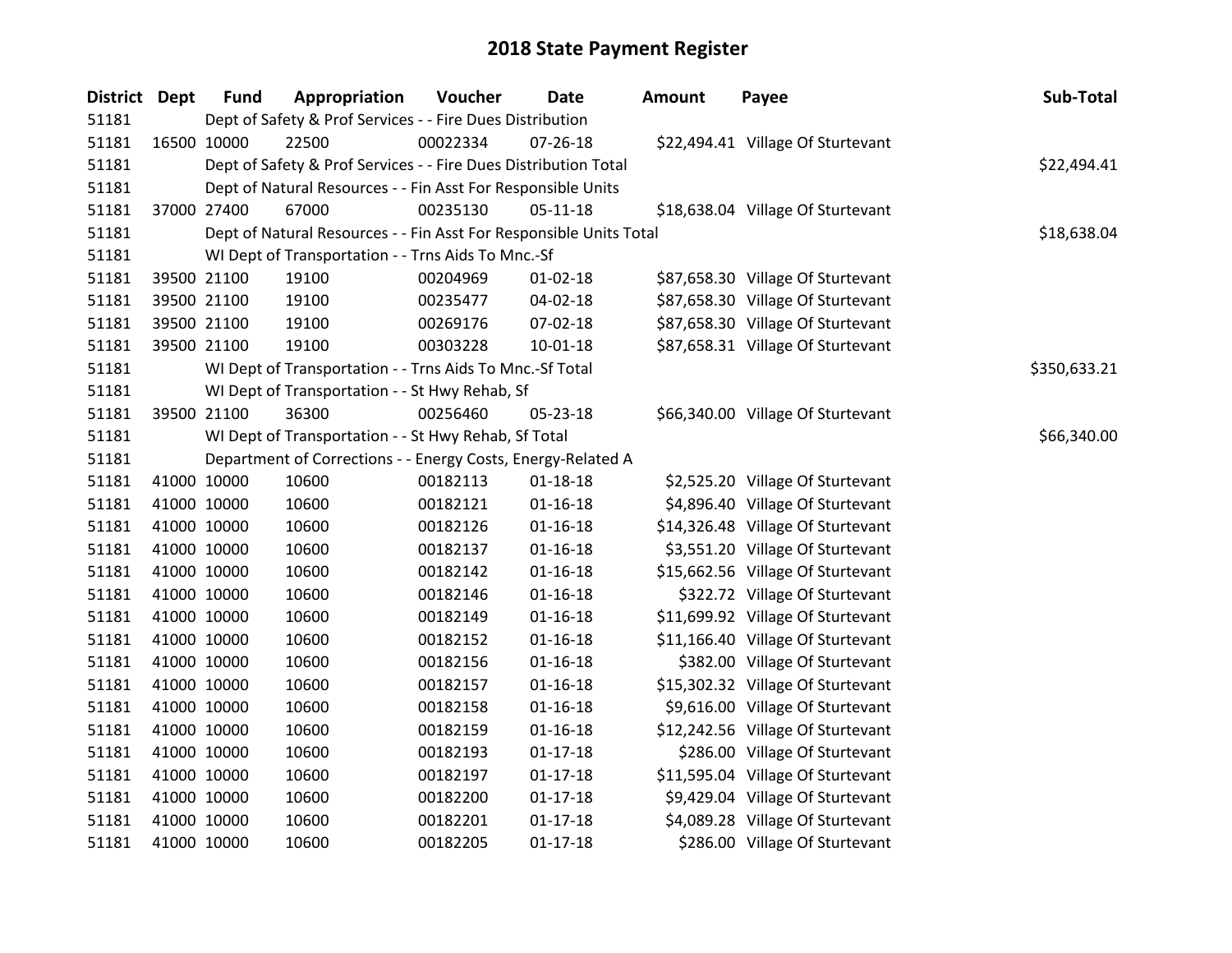| District Dept |             | <b>Fund</b> | Appropriation | Voucher  | <b>Date</b>    | <b>Amount</b> | Payee                             | Sub-Total |
|---------------|-------------|-------------|---------------|----------|----------------|---------------|-----------------------------------|-----------|
| 51181         | 41000 10000 |             | 10600         | 00182211 | $01 - 17 - 18$ |               | \$286.00 Village Of Sturtevant    |           |
| 51181         | 41000 10000 |             | 10600         | 00182213 | $01 - 17 - 18$ |               | \$286.00 Village Of Sturtevant    |           |
| 51181         | 41000 10000 |             | 10600         | 00203647 | 04-20-18       |               | \$17,129.27 Village Of Sturtevant |           |
| 51181         | 41000 10000 |             | 10600         | 00203655 | 04-20-18       |               | \$459.51 Village Of Sturtevant    |           |
| 51181         | 41000 10000 |             | 10600         | 00203659 | 04-20-18       |               | \$10,135.90 Village Of Sturtevant |           |
| 51181         | 41000 10000 |             | 10600         | 00203665 | $04 - 20 - 18$ |               | \$15,755.49 Village Of Sturtevant |           |
| 51181         | 41000 10000 |             | 10600         | 00203667 | 04-20-18       |               | \$296.00 Village Of Sturtevant    |           |
| 51181         | 41000 10000 |             | 10600         | 00203677 | 04-20-18       |               | \$5,134.05 Village Of Sturtevant  |           |
| 51181         | 41000 10000 |             | 10600         | 00203682 | 04-20-18       |               | \$3,986.16 Village Of Sturtevant  |           |
| 51181         | 41000 10000 |             | 10600         | 00203726 | 04-20-18       |               | \$14,685.97 Village Of Sturtevant |           |
| 51181         | 41000 10000 |             | 10600         | 00203731 | 04-20-18       |               | \$2,842.88 Village Of Sturtevant  |           |
| 51181         | 41000 10000 |             | 10600         | 00203735 | 04-20-18       |               | \$17,779.28 Village Of Sturtevant |           |
| 51181         | 41000 10000 |             | 10600         | 00203740 | 04-20-18       |               | \$296.00 Village Of Sturtevant    |           |
| 51181         | 41000 10000 |             | 10600         | 00203744 | 04-20-18       |               | \$13,754.75 Village Of Sturtevant |           |
| 51181         | 41000 10000 |             | 10600         | 00203753 | 04-20-18       |               | \$12,878.85 Village Of Sturtevant |           |
| 51181         | 41000 10000 |             | 10600         | 00203757 | 04-20-18       |               | \$13,501.20 Village Of Sturtevant |           |
| 51181         | 41000 10000 |             | 10600         | 00203759 | 04-20-18       |               | \$9,707.17 Village Of Sturtevant  |           |
| 51181         | 41000 10000 |             | 10600         | 00203764 | 04-20-18       |               | \$4,456.38 Village Of Sturtevant  |           |
| 51181         | 41000 10000 |             | 10600         | 00203768 | 04-20-18       |               | \$296.00 Village Of Sturtevant    |           |
| 51181         | 41000 10000 |             | 10600         | 00203771 | 04-20-18       |               | \$296.00 Village Of Sturtevant    |           |
| 51181         | 41000 10000 |             | 10600         | 00203773 | 04-20-18       |               | \$296.00 Village Of Sturtevant    |           |
| 51181         | 41000 10000 |             | 10600         | 00221253 | $07-12-18$     |               | \$371.92 Village Of Sturtevant    |           |
| 51181         | 41000 10000 |             | 10600         | 00221260 | 07-12-18       |               | \$16,446.99 Village Of Sturtevant |           |
| 51181         | 41000 10000 |             | 10600         | 00221267 | $07-12-18$     |               | \$11,233.08 Village Of Sturtevant |           |
| 51181         | 41000 10000 |             | 10600         | 00221294 | 07-12-18       |               | \$296.00 Village Of Sturtevant    |           |
| 51181         | 41000 10000 |             | 10600         | 00221301 | $07-12-18$     |               | \$4,036.87 Village Of Sturtevant  |           |
| 51181         | 41000 10000 |             | 10600         | 00221305 | $07 - 12 - 18$ |               | \$3,548.21 Village Of Sturtevant  |           |
| 51181         | 41000 10000 |             | 10600         | 00221313 | $07-12-18$     |               | \$15,170.02 Village Of Sturtevant |           |
| 51181         | 41000 10000 |             | 10600         | 00221325 | $07 - 12 - 18$ |               | \$3,188.63 Village Of Sturtevant  |           |
| 51181         | 41000 10000 |             | 10600         | 00221330 | 07-12-18       |               | \$18,369.36 Village Of Sturtevant |           |
| 51181         | 41000 10000 |             | 10600         | 00221339 | $07 - 12 - 18$ |               | \$296.00 Village Of Sturtevant    |           |
| 51181         | 41000 10000 |             | 10600         | 00221354 | $07 - 12 - 18$ |               | \$12,768.21 Village Of Sturtevant |           |
| 51181         | 41000 10000 |             | 10600         | 00221366 | $07-12-18$     |               | \$12,362.53 Village Of Sturtevant |           |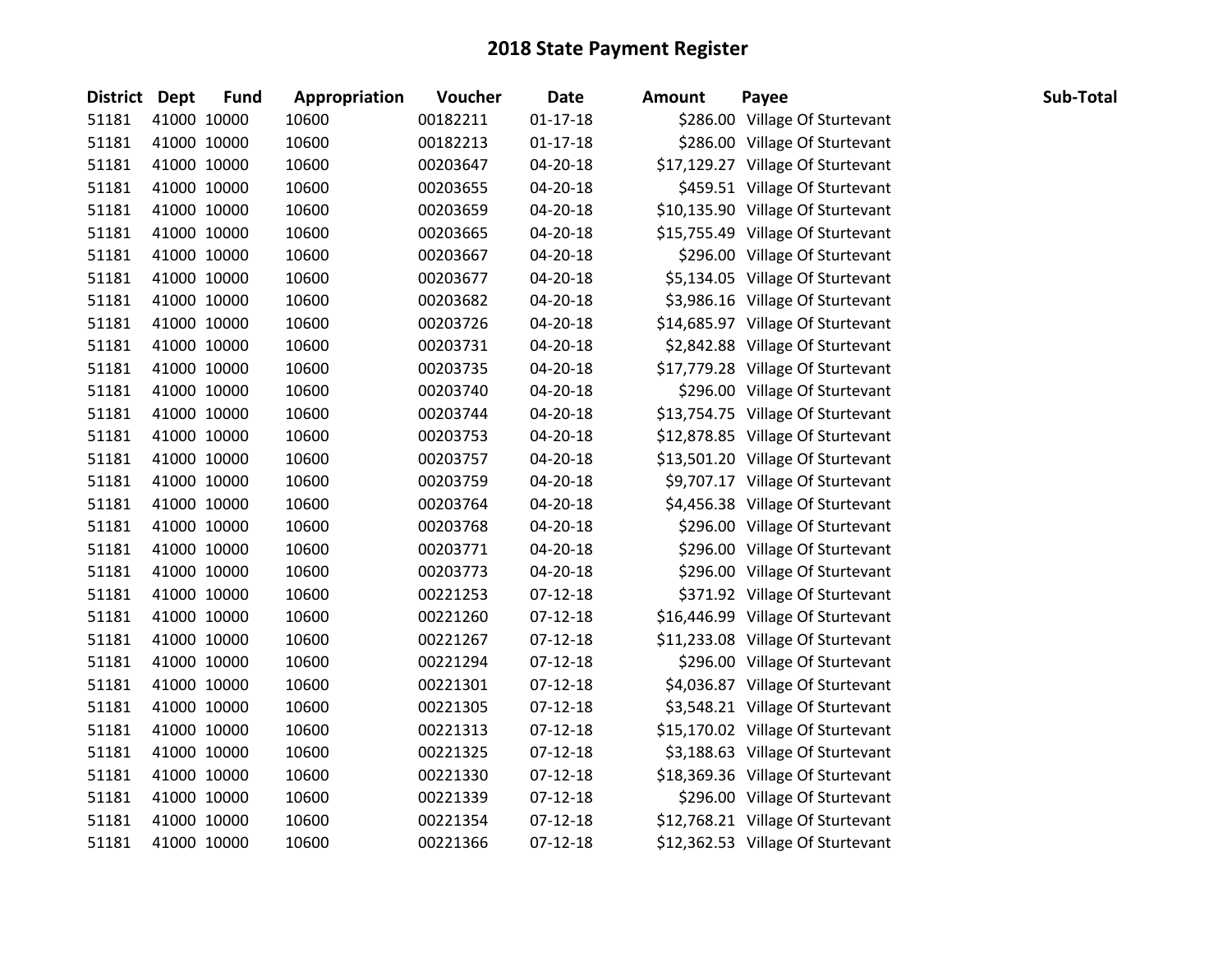| District Dept | <b>Fund</b> | Appropriation                                                      | Voucher  | <b>Date</b>    | <b>Amount</b> | Payee                             | Sub-Total    |
|---------------|-------------|--------------------------------------------------------------------|----------|----------------|---------------|-----------------------------------|--------------|
| 51181         | 41000 10000 | 10600                                                              | 00221373 | $07 - 12 - 18$ |               | \$12,035.22 Village Of Sturtevant |              |
| 51181         | 41000 10000 | 10600                                                              | 00221378 | $07 - 12 - 18$ |               | \$9,449.01 Village Of Sturtevant  |              |
| 51181         | 41000 10000 | 10600                                                              | 00221399 | $07-12-18$     |               | \$4,290.42 Village Of Sturtevant  |              |
| 51181         | 41000 10000 | 10600                                                              | 00221408 | $07-12-18$     |               | \$296.00 Village Of Sturtevant    |              |
| 51181         | 41000 10000 | 10600                                                              | 00221477 | $07-12-18$     |               | \$296.00 Village Of Sturtevant    |              |
| 51181         | 41000 10000 | 10600                                                              | 00221484 | $07-12-18$     |               | \$296.00 Village Of Sturtevant    |              |
| 51181         | 41000 10000 | 10600                                                              | 00221490 | 07-13-18       |               | \$14,981.01 Village Of Sturtevant |              |
| 51181         | 41000 10000 | 10600                                                              | 00241293 | $10-11-18$     |               | \$385.75 Village Of Sturtevant    |              |
| 51181         | 41000 10000 | 10600                                                              | 00241296 | $10 - 11 - 18$ |               | \$11,933.80 Village Of Sturtevant |              |
| 51181         | 41000 10000 | 10600                                                              | 00241298 | 10-11-18       |               | \$16,843.45 Village Of Sturtevant |              |
| 51181         | 41000 10000 | 10600                                                              | 00241302 | 10-11-18       |               | \$296.00 Village Of Sturtevant    |              |
| 51181         | 41000 10000 | 10600                                                              | 00241305 | $10-11-18$     |               | \$394.97 Village Of Sturtevant    |              |
| 51181         | 41000 10000 | 10600                                                              | 00241306 | $10 - 11 - 18$ |               | \$4,507.09 Village Of Sturtevant  |              |
| 51181         | 41000 10000 | 10600                                                              | 00241307 | $10 - 11 - 18$ |               | \$15,027.11 Village Of Sturtevant |              |
| 51181         | 41000 10000 | 10600                                                              | 00241309 | $10 - 11 - 18$ |               | \$3,903.18 Village Of Sturtevant  |              |
| 51181         | 41000 10000 | 10600                                                              | 00241310 | $10-11-18$     |               | \$18,277.16 Village Of Sturtevant |              |
| 51181         | 41000 10000 | 10600                                                              | 00241311 | $10 - 11 - 18$ |               | \$296.00 Village Of Sturtevant    |              |
| 51181         | 41000 10000 | 10600                                                              | 00241347 | $10 - 11 - 18$ |               | \$12,164.30 Village Of Sturtevant |              |
| 51181         | 41000 10000 | 10600                                                              | 00241349 | $10 - 11 - 18$ |               | \$12,823.53 Village Of Sturtevant |              |
| 51181         | 41000 10000 | 10600                                                              | 00241352 | $10-11-18$     |               | \$10,951.87 Village Of Sturtevant |              |
| 51181         | 41000 10000 | 10600                                                              | 00241354 | $10 - 11 - 18$ |               | \$8,554.67 Village Of Sturtevant  |              |
| 51181         | 41000 10000 | 10600                                                              | 00241355 | $10 - 11 - 18$ |               | \$4,414.89 Village Of Sturtevant  |              |
| 51181         | 41000 10000 | 10600                                                              | 00241360 | $10-11-18$     |               | \$296.00 Village Of Sturtevant    |              |
| 51181         | 41000 10000 | 10600                                                              | 00241362 | $10-11-18$     |               | \$296.00 Village Of Sturtevant    |              |
| 51181         | 41000 10000 | 10600                                                              | 00241368 | $10 - 11 - 18$ |               | \$296.00 Village Of Sturtevant    |              |
| 51181         | 41000 10000 | 10600                                                              | 00241373 | $10-11-18$     |               | \$15,414.35 Village Of Sturtevant |              |
| 51181         | 41000 10000 | 10600                                                              | 00255448 | 12-18-18       |               | \$29.17 Village Of Sturtevant     |              |
| 51181         | 41000 10000 | 10600                                                              | 00255505 | 12-18-18       |               | \$2,750.60 Village Of Sturtevant  |              |
| 51181         | 41000 10000 | 10600                                                              | 00255512 | 12-18-18       |               | \$5,670.92 Village Of Sturtevant  |              |
| 51181         | 41000 10000 | 10600                                                              | 00255518 | 12-18-18       |               | \$15,309.32 Village Of Sturtevant |              |
| 51181         | 41000 10000 | 10600                                                              | 00255521 | 12-18-18       |               | \$773.00 Village Of Sturtevant    |              |
| 51181         |             | Department of Corrections - - Energy Costs, Energy-Related A Total |          |                |               |                                   | \$572,978.59 |

Department of Justice - - Law Enforcement Train, Local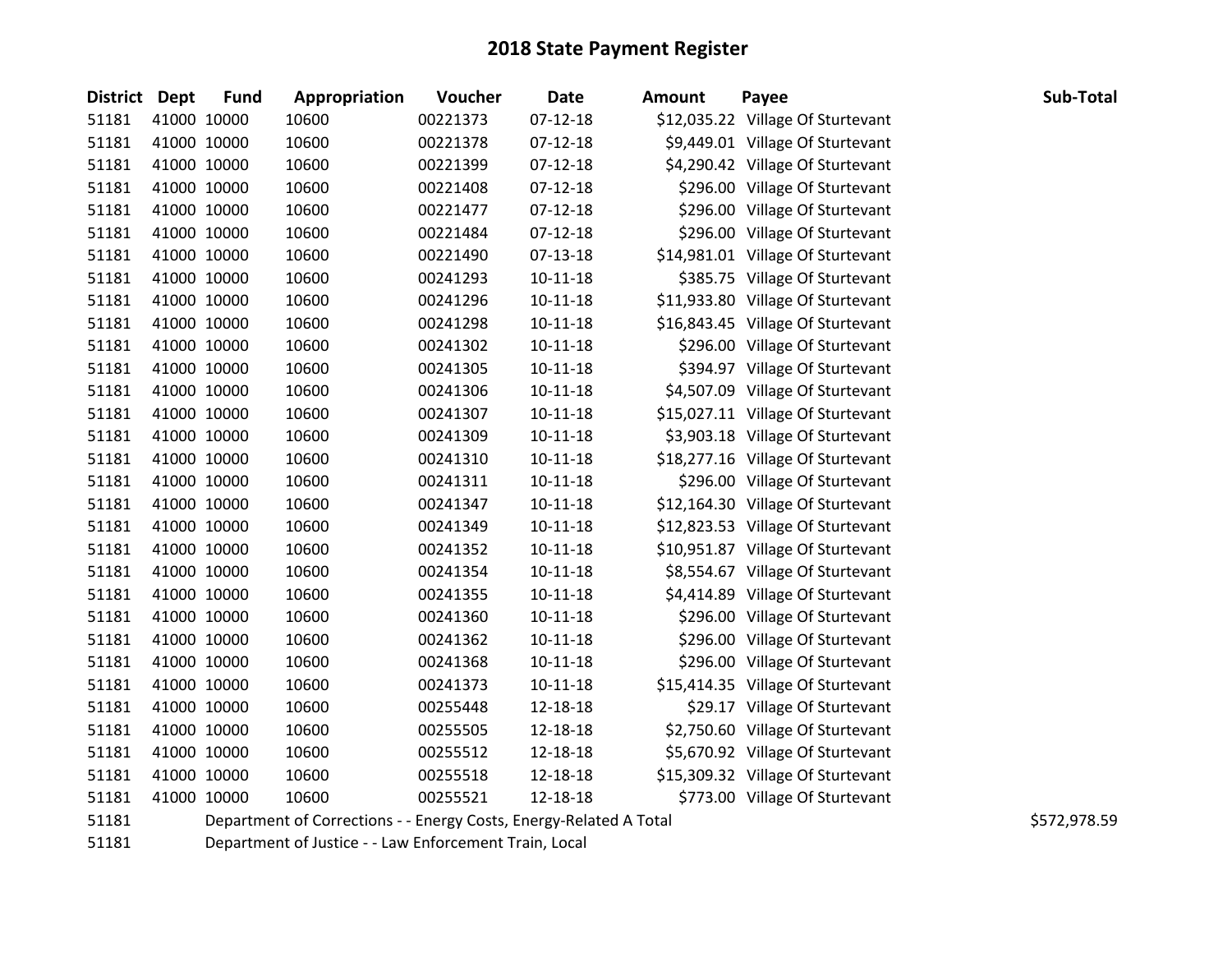| <b>District</b>    | Dept        | <b>Fund</b> | Appropriation                                                    | <b>Voucher</b> | Date           | <b>Amount</b> | Payee                              | Sub-Total      |
|--------------------|-------------|-------------|------------------------------------------------------------------|----------------|----------------|---------------|------------------------------------|----------------|
| 51181              | 45500 10000 |             | 23100                                                            | 00053764       | 10-25-18       |               | \$1,760.00 Village Of Sturtevant   |                |
| 51181              |             |             | Department of Justice - - Law Enforcement Train, Local Total     |                |                |               |                                    | \$1,760.00     |
| 51181              |             |             | Department of Revenue - - Payments For Municipal Svcs            |                |                |               |                                    |                |
| 51181              |             | 56600 10000 | 50100                                                            | 00026893       | $01 - 31 - 18$ |               | \$97,785.68 Village Of Sturtevant  |                |
| 51181              |             |             | Department of Revenue - - Payments For Municipal Svcs Total      |                |                |               |                                    | \$97,785.68    |
| 51181              |             |             | Shared Revenue and Tax Relief - - County And Municipal Aid       |                |                |               |                                    |                |
| 51181              |             | 83500 10000 | 10500                                                            | 00033939       | $07 - 23 - 18$ |               | \$124,815.88 Village Of Sturtevant |                |
| 51181              |             | 83500 10000 | 10500                                                            | 00036825       | 11-19-18       |               | \$707,289.96 Village Of Sturtevant |                |
| 51181              |             |             | Shared Revenue and Tax Relief - - County And Municipal Aid Total |                |                |               |                                    | \$832,105.84   |
| 51181              |             |             | Shared Revenue and Tax Relief - - Exempt Computer Aid            |                |                |               |                                    |                |
| 51181              |             | 83500 10000 | 10900                                                            | 00031150       | $07 - 23 - 18$ |               | \$71,087.85 Village Of Sturtevant  |                |
| 51181              |             |             | Shared Revenue and Tax Relief - - Exempt Computer Aid Total      |                |                |               |                                    | \$71,087.85    |
| 51181              |             |             | Shared Revenue and Tax Relief - - Utility Aid                    |                |                |               |                                    |                |
| 51181              |             | 83500 10000 | 11000                                                            | 00033939       | 07-23-18       |               | \$234.72 Village Of Sturtevant     |                |
| 51181              |             | 83500 10000 | 11000                                                            | 00036825       | 11-19-18       |               | \$2,639.32 Village Of Sturtevant   |                |
| 51181              |             |             | Shared Revenue and Tax Relief - - Utility Aid Total              |                |                |               |                                    | \$2,874.04     |
| <b>51181 Total</b> |             |             |                                                                  |                |                |               |                                    | \$2,036,697.66 |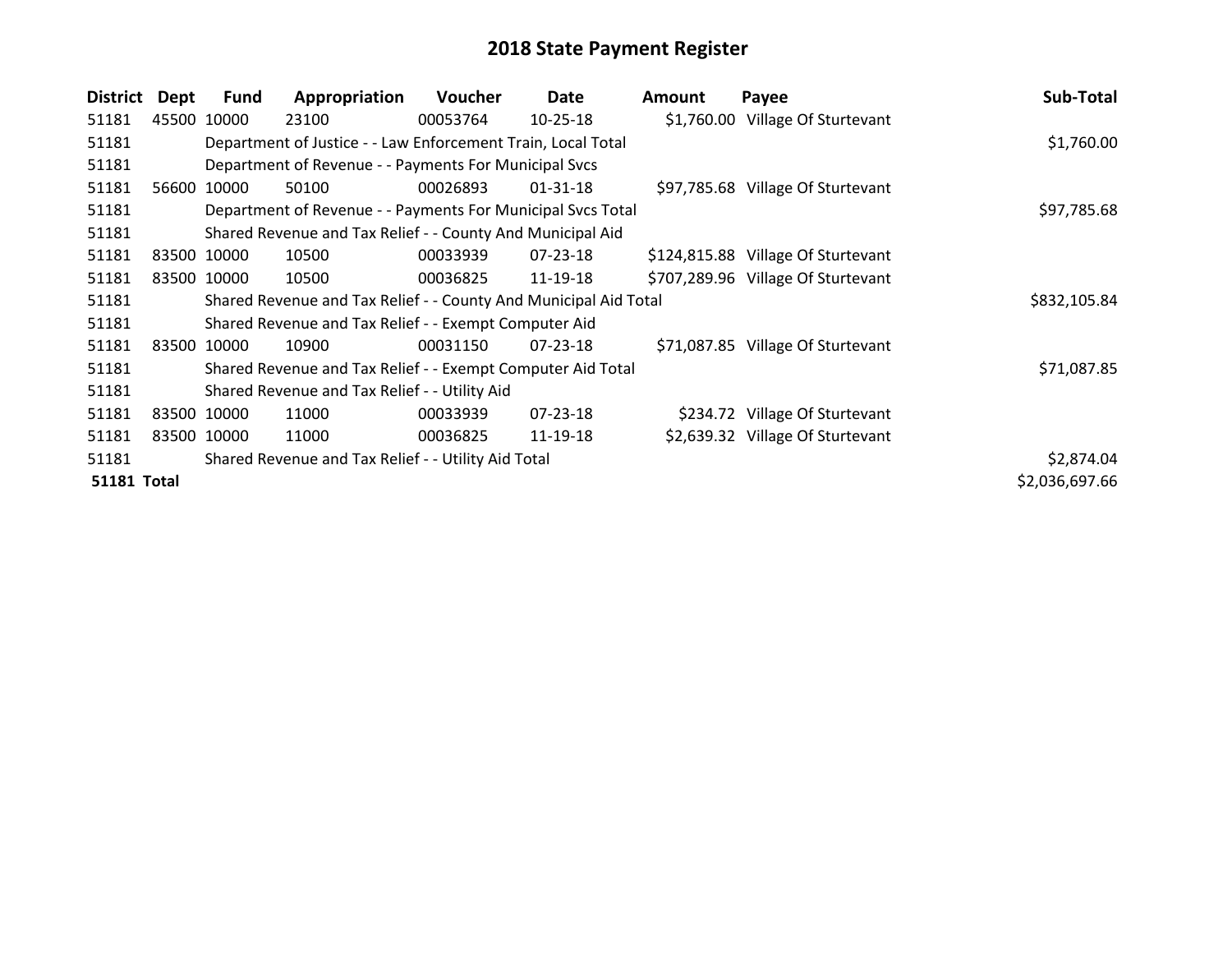| District Dept |             | <b>Fund</b> | Appropriation                                                                   | Voucher            | <b>Date</b>    | <b>Amount</b> | Payee                               | Sub-Total    |
|---------------|-------------|-------------|---------------------------------------------------------------------------------|--------------------|----------------|---------------|-------------------------------------|--------------|
| 51186         |             |             | Dept of Safety & Prof Services - - Fire Dues Distribution                       |                    |                |               |                                     |              |
| 51186         | 16500 10000 |             | 22500                                                                           | 00024454           | 07-23-18       |               | \$13,479.93 Village Of Union Grove  |              |
| 51186         |             |             | Dept of Safety & Prof Services - - Fire Dues Distribution Total                 |                    |                |               |                                     | \$13,479.93  |
| 51186         |             |             | Dept of Natural Resources - - Fin Asst For Responsible Units                    |                    |                |               |                                     |              |
| 51186         |             | 37000 27400 | 67000                                                                           | 00235715           | $05-11-18$     |               | \$12,620.04 Village Of Union Grove  |              |
| 51186         |             |             | Dept of Natural Resources - - Fin Asst For Responsible Units Total              |                    | \$12,620.04    |               |                                     |              |
| 51186         |             |             | WI Dept of Transportation - - Conn Hwy Aids St Fds                              |                    |                |               |                                     |              |
| 51186         |             | 39500 21100 | 16200                                                                           | 00205617           | $01 - 02 - 18$ |               | \$2,298.74 Village Of Union Grove   |              |
| 51186         |             | 39500 21100 | 16200                                                                           | 00236125           | 04-02-18       |               | \$2,298.74 Village Of Union Grove   |              |
| 51186         |             | 39500 21100 | 16200                                                                           | 00269824           | 07-02-18       |               | \$2,298.74 Village Of Union Grove   |              |
| 51186         |             | 39500 21100 | 16200                                                                           | 00303876           | $10 - 01 - 18$ |               | \$2,298.75 Village Of Union Grove   |              |
| 51186         |             |             | WI Dept of Transportation - - Conn Hwy Aids St Fds Total                        |                    |                |               |                                     | \$9,194.97   |
| 51186         |             |             | WI Dept of Transportation - - Trns Aids To Mnc.-Sf                              |                    |                |               |                                     |              |
| 51186         |             | 39500 21100 | 19100                                                                           | 00204970           | $01 - 02 - 18$ |               | \$61,334.06 Village Of Union Grove  |              |
| 51186         |             | 39500 21100 | 19100                                                                           | 00235478           | 04-02-18       |               | \$61,334.06 Village Of Union Grove  |              |
| 51186         |             | 39500 21100 | 19100                                                                           | 00269177           | 07-02-18       |               | \$61,334.06 Village Of Union Grove  |              |
| 51186         |             | 39500 21100 | 19100                                                                           | 00303229           | $10 - 01 - 18$ |               | \$61,334.07 Village Of Union Grove  |              |
| 51186         |             |             | WI Dept of Transportation - - Trns Aids To Mnc.-Sf Total                        |                    |                |               |                                     | \$245,336.25 |
| 51186         |             |             | Department of Health Services - - Prepaid Medical Transport Reimbursement       |                    |                |               |                                     |              |
| 51186         | 43500 10000 |             | 16300                                                                           | AMBULANCE 11-08-18 |                |               | \$5,493.65 Village Of Union Grove   |              |
| 51186         |             |             | Department of Health Services - - Prepaid Medical Transport Reimbursement Total |                    |                |               |                                     | \$5,493.65   |
| 51186         |             |             | Department of Military Affairs - - Major Disaster Assist; Pif                   |                    |                |               |                                     |              |
| 51186         |             | 46500 27200 | 36500                                                                           | 00048259           | 09-11-18       |               | \$37,812.24 Village Of Union Grove  |              |
| 51186         |             |             | Department of Military Affairs - - Major Disaster Assist; Pif Total             |                    |                |               |                                     | \$37,812.24  |
| 51186         |             |             | Shared Revenue and Tax Relief - - Expenditure Restraint Program                 |                    |                |               |                                     |              |
| 51186         |             | 83500 10000 | 10100                                                                           | 00033940           | 07-23-18       |               | \$23,369.89 Village Of Union Grove  |              |
| 51186         |             | 83500 10000 | 10100                                                                           | 00036826           | 11-19-18       |               | \$0.07 Village Of Union Grove       |              |
| 51186         |             |             | Shared Revenue and Tax Relief - - Expenditure Restraint Program Total           |                    |                |               |                                     | \$23,369.96  |
| 51186         |             |             | Shared Revenue and Tax Relief - - County And Municipal Aid                      |                    |                |               |                                     |              |
| 51186         | 83500 10000 |             | 10500                                                                           | 00033940           | $07 - 23 - 18$ |               | \$60,672.12 Village Of Union Grove  |              |
| 51186         |             | 83500 10000 | 10500                                                                           | 00036826           | 11-19-18       |               | \$338,315.05 Village Of Union Grove |              |
| 51186         |             |             | Shared Revenue and Tax Relief - - County And Municipal Aid Total                |                    |                |               |                                     | \$398,987.17 |
| 51186         |             |             | Shared Revenue and Tax Relief - - Exempt Computer Aid                           |                    |                |               |                                     |              |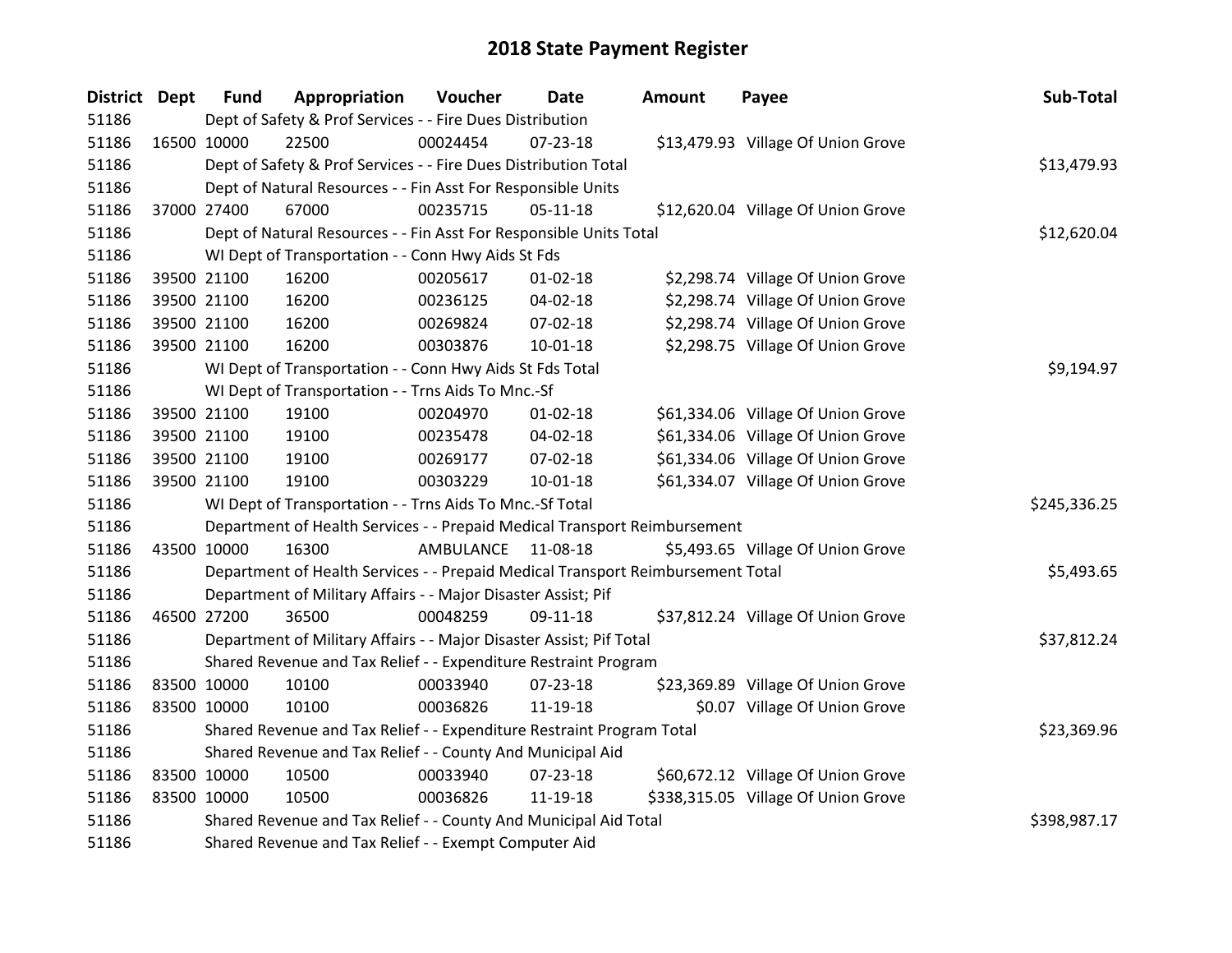| District Dept      | <b>Fund</b> | Appropriation                                                   | <b>Voucher</b> | Date           | <b>Amount</b> | Pavee                             | Sub-Total    |
|--------------------|-------------|-----------------------------------------------------------------|----------------|----------------|---------------|-----------------------------------|--------------|
| 51186              | 83500 10000 | 10900                                                           | 00031151       | 07-23-18       |               | \$2,627.06 Village Of Union Grove |              |
| 51186              | 83500 10000 | 10900                                                           | 00032479       | $07 - 23 - 18$ |               | \$7,342.48 Village Of Union Grove |              |
| 51186              |             | Shared Revenue and Tax Relief - - Exempt Computer Aid Total     |                |                |               |                                   | \$9,969.54   |
| 51186              |             | Shared Revenue and Tax Relief - - Lottery & Gaming Credit       |                |                |               |                                   |              |
| 51186              | 83500 52100 | 36300                                                           | 00027568       | $03 - 26 - 18$ |               | \$3,617.64 Village Of Union Grove |              |
| 51186              |             | Shared Revenue and Tax Relief - - Lottery & Gaming Credit Total |                |                |               |                                   | \$3,617.64   |
| <b>51186 Total</b> |             |                                                                 |                |                |               |                                   | \$759,881.39 |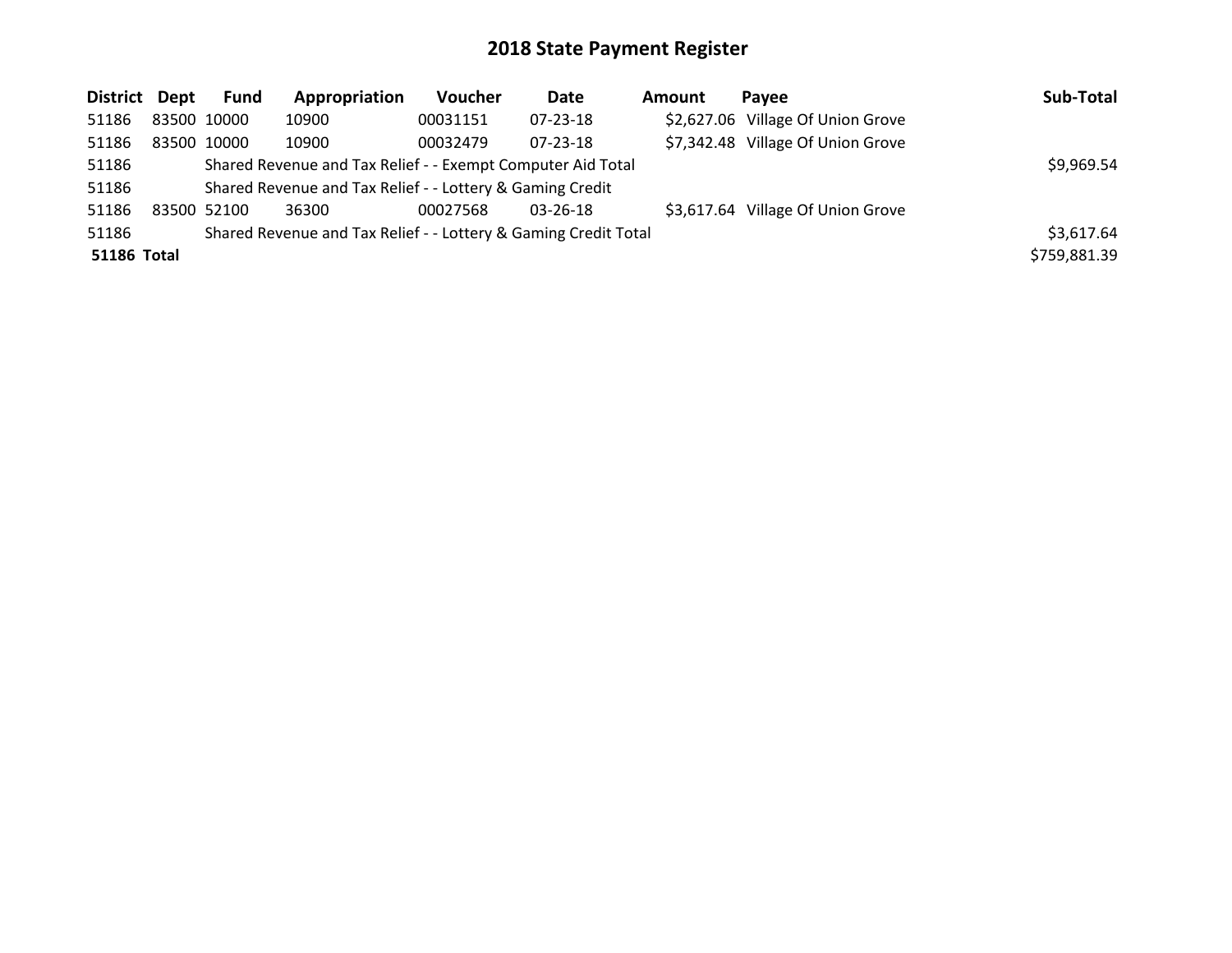| District Dept |             | <b>Fund</b> | Appropriation                                                          | Voucher  | <b>Date</b>    | <b>Amount</b> | Payee                             | Sub-Total    |
|---------------|-------------|-------------|------------------------------------------------------------------------|----------|----------------|---------------|-----------------------------------|--------------|
| 51191         |             |             | Dept of Safety & Prof Services - - Fire Dues Distribution              |          |                |               |                                   |              |
| 51191         | 16500 10000 |             | 22500                                                                  | 00022335 | 07-26-18       |               | \$18,738.11 Village Of Waterford  |              |
| 51191         |             |             | Dept of Safety & Prof Services - - Fire Dues Distribution Total        |          | \$18,738.11    |               |                                   |              |
| 51191         |             |             | Dept of Natural Resources - - Fin Asst For Responsible Units           |          |                |               |                                   |              |
| 51191         | 37000 27400 |             | 67000                                                                  | 00235449 | $05-11-18$     |               | \$12,260.26 Village Of Waterford  |              |
| 51191         |             |             | Dept of Natural Resources - - Fin Asst For Responsible Units Total     |          |                |               |                                   | \$12,260.26  |
| 51191         |             |             | WI Dept of Transportation - - Trns Aids To Mnc.-Sf                     |          |                |               |                                   |              |
| 51191         | 39500 21100 |             | 19100                                                                  | 00204971 | $01 - 02 - 18$ |               | \$45,321.65 Village Of Waterford  |              |
| 51191         |             | 39500 21100 | 19100                                                                  | 00235479 | 04-02-18       |               | \$45,321.65 Village Of Waterford  |              |
| 51191         |             | 39500 21100 | 19100                                                                  | 00269178 | 07-02-18       |               | \$45,321.65 Village Of Waterford  |              |
| 51191         |             | 39500 21100 | 19100                                                                  | 00303230 | $10 - 01 - 18$ |               | \$45,321.66 Village Of Waterford  |              |
| 51191         |             |             | WI Dept of Transportation - - Trns Aids To Mnc.-Sf Total               |          |                |               |                                   | \$181,286.61 |
| 51191         |             |             | WI Dept of Transportation - - Local Rds, Grants Sf                     |          |                |               |                                   |              |
| 51191         | 39500 21100 |             | 27000                                                                  | 00253015 | $05 - 11 - 18$ |               | \$275,713.90 Village Of Waterford |              |
| 51191         |             |             | WI Dept of Transportation - - Local Rds, Grants Sf Total               |          |                |               |                                   | \$275,713.90 |
| 51191         |             |             | Department of Health Services - - Emergency Medical Services, Ai       |          |                |               |                                   |              |
| 51191         | 43500 10000 |             | 11900                                                                  | 00229465 | 08-31-18       |               | \$5,375.15 Village Of Waterford   |              |
| 51191         |             |             | Department of Health Services - - Emergency Medical Services, Ai Total |          |                |               |                                   | \$5,375.15   |
| 51191         |             |             | Shared Revenue and Tax Relief - - Expenditure Restraint Program        |          |                |               |                                   |              |
| 51191         | 83500 10000 |             | 10100                                                                  | 00033941 | $07 - 23 - 18$ |               | \$43,719.73 Village Of Waterford  |              |
| 51191         |             |             | Shared Revenue and Tax Relief - - Expenditure Restraint Program Total  |          |                |               |                                   | \$43,719.73  |
| 51191         |             |             | Shared Revenue and Tax Relief - - County And Municipal Aid             |          |                |               |                                   |              |
| 51191         | 83500 10000 |             | 10500                                                                  | 00033941 | 07-23-18       |               | \$18,714.22 Village Of Waterford  |              |
| 51191         | 83500 10000 |             | 10500                                                                  | 00036827 | 11-19-18       |               | \$106,047.24 Village Of Waterford |              |
| 51191         |             |             | Shared Revenue and Tax Relief - - County And Municipal Aid Total       |          |                |               |                                   | \$124,761.46 |
| 51191         |             |             | Shared Revenue and Tax Relief - - Exempt Computer Aid                  |          |                |               |                                   |              |
| 51191         | 83500 10000 |             | 10900                                                                  | 00031152 | 07-23-18       |               | \$6,713.26 Village Of Waterford   |              |
| 51191         | 83500 10000 |             | 10900                                                                  | 00032480 | $07 - 23 - 18$ |               | \$40,023.65 Village Of Waterford  |              |
| 51191         |             |             | Shared Revenue and Tax Relief - - Exempt Computer Aid Total            |          |                |               |                                   | \$46,736.91  |
| 51191         |             |             | Shared Revenue and Tax Relief - - Utility Aid                          |          |                |               |                                   |              |
| 51191         | 83500 10000 |             | 11000                                                                  | 00033941 | 07-23-18       |               | \$484.33 Village Of Waterford     |              |
| 51191         | 83500 10000 |             | 11000                                                                  | 00036827 | 11-19-18       |               | \$4,146.81 Village Of Waterford   |              |
| 51191         |             |             | Shared Revenue and Tax Relief - - Utility Aid Total                    |          |                |               |                                   | \$4,631.14   |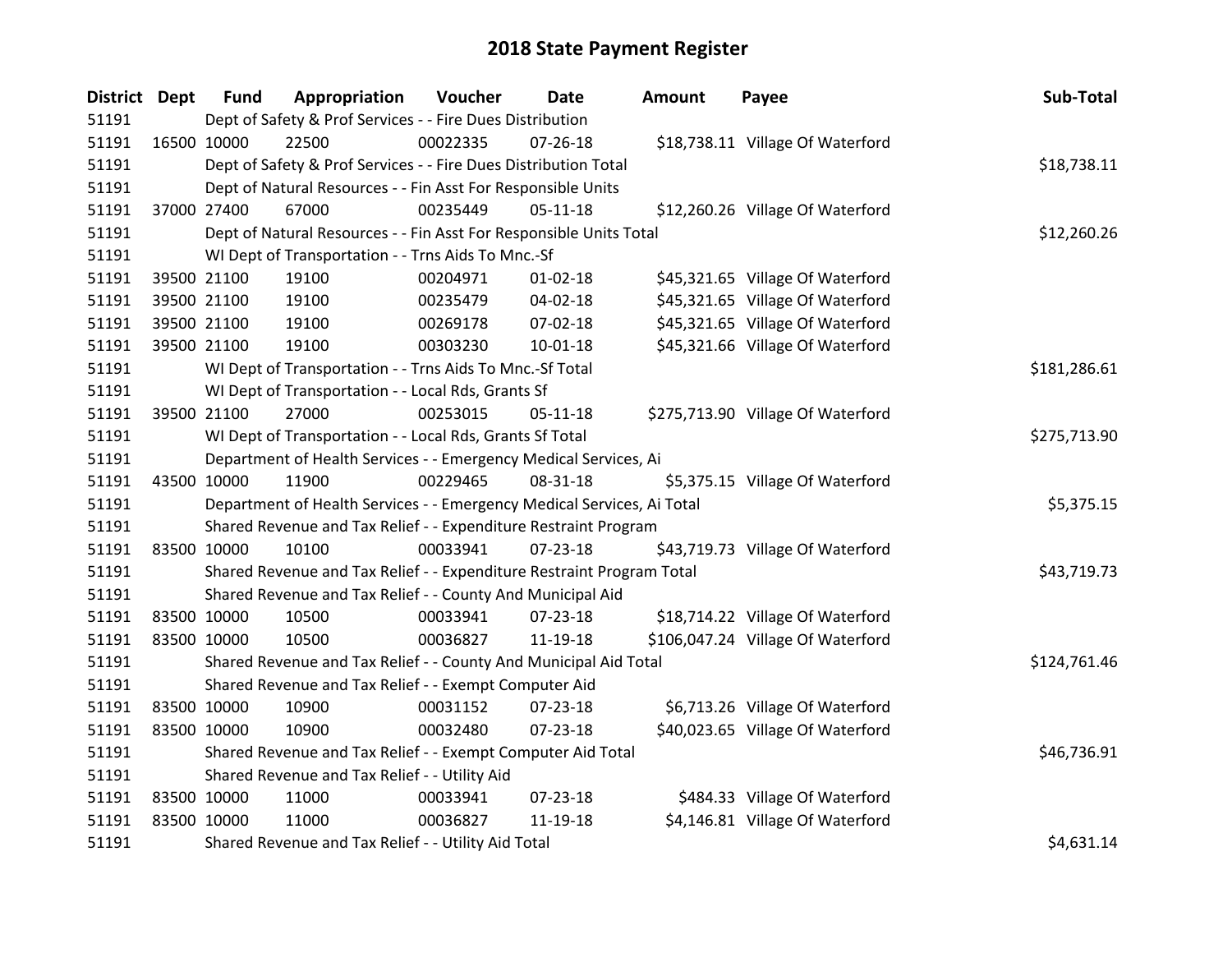| District Dept      |             | Fund | Appropriation                                                   | <b>Voucher</b> | Date     | Amount | Pavee                            | Sub-Total    |
|--------------------|-------------|------|-----------------------------------------------------------------|----------------|----------|--------|----------------------------------|--------------|
| 51191              |             |      | Shared Revenue and Tax Relief - - Lottery & Gaming Credit       |                |          |        |                                  |              |
| 51191              | 83500 52100 |      | 36300                                                           | 00027569       | 03-26-18 |        | \$17,516.24 Village Of Waterford |              |
| 51191              |             |      | Shared Revenue and Tax Relief - - Lottery & Gaming Credit Total |                |          |        |                                  | \$17,516.24  |
| <b>51191 Total</b> |             |      |                                                                 |                |          |        |                                  | \$730,739.51 |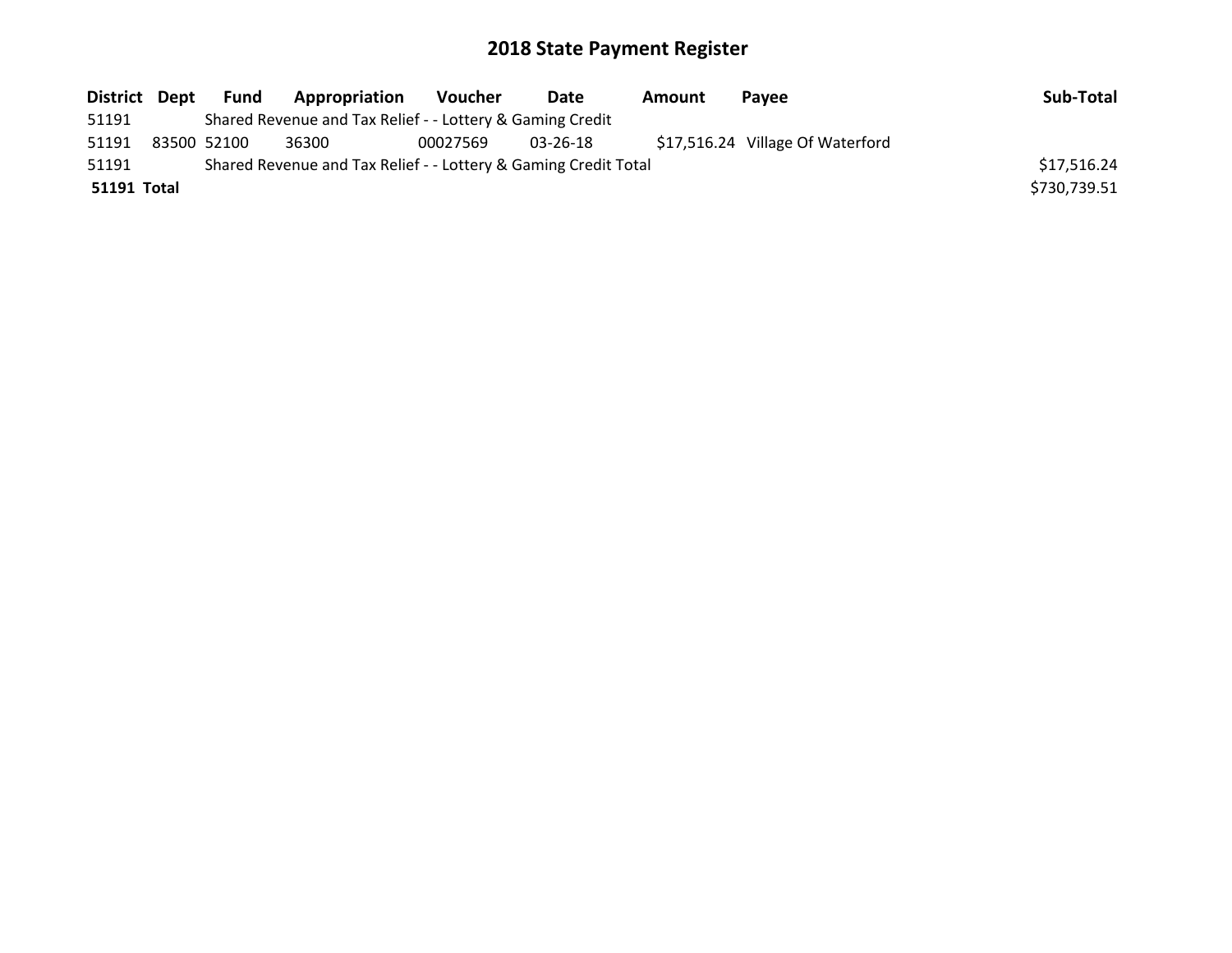| <b>District</b>    | Dept | Fund        | Appropriation                                                      | Voucher     | <b>Date</b>    | <b>Amount</b> | Payee                             | Sub-Total   |
|--------------------|------|-------------|--------------------------------------------------------------------|-------------|----------------|---------------|-----------------------------------|-------------|
| 51192              |      |             | Dept of Safety & Prof Services - - Fire Dues Distribution          |             |                |               |                                   |             |
| 51192              |      | 16500 10000 | 22500                                                              | 00022336    | $07 - 25 - 18$ |               | \$10,095.20 Village Of Wind Point |             |
| 51192              |      |             | Dept of Safety & Prof Services - - Fire Dues Distribution Total    | \$10,095.20 |                |               |                                   |             |
| 51192              |      |             | Dept of Natural Resources - - Fin Asst For Responsible Units       |             |                |               |                                   |             |
| 51192              |      | 37000 27400 | 67000                                                              | 00235783    | $05-11-18$     |               | \$8,625.86 Village Of Wind Point  |             |
| 51192              |      |             | Dept of Natural Resources - - Fin Asst For Responsible Units Total |             |                |               |                                   | \$8,625.86  |
| 51192              |      |             | WI Dept of Transportation - - Trns Aids To Mnc.-Sf                 |             |                |               |                                   |             |
| 51192              |      | 39500 21100 | 19100                                                              | 00204972    | $01 - 02 - 18$ |               | \$8,944.46 Village Of Wind Point  |             |
| 51192              |      | 39500 21100 | 19100                                                              | 00235480    | $04 - 02 - 18$ |               | \$8,944.46 Village Of Wind Point  |             |
| 51192              |      | 39500 21100 | 19100                                                              | 00269179    | $07 - 02 - 18$ |               | \$8,944.46 Village Of Wind Point  |             |
| 51192              |      | 39500 21100 | 19100                                                              | 00303231    | 10-01-18       |               | \$8,944.49 Village Of Wind Point  |             |
| 51192              |      |             | WI Dept of Transportation - - Trns Aids To Mnc.-Sf Total           |             |                |               |                                   | \$35,777.87 |
| 51192              |      |             | Department of Justice - - Law Enforcement Train, Local             |             |                |               |                                   |             |
| 51192              |      | 45500 10000 | 23100                                                              | 00053838    | 10-25-18       |               | \$480.00 Village Of Wind Point    |             |
| 51192              |      |             | Department of Justice - - Law Enforcement Train, Local Total       |             |                |               |                                   | \$480.00    |
| 51192              |      |             | Shared Revenue and Tax Relief - - County And Municipal Aid         |             |                |               |                                   |             |
| 51192              |      | 83500 10000 | 10500                                                              | 00033942    | 07-23-18       |               | \$3,589.97 Village Of Wind Point  |             |
| 51192              |      | 83500 10000 | 10500                                                              | 00036828    | 11-19-18       |               | \$20,343.16 Village Of Wind Point |             |
| 51192              |      |             | Shared Revenue and Tax Relief - - County And Municipal Aid Total   |             |                |               |                                   | \$23,933.13 |
| 51192              |      |             | Shared Revenue and Tax Relief - - Exempt Computer Aid              |             |                |               |                                   |             |
| 51192              |      | 83500 10000 | 10900                                                              | 00031153    | $07 - 23 - 18$ |               | \$1,504.80 Village Of Wind Point  |             |
| 51192              |      |             | Shared Revenue and Tax Relief - - Exempt Computer Aid Total        |             |                |               |                                   | \$1,504.80  |
| <b>51192 Total</b> |      |             |                                                                    |             |                |               |                                   | \$80,416.86 |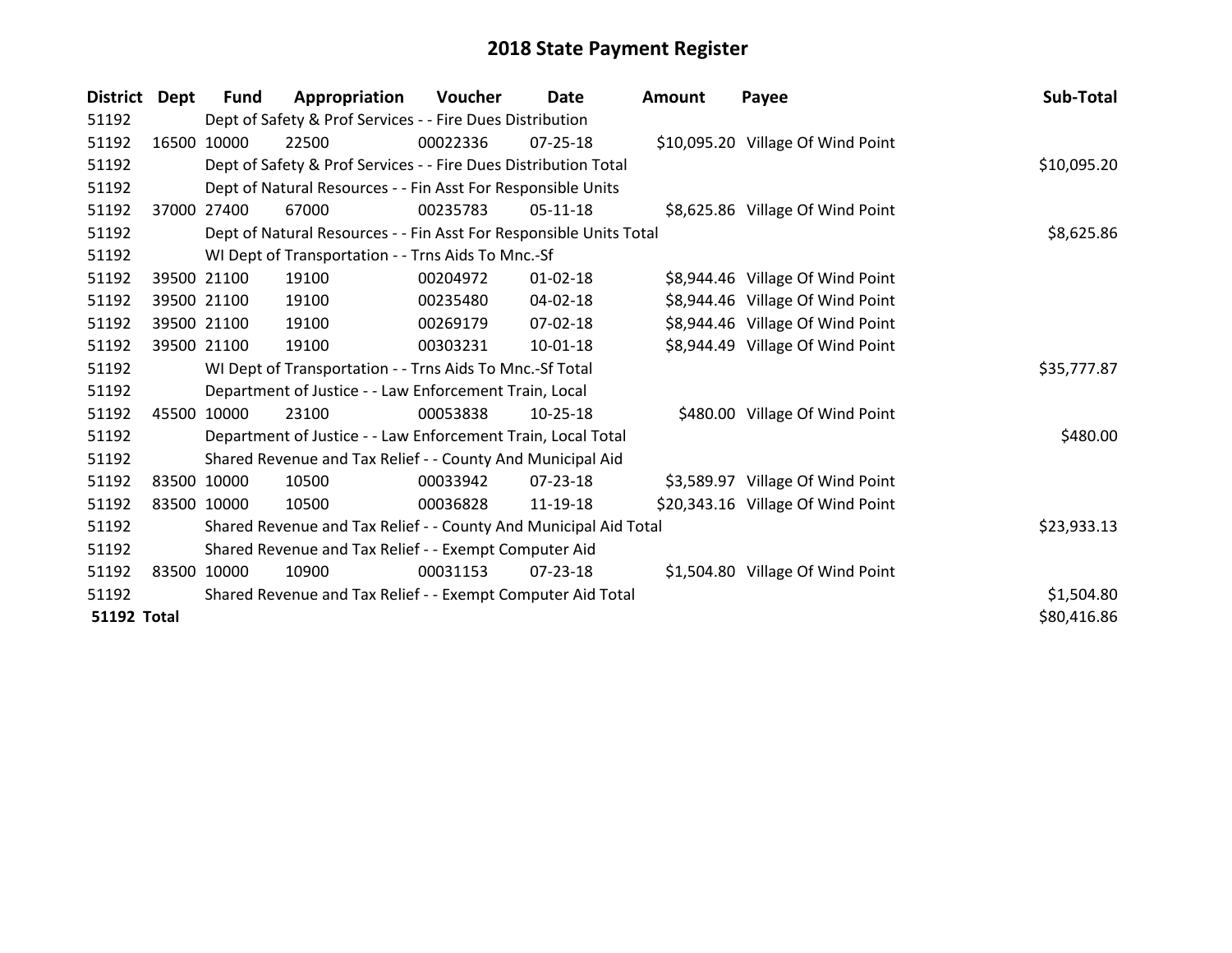| District Dept |             | <b>Fund</b> | Appropriation                                                      | Voucher  | <b>Date</b>    | <b>Amount</b> | Payee                           | Sub-Total    |
|---------------|-------------|-------------|--------------------------------------------------------------------|----------|----------------|---------------|---------------------------------|--------------|
| 51206         |             |             | Dept of Ag, Trade & Cons Protc - - Retail Petroleum                |          |                |               |                                 |              |
| 51206         | 11500 27200 |             | 16100                                                              | 00036452 | 07-18-18       |               | \$92.00 City Of Burlington      |              |
| 51206         | 11500 27200 |             | 16100                                                              | 00039445 | 10-12-18       |               | \$1,932.00 City Of Burlington   |              |
| 51206         |             |             | Dept of Ag, Trade & Cons Protc - - Retail Petroleum Total          |          |                |               |                                 | \$2,024.00   |
| 51206         |             |             | Dept of Safety & Prof Services - - Fire Dues Distribution          |          |                |               |                                 |              |
| 51206         | 16500 10000 |             | 22500                                                              | 00022337 | 07-26-18       |               | \$39,603.20 City Of Burlington  |              |
| 51206         |             |             | Dept of Safety & Prof Services - - Fire Dues Distribution Total    |          |                |               |                                 | \$39,603.20  |
| 51206         |             |             | Dept of Natural Resources - - Aids In Lieu Of Taxes - Gener        |          |                |               |                                 |              |
| 51206         | 37000 10000 |             | 50300                                                              | 00212180 | 02-05-18       |               | \$1,599.98 City Of Burlington   |              |
| 51206         | 37000 10000 |             | 50300                                                              | 00212181 | 02-05-18       |               | \$294.09 City Of Burlington     |              |
| 51206         |             |             | Dept of Natural Resources - - Aids In Lieu Of Taxes - Gener Total  |          |                |               |                                 | \$1,894.07   |
| 51206         |             |             | Dept of Natural Resources - - Fin Asst For Responsible Units       |          |                |               |                                 |              |
| 51206         | 37000 27400 |             | 67000                                                              | 00235451 | $05 - 11 - 18$ |               | \$27,141.61 City Of Burlington  |              |
| 51206         |             |             | Dept of Natural Resources - - Fin Asst For Responsible Units Total |          |                |               |                                 | \$27,141.61  |
| 51206         |             |             | WI Dept of Transportation - - Conn Hwy Aids St Fds                 |          |                |               |                                 |              |
| 51206         | 39500 21100 |             | 16200                                                              | 00205618 | $01 - 02 - 18$ |               | \$713.98 City Of Burlington     |              |
| 51206         | 39500 21100 |             | 16200                                                              | 00236126 | 04-02-18       |               | \$713.98 City Of Burlington     |              |
| 51206         | 39500 21100 |             | 16200                                                              | 00269825 | 07-02-18       |               | \$713.98 City Of Burlington     |              |
| 51206         | 39500 21100 |             | 16200                                                              | 00303877 | $10 - 01 - 18$ |               | \$713.99 City Of Burlington     |              |
| 51206         |             |             | WI Dept of Transportation - - Conn Hwy Aids St Fds Total           |          |                |               |                                 | \$2,855.93   |
| 51206         |             |             | WI Dept of Transportation - - Trns Aids To Mnc.-Sf                 |          |                |               |                                 |              |
| 51206         | 39500 21100 |             | 19100                                                              | 00204973 | $01 - 02 - 18$ |               | \$144,474.40 City Of Burlington |              |
| 51206         | 39500 21100 |             | 19100                                                              | 00235481 | 04-02-18       |               | \$144,474.40 City Of Burlington |              |
| 51206         | 39500 21100 |             | 19100                                                              | 00269180 | 07-02-18       |               | \$144,474.40 City Of Burlington |              |
| 51206         | 39500 21100 |             | 19100                                                              | 00303232 | $10-01-18$     |               | \$144,474.40 City Of Burlington |              |
| 51206         |             |             | WI Dept of Transportation - - Trns Aids To Mnc.-Sf Total           |          |                |               |                                 | \$577,897.60 |
| 51206         |             |             | Department of Justice - - Law Enforcement Train, Local             |          |                |               |                                 |              |
| 51206         | 45500 10000 |             | 23100                                                              | 00052229 | 09-25-18       |               | \$2,720.00 City Of Burlington   |              |
| 51206         |             |             | Department of Justice - - Law Enforcement Train, Local Total       |          |                |               |                                 | \$2,720.00   |
| 51206         |             |             | Department of Military Affairs - - Federal Aid-Service Contracts   |          |                |               |                                 |              |
| 51206         | 46500 10000 |             | 14100                                                              | 00037169 | $01 - 17 - 18$ |               | \$301.36 City Of Burlington     |              |
| 51206         | 46500 10000 |             | 14100                                                              | 00041864 | $04 - 17 - 18$ |               | \$275.51 City Of Burlington     |              |
| 51206         | 46500 10000 |             | 14100                                                              | 00046489 | $07 - 16 - 18$ |               | \$239.32 City Of Burlington     |              |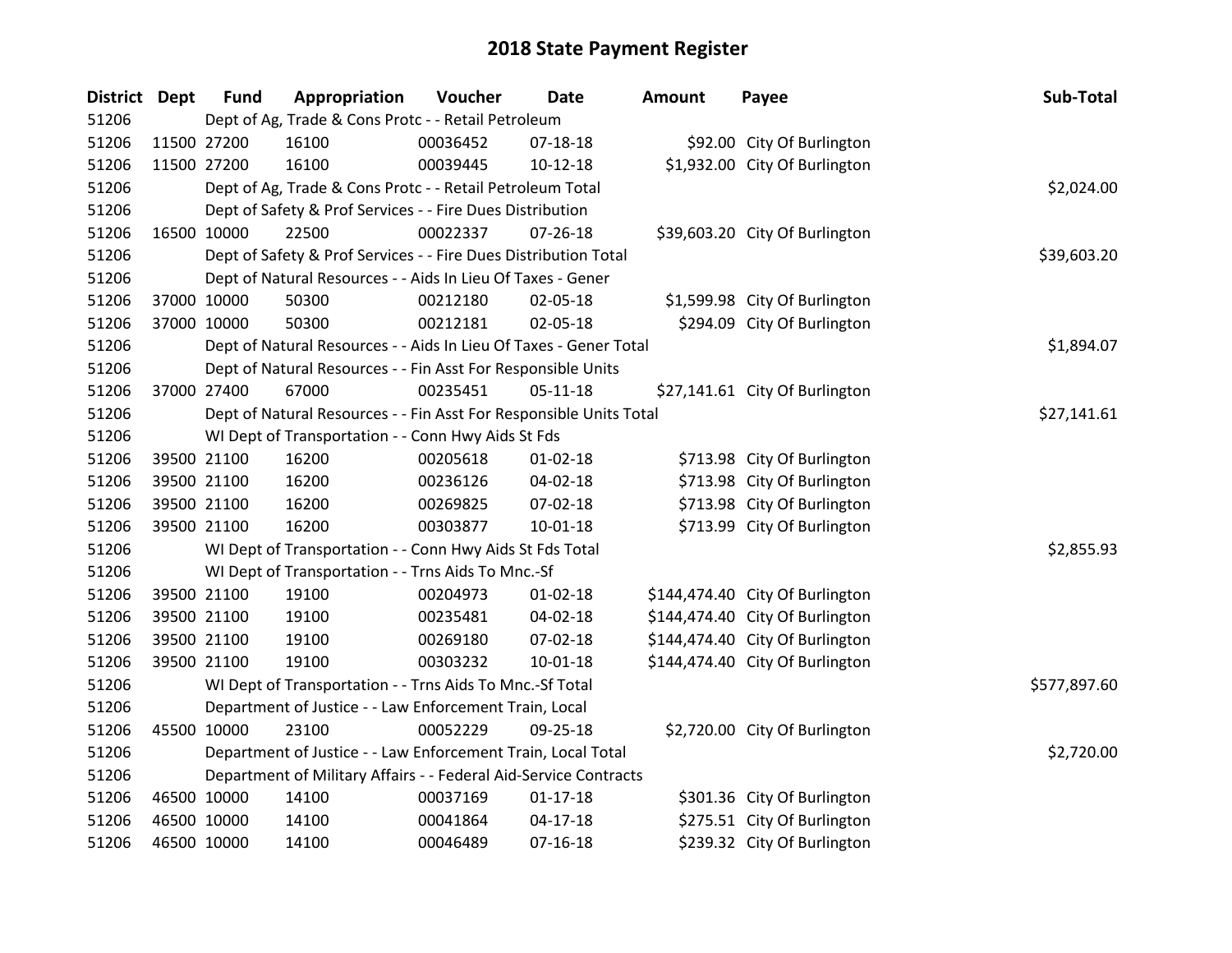| <b>District</b>    | <b>Dept</b> | <b>Fund</b> | Appropriation                                                          | Voucher     | Date           | <b>Amount</b> | Payee                           | Sub-Total      |
|--------------------|-------------|-------------|------------------------------------------------------------------------|-------------|----------------|---------------|---------------------------------|----------------|
| 51206              | 46500 10000 |             | 14100                                                                  | 00050286    | $10 - 11 - 18$ |               | \$296.19 City Of Burlington     |                |
| 51206              |             |             | Department of Military Affairs - - Federal Aid-Service Contracts Total |             |                |               |                                 | \$1,112.38     |
| 51206              |             |             | Department of Military Affairs - - Major Disaster Assist; Pif          |             |                |               |                                 |                |
| 51206              |             | 46500 27200 | 36500                                                                  | 00048078    | 09-04-18       |               | \$89,672.70 City Of Burlington  |                |
| 51206              |             |             | Department of Military Affairs - - Major Disaster Assist; Pif Total    |             |                |               |                                 | \$89,672.70    |
| 51206              |             |             | Public Defender Board - - Transcript, Discovery And Int                |             |                |               |                                 |                |
| 51206              | 55000 10000 |             | 10600                                                                  | 00123422    | 01-09-18       |               | \$5.00 City Of Burlington       |                |
| 51206              |             | 55000 10000 | 10600                                                                  | 00131591    | 03-07-18       |               | \$15.00 City Of Burlington      |                |
| 51206              |             | 55000 10000 | 10600                                                                  | 00139637    | 04-30-18       |               | \$6.40 City Of Burlington       |                |
| 51206              |             | 55000 10000 | 10600                                                                  | 00142399    | 05-18-18       |               | \$5.00 City Of Burlington       |                |
| 51206              |             | 55000 10000 | 10600                                                                  | 00147501    | 06-15-18       |               | \$15.00 City Of Burlington      |                |
| 51206              | 55000 10000 |             | 10600                                                                  | 00157460    | 08-21-18       |               | \$5.00 City Of Burlington       |                |
| 51206              | 55000 10000 |             | 10600                                                                  | 00162867    | 09-26-18       |               | \$30.00 City Of Burlington      |                |
| 51206              |             |             | Public Defender Board - - Transcript, Discovery And Int Total          |             |                |               |                                 | \$81.40        |
| 51206              |             |             | Department of Revenue - - Payments For Municipal Svcs                  |             |                |               |                                 |                |
| 51206              |             | 56600 10000 | 50100                                                                  | 00026894    | $01 - 31 - 18$ |               | \$1,441.87 City Of Burlington   |                |
| 51206              |             |             | Department of Revenue - - Payments For Municipal Svcs Total            |             |                |               |                                 | \$1,441.87     |
| 51206              |             |             | Shared Revenue and Tax Relief - - County And Municipal Aid             |             |                |               |                                 |                |
| 51206              |             | 83500 10000 | 10500                                                                  | 00033943    | $07 - 23 - 18$ |               | \$63,210.62 City Of Burlington  |                |
| 51206              |             | 83500 10000 | 10500                                                                  | 00036829    | 11-19-18       |               | \$358,193.51 City Of Burlington |                |
| 51206              |             |             | Shared Revenue and Tax Relief - - County And Municipal Aid Total       |             |                |               |                                 | \$421,404.13   |
| 51206              |             |             | Shared Revenue and Tax Relief - - Exempt Computer Aid                  |             |                |               |                                 |                |
| 51206              |             | 83500 10000 | 10900                                                                  | 00031154    | 07-23-18       |               | \$26,117.36 City Of Burlington  |                |
| 51206              | 83500 10000 |             | 10900                                                                  | 00032481    | $07 - 23 - 18$ |               | \$14,759.76 City Of Burlington  |                |
| 51206              |             |             | Shared Revenue and Tax Relief - - Exempt Computer Aid Total            | \$40,877.12 |                |               |                                 |                |
| 51206              |             |             | Shared Revenue and Tax Relief - - Utility Aid                          |             |                |               |                                 |                |
| 51206              |             | 83500 10000 | 11000                                                                  | 00033943    | $07 - 23 - 18$ |               | \$4,928.60 City Of Burlington   |                |
| 51206              | 83500 10000 |             | 11000                                                                  | 00036829    | 11-19-18       |               | \$34,594.60 City Of Burlington  |                |
| 51206              |             |             | Shared Revenue and Tax Relief - - Utility Aid Total                    |             |                |               |                                 | \$39,523.20    |
| <b>51206 Total</b> |             |             |                                                                        |             |                |               |                                 | \$1,248,249.21 |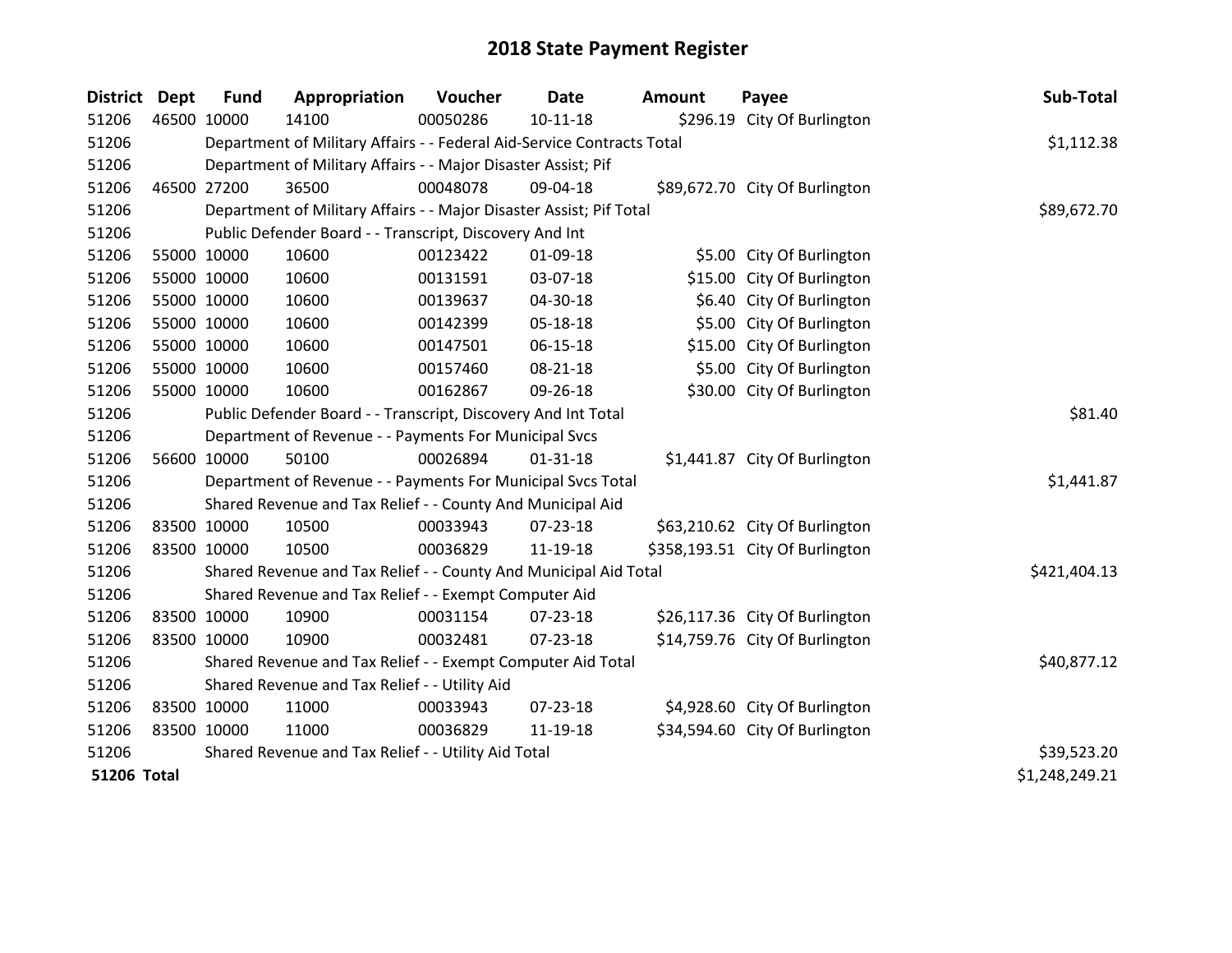| District Dept |             | <b>Fund</b> | Appropriation                                                      | Voucher  | Date           | <b>Amount</b> | Payee                         | Sub-Total    |
|---------------|-------------|-------------|--------------------------------------------------------------------|----------|----------------|---------------|-------------------------------|--------------|
| 51276         |             |             | Dept of Ag, Trade & Cons Protc - - Clean Sweep Grants              |          |                |               |                               |              |
| 51276         |             | 11500 27400 | 77800                                                              | 00031080 | $02 - 01 - 18$ |               | \$34,375.00 City of Racine    |              |
| 51276         |             | 11500 27400 | 77800                                                              | 00032856 | 03-19-18       |               | \$4,980.00 City of Racine     |              |
| 51276         |             |             | Dept of Ag, Trade & Cons Protc - - Clean Sweep Grants Total        |          |                |               |                               | \$39,355.00  |
| 51276         |             |             | Dept of Safety & Prof Services - - Fire Dues Distribution          |          |                |               |                               |              |
| 51276         |             | 16500 10000 | 22500                                                              | 00022338 | $07 - 26 - 18$ |               | \$135,830.66 City of Racine   |              |
| 51276         |             |             | Dept of Safety & Prof Services - - Fire Dues Distribution Total    |          |                |               |                               | \$135,830.66 |
| 51276         |             |             | Dept of Natural Resources - - Fin Asst For Responsible Units       |          |                |               |                               |              |
| 51276         |             | 37000 27400 | 67000                                                              | 00235718 | $05 - 11 - 18$ |               | \$294,414.26 City of Racine   |              |
| 51276         |             |             | Dept of Natural Resources - - Fin Asst For Responsible Units Total |          |                |               |                               | \$294,414.26 |
| 51276         |             |             | Dept of Natural Resources - - Recycling Consolidation Grants       |          |                |               |                               |              |
| 51276         |             | 37000 27400 | 67300                                                              | 00235718 | $05 - 11 - 18$ |               | \$20,158.94 City of Racine    |              |
| 51276         |             |             | Dept of Natural Resources - - Recycling Consolidation Grants Total |          |                |               |                               | \$20,158.94  |
| 51276         |             |             | Dept of Natural Resources - - Land Acquisition                     |          |                |               |                               |              |
| 51276         |             | 37000 36300 | TA100                                                              | 00248909 | 07-05-18       |               | \$225,639.66 City of Racine   |              |
| 51276         |             | 37000 36300 | TA100                                                              | 00268055 | 09-26-18       |               | \$4,447.50 City of Racine     |              |
| 51276         |             | 37000 36300 | TA100                                                              | 00286421 | 12-20-18       |               | \$407.13 City of Racine       |              |
| 51276         |             |             | Dept of Natural Resources - - Land Acquisition Total               |          |                |               |                               | \$230,494.29 |
| 51276         |             |             | WI Dept of Transportation - - Conn Hwy Aids St Fds                 |          |                |               |                               |              |
| 51276         |             | 39500 21100 | 16200                                                              | 00205619 | $01 - 02 - 18$ |               | \$62,758.87 City of Racine    |              |
| 51276         |             | 39500 21100 | 16200                                                              | 00236127 | 04-02-18       |               | \$62,758.87 City of Racine    |              |
| 51276         |             | 39500 21100 | 16200                                                              | 00269826 | 07-02-18       |               | \$62,758.87 City of Racine    |              |
| 51276         |             | 39500 21100 | 16200                                                              | 00303878 | 10-01-18       |               | \$62,758.89 City of Racine    |              |
| 51276         |             |             | WI Dept of Transportation - - Conn Hwy Aids St Fds Total           |          |                |               |                               | \$251,035.50 |
| 51276         |             |             | WI Dept of Transportation - - Lift Bridge State Fd                 |          |                |               |                               |              |
| 51276         |             | 39500 21100 | 16400                                                              | 00270469 | 07-02-18       |               | \$788,050.05 City of Racine   |              |
| 51276         |             |             | WI Dept of Transportation - - Lift Bridge State Fd Total           |          |                |               |                               | \$788,050.05 |
| 51276         |             |             | WI Dept of Transportation - - Paratransit Aids, Sf                 |          |                |               |                               |              |
| 51276         | 39500 21100 |             | 17500                                                              | 00260992 | 06-11-18       |               | \$85,518.00 City of Racine    |              |
| 51276         |             |             | WI Dept of Transportation - - Paratransit Aids, Sf Total           |          |                |               |                               | \$85,518.00  |
| 51276         |             |             | WI Dept of Transportation - - Tb, Trns Oper Aid Sf                 |          |                |               |                               |              |
| 51276         |             | 39500 21100 | 17600                                                              | 00262461 | 06-13-18       |               | \$516,656.00 City of Racine   |              |
| 51276         |             | 39500 21100 | 17600                                                              | 00289370 | 08-24-18       |               | \$1,549,970.00 City of Racine |              |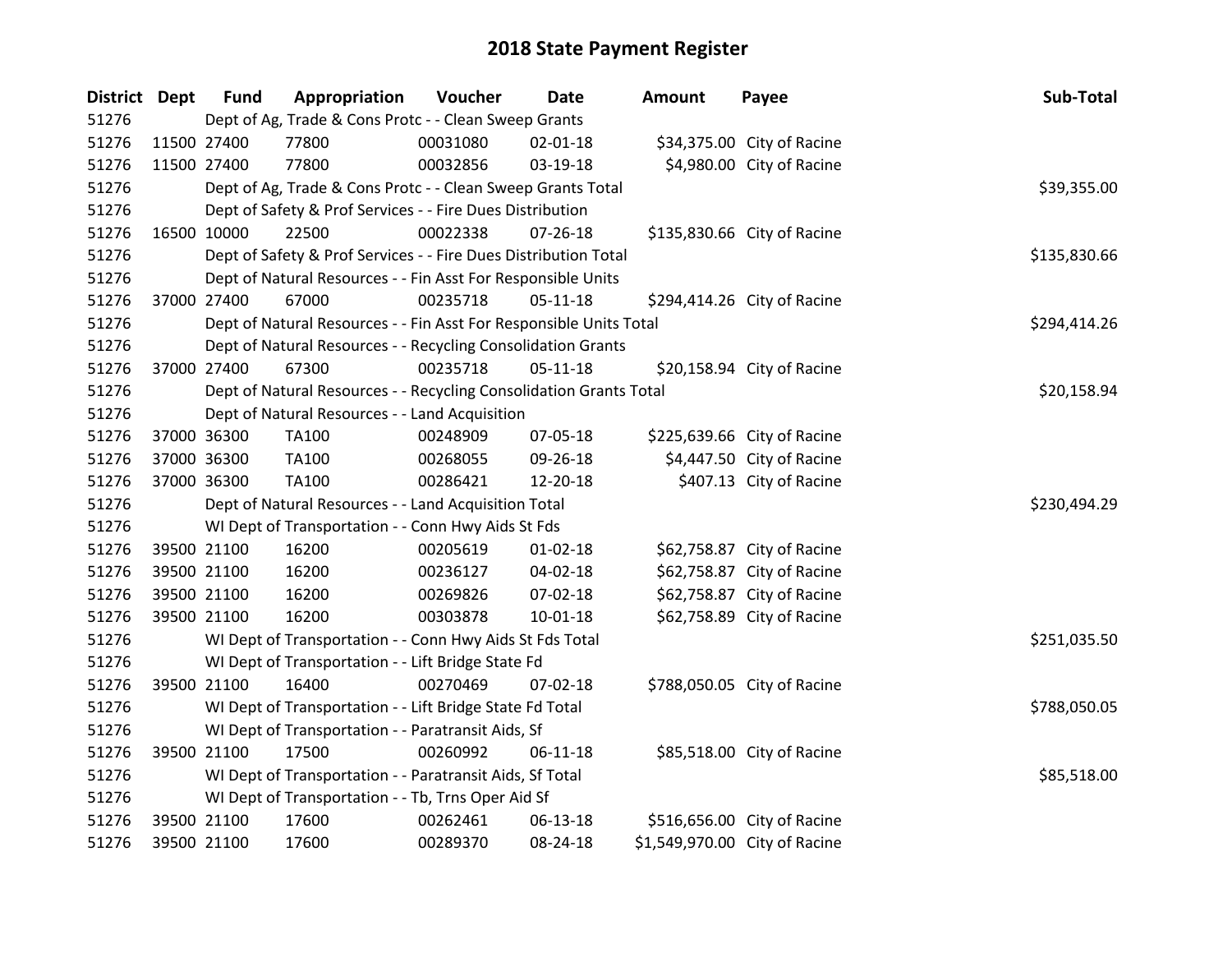| <b>District Dept</b> | <b>Fund</b> | Appropriation                                                | Voucher  | Date           | Amount | Payee                       | Sub-Total      |
|----------------------|-------------|--------------------------------------------------------------|----------|----------------|--------|-----------------------------|----------------|
| 51276                | 39500 21100 | 17600                                                        | 00291250 | 08-29-18       |        | \$205,196.00 City of Racine |                |
| 51276                |             | WI Dept of Transportation - - Tb, Trns Oper Aid Sf Total     |          |                |        |                             | \$2,271,822.00 |
| 51276                |             | WI Dept of Transportation - - Trns Aids To Mnc.-Sf           |          |                |        |                             |                |
| 51276                | 39500 21100 | 19100                                                        | 00204974 | $01 - 02 - 18$ |        | \$951,609.50 City of Racine |                |
| 51276                | 39500 21100 | 19100                                                        | 00235482 | 04-02-18       |        | \$951,609.50 City of Racine |                |
| 51276                | 39500 21100 | 19100                                                        | 00269181 | 07-02-18       |        | \$951,609.50 City of Racine |                |
| 51276                | 39500 21100 | 19100                                                        | 00303233 | 10-01-18       |        | \$951,609.51 City of Racine |                |
| 51276                |             | WI Dept of Transportation - - Trns Aids To Mnc.-Sf Total     |          |                |        |                             | \$3,806,438.01 |
| 51276                |             | WI Dept of Transportation - - Cg Mt & Air Q Imp-Lf           |          |                |        |                             |                |
| 51276                | 39500 21100 | 27900                                                        | 00226362 | 03-01-18       |        | \$420.08 City of Racine     |                |
| 51276                | 39500 21100 | 27900                                                        | 00263852 | 06-15-18       |        | \$227.38 City of Racine     |                |
| 51276                | 39500 21100 | 27900                                                        | 00296453 | 09-17-18       |        | \$1,576.86 City of Racine   |                |
| 51276                |             | WI Dept of Transportation - - Cg Mt & Air Q Imp-Lf Total     |          |                |        |                             | \$2,224.32     |
| 51276                |             | WI Dept of Transportation - - Cg Mt & Air Q Imp-Ff           |          |                |        |                             |                |
| 51276                | 39500 21100 | 28900                                                        | 00226362 | 03-01-18       |        | \$1,680.32 City of Racine   |                |
| 51276                | 39500 21100 | 28900                                                        | 00263852 | 06-15-18       |        | \$909.54 City of Racine     |                |
| 51276                | 39500 21100 | 28900                                                        | 00296453 | 09-17-18       |        | \$6,307.45 City of Racine   |                |
| 51276                |             | WI Dept of Transportation - - Cg Mt & Air Q Imp-Ff Total     |          |                |        |                             | \$8,897.31     |
| 51276                |             | WI Dept of Transportation - - St Hwy Rehab, Sf               |          |                |        |                             |                |
| 51276                | 39500 21100 | 36300                                                        | 00259647 | 06-04-18       |        | \$215,853.48 City of Racine |                |
| 51276                |             | WI Dept of Transportation - - St Hwy Rehab, Sf Total         |          |                |        |                             | \$215,853.48   |
| 51276                |             | Department of Corrections - - Services For Community Correct |          |                |        |                             |                |
| 51276                | 41000 10000 | 10200                                                        | 00184191 | $01 - 24 - 18$ |        | \$7,888.67 City of Racine   |                |
| 51276                | 41000 10000 | 10200                                                        | 00191000 | 02-23-18       |        | \$7,888.67 City of Racine   |                |
| 51276                | 41000 10000 | 10200                                                        | 00196763 | 03-21-18       |        | \$7,888.67 City of Racine   |                |
| 51276                | 41000 10000 | 10200                                                        | 00204399 | 04-25-18       |        | \$7,888.67 City of Racine   |                |
| 51276                | 41000 10000 | 10200                                                        | 00211143 | 05-25-18       |        | \$7,888.67 City of Racine   |                |
| 51276                | 41000 10000 | 10200                                                        | 00219933 | 07-06-18       |        | \$7,888.67 City of Racine   |                |
| 51276                | 41000 10000 | 10200                                                        | 00224747 | 07-26-18       |        | \$8,586.80 City of Racine   |                |
| 51276                | 41000 10000 | 10200                                                        | 00230455 | 08-23-18       |        | \$8,436.63 City of Racine   |                |
| 51276                | 41000 10000 | 10200                                                        | 00237650 | 09-26-18       |        | \$8,025.66 City of Racine   |                |
| 51276                | 41000 10000 | 10200                                                        | 00244755 | 10-26-18       |        | \$8,025.66 City of Racine   |                |
| 51276                | 41000 10000 | 10200                                                        | 00250597 | 11-23-18       |        | \$8,025.66 City of Racine   |                |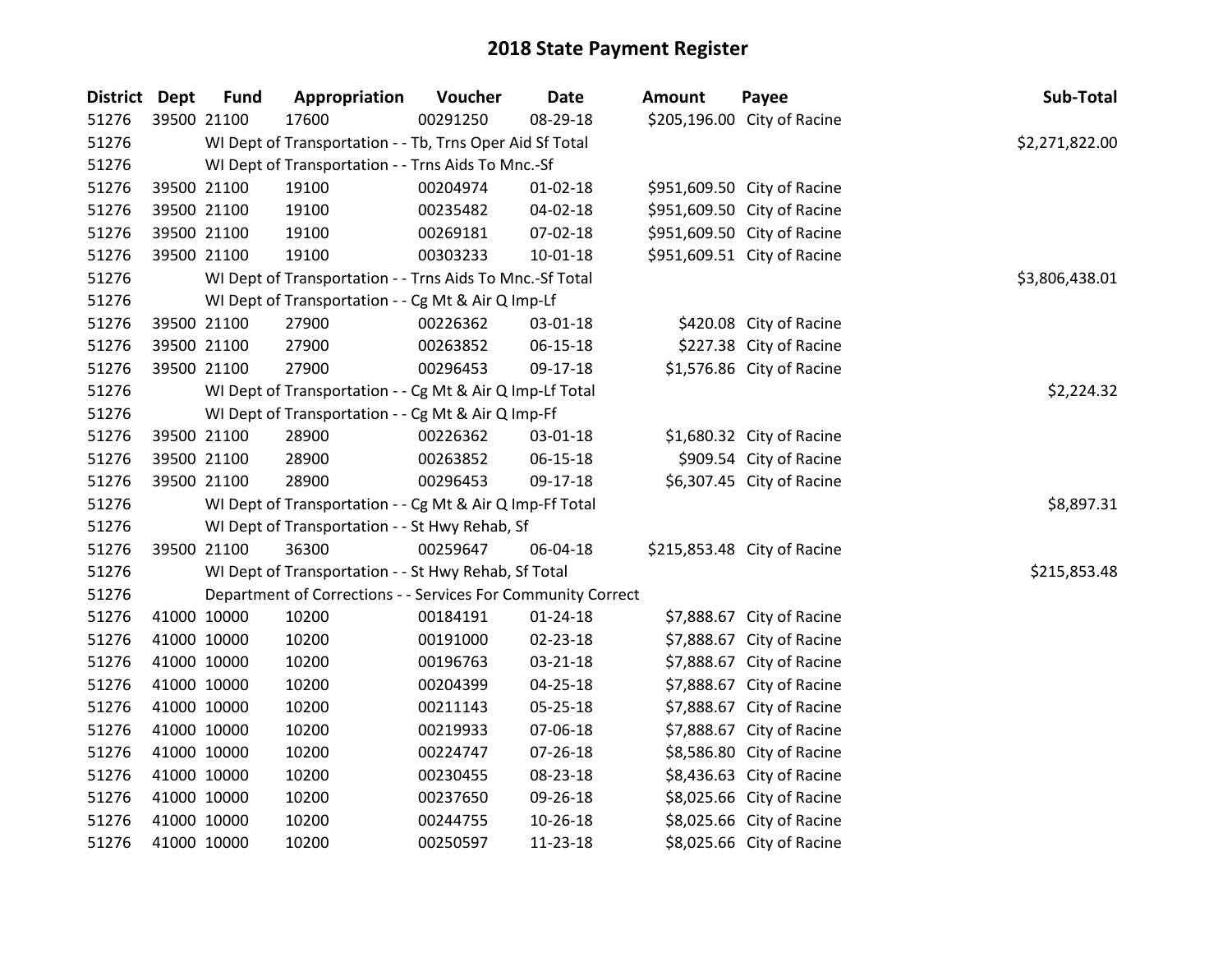| <b>District Dept</b> | <b>Fund</b> | Appropriation                                                      | Voucher  | <b>Date</b>    | <b>Amount</b> | Payee                      | Sub-Total   |
|----------------------|-------------|--------------------------------------------------------------------|----------|----------------|---------------|----------------------------|-------------|
| 51276                | 41000 10000 | 10200                                                              | 00256865 | 12-26-18       |               | \$8,025.66 City of Racine  |             |
| 51276                |             | Department of Corrections - - Services For Community Correct Total |          |                |               |                            | \$96,458.09 |
| 51276                |             | Department of Corrections - - Services For Drunken Driving O       |          |                |               |                            |             |
| 51276                | 41000 10000 | 10300                                                              | 00212004 | 06-01-18       |               | \$1,450.00 City of Racine  |             |
| 51276                |             | Department of Corrections - - Services For Drunken Driving O Total |          |                |               |                            | \$1,450.00  |
| 51276                |             | Department of Corrections - - Energy Costs, Energy-Related A       |          |                |               |                            |             |
| 51276                | 41000 10000 | 10600                                                              | 00179579 | 01-05-18       |               | \$13,006.75 City of Racine |             |
| 51276                | 41000 10000 | 10600                                                              | 00195354 | 03-15-18       |               | \$9,688.97 City of Racine  |             |
| 51276                | 41000 10000 | 10600                                                              | 00195356 | 03-15-18       |               | \$9,390.40 City of Racine  |             |
| 51276                | 41000 10000 | 10600                                                              | 00195358 | 03-15-18       |               | \$5,412.49 City of Racine  |             |
| 51276                | 41000 10000 | 10600                                                              | 00195359 | 03-15-18       |               | \$29,569.90 City of Racine |             |
| 51276                | 41000 10000 | 10600                                                              | 00195360 | 03-15-18       |               | \$28,887.28 City of Racine |             |
| 51276                | 41000 10000 | 10600                                                              | 00195364 | $03 - 15 - 18$ |               | \$370.74 City of Racine    |             |
| 51276                | 41000 10000 | 10600                                                              | 00200906 | $04 - 11 - 18$ |               | \$13,781.35 City of Racine |             |
| 51276                | 41000 10000 | 10600                                                              | 00213393 | 06-06-18       |               | \$9,265.95 City of Racine  |             |
| 51276                | 41000 10000 | 10600                                                              | 00213397 | 06-06-18       |               | \$5,454.78 City of Racine  |             |
| 51276                | 41000 10000 | 10600                                                              | 00213401 | 06-06-18       |               | \$30,147.80 City of Racine |             |
| 51276                | 41000 10000 | 10600                                                              | 00213404 | 06-06-18       |               | \$27,355.68 City of Racine |             |
| 51276                | 41000 10000 | 10600                                                              | 00213408 | 06-06-18       |               | \$370.74 City of Racine    |             |
| 51276                | 41000 10000 | 10600                                                              | 00213413 | 06-07-18       |               | \$8,669.36 City of Racine  |             |
| 51276                | 41000 10000 | 10600                                                              | 00213420 | 06-06-18       |               | \$168.00 City of Racine    |             |
| 51276                | 41000 10000 | 10600                                                              | 00221839 | 07-13-18       |               | \$13,440.39 City of Racine |             |
| 51276                | 41000 10000 | 10600                                                              | 00233781 | 09-10-18       |               | \$7,396.74 City of Racine  |             |
| 51276                | 41000 10000 | 10600                                                              | 00233813 | 09-10-18       |               | \$5,962.77 City of Racine  |             |
| 51276                | 41000 10000 | 10600                                                              | 00233822 | 09-10-18       |               | \$30,793.88 City of Racine |             |
| 51276                | 41000 10000 | 10600                                                              | 00233826 | 09-10-18       |               | \$26,265.05 City of Racine |             |
| 51276                | 41000 10000 | 10600                                                              | 00233834 | 09-10-18       |               | \$361.06 City of Racine    |             |
| 51276                | 41000 10000 | 10600                                                              | 00233842 | 09-10-18       |               | \$8,875.03 City of Racine  |             |
| 51276                | 41000 10000 | 10600                                                              | 00242974 | 10-19-18       |               | \$12,714.11 City of Racine |             |
| 51276                | 41000 10000 | 10600                                                              | 00246417 | 11-02-18       |               | \$393.45 City of Racine    |             |
| 51276                | 41000 10000 | 10600                                                              | 00253859 | 12-10-18       |               | \$5,208.19 City of Racine  |             |
| 51276                | 41000 10000 | 10600                                                              | 00253862 | 12-10-18       |               | \$7,275.80 City of Racine  |             |
| 51276                | 41000 10000 | 10600                                                              | 00253867 | 12-10-18       |               | \$27,964.53 City of Racine |             |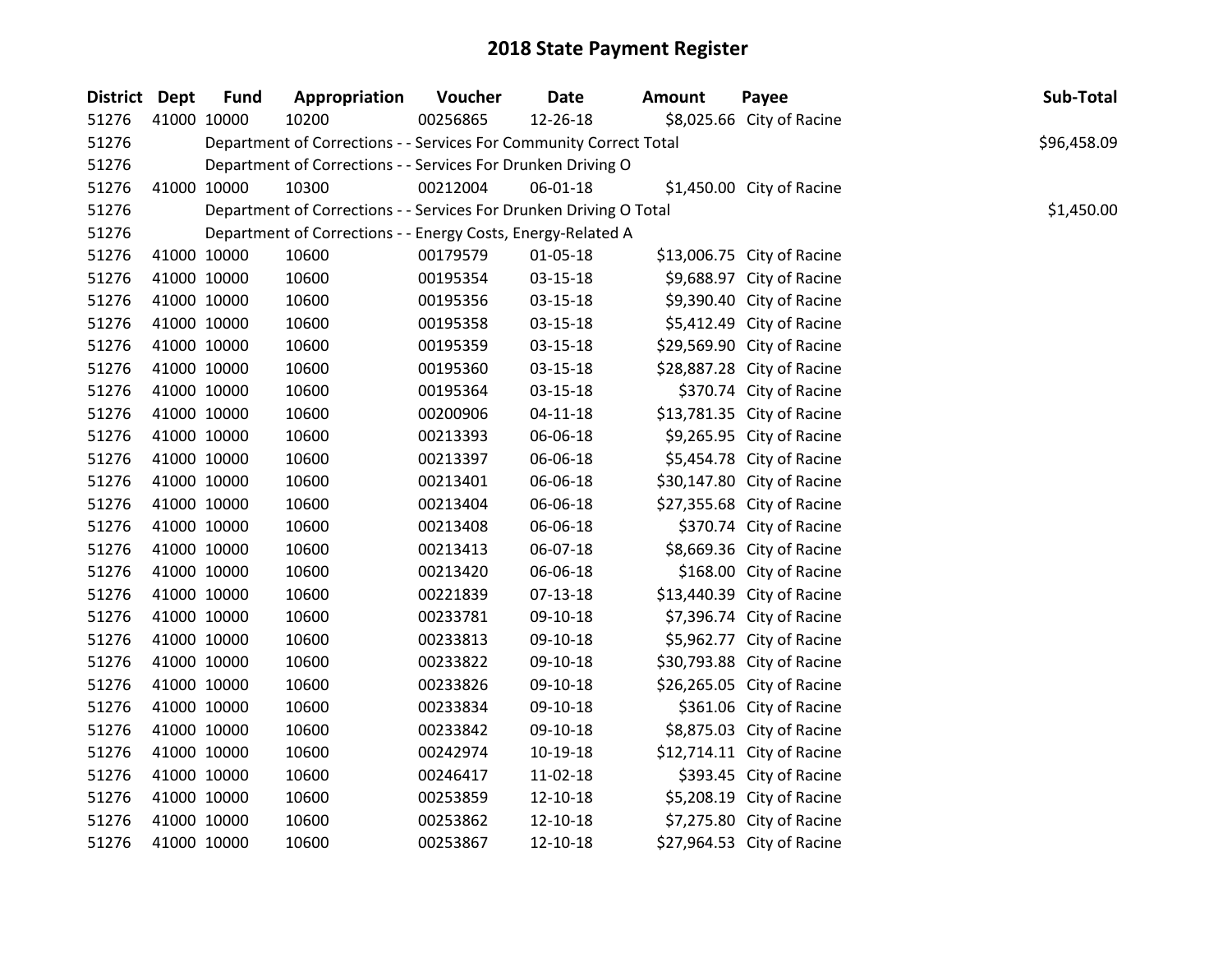| <b>District Dept</b> |             | <b>Fund</b> | Appropriation                                                      | Voucher  | Date           | <b>Amount</b> | Payee                       | Sub-Total    |
|----------------------|-------------|-------------|--------------------------------------------------------------------|----------|----------------|---------------|-----------------------------|--------------|
| 51276                | 41000 10000 |             | 10600                                                              | 00253871 | 12-10-18       |               | \$22,486.38 City of Racine  |              |
| 51276                | 41000 10000 |             | 10600                                                              | 00253874 | 12-10-18       |               | \$370.74 City of Racine     |              |
| 51276                | 41000 10000 |             | 10600                                                              | 00253877 | 12-10-18       |               | \$8,343.35 City of Racine   |              |
| 51276                |             |             | Department of Corrections - - Energy Costs, Energy-Related A Total |          |                |               |                             | \$369,391.66 |
| 51276                |             |             | Department of Corrections - - Purchased Services For Offende       |          |                |               |                             |              |
| 51276                |             | 41000 10000 | 11100                                                              | 00198239 | 03-27-18       |               | \$1,500.00 City of Racine   |              |
| 51276                | 41000 10000 |             | 11100                                                              | 00212068 | 05-30-18       |               | \$1,500.00 City of Racine   |              |
| 51276                | 41000 10000 |             | 11100                                                              | 00242737 | 10-17-18       |               | \$2,250.00 City of Racine   |              |
| 51276                |             |             | Department of Corrections - - Purchased Services For Offende Total |          |                |               |                             | \$5,250.00   |
| 51276                |             |             | Department of Corrections - - Correctional Institution Enter       |          |                |               |                             |              |
| 51276                | 41000 10000 |             | 16600                                                              | 00252339 | 12-03-18       |               | \$35.00 City of Racine      |              |
| 51276                |             |             | Department of Corrections - - Correctional Institution Enter Total |          |                |               |                             | \$35.00      |
| 51276                |             |             | Department of Corrections - - Probation, Parole And Extended       |          |                |               |                             |              |
| 51276                | 41000 10000 |             | 18700                                                              | 00180438 | 01-09-18       |               | \$480.00 City of Racine     |              |
| 51276                | 41000 10000 |             | 18700                                                              | 00195558 | 03-15-18       |               | \$480.00 City of Racine     |              |
| 51276                | 41000 10000 |             | 18700                                                              | 00217291 | 06-22-18       |               | \$480.00 City of Racine     |              |
| 51276                | 41000 10000 |             | 18700                                                              | 00237909 | $10 - 11 - 18$ |               | \$360.00 City of Racine     |              |
| 51276                |             |             | Department of Corrections - - Probation, Parole And Extended Total |          |                |               |                             | \$1,800.00   |
| 51276                |             |             | Department of Corrections - - Prison Industries                    |          |                |               |                             |              |
| 51276                | 41000 16600 |             | 13400                                                              | 00181104 | $01 - 11 - 18$ |               | \$65.00 City of Racine      |              |
| 51276                | 41000 16600 |             | 13400                                                              | 00188356 | 02-20-18       |               | \$65.00 City of Racine      |              |
| 51276                |             |             | Department of Corrections - - Prison Industries Total              |          |                |               |                             | \$130.00     |
| 51276                |             |             | Department of Health Services - - State/Federal Aids               |          |                |               |                             |              |
| 51276                | 43500 10000 |             | 00000                                                              | 90808    | 01-02-18       |               | \$39,132.00 City of Racine  |              |
| 51276                |             | 43500 10000 | 00000                                                              | 90810    | 03-01-18       |               | \$157,720.00 City of Racine |              |
| 51276                | 43500 10000 |             | 00000                                                              | 90812    | 04-02-18       |               | \$106,289.00 City of Racine |              |
| 51276                | 43500 10000 |             | 00000                                                              | 90814    | 06-01-18       |               | \$39,119.00 City of Racine  |              |
| 51276                | 43500 10000 |             | 00000                                                              | 90901    | 08-01-18       |               | \$42,778.00 City of Racine  |              |
| 51276                | 43500 10000 |             | 00000                                                              | 90902    | 09-04-18       |               | \$7,727.00 City of Racine   |              |
| 51276                | 43500 10000 |             | 00000                                                              | 90903    | 10-01-18       |               | \$134,084.00 City of Racine |              |
| 51276                | 43500 10000 |             | 00000                                                              | 90904    | 11-01-18       |               | \$30,780.00 City of Racine  |              |
| 51276                | 43500 10000 |             | 00000                                                              | 90905    | 12-03-18       |               | \$32,177.00 City of Racine  |              |
| 51276                |             |             | Department of Health Services - - State/Federal Aids Total         |          |                |               |                             | \$589,806.00 |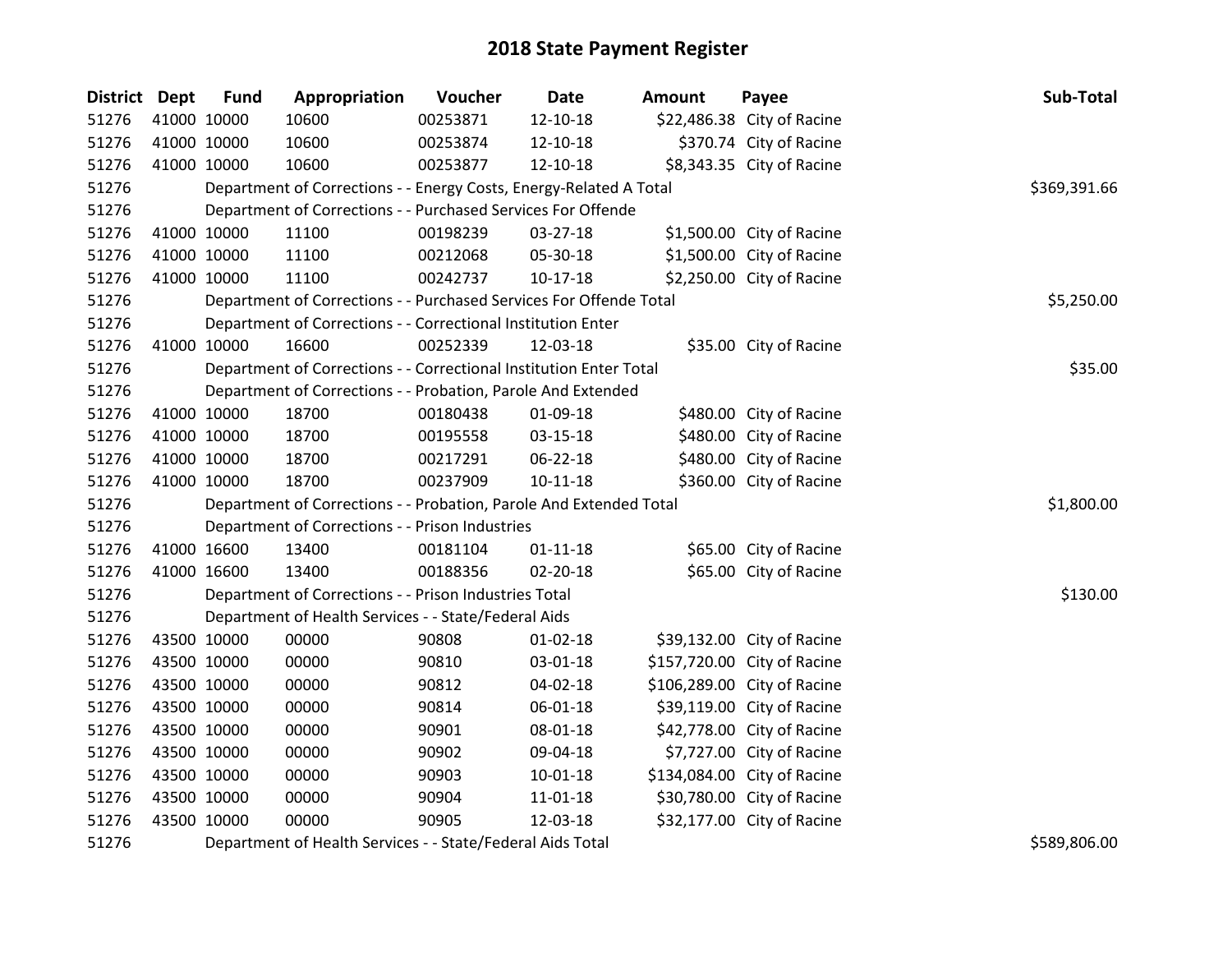| District Dept |             | <b>Fund</b> | Appropriation                                                                   | Voucher   | <b>Date</b>    | Amount | Payee                       | Sub-Total    |
|---------------|-------------|-------------|---------------------------------------------------------------------------------|-----------|----------------|--------|-----------------------------|--------------|
| 51276         |             |             | Department of Health Services - - Services, Reimbursement & Paym                |           |                |        |                             |              |
| 51276         | 43500 10000 |             | 10900                                                                           | 00179935  | $01 - 11 - 18$ |        | \$540.00 City of Racine     |              |
| 51276         | 43500 10000 |             | 10900                                                                           | 00185594  | 02-28-18       |        | \$855.00 City of Racine     |              |
| 51276         |             | 43500 10000 | 10900                                                                           | 00204770  | 05-09-18       |        | \$195.00 City of Racine     |              |
| 51276         | 43500 10000 |             | 10900                                                                           | 00213047  | 06-29-18       |        | \$1,200.00 City of Racine   |              |
| 51276         | 43500 10000 |             | 10900                                                                           | 00219363  | 07-30-18       |        | \$210.00 City of Racine     |              |
| 51276         |             |             | Department of Health Services - - Services, Reimbursement & Paym Total          |           |                |        |                             | \$3,000.00   |
| 51276         |             |             | Department of Health Services - - Emergency Medical Services, Ai                |           |                |        |                             |              |
| 51276         |             | 43500 10000 | 11900                                                                           | 00229422  | 08-31-18       |        | \$11,002.24 City of Racine  |              |
| 51276         |             |             | Department of Health Services - - Emergency Medical Services, Ai Total          |           |                |        |                             | \$11,002.24  |
| 51276         |             |             | Department of Health Services - - Federal Project Aids                          |           |                |        |                             |              |
| 51276         | 43500 10000 |             | 15000                                                                           | 00179465  | $01 - 26 - 18$ |        | \$4,500.00 City of Racine   |              |
| 51276         |             |             | Department of Health Services - - Federal Project Aids Total                    |           |                |        |                             | \$4,500.00   |
| 51276         |             |             | Department of Health Services - - Prepaid Medical Transport Reimbursement       |           |                |        |                             |              |
| 51276         | 43500 10000 |             | 16300                                                                           | AMBULANCE | 11-08-18       |        | \$217,875.88 City of Racine |              |
| 51276         |             |             | Department of Health Services - - Prepaid Medical Transport Reimbursement Total |           |                |        |                             | \$217,875.88 |
| 51276         |             |             | Department of Health Services - - Cemetery, Funeral, And Burial                 |           |                |        |                             |              |
| 51276         | 43500 10000 |             | 41000                                                                           | 00181725  | 02-02-18       |        | \$650.00 City of Racine     |              |
| 51276         |             | 43500 10000 | 41000                                                                           | 00187708  | 03-02-18       |        | \$1,000.00 City of Racine   |              |
| 51276         |             | 43500 10000 | 41000                                                                           | 00187709  | 03-02-18       |        | \$1,000.00 City of Racine   |              |
| 51276         |             | 43500 10000 | 41000                                                                           | 00187710  | 03-02-18       |        | \$100.00 City of Racine     |              |
| 51276         | 43500 10000 |             | 41000                                                                           | 00187711  | 03-02-18       |        | \$1,000.00 City of Racine   |              |
| 51276         | 43500 10000 |             | 41000                                                                           | 00187712  | 03-02-18       |        | \$1,000.00 City of Racine   |              |
| 51276         | 43500 10000 |             | 41000                                                                           | 00187713  | 03-02-18       |        | \$1,000.00 City of Racine   |              |
| 51276         |             | 43500 10000 | 41000                                                                           | 00187714  | 03-02-18       |        | \$1,000.00 City of Racine   |              |
| 51276         |             | 43500 10000 | 41000                                                                           | 00189156  | 03-13-18       |        | \$100.00 City of Racine     |              |
| 51276         | 43500 10000 |             | 41000                                                                           | 00189157  | 03-13-18       |        | \$100.00 City of Racine     |              |
| 51276         | 43500 10000 |             | 41000                                                                           | 00189158  | 03-13-18       |        | \$100.00 City of Racine     |              |
| 51276         | 43500 10000 |             | 41000                                                                           | 00190692  | 03-16-18       |        | \$655.00 City of Racine     |              |
| 51276         |             | 43500 10000 | 41000                                                                           | 00190693  | 03-16-18       |        | \$1,000.00 City of Racine   |              |
| 51276         | 43500 10000 |             | 41000                                                                           | 00190694  | 03-16-18       |        | \$496.01 City of Racine     |              |
| 51276         | 43500 10000 |             | 41000                                                                           | 00190695  | 03-16-18       |        | \$1,000.00 City of Racine   |              |
| 51276         | 43500 10000 |             | 41000                                                                           | 00190696  | 03-16-18       |        | \$825.00 City of Racine     |              |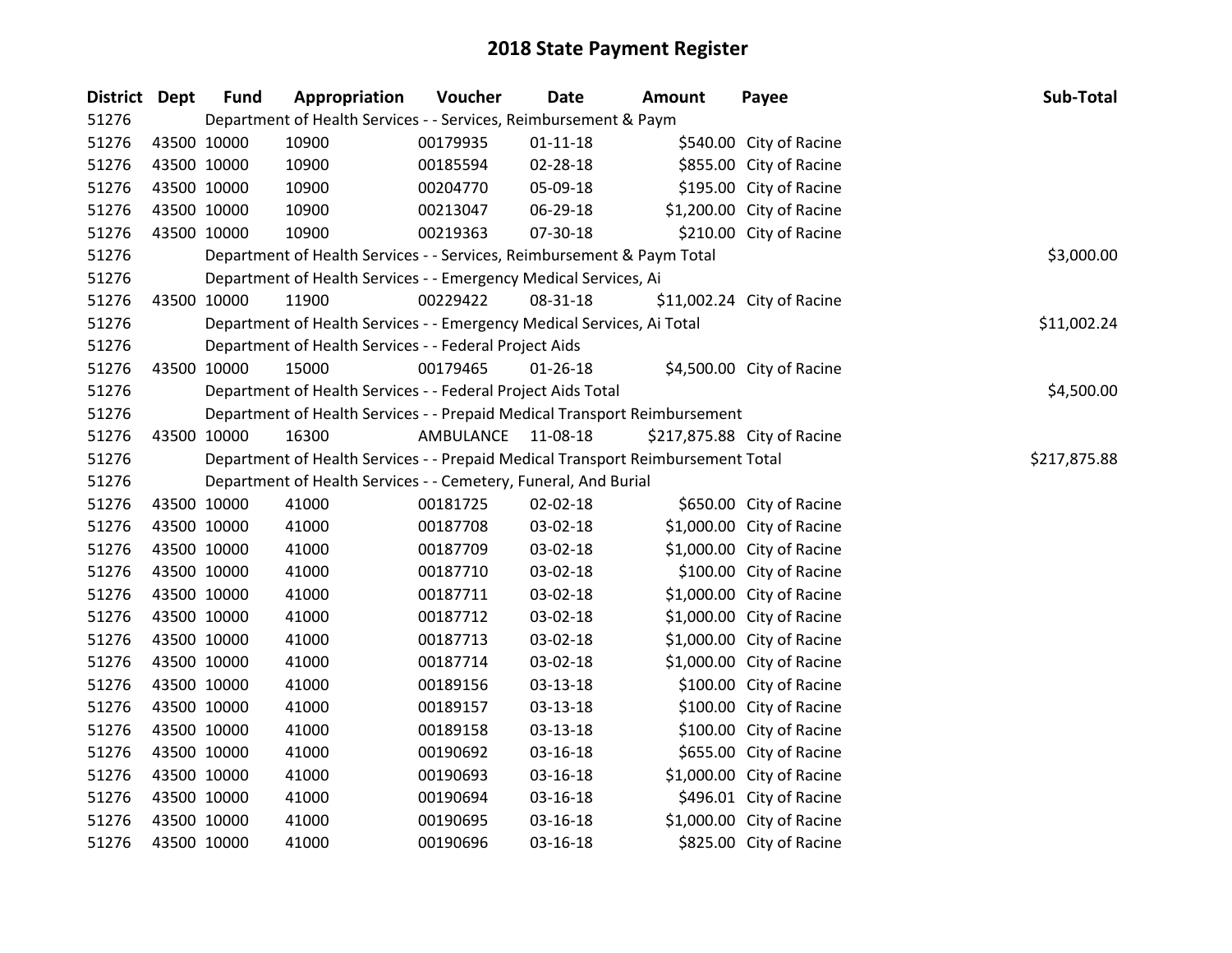| District Dept |             | <b>Fund</b> | Appropriation                                                         | Voucher  | <b>Date</b>    | <b>Amount</b> | Payee                     | Sub-Total   |
|---------------|-------------|-------------|-----------------------------------------------------------------------|----------|----------------|---------------|---------------------------|-------------|
| 51276         |             | 43500 10000 | 41000                                                                 | 00190697 | 03-16-18       |               | \$690.00 City of Racine   |             |
| 51276         |             | 43500 10000 | 41000                                                                 | 00190698 | 03-16-18       |               | \$690.00 City of Racine   |             |
| 51276         | 43500 10000 |             | 41000                                                                 | 00190699 | 03-16-18       |               | \$1,000.00 City of Racine |             |
| 51276         | 43500 10000 |             | 41000                                                                 | 00190700 | 03-16-18       |               | \$1,000.00 City of Racine |             |
| 51276         |             | 43500 10000 | 41000                                                                 | 00192097 | 03-23-18       |               | \$1,000.00 City of Racine |             |
| 51276         |             | 43500 10000 | 41000                                                                 | 00192098 | 03-23-18       |               | \$1,000.00 City of Racine |             |
| 51276         |             | 43500 10000 | 41000                                                                 | 00192099 | 03-23-18       |               | \$550.00 City of Racine   |             |
| 51276         | 43500 10000 |             | 41000                                                                 | 00201243 | 05-04-18       |               | \$1,000.00 City of Racine |             |
| 51276         |             | 43500 10000 | 41000                                                                 | 00201244 | 05-04-18       |               | \$1,000.00 City of Racine |             |
| 51276         |             | 43500 10000 | 41000                                                                 | 00206838 | 05-31-18       |               | \$1,000.00 City of Racine |             |
| 51276         |             | 43500 10000 | 41000                                                                 | 00216219 | $07-13-18$     |               | \$550.00 City of Racine   |             |
| 51276         |             | 43500 10000 | 41000                                                                 | 00227538 | 08-31-18       |               | \$1,000.00 City of Racine |             |
| 51276         | 43500 10000 |             | 41000                                                                 | 00229097 | 09-13-18       |               | \$550.00 City of Racine   |             |
| 51276         |             | 43500 10000 | 41000                                                                 | 00232441 | 09-28-18       |               | \$1,000.00 City of Racine |             |
| 51276         |             | 43500 10000 | 41000                                                                 | 00232442 | 09-28-18       |               | \$550.00 City of Racine   |             |
| 51276         |             | 43500 10000 | 41000                                                                 | 00232443 | 09-28-18       |               | \$1,000.00 City of Racine |             |
| 51276         |             | 43500 10000 | 41000                                                                 | 00237616 | 10-19-18       |               | \$550.00 City of Racine   |             |
| 51276         |             | 43500 10000 | 41000                                                                 | 00239159 | 10-26-18       |               | \$1,000.00 City of Racine |             |
| 51276         |             | 43500 10000 | 41000                                                                 | 00245176 | 11-23-18       |               | \$710.00 City of Racine   |             |
| 51276         |             | 43500 10000 | 41000                                                                 | 00248987 | 12-14-18       |               | \$1,000.00 City of Racine |             |
| 51276         |             |             | Department of Health Services - - Cemetery, Funeral, And Burial Total |          |                |               |                           | \$27,866.01 |
| 51276         |             |             | Dept of Workforce Development - - General Program Operations          |          |                |               |                           |             |
| 51276         |             | 44500 10000 | 10100                                                                 | 00160345 | $04 - 18 - 18$ |               | \$40.00 City of Racine    |             |
| 51276         |             |             | Dept of Workforce Development - - General Program Operations Total    |          |                |               |                           | \$40.00     |
| 51276         |             |             | Dept of Workforce Development - - Title Ib Aids State Gpr             |          |                |               |                           |             |
| 51276         |             | 44500 10000 | 50900                                                                 | 00144102 | $01 - 16 - 18$ |               | \$532.30 City of Racine   |             |
| 51276         |             | 44500 10000 | 50900                                                                 | 00148527 | $02 - 12 - 18$ |               | \$432.23 City of Racine   |             |
| 51276         |             | 44500 10000 | 50900                                                                 | 00153757 | 03-15-18       |               | \$621.73 City of Racine   |             |
| 51276         |             | 44500 10000 | 50900                                                                 | 00157969 | 04-06-18       |               | \$346.00 City of Racine   |             |
| 51276         |             | 44500 10000 | 50900                                                                 | 00161515 | 05-03-18       |               | \$435.43 City of Racine   |             |
| 51276         |             | 44500 10000 | 50900                                                                 | 00168921 | 06-07-18       |               | \$318.32 City of Racine   |             |
| 51276         |             | 44500 10000 | 50900                                                                 | 00174801 | 07-13-18       |               | \$358.77 City of Racine   |             |
| 51276         |             | 44500 10000 | 50900                                                                 | 00175658 | 07-30-18       |               | \$331.09 City of Racine   |             |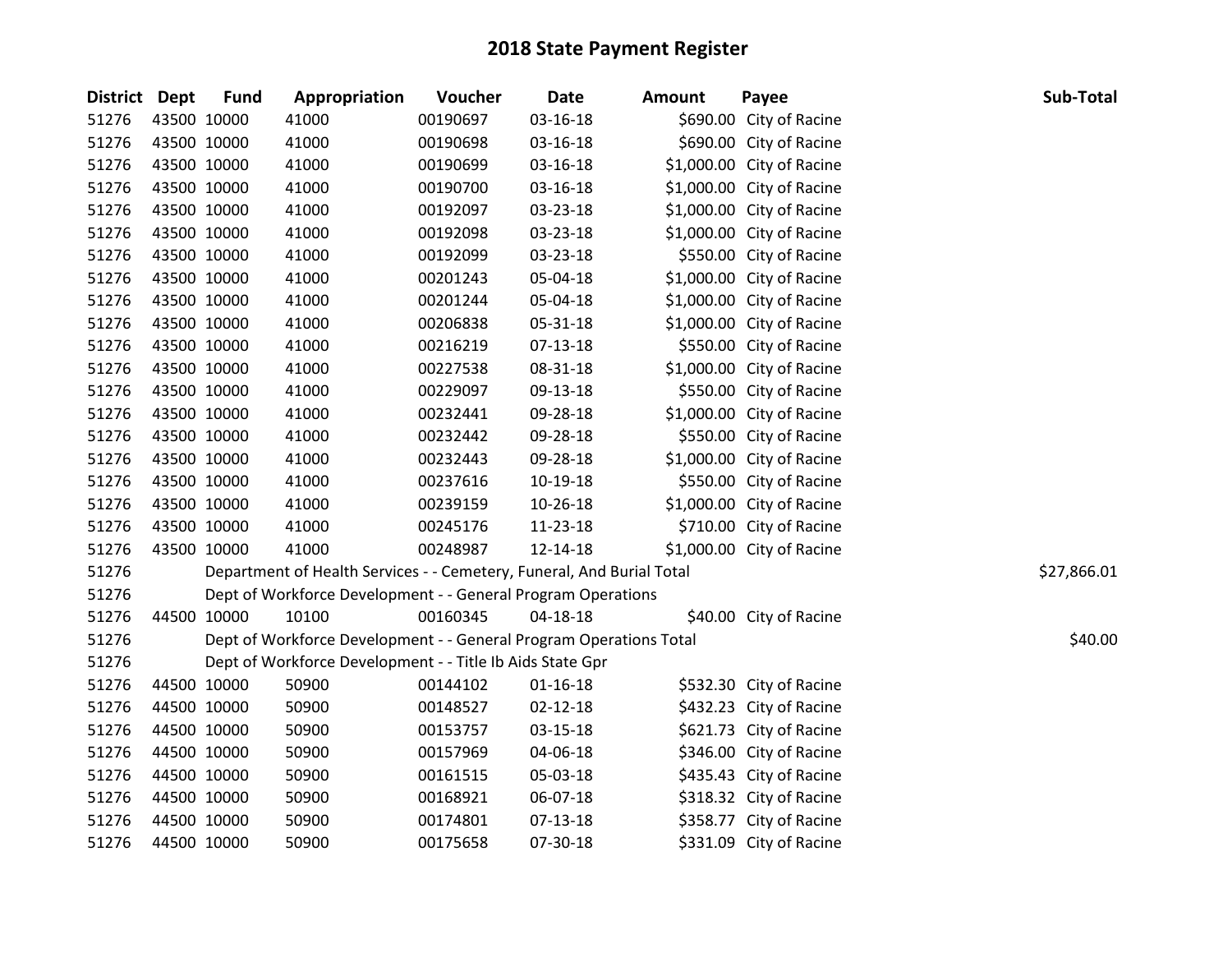| District Dept | <b>Fund</b>                                                  | Appropriation                                                     | Voucher     | Date           | <b>Amount</b> | Payee                      | Sub-Total   |
|---------------|--------------------------------------------------------------|-------------------------------------------------------------------|-------------|----------------|---------------|----------------------------|-------------|
| 51276         | 44500 10000                                                  | 50900                                                             | 00191437    | $10 - 16 - 18$ |               | \$415.20 City of Racine    |             |
| 51276         | 44500 10000                                                  | 50900                                                             | 00192927    | 11-05-18       |               | \$472.69 City of Racine    |             |
| 51276         | 44500 10000                                                  | 50900                                                             | 00194159    | 10-31-18       |               | \$470.56 City of Racine    |             |
| 51276         | 44500 10000                                                  | 50900                                                             | 00199730    | 12-06-18       |               | \$406.69 City of Racine    |             |
| 51276         |                                                              | Dept of Workforce Development - - Title Ib Aids State Gpr Total   |             |                |               |                            | \$5,141.01  |
| 51276         |                                                              | Dept of Workforce Development - - Title Ib Aids Federal Prf       |             |                |               |                            |             |
| 51276         | 44500 10000                                                  | 54400                                                             | 00144102    | $01 - 16 - 18$ |               | \$1,967.70 City of Racine  |             |
| 51276         | 44500 10000                                                  | 54400                                                             | 00148527    | $02 - 12 - 18$ |               | \$1,597.77 City of Racine  |             |
| 51276         | 44500 10000                                                  | 54400                                                             | 00153757    | 03-15-18       |               | \$2,298.27 City of Racine  |             |
| 51276         | 44500 10000                                                  | 54400                                                             | 00157969    | 04-06-18       |               | \$1,279.00 City of Racine  |             |
| 51276         | 44500 10000                                                  | 54400                                                             | 00161515    | 05-03-18       |               | \$1,609.57 City of Racine  |             |
| 51276         | 44500 10000                                                  | 54400                                                             | 00168921    | 06-07-18       |               | \$1,176.68 City of Racine  |             |
| 51276         | 44500 10000                                                  | 54400                                                             | 00174801    | $07-13-18$     |               | \$1,326.23 City of Racine  |             |
| 51276         | 44500 10000                                                  | 54400                                                             | 00175658    | 07-30-18       |               | \$1,223.91 City of Racine  |             |
| 51276         | 44500 10000                                                  | 54400                                                             | 00191437    | $10 - 16 - 18$ |               | \$1,534.80 City of Racine  |             |
| 51276         | 44500 10000                                                  | 54400                                                             | 00192927    | 11-05-18       |               | \$1,747.31 City of Racine  |             |
| 51276         | 44500 10000                                                  | 54400                                                             | 00194159    | $10 - 31 - 18$ |               | \$1,739.44 City of Racine  |             |
| 51276         | 44500 10000                                                  | 54400                                                             | 00199730    | 12-06-18       |               | \$1,503.31 City of Racine  |             |
| 51276         |                                                              | Dept of Workforce Development - - Title Ib Aids Federal Prf Total |             |                |               |                            | \$19,003.99 |
| 51276         |                                                              | Dept of Workforce Development - - Non I-B Project Aids Fed        |             |                |               |                            |             |
| 51276         | 44500 10000                                                  | 54500                                                             | 00144102    | $01 - 16 - 18$ |               | \$65.00 City of Racine     |             |
| 51276         | 44500 10000                                                  | 54500                                                             | 00148527    | $02 - 12 - 18$ |               | \$65.00 City of Racine     |             |
| 51276         | 44500 10000                                                  | 54500                                                             | 00153757    | 03-15-18       |               | \$65.00 City of Racine     |             |
| 51276         | 44500 10000                                                  | 54500                                                             | 00161515    | 05-03-18       |               | \$65.00 City of Racine     |             |
| 51276         | 44500 10000                                                  | 54500                                                             | 00168921    | 06-07-18       |               | \$65.00 City of Racine     |             |
| 51276         | 44500 10000                                                  | 54500                                                             | 00174801    | $07 - 13 - 18$ |               | \$65.00 City of Racine     |             |
| 51276         | 44500 10000                                                  | 54500                                                             | 00192927    | 11-05-18       |               | \$65.00 City of Racine     |             |
| 51276         |                                                              | Dept of Workforce Development - - Non I-B Project Aids Fed Total  |             |                |               |                            | \$455.00    |
| 51276         |                                                              | Department of Justice - - Law Enforcement Train, Local            |             |                |               |                            |             |
| 51276         | 45500 10000                                                  | 23100                                                             | 00039551    | 02-20-18       |               | \$28,800.00 City of Racine |             |
| 51276         | 45500 10000                                                  | 23100                                                             | 00053670    | $10 - 18 - 18$ |               | \$28,480.00 City of Racine |             |
| 51276         | Department of Justice - - Law Enforcement Train, Local Total |                                                                   | \$57,280.00 |                |               |                            |             |
| 51276         |                                                              | Department of Justice - - Law Enf Officer Suplmnt Grants          |             |                |               |                            |             |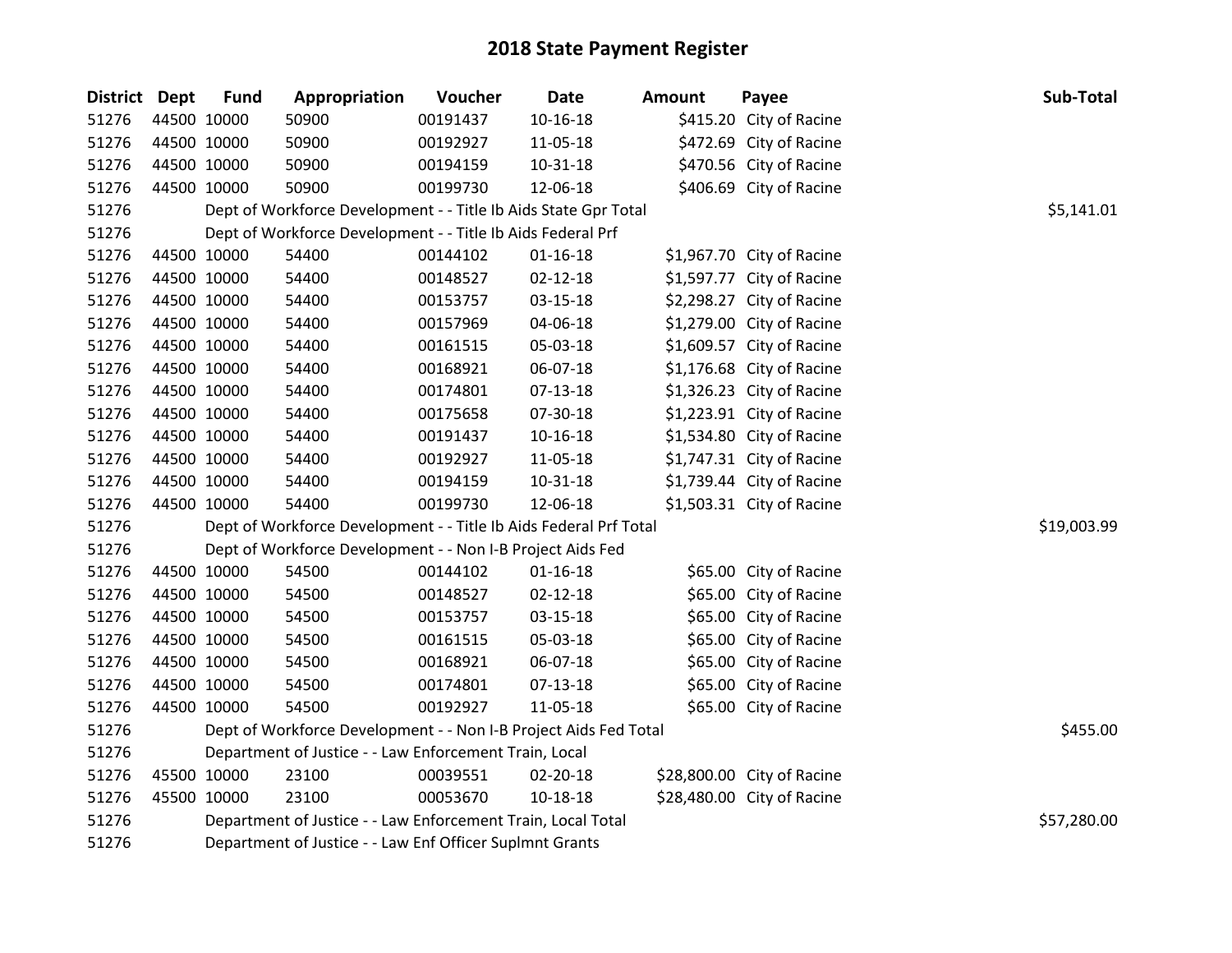| <b>District Dept</b> | <b>Fund</b>                                            | Appropriation                                                           | Voucher    | <b>Date</b>    | <b>Amount</b> | Payee                       | Sub-Total    |
|----------------------|--------------------------------------------------------|-------------------------------------------------------------------------|------------|----------------|---------------|-----------------------------|--------------|
| 51276                | 45500 10000                                            | 27500                                                                   | 00045686   | $05 - 14 - 18$ |               | \$121,434.00 City of Racine |              |
| 51276                |                                                        | Department of Justice - - Law Enf Officer Suplmnt Grants Total          |            |                |               |                             | \$121,434.00 |
| 51276                |                                                        | Department of Justice - - Youth Diversion Program                       |            |                |               |                             |              |
| 51276                | 45500 10000                                            | 27800                                                                   | 00042578   | 03-01-18       |               | \$20,223.77 City of Racine  |              |
| 51276                | 45500 10000                                            | 27800                                                                   | 00045630   | 05-14-18       |               | \$27,786.13 City of Racine  |              |
| 51276                | 45500 10000                                            | 27800                                                                   | 00050367   | 08-20-18       |               | \$15,390.10 City of Racine  |              |
| 51276                | 45500 10000                                            | 27800                                                                   | 00054855   | 11-30-18       |               | \$8,073.31 City of Racine   |              |
| 51276                |                                                        | Department of Justice - - Youth Diversion Program Total                 |            |                |               |                             | \$71,473.31  |
| 51276                |                                                        | Department of Justice - - Law Enforcement Overtime Grant                |            |                |               |                             |              |
| 51276                | 45500 10000                                            | 28600                                                                   | 00049814   | 08-14-18       |               | \$23,534.78 City of Racine  |              |
| 51276                | 45500 10000                                            | 28600                                                                   | 00053731   | 10-26-18       |               | \$76,465.22 City of Racine  |              |
| 51276                |                                                        | Department of Justice - - Law Enforcement Overtime Grant Total          |            |                |               |                             | \$100,000.00 |
| 51276                |                                                        | Department of Justice - - Gifts, Grants And Proceeds                    |            |                |               |                             |              |
| 51276                | 45500 10000                                            | 32100                                                                   | 00056293   | 12-04-18       |               | \$1,798.05 City of Racine   |              |
| 51276                |                                                        | Department of Justice - - Gifts, Grants And Proceeds Total              | \$1,798.05 |                |               |                             |              |
| 51276                | Department of Justice - - Awards For Victims Of Crimes |                                                                         |            |                |               |                             |              |
| 51276                | 45500 10000                                            | 50200                                                                   | 00056508   | 12-13-18       |               | \$722.88 City of Racine     |              |
| 51276                |                                                        | Department of Justice - - Awards For Victims Of Crimes Total            |            |                |               |                             | \$722.88     |
| 51276                |                                                        | Department of Justice - - Federal Aid; Victim Comp                      |            |                |               |                             |              |
| 51276                | 45500 10000                                            | 54100                                                                   | 00045955   | $05-16-18$     |               | \$754.88 City of Racine     |              |
| 51276                | 45500 10000                                            | 54100                                                                   | 00052895   | 10-09-18       |               | \$814.88 City of Racine     |              |
| 51276                |                                                        | Department of Justice - - Federal Aid; Victim Comp Total                |            |                |               |                             | \$1,569.76   |
| 51276                |                                                        | Department of Justice - - Federal Aid, Victim Assistance                |            |                |               |                             |              |
| 51276                | 45500 10000                                            | 54200                                                                   | 00044328   | $04 - 12 - 18$ |               | \$631.00 City of Racine     |              |
| 51276                |                                                        | Department of Justice - - Federal Aid, Victim Assistance Total          |            |                |               |                             | \$631.00     |
| 51276                |                                                        | Department of Military Affairs - - Energy Costs, Energy-Related A       |            |                |               |                             |              |
| 51276                | 46500 10000                                            | 10600                                                                   | 00036845   | 01-09-18       |               | \$2,343.37 City of Racine   |              |
| 51276                | 46500 10000                                            | 10600                                                                   | 00036972   | $01 - 11 - 18$ |               | \$445.19 City of Racine     |              |
| 51276                | 46500 10000                                            | 10600                                                                   | 00041851   | $04-17-18$     |               | \$340.40 City of Racine     |              |
| 51276                | 46500 10000                                            | 10600                                                                   | 00046287   | 07-12-18       |               | \$147.42 City of Racine     |              |
| 51276                | 46500 10000                                            | 10600                                                                   | 00050304   | $10 - 11 - 18$ |               | \$152.66 City of Racine     |              |
| 51276                |                                                        | Department of Military Affairs - - Energy Costs, Energy-Related A Total |            |                |               |                             | \$3,429.04   |
| 51276                |                                                        | Department of Military Affairs - - Regional Emergency Response Tm       |            |                |               |                             |              |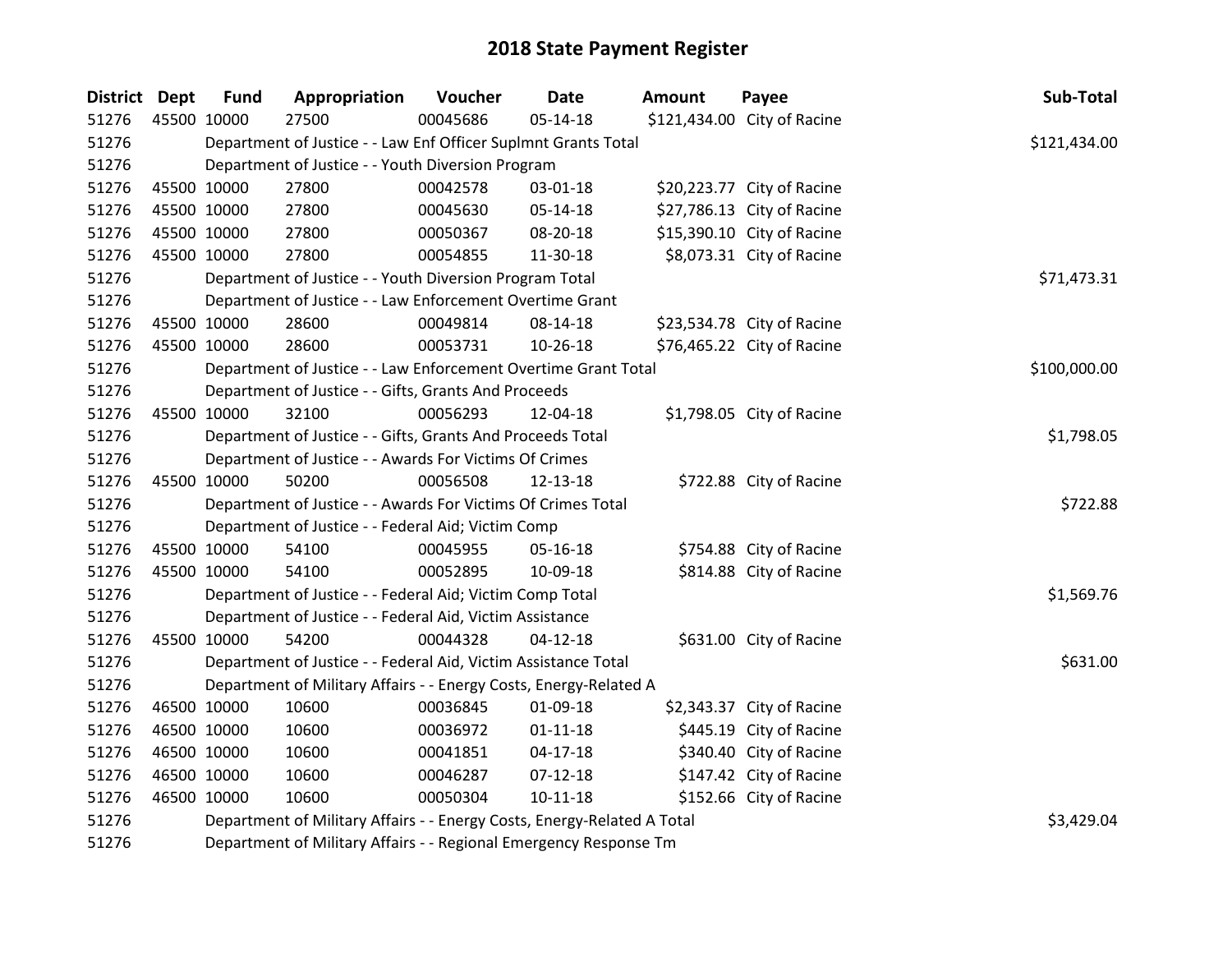| <b>District Dept</b> |             | <b>Fund</b> | Appropriation                                                           | Voucher     | Date           | <b>Amount</b>                 | Payee                       | Sub-Total      |
|----------------------|-------------|-------------|-------------------------------------------------------------------------|-------------|----------------|-------------------------------|-----------------------------|----------------|
| 51276                |             | 46500 10000 | 30600                                                                   | 00038647    | 02-05-18       |                               | \$24,547.56 City of Racine  |                |
| 51276                | 46500 10000 |             | 30600                                                                   | 00041654    | $04-17-18$     |                               | \$24,547.56 City of Racine  |                |
| 51276                | 46500 10000 |             | 30600                                                                   | 00046040    | 07-09-18       |                               | \$24,547.56 City of Racine  |                |
| 51276                | 46500 10000 |             | 30600                                                                   | 00051713    | 11-15-18       |                               | \$24,547.56 City of Racine  |                |
| 51276                |             |             | Department of Military Affairs - - Regional Emergency Response Tm Total | \$98,190.24 |                |                               |                             |                |
| 51276                |             |             | Department of Administration - - Federal Aid                            |             |                |                               |                             |                |
| 51276                |             | 50500 10000 | 14200                                                                   | 00071962    | 02-07-18       |                               | \$31,329.53 City of Racine  |                |
| 51276                | 50500 10000 |             | 14200                                                                   | 00076005    | 03-29-18       |                               | \$25.16 City of Racine      |                |
| 51276                |             | 50500 10000 | 14200                                                                   | 00086454    | 08-13-18       |                               | \$18,409.61 City of Racine  |                |
| 51276                |             |             | Department of Administration - - Federal Aid Total                      |             |                |                               |                             | \$49,764.30    |
| 51276                |             |             | Department of Administration - - Risk Mgmt - Worker'S Comp              |             |                |                               |                             |                |
| 51276                |             | 50500 16500 | 23200                                                                   | 00080335    | $05-17-18$     |                               | \$621.63 City of Racine     |                |
| 51276                |             |             | Department of Administration - - Risk Mgmt - Worker'S Comp Total        |             |                |                               |                             | \$621.63       |
| 51276                |             |             | Public Defender Board - - Trial Representation                          |             |                |                               |                             |                |
| 51276                |             | 55000 10000 | 10300                                                                   | 00127496    | 02-09-18       |                               | \$92.58 City of Racine      |                |
| 51276                |             | 55000 10000 | 10300                                                                   | 00140479    | 05-08-18       |                               | \$93.28 City of Racine      |                |
| 51276                | 55000 10000 |             | 10300                                                                   | 00155112    | 08-10-18       |                               | \$93.28 City of Racine      |                |
| 51276                | 55000 10000 |             | 10300                                                                   | 00167217    | 11-07-18       |                               | \$98.52 City of Racine      |                |
| 51276                |             |             | Public Defender Board - - Trial Representation Total                    | \$377.66    |                |                               |                             |                |
| 51276                |             |             | Public Defender Board - - Transcript, Discovery And Int                 |             |                |                               |                             |                |
| 51276                |             | 55000 10000 | 10600                                                                   | 00127501    | 02-06-18       |                               | \$2,820.00 City of Racine   |                |
| 51276                | 55000 10000 |             | 10600                                                                   | 00135365    | 04-04-18       |                               | \$2,820.00 City of Racine   |                |
| 51276                | 55000 10000 |             | 10600                                                                   | 00159517    | 09-04-18       |                               | \$834.40 City of Racine     |                |
| 51276                | 55000 10000 |             | 10600                                                                   | 00162881    | 09-26-18       |                               | \$1,440.15 City of Racine   |                |
| 51276                |             | 55000 10000 | 10600                                                                   | 00171548    | 12-06-18       |                               | \$105.00 City of Racine     |                |
| 51276                |             |             | Public Defender Board - - Transcript, Discovery And Int Total           |             |                |                               |                             | \$8,019.55     |
| 51276                |             |             | Department of Revenue - - Payments For Municipal Svcs                   |             |                |                               |                             |                |
| 51276                |             | 56600 10000 | 50100                                                                   | 00026895    | $01 - 31 - 18$ |                               | \$105,805.80 City of Racine |                |
| 51276                |             |             | Department of Revenue - - Payments For Municipal Svcs Total             |             |                |                               |                             | \$105,805.80   |
| 51276                |             |             | Shared Revenue and Tax Relief - - Expenditure Restraint Program         |             |                |                               |                             |                |
| 51276                | 83500 10000 |             | 10100                                                                   | 00033944    | 07-23-18       | \$2,627,050.53 City of Racine |                             |                |
| 51276                |             |             | Shared Revenue and Tax Relief - - Expenditure Restraint Program Total   |             |                |                               |                             | \$2,627,050.53 |
| 51276                |             |             | Shared Revenue and Tax Relief - - County And Municipal Aid              |             |                |                               |                             |                |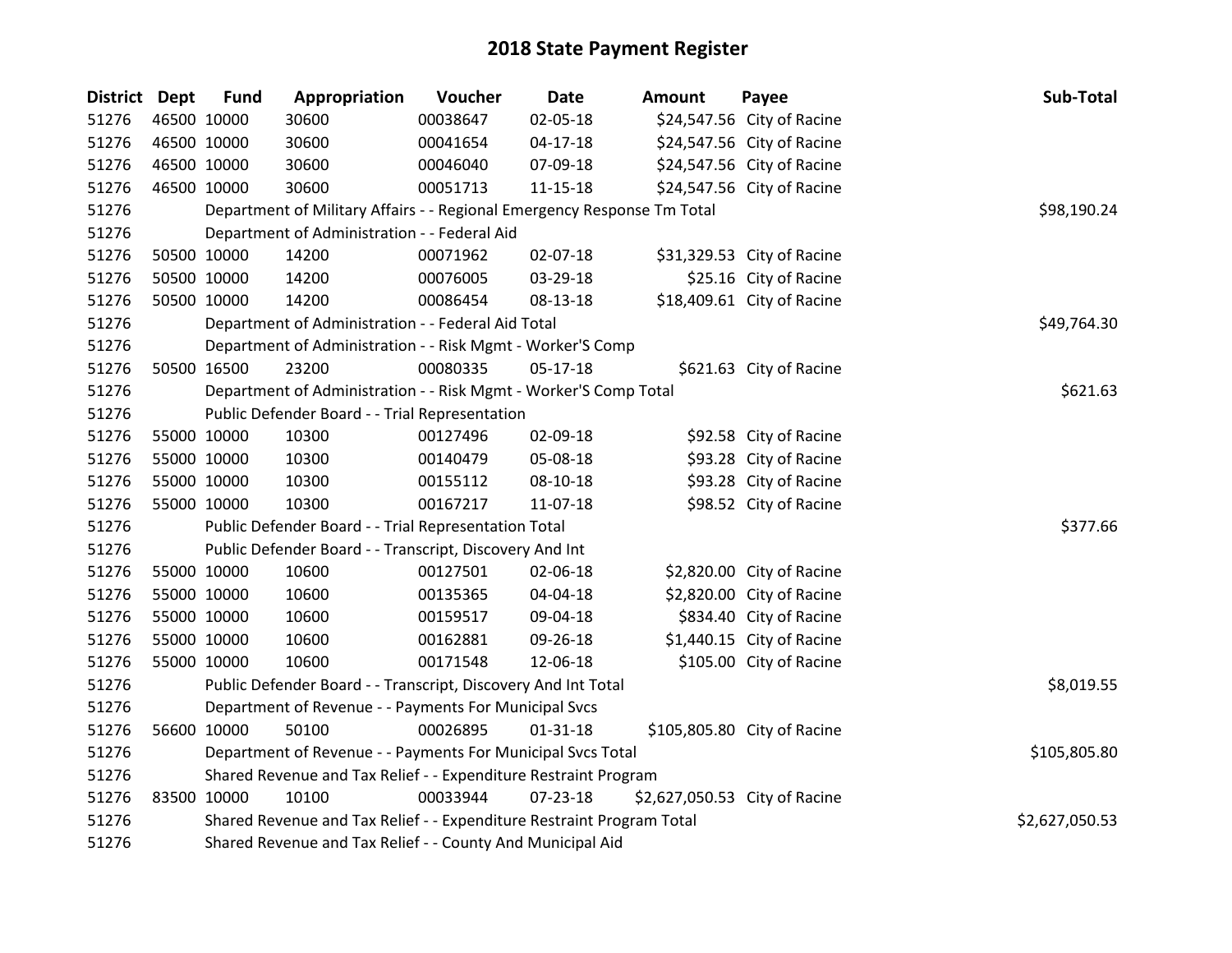| <b>District</b>    | Dept        | <b>Fund</b> | Appropriation                                                         | <b>Voucher</b> | Date           | Amount                         | Payee                         | Sub-Total       |
|--------------------|-------------|-------------|-----------------------------------------------------------------------|----------------|----------------|--------------------------------|-------------------------------|-----------------|
| 51276              | 83500 10000 |             | 10500                                                                 | 00033944       | 07-23-18       |                                | \$3,749,984.02 City of Racine |                 |
| 51276              | 83500 10000 |             | 10500                                                                 | 00036830       | 11-19-18       | \$21,032,033.57 City of Racine |                               |                 |
| 51276              |             |             | Shared Revenue and Tax Relief - - County And Municipal Aid Total      |                |                |                                |                               | \$24,782,017.59 |
| 51276              |             |             | Shared Revenue and Tax Relief - - Exempt Computer Aid                 |                |                |                                |                               |                 |
| 51276              |             | 83500 10000 | 10900                                                                 | 00031155       | 07-23-18       |                                | \$1,045,240.44 City of Racine |                 |
| 51276              | 83500 10000 |             | 10900                                                                 | 00032482       | 07-23-18       |                                | \$238,194.81 City of Racine   |                 |
| 51276              |             |             | Shared Revenue and Tax Relief - - Exempt Computer Aid Total           |                |                |                                |                               | \$1,283,435.25  |
| 51276              |             |             | Shared Revenue and Tax Relief - - Utility Aid                         |                |                |                                |                               |                 |
| 51276              | 83500 10000 |             | 11000                                                                 | 00033944       | 07-23-18       |                                | $$17,961.21$ City of Racine   |                 |
| 51276              | 83500 10000 |             | 11000                                                                 | 00036830       | 11-19-18       |                                | \$116,698.88 City of Racine   |                 |
| 51276              |             |             | Shared Revenue and Tax Relief - - Utility Aid Total                   |                |                |                                |                               | \$134,660.09    |
| 51276              |             |             | Shared Revenue and Tax Relief - - School Lvy Tx/First Dollar Cr       |                |                |                                |                               |                 |
| 51276              | 83500 10000 |             | 30200                                                                 | 00029677       | 07-23-18       |                                | \$1,720,007.00 City of Racine |                 |
| 51276              | 83500 10000 |             | 30200                                                                 | 00029825       | $07 - 23 - 18$ |                                | \$6,123,865.82 City of Racine |                 |
| 51276              |             |             | Shared Revenue and Tax Relief - - School Lvy Tx/First Dollar Cr Total |                |                |                                |                               | \$7,843,872.82  |
| 51276              |             |             | Shared Revenue and Tax Relief - - Lottery & Gaming Credit             |                |                |                                |                               |                 |
| 51276              |             | 83500 52100 | 36300                                                                 | 00027192       | 03-26-18       |                                | \$1,856,466.86 City of Racine |                 |
| 51276              |             |             | Shared Revenue and Tax Relief - - Lottery & Gaming Credit Total       |                |                |                                |                               | \$1,856,466.86  |
| <b>51276 Total</b> |             |             |                                                                       |                |                |                                |                               | \$48,651,917.06 |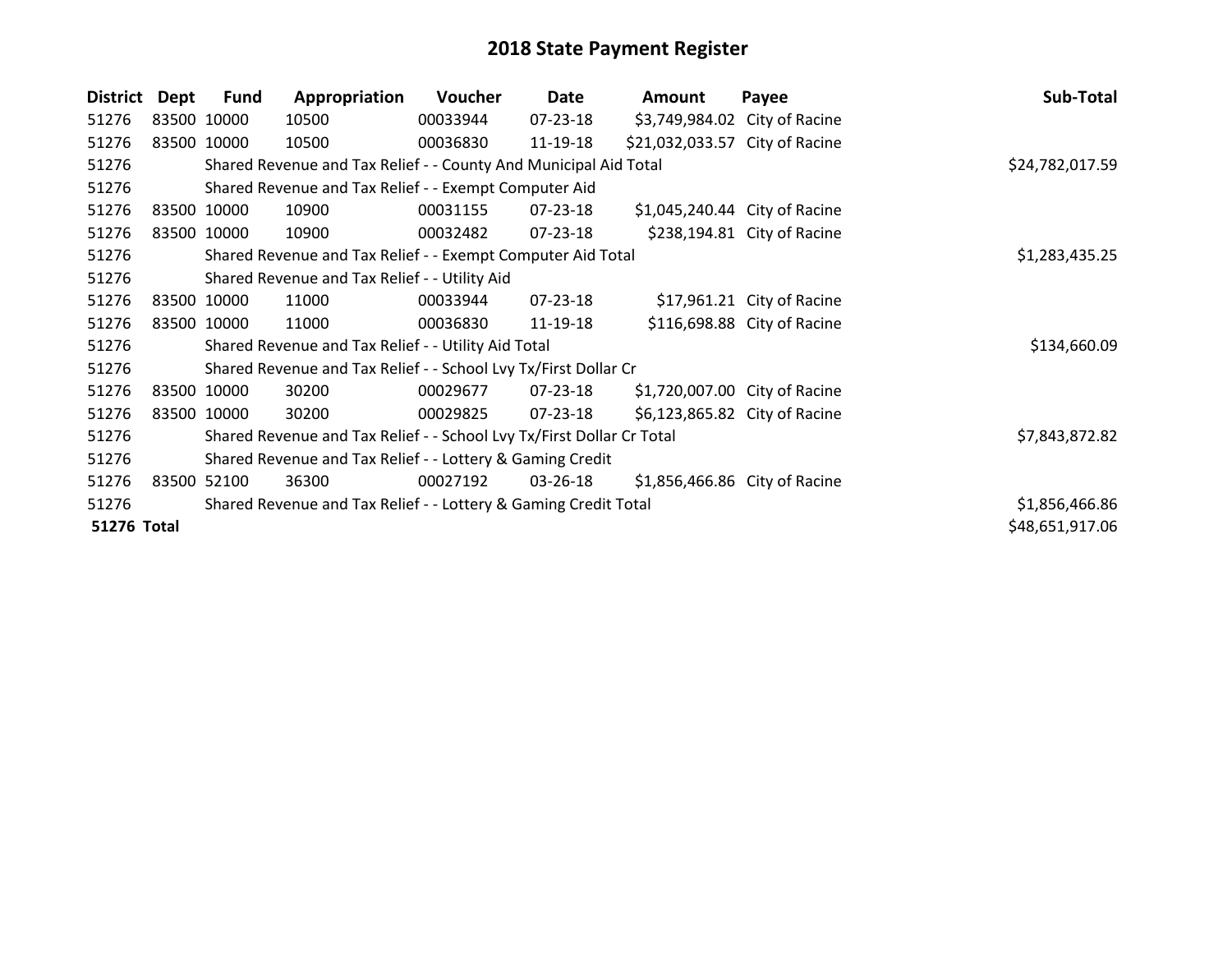| 51000 |             | WI Dept of Transportation - - Eldly&Disa Co/Aid Sf       |                   |                |                            |              |
|-------|-------------|----------------------------------------------------------|-------------------|----------------|----------------------------|--------------|
| 51000 | 39500 21100 | 16800                                                    | 00229662 03-14-18 |                | \$461,440.00 Racine County |              |
| 51000 |             | WI Dept of Transportation - - Eldly&Disa Co/Aid Sf Total |                   |                |                            | \$461,440.00 |
| 51000 |             | WI Dept of Transportation - - Eldly&Disa Aid Fd Fd       |                   |                |                            |              |
| 51000 | 39500 21100 | 18300                                                    | 00230315 03-14-18 |                | \$49,414.99 Racine County  |              |
| 51000 | 39500 21100 | 18300                                                    | 00297583 09-18-18 |                | \$8,144.14 Racine County   |              |
| 51000 | 39500 21100 | 18300                                                    | 00297585 09-18-18 |                | \$12,779.42 Racine County  |              |
| 51000 | 39500 21100 | 18300                                                    | 00321090 11-07-18 |                | \$23,022.07 Racine County  |              |
| 51000 |             | WI Dept of Transportation - - Eldly&Disa Aid Fd Fd Total |                   |                |                            | \$93,360.62  |
| 51000 |             | WI Dept of Transportation - - Hwy Sfty Loc Aid Ffd       |                   |                |                            |              |
| 51000 | 39500 21100 | 18500                                                    | 00212905 01-22-18 |                | \$4,100.53 Racine County   |              |
| 51000 | 39500 21100 | 18500                                                    | 00214323          | $01 - 26 - 18$ | \$10,339.62 Racine County  |              |
| 51000 | 39500 21100 | 18500                                                    | 00222477 02-20-18 |                | \$3,141.97 Racine County   |              |
| 51000 | 39500 21100 | 18500                                                    | 00225913 03-02-18 |                | \$9,650.86 Racine County   |              |
| 51000 | 39500 21100 | 18500                                                    | 00229587 03-16-18 |                | \$1,738.58 Racine County   |              |
| 51000 | 39500 21100 | 18500                                                    | 00229588 03-16-18 |                | \$7,559.31 Racine County   |              |
| 51000 | 39500 21100 | 18500                                                    | 00238266          | 04-05-18       | \$4,582.02 Racine County   |              |
| 51000 | 39500 21100 | 18500                                                    | 00246774 04-27-18 |                | \$7,789.48 Racine County   |              |
| 51000 | 39500 21100 | 18500                                                    | 00263813          | 06-18-18       | \$2,838.57 Racine County   |              |
| 51000 | 39500 21100 | 18500                                                    | 00263814 06-18-18 |                | \$4,378.97 Racine County   |              |
| 51000 | 39500 21100 | 18500                                                    | 00263818          | 06-25-18       | \$7,705.41 Racine County   |              |
| 51000 | 39500 21100 | 18500                                                    | 00265850 07-12-18 |                | \$10,780.63 Racine County  |              |
| 51000 | 39500 21100 | 18500                                                    | 00288946 09-06-18 |                | \$7,496.74 Racine County   |              |
| 51000 | 39500 21100 | 18500                                                    | 00288948 09-14-18 |                | \$10,678.95 Racine County  |              |
| 51000 | 39500 21100 | 18500                                                    | 00293252 09-06-18 |                | \$3,916.63 Racine County   |              |
| 51000 | 39500 21100 | 18500                                                    | 00293253          | 09-06-18       | \$3,215.92 Racine County   |              |
| 51000 | 39500 21100 | 18500                                                    | 00298227          | 09-18-18       | \$3,921.42 Racine County   |              |
| 51000 | 39500 21100 | 18500                                                    | 00298241          | 09-18-18       | \$3,778.05 Racine County   |              |
| 51000 | 39500 21100 | 18500                                                    | 00304855 10-01-18 |                | \$7,359.00 Racine County   |              |
| 51000 | 39500 21100 | 18500                                                    | 00310469 10-16-18 |                | \$4,723.09 Racine County   |              |
| 51000 | 39500 21100 | 18500                                                    | 00335113 12-26-18 |                | \$5,484.46 Racine County   |              |
| 51000 |             | WI Dept of Transportation - - Hwy Sfty Loc Aid Ffd Total |                   |                |                            | \$125,180.21 |
| 51000 |             | WI Dept of Transportation - - Trans Aids To Co.-Sf       |                   |                |                            |              |
| 51000 | 39500 21100 | 19000                                                    | 00203663 01-02-18 |                | \$678,643.67 Racine County |              |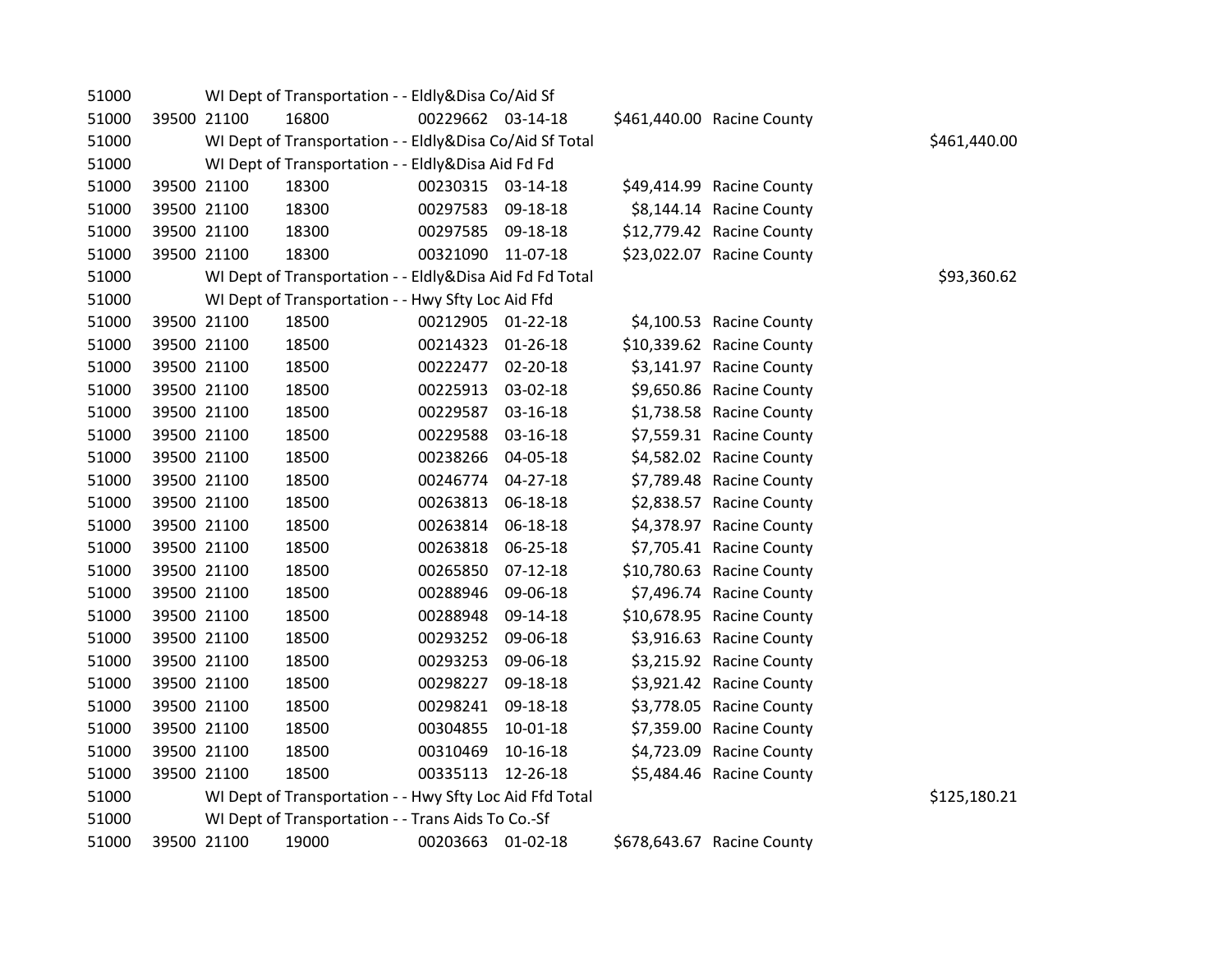| 51000 |             | 39500 21100                                              | 19000                                                    | 00267871 07-02-18 |                | \$1,357,287.34 Racine County |                            |              |
|-------|-------------|----------------------------------------------------------|----------------------------------------------------------|-------------------|----------------|------------------------------|----------------------------|--------------|
| 51000 | 39500 21100 |                                                          | 19000                                                    | 00301923 10-01-18 |                |                              | \$678,643.69 Racine County |              |
| 51000 |             | WI Dept of Transportation - - Trans Aids To Co.-Sf Total |                                                          | \$2,714,574.70    |                |                              |                            |              |
| 51000 |             |                                                          | WI Dept of Transportation - - Loc Rd Imp Prg St Fd       |                   |                |                              |                            |              |
| 51000 |             | 39500 21100                                              | 27800                                                    | 00278511 07-25-18 |                |                              | \$3,417.72 Racine County   |              |
| 51000 |             |                                                          | WI Dept of Transportation - - Loc Rd Imp Prg St Fd Total |                   |                |                              |                            | \$3,417.72   |
| 51000 |             |                                                          | WI Dept of Transportation - - St Hwy Rehab, Sf           |                   |                |                              |                            |              |
| 51000 |             | 39500 21100                                              | 36300                                                    | 00319546 11-05-18 |                |                              | \$1,801.52 Racine County   |              |
| 51000 |             | 39500 21100                                              | 36300                                                    | 00331387          | 12-12-18       |                              | \$500.48 Racine County     |              |
| 51000 | 39500 21100 |                                                          | 36300                                                    | 00334467 12-21-18 |                |                              | \$456.13 Racine County     |              |
| 51000 |             |                                                          | WI Dept of Transportation - - St Hwy Rehab, Sf Total     |                   |                |                              |                            | \$2,758.13   |
| 51000 |             |                                                          | WI Dept of Transportation - - Hwy Mgmt & Opers Sf        |                   |                |                              |                            |              |
| 51000 |             | 39500 21100                                              | 36500                                                    | 00210765 01-18-18 |                |                              | \$12,310.06 Racine County  |              |
| 51000 |             | 39500 21100                                              | 36500                                                    | 00228645 03-08-18 |                |                              | \$12,538.93 Racine County  |              |
| 51000 | 39500 21100 |                                                          | 36500                                                    | 00232727 03-23-18 |                |                              | \$25,453.16 Racine County  |              |
| 51000 |             | 39500 21100                                              | 36500                                                    | 00241978          | 04-13-18       |                              | \$10,854.29 Racine County  |              |
| 51000 |             | 39500 21100                                              | 36500                                                    | 00250063          | 05-08-18       |                              | \$13,098.85 Racine County  |              |
| 51000 |             | 39500 21100                                              | 36500                                                    | 00253733          | 05-16-18       |                              | \$12,991.75 Racine County  |              |
| 51000 |             | 39500 21100                                              | 36500                                                    | 00258495          | 05-31-18       |                              | \$8,534.79 Racine County   |              |
| 51000 | 39500 21100 |                                                          | 36500                                                    | 00282726          | 08-06-18       |                              | \$2,848.63 Racine County   |              |
| 51000 |             | 39500 21100                                              | 36500                                                    | 00294454          | 09-12-18       |                              | \$8,675.25 Racine County   |              |
| 51000 |             | 39500 21100                                              | 36500                                                    | 00295365          | 09-11-18       |                              | \$155,092.48 Racine County |              |
| 51000 | 39500 21100 |                                                          | 36500                                                    | 00307276          | 10-05-18       |                              | \$308,241.56 Racine County |              |
| 51000 | 39500 21100 |                                                          | 36500                                                    | 00318791          | 11-05-18       |                              | \$183,749.96 Racine County |              |
| 51000 |             |                                                          | WI Dept of Transportation - - Hwy Mgmt & Opers Sf Total  |                   |                |                              |                            | \$754,389.71 |
| 51000 |             |                                                          | WI Dept of Transportation - - Routine Maint Sf           |                   |                |                              |                            |              |
| 51000 |             | 39500 21100                                              | 36800                                                    | 00207073          | 01-03-18       |                              | \$1,324.08 Racine County   |              |
| 51000 | 39500 21100 |                                                          | 36800                                                    | 00207749          | 01-03-18       |                              | \$108,158.05 Racine County |              |
| 51000 | 39500 21100 |                                                          | 36800                                                    | 00207750          | 01-03-18       |                              | \$1,307.34 Racine County   |              |
| 51000 | 39500 21100 |                                                          | 36800                                                    | 00210765          | $01 - 18 - 18$ |                              | \$210,245.42 Racine County |              |
| 51000 |             | 39500 21100                                              | 36800                                                    | 00228645          | 03-08-18       |                              | \$361,264.55 Racine County |              |
| 51000 | 39500 21100 |                                                          | 36800                                                    | 00232727          | 03-23-18       |                              | \$7,315.01 Racine County   |              |
| 51000 | 39500 21100 |                                                          | 36800                                                    | 00241978          | 04-13-18       |                              | \$338,070.75 Racine County |              |
| 51000 |             | 39500 21100                                              | 36800                                                    | 00250063          | 05-08-18       |                              | \$483,551.38 Racine County |              |